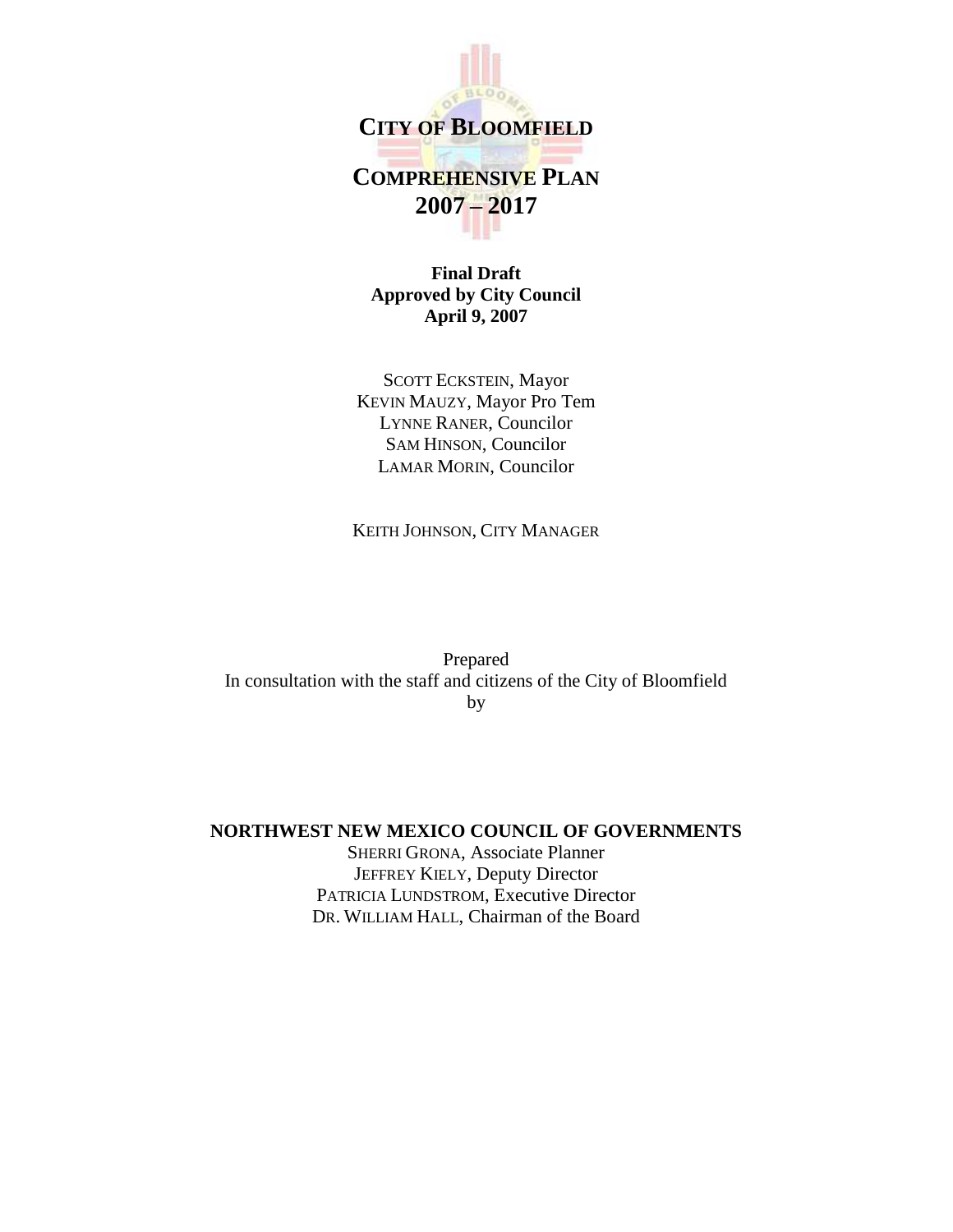### **Table of Contents**

| Ι.    |  |
|-------|--|
| П.    |  |
| III.  |  |
| IV.   |  |
| V.    |  |
| VI.   |  |
| VII.  |  |
| VIII. |  |
| IX.   |  |
| X.    |  |
| XI.   |  |
|       |  |
|       |  |
|       |  |
|       |  |
|       |  |
|       |  |
|       |  |
|       |  |
|       |  |
|       |  |
|       |  |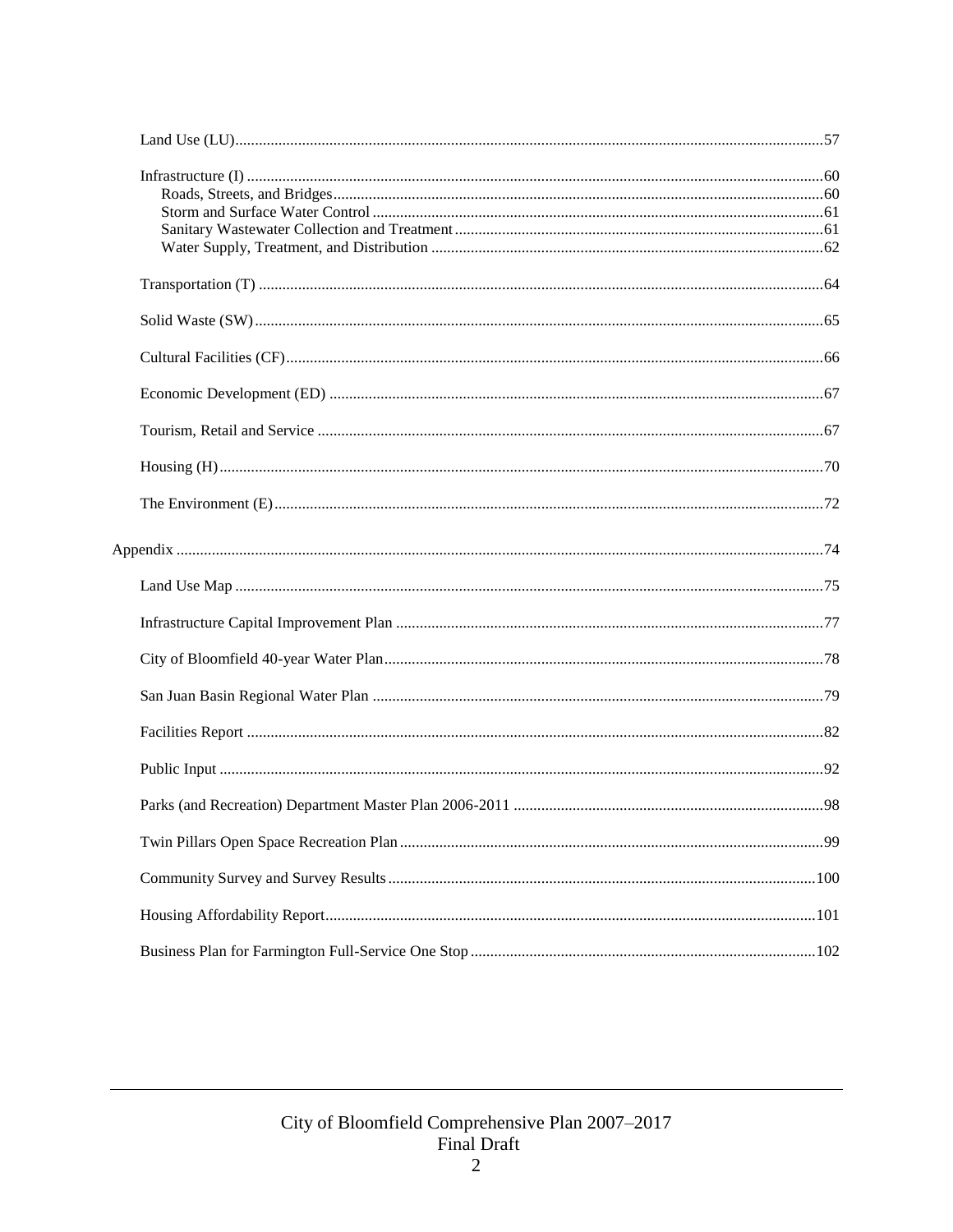# <span id="page-3-0"></span>**EXECUTIVE SUMMARY**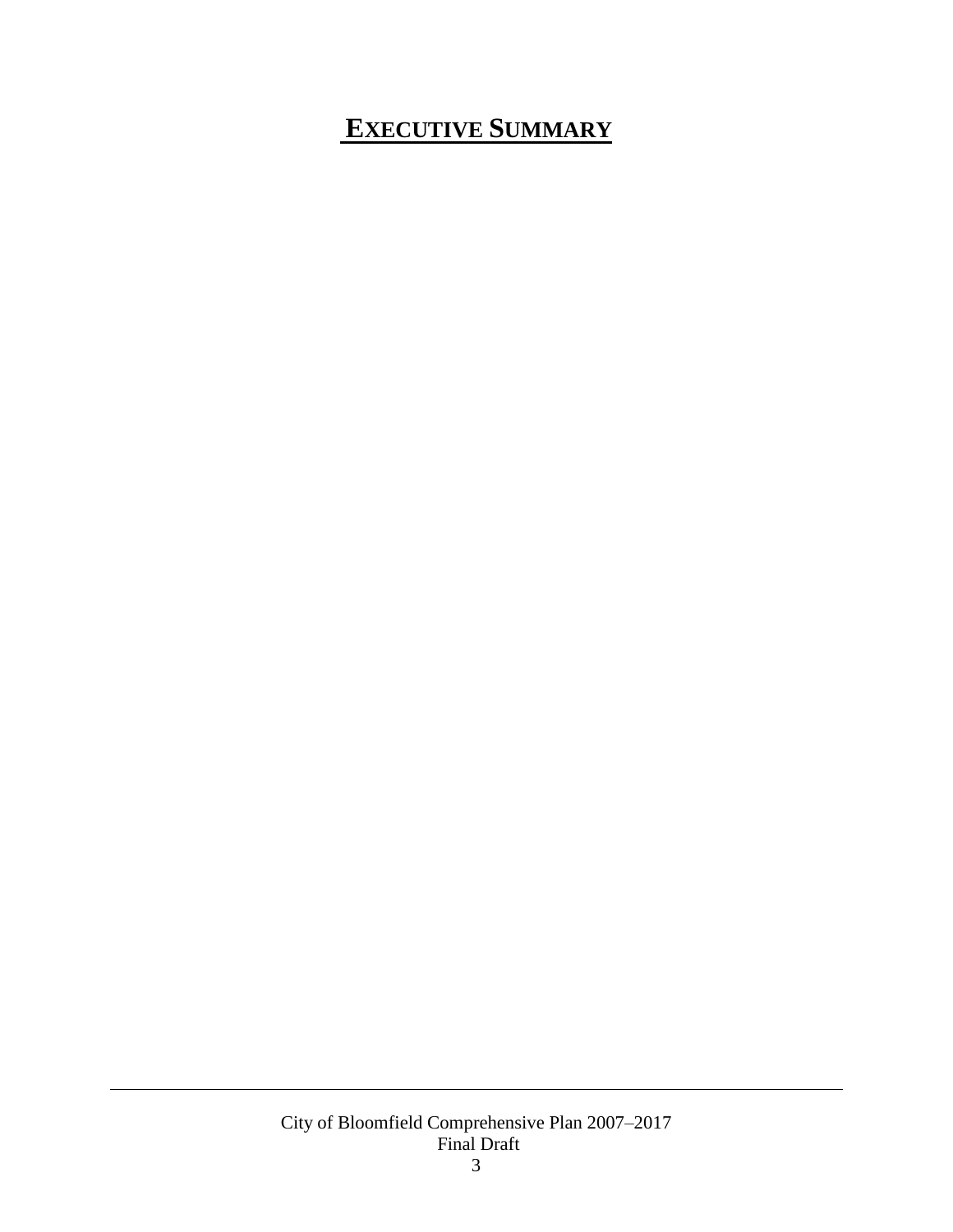

## **Executive Summary**

In this updated Comprehensive Plan, the citizens, elected leaders and staff of the City of Bloomfield have adopted a vision and strategy to guide the community into the future. The primary focus of the Comprehensive Plan is the physical development of the community – done in a way that expresses and supports the community's needs, values and goals. Bloomfield's Comprehensive Plan builds on the City's existing patterns – both natural and developed – while outlining development strategies that make sense for the future.

These strategies seek to protect those values, lands, properties and conditions that are prized by the community's citizens. At the same time, this Plan identifies where certain kinds of development can best take place. This includes establishing strategies for developing, enhancing and maintaining improvements relevant to each department. Additionally, the Plan illustrates how the community can attract new business, industry and residents in a manner compatible with the City's vision.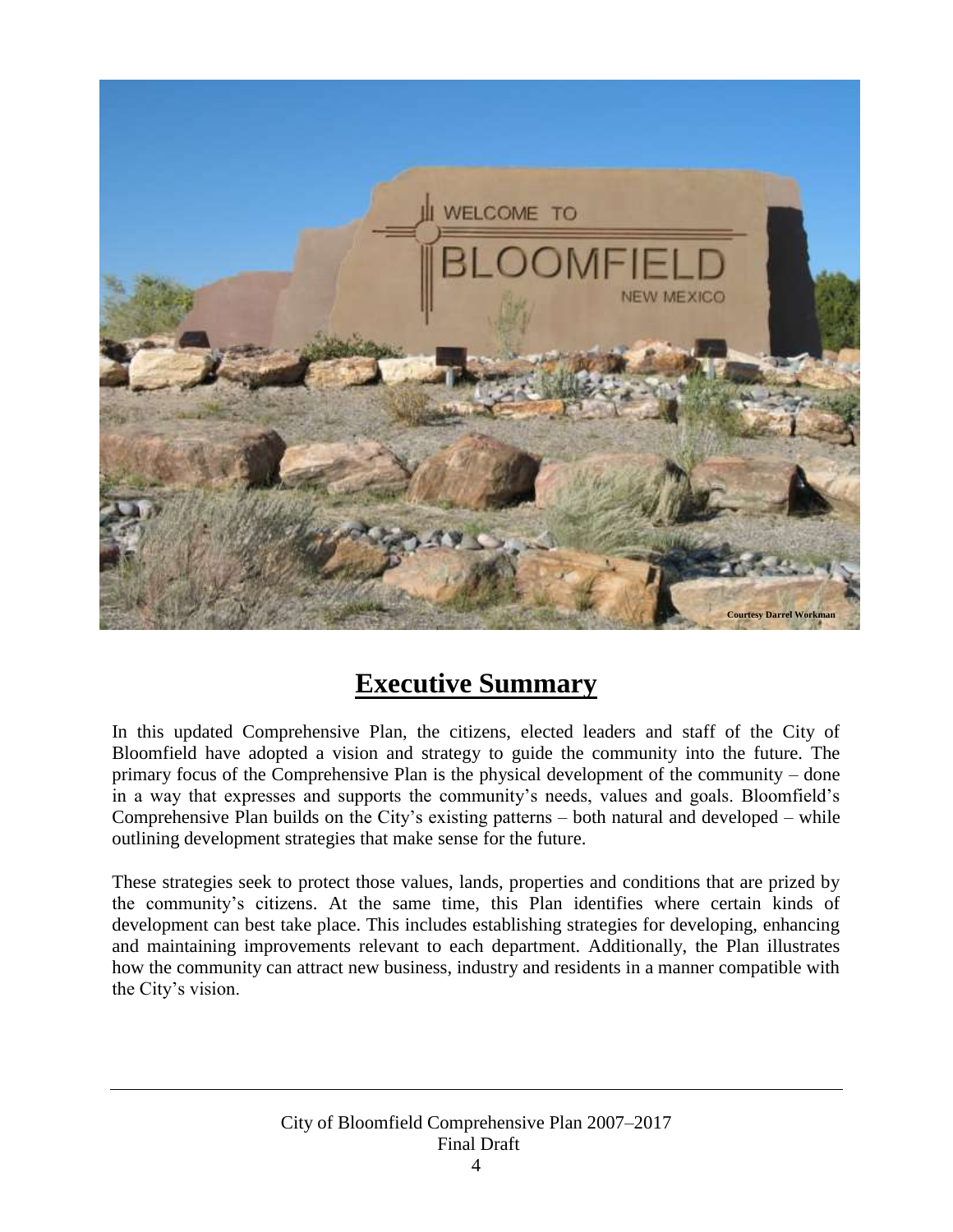# <span id="page-5-0"></span>**INTRODUCTION**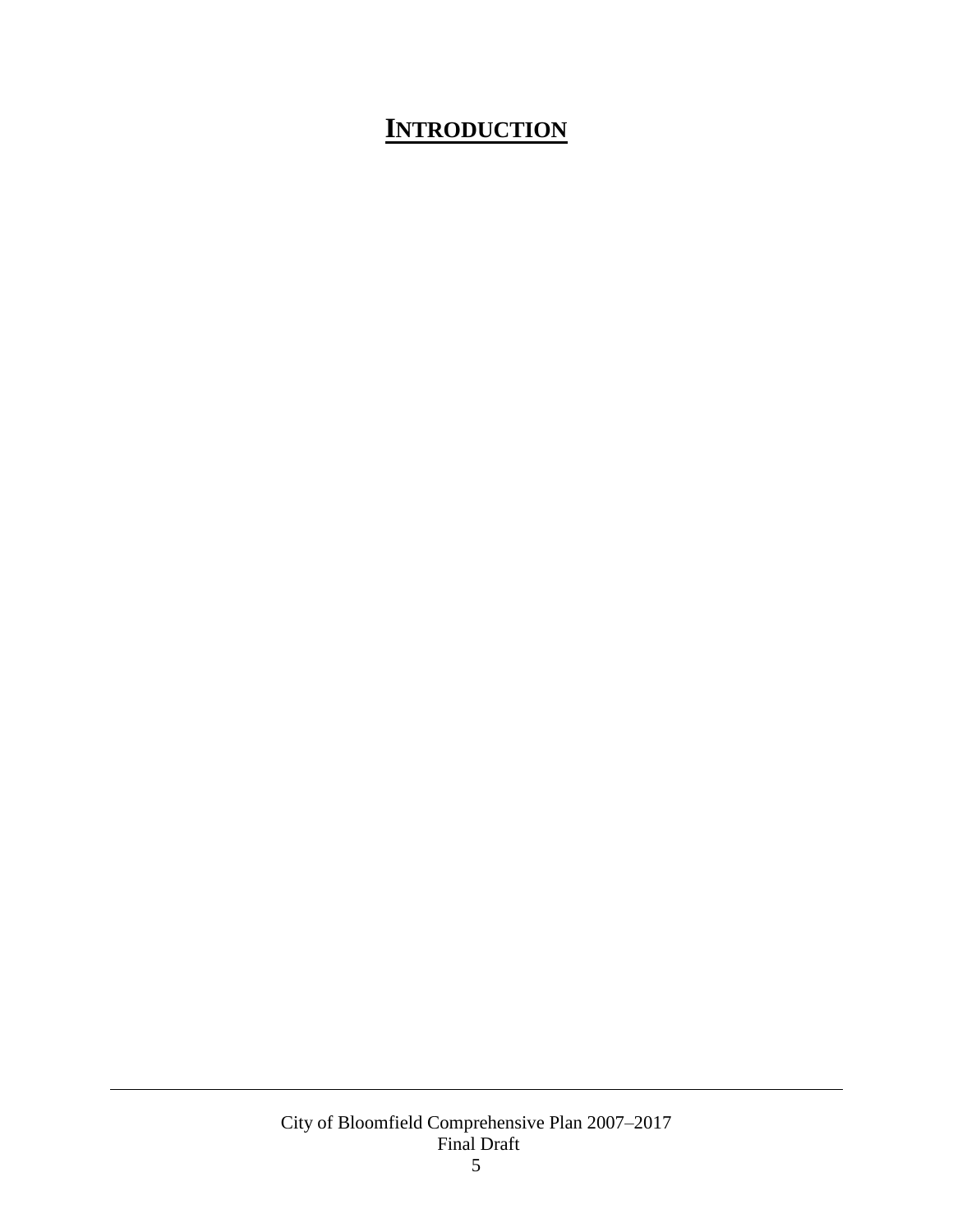## **Introduction**

### **Plan Principles**

Bloomfield Comprehensive Plan 2007-2017 is constructed upon five (5) general principles. The Comprehensive Plan is intended to be:

*Visionary* – To make sure the long-term view is taken and creative ways are utilized to ensure a secure and positive future for residents

*Comprehensive* – To ensure all aspects of City government, infrastructure, facilities and services as well as the complex interrelationships between land use, transportation, water, the economy, environment and other issues are understood and addressed

*Internally and Externally Consistent* – To ensure goals and policies are aligned and compliant with local, state and federal law, and to make sure goals and policies complement and correlate well with standards in other discipline areas

*Implementable* – To formulate approaches and a set of actions that can be followed for the benefit of the residents

*Fiscally Responsible* – To demonstrate efficiencies and cost savings in all areas so there are adequate public revenues to provide services

### **Framework of the Plan**

The goals and policies for Bloomfield Comprehensive Plan 2007 - 2017 were derived from public and City personnel input. The City in partnership with NWNM COG conducted public input hearings and department head interviews in 2006 using previous documentation as a reference point. The identified priorities have been incorporated into each element of the plan. Planning staff also researched prior Bloomfield comprehensive plans as well as those adopted in other municipalities.



Goals are defined as a result toward which the City's planning efforts are dedicated; they are general in form and express ideals. Policies are standards to which the City shall adhere in order to reach the stated goals. In this way, the City may establish benchmarks by which to gauge progress towards achievement of the Plan's goals.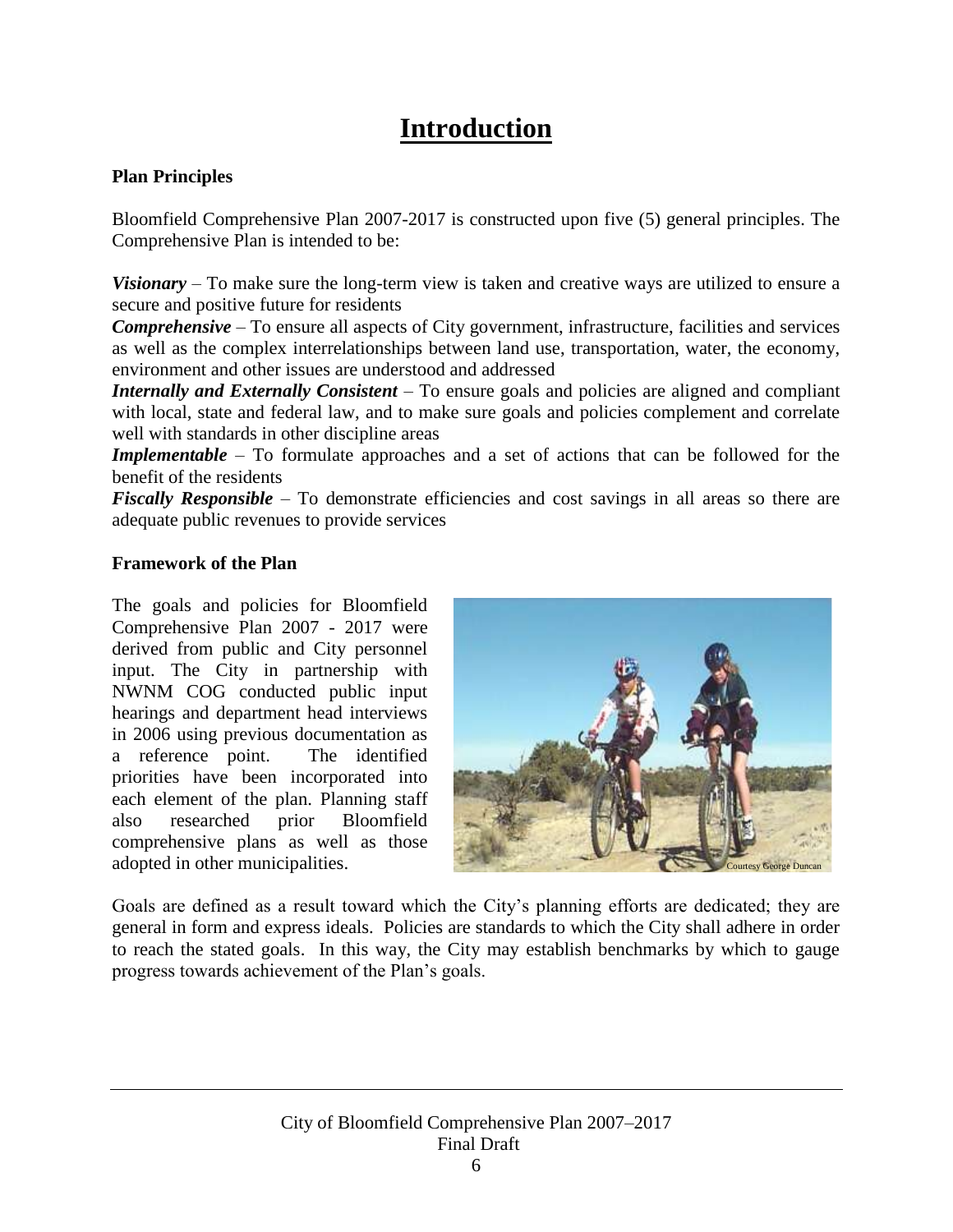The Comprehensive Plan is intended to be a dynamic document that serves as a continuous reference guide for policy and action. Additionally, the Plan should be revised as experience, new ideas, and new internal and external factors impact the community. Various components of the Plan will be eligible for update and revision as detailed below.

The 10-Year Plan is the core document, representing general guidance for the period spanning fiscal Years 2007 through 2017. This part of the overall Plan outlines "baseline" status of the various facilities and services of the City, the City's vision for growth and quality of life, and broadly stated goals and policies to guide future implementation. The 10-year Plan is reviewed and revised every five (5) years, involving technical and administrative review and extensive public input prior to formal action (resolution and/or ordinance) by the Mayor and Council to revise the core document.

### **Purpose of the Comprehensive Plan Update**

This Comprehensive Plan is a blueprint to guide of the City of Bloomfield for the next 10 years. Drawn from the City's citizens and from the staff and leadership of the City government, the Plan provides a vision and direction for the City's growth. The Plan also outlines strategies for accomplishing that vision. The purpose of the Bloomfield Comprehensive Plan update is to delineate the goals and policies of the City of Bloomfield. It was necessary to update goals and policies through public meetings, describe changes in the City (Section III, Current Status), gather community surveys to verify information, and collect information about facility needs. The implementation strategy, designed to set specific steps for achieving the goals, will be developed with the assistance of City staff and City Council members at a later time.

### **Public Input and Community Survey Analysis**



The 2006 *Community Survey Data* (Appendix C) served as an additional information resource to enhance input gathered during public hearings held in 2006. The public meetings assisted in outlining community goals and policies by soliciting a wide-range of ideas from citizens. Plan developers accomplished this by utilizing a series of multiple-choice questions as well as open-ended, thoughtprovoking questions. All information was compiled in the *2006 Community Survey Results*.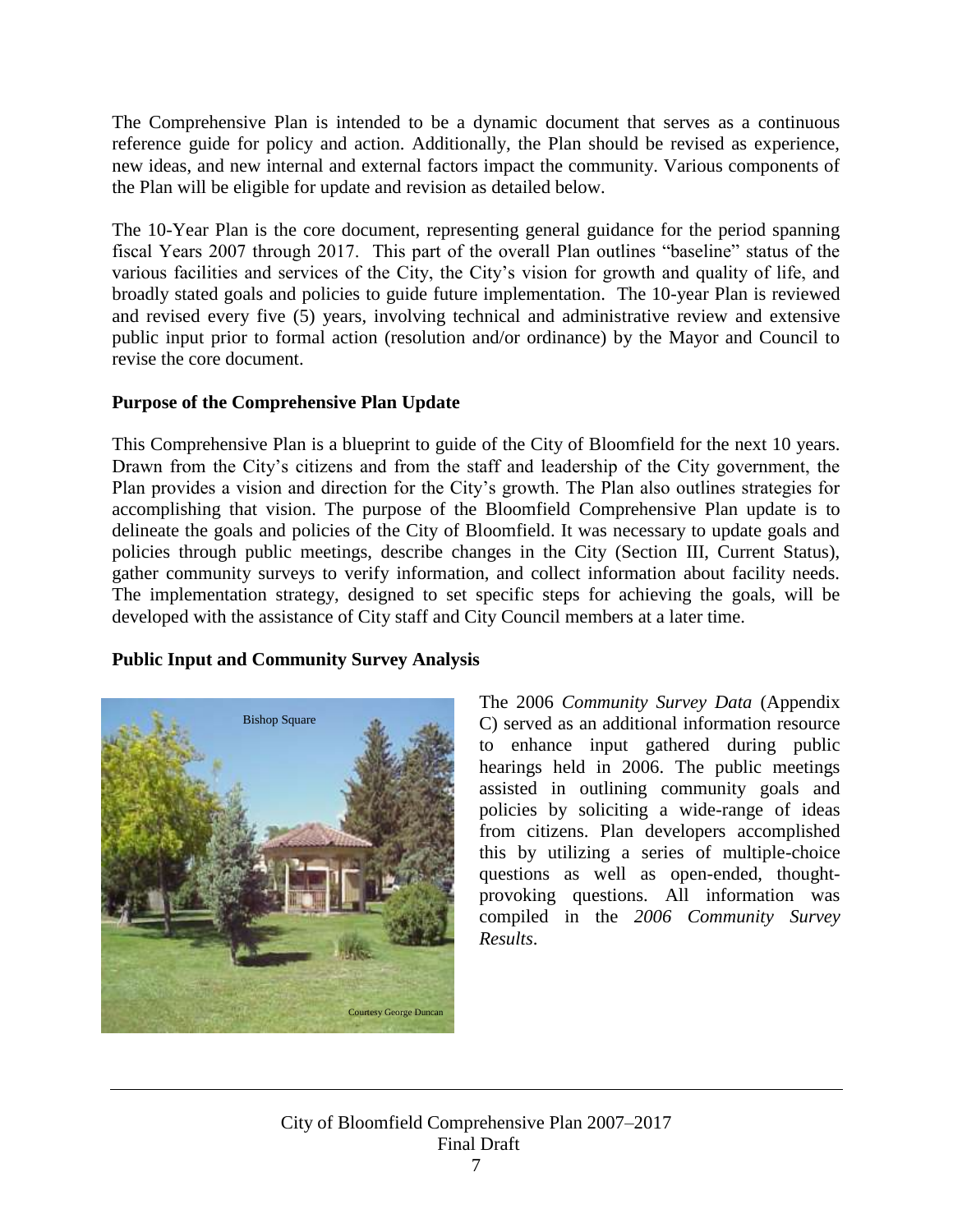# <span id="page-8-0"></span>**COMMUNITY VISION**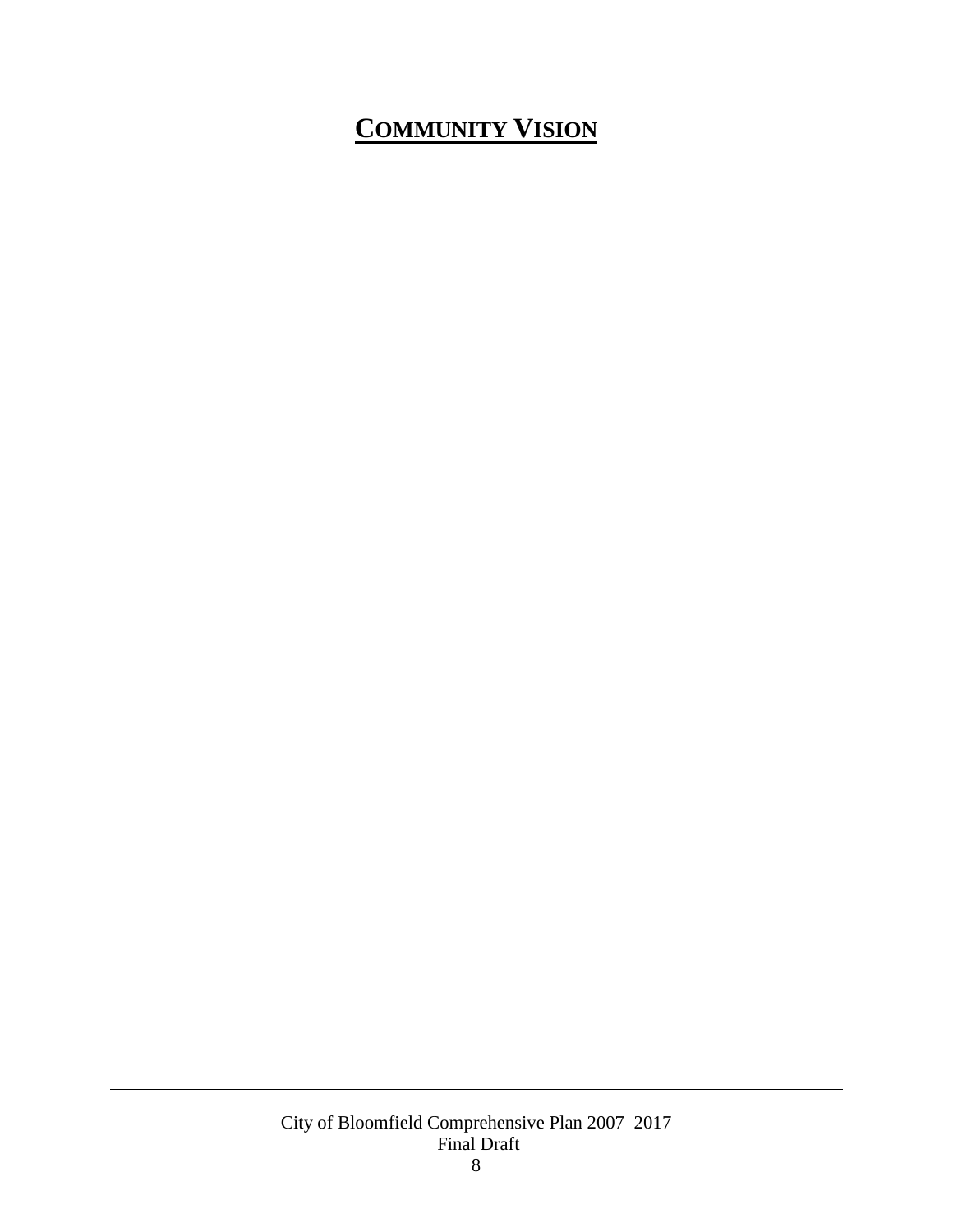# **Community Vision**

The vision shared by the citizens of Bloomfield and their municipal government includes elements from past plans that continue to resonate and have relevance today as well as new thoughts and ideas gathered from diverse input. Additionally, the vision modifies, updates and adds concepts and priorities identified by community surveys and through interviews with City officials.

The vision statement is intended to provide the Comprehensive Plan with:

- an overall sense of **community identity**,
	- $\circ$  reflecting the values to be sustained throughout the future evolution of the City
	- o defining desired future conditions
	- o providing a "baseline" for what "growth" means for the residents of Bloomfield
- an overall sense of **direction**,
	- o reflecting the kinds of growth and development considered to be most supportive of the community's values
	- o establishing a basis for anticipating and managing change
	- o providing for continuity and preservation of community assets and values
	- o providing guidance for the improvement, enhancement and further development of the community



The Vision of the Bloomfield City Council is in three parts:

**Working philosophy:** The principles that guide the work of the City government on behalf of the citizens of Bloomfield**;**

**Statement of Mission:** The Council's sense of purpose and direction**;** 

**Statement of Vision:** The ideal community conditions for the City and its citizens.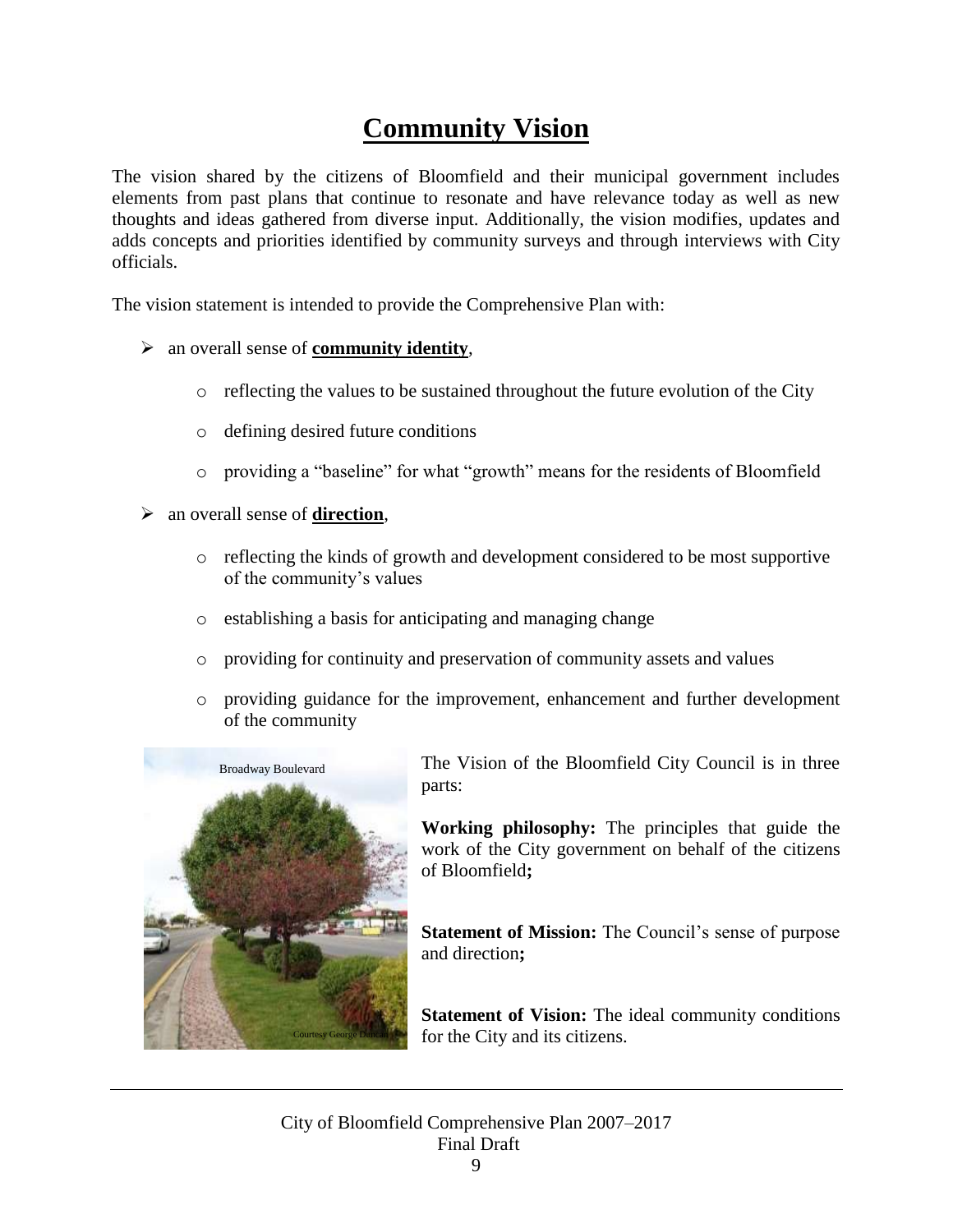### WORKING PHILOSOPHY **Through acting on these values, attitudes and commitments:**

**AFFIRMING** that our commitments and relationships extend beyond our municipal boundaries;

**DEMONSTRATING** our commitment to excellence and positive leadership in all areas within our purview – management, services, Council meetings, financial viability, and inclusion of all sectors of the community in the problem-solving and decision-making process;

**RECOGNIZING** citizens as a valuable resource, and fostering positive relationships with the volunteers who arise to help the community;

**COMMITTING** ourselves to foster communication patterns reflecting a spirit of inclusion, mutual interdependence and participation;

**ENSURING** responsive and processional service to the community by our City staff;

**ENCOURAGING** responsible risk-taking and creativity by staff and by community members;

**FOSTERING** confidence in staff and community members as valued participants in finding and implementing solutions to the community's problems and challenges; and

**CREATING** an atmosphere of mutual respect and appreciation between and among the City Council, the staff and the community.

### STATEMENT OF MISSION

The Mission of the City of Bloomfield in the 21<sup>st</sup> Century is to foster and promote the development of the Bloomfield community in a manner that is balanced, well planned and in accord with the quality-of-life factors that include beauty, sound environmental approaches and an overall tradition of mutual respect and cultural appreciation among the citizens of the community.

### STATEMENT OF VISION

**The Bloomfield City Council envisions Bloomfield as a community that:**

- is characterized by positive attitudes, community pride, open communication and the spirit of opportunity
- has a stable, diversified and viable economy
- is valued for its quality of life a community that is a good place to live, work and retire
- is known to be a safe and secure environment in which to live and raise a family
- appreciates and builds upon its true assets its human, natural and technological resources toward ensuring a positive environment for future generations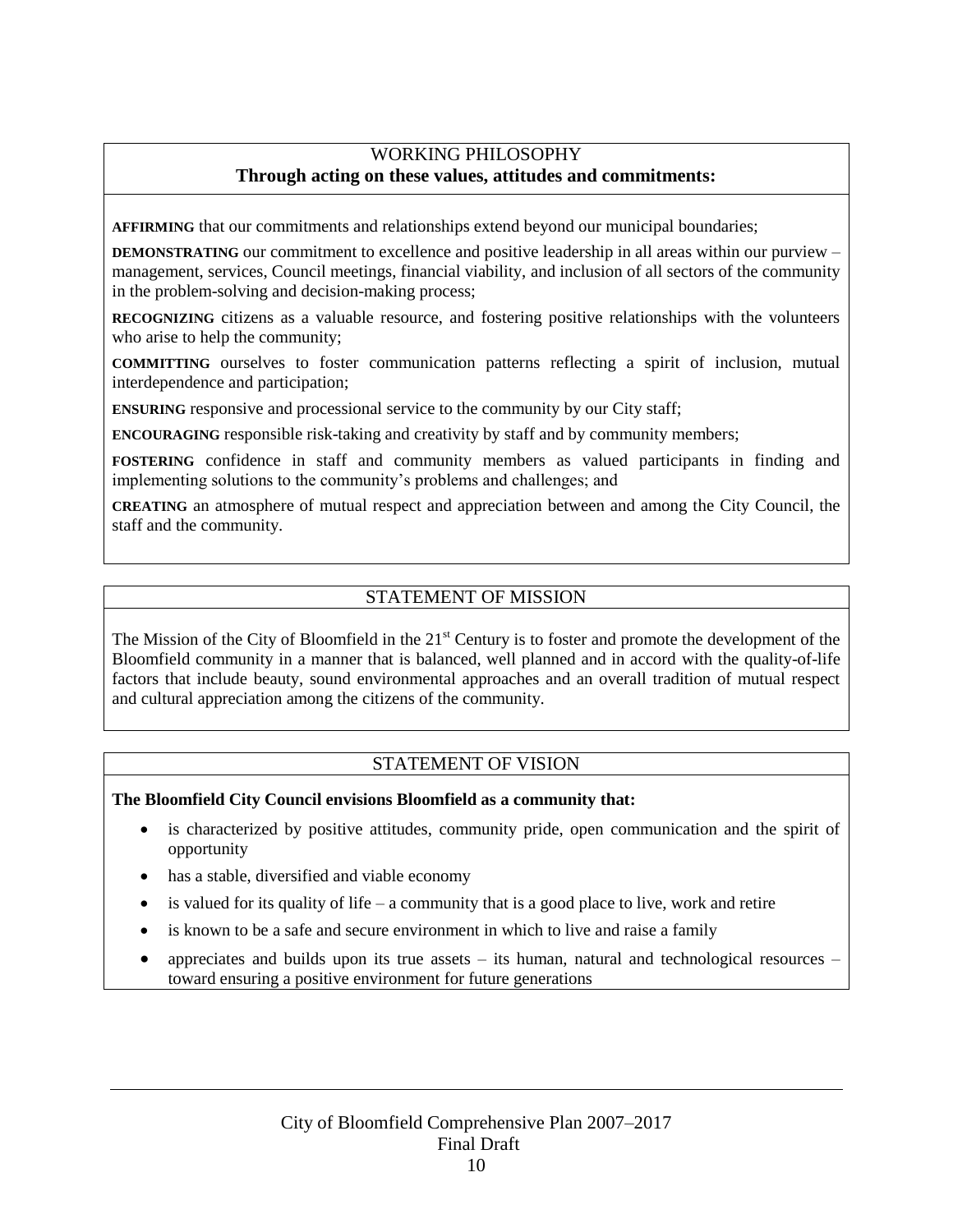# <span id="page-11-0"></span>**CURRENT STATUS**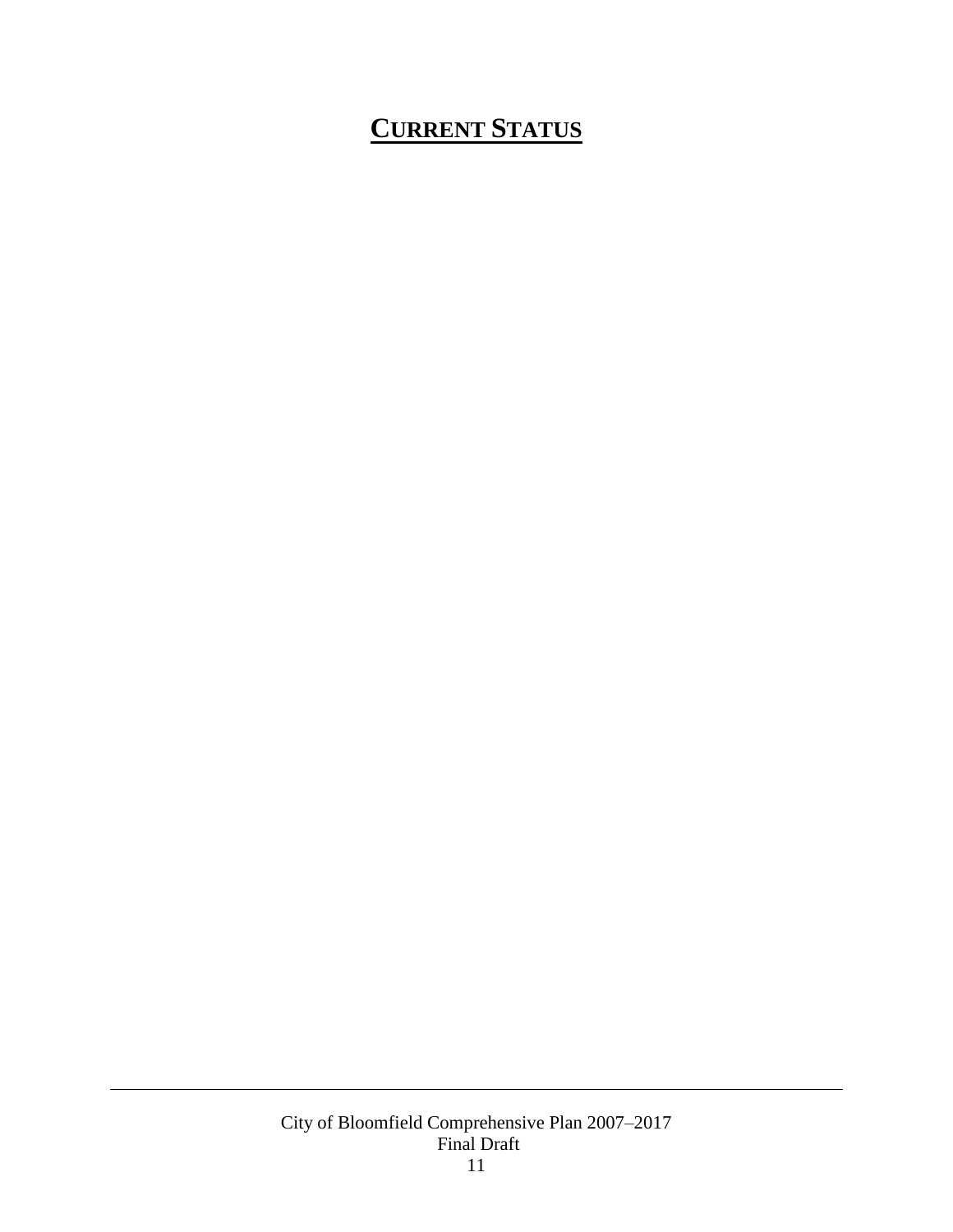# **CURRENT STATUS**



### **OVERVIEW**

Bloomfield, with an elevation of 5,500 feet, is located in the high desert of Northwest New Mexico. Nestled in the beautiful San Juan River Valley, Bloomfield is flanked by the San Juan Mountains to the north and the beautiful and haunting desert-scope of the Southwest to the east, south and west.

The City is situated in a rural setting with a current population of 7,680 people. Larger cities such as Farmington, NM (10 miles), Durango, CO (50 miles), and Albuquerque, NM (180 miles) in the area provide easy access to quality medical services, shopping and entertainment. Bloomfield is an industry-rich area due to vast reserves and processing capacity of oil and natural gas in the San Juan Basin. Gas and oil exploration and production play a significant role in Bloomfield's prosperity, while at the same time Bloomfield works to diversify its economy to better serve the needs of the community.

The wealth of energy resources and a dynamic economy as well as the climate and other positive factors are increasingly attracting new residents and businesses to Bloomfield and the surrounding area. This is evidenced by 2007 Census Bureau statistics. According to the Census Bureau, the population was 5,214 people in 1990 and increased to 6,417 in 2000. The average growth rate is 3.2 percent per year, above the national average of .95-percent. Using this figure as well as other Census Bureau methodology, the population in 2030 would be in excess of 13,400.

This rate of growth directly impacts the City's ability to provide adequate infrastructure, facilities and services to residents and businesses. Therefore, is it imperative the City of Bloomfield take a holistic approach to planning for the benefit of current and future residents as well as to ensure a continued quality of life.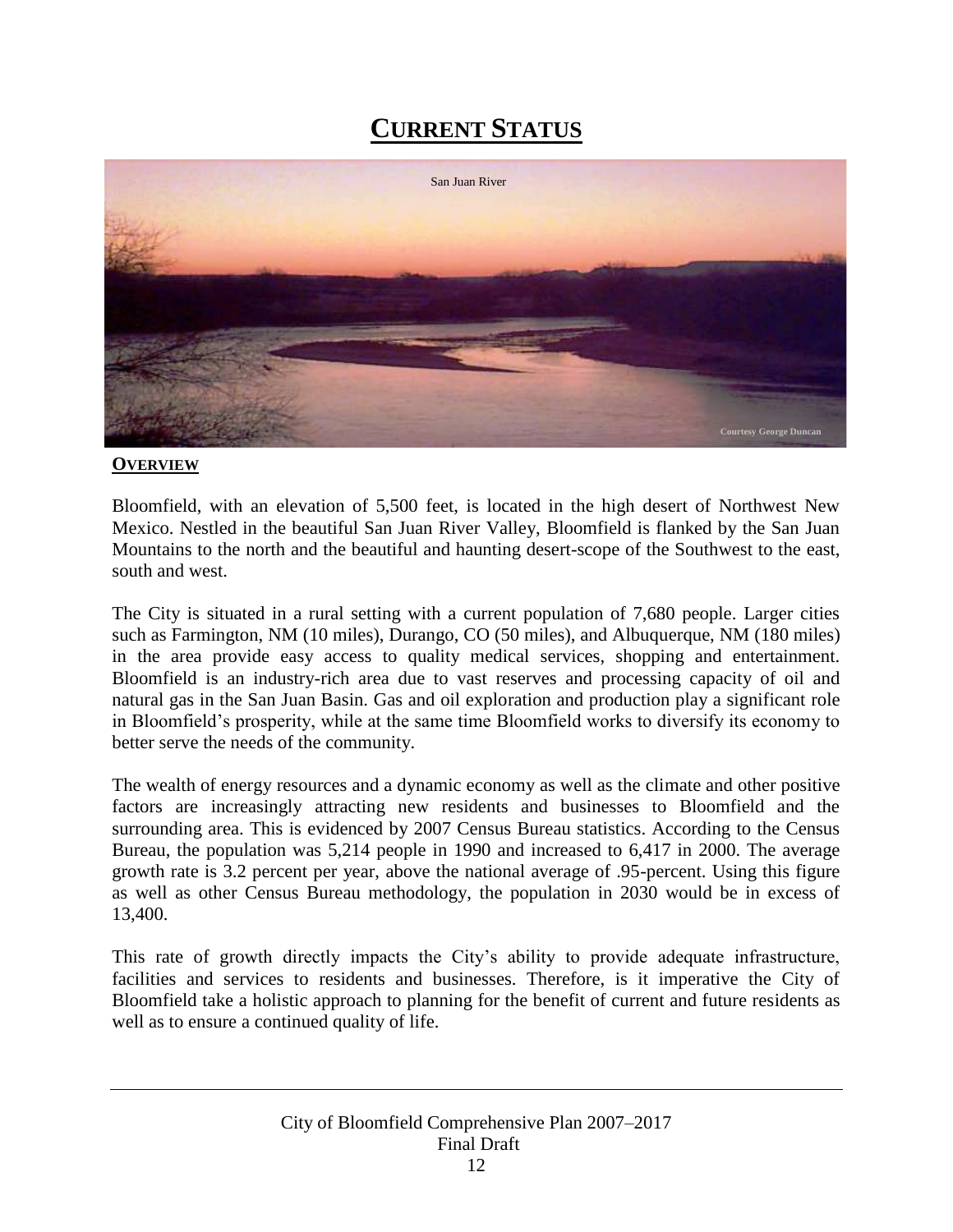To meet these needs, the community has created Bloomfield Comprehensive Plan 2007-2017. This document details goals and objectives designed to guide the growth and development of the City for at least the next 10 years. By identifying issues and establishing policies, City officials can implement strategies to enhance community conditions for residents. The Plan builds upon, modifies and updates the comprehensive plan prepared in 1990 and the strategic plan outlined in 1992 with the technical assistance of the Northwest New Mexico Council of Governments (NWNM COG).

### *FACILITY AND DEPARTMENT ANALYSIS*

In partnership with the NWNM COG, City personnel interviewed facility managers and department heads to obtain current information regarding services and needs. The results are compiled in the Executive Summary of Department Head Interview (Appendix D). The interviews were subjective in many respects, with the intent being to draw out ideas about the current adequacy of and future needs for facilities and services. The following is a point-in-time description of the facilities and services provided by those facilities. Staff compiled a summary of the current status of the following facilities and services.

- $\triangleright$  Municipal Complex
- Police Department/Municipal Court
- $\triangleright$  Fire Department
- $\triangleright$  Fitness Center
- $\triangleright$  Library
- **Family Aquatic Center**
- **►** Senior Citizens Center
- $\triangleright$  Parks and Recreation Department
- Water Treatment Plant
- Wastewater Plant
- $\triangleright$  Public Works

### <span id="page-13-0"></span>**I. Municipal Complex**



The Bloomfield Municipal Complex is located at 915 N. First St. The City Administration, Fire Department, Department of Motor Vehicles, Finance Department and Utilities Department are located at the Municipal Complex. It was constructed in 1982 through issuance of municipal bonds.

During interviews, department heads and other staff indicated there is insufficient public space and the building is out dated and inadequate to properly serve the needs of the community. The current building lacks adequate storage space for records and equipment. It has been suggested that the entire building be remodeled or new facilities constructed to accommodate the changing needs of the City. Nevertheless, it is important to retain the hometown atmosphere.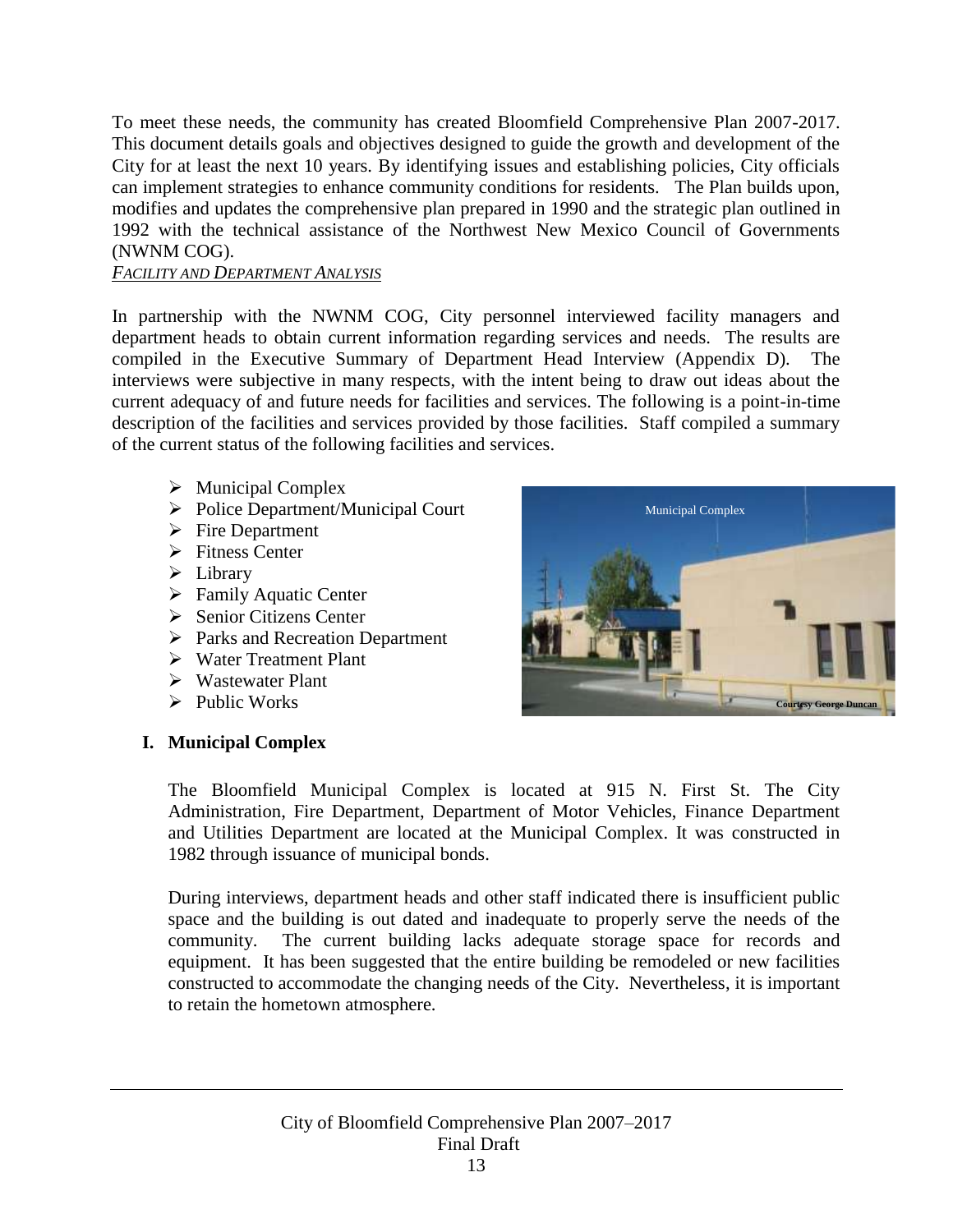### <span id="page-14-0"></span>**II. Fire Department**

The Bloomfield Fire Department is located within the Municipal Complex, 915 N. First St. The mission of the Fire Department is to prevent/limit the loss of lives and property through the utilization of all resources available in a fiscally responsible and professional manner.

The Department was first organized in 1950 and during the first year of operation, firefighters responded to fifteen (15) alarms. The department's first piece of equipment was a 1928 American LaFrance chemical fire apparatus. Today the department responds to more than 1,200 calls per year. The Bloomfield Fire Department currently has a Class 4 ISO rating. The ISO is an independent organization that evaluates fire departments and the level of services provided based on a Fire Class System from 1 to 10 with 1 being the best obtainable class.

In addition to emergency responses within City limits, the Fire Department also routinely responds to mutual aid and automatic aid calls in areas of the county. The Department responds to a variety of emergency incidents including: fire, emergency medical service calls and hazardous materials incidents as well as swift water, high-angle, confined space and trench rescues. The department also is responsible for fire code enforcement, new commercial construction plan review, training of personnel and inspection /testing of equipment and apparatus.

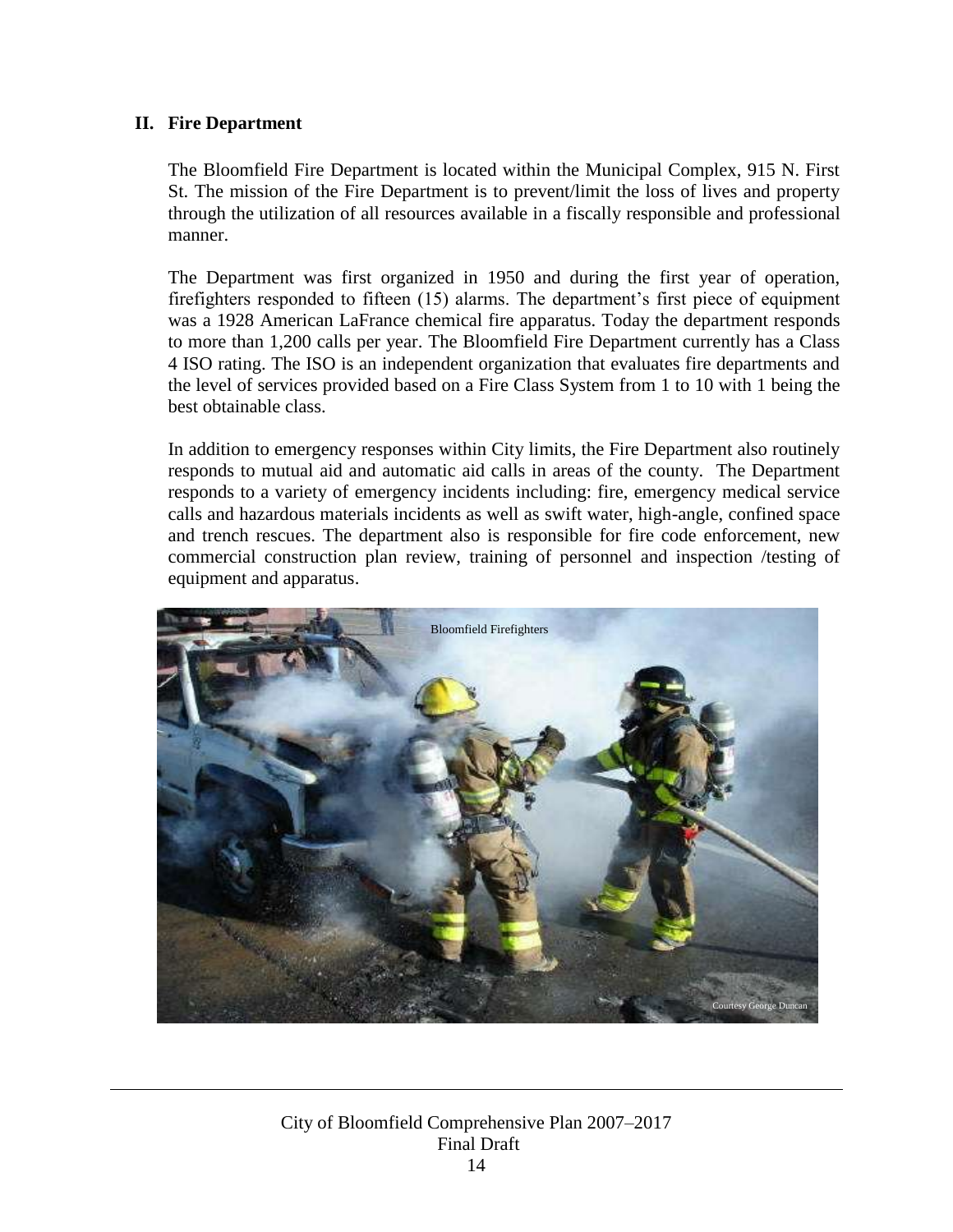### **a. Stations and Facilities**

Administrative offices are housed at Station 1 (main station) within the Municipal Complex. Media storage, training materials, data processing, a training/day room, locker rooms and restrooms also are contained within this facility. A six-bay area provides room for one engine/pumper and various other firefighting and emergency service related equipment. The issue is Station 1 is in need of expansion, improvement and rehabilitation. A General Obligation Bond was passed in September 2004 to fund expansion for both this station as well as the police/municipal court facilities; however, the required revenue fell short. Currently, City officials are pursuing other avenues of funding to complete this project. For instance, the City is seeking funding through the Infrastructure Capital Outlay Plan (ICIP) process and the New Mexico State Legislature. This project would include the expansion of Station 1, which is necessary to continue providing appropriate levels of service to the community.

Additionally, there is a need to establish additional substations throughout the City in order to comply with the ISO and National Fire Protection Association (NFPA) standards. Station 2 is located at the intersection of Calle Del Rio and South Church Street. The City also is pursuing construction of Station 3 on North First Street. According to NFPA, the Department must be able to respond with an engine company to any location within the City in four minutes or less. ISO standards dictate the travel distance from any fire station housing an engine company to any location/structure should not exceed  $1-\frac{1}{2}$  miles. For stations housing ladder companies the travel distance should not exceed 3 miles. It is possible that construction of a fourth substation accompanied by adequate personnel and equipment would need to be considered to accommodate future growth on the south side of the City. A potential site for a fourth station is West Broadway Boulevard near the city limits.

### **b. Apparatus and Equipment**

Fire protection takes a toll on apparatus and equipment. There is a replacement schedule established by the Fire Department and the Department is attempting to adhere to it as closely as possible based on available funding. The current schedule calls for the replacement of pumpers, tankers and ladder trucks every 20 to 25 years, rescue vehicles each 10 to 15 years and brush trucks every 10 years. Additionally, the replacement plan calls for purchasing new administrative vehicles every five (5) years.

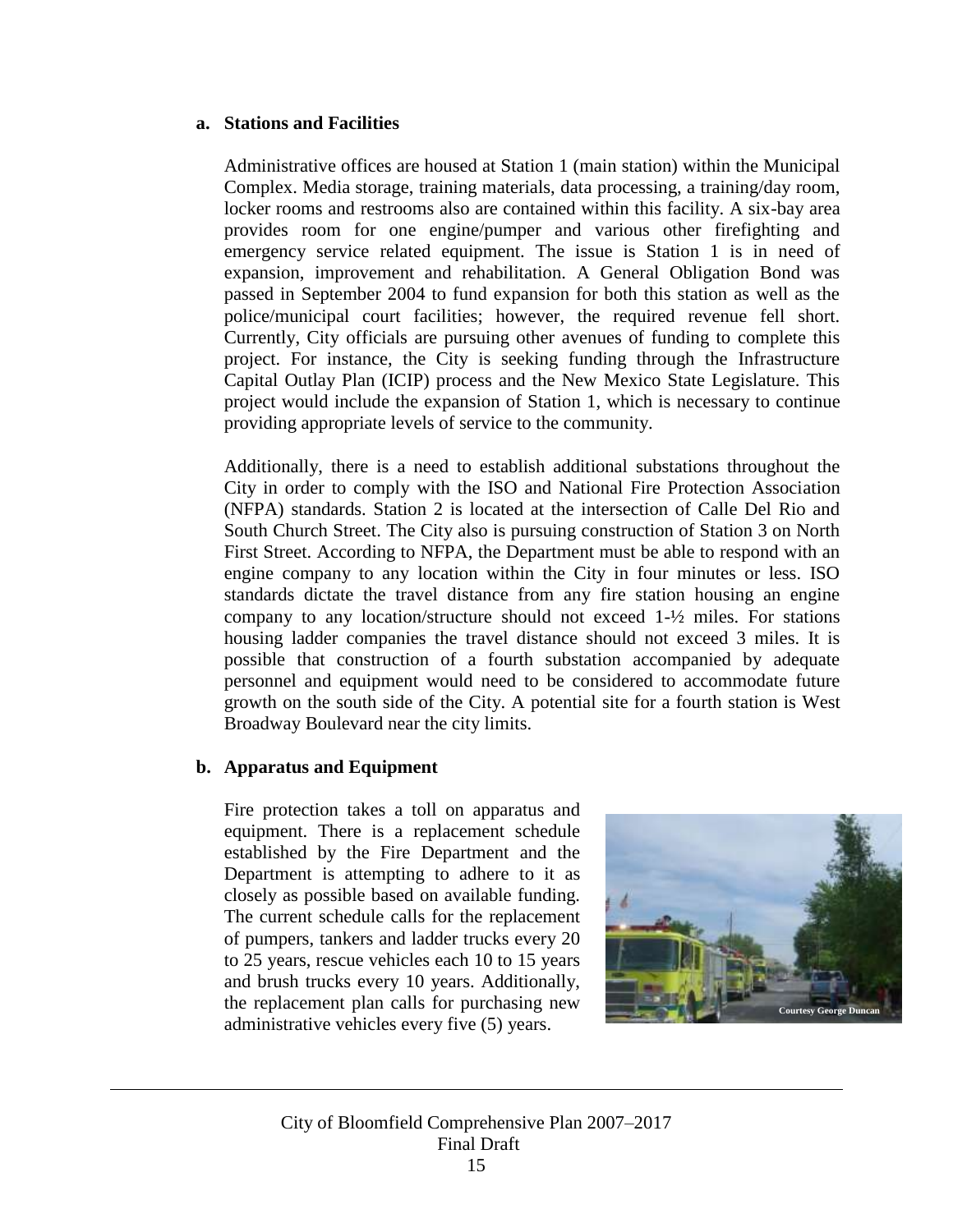However, vehicles are not the only equipment necessary for the Department to provide service. Other mandatory equipment includes hoses, self-contained breathing apparatus (SCBA), communication radios and pagers. The City is requesting funding for several new vehicles for the departments as well as other items, including Hazmat equipment, through the ICIP process.

### **c. Services and Programs**

In addition to emergency responses, the department also attends to a variety of other calls for service. These consist of but are not limited to: smoke checks, automatic smoke and fire alarms, burn permits, flooded buildings, downed power lines and carbon monoxide alarms. The Fire Department also participates in mock drills for the various gas plants, other industries and schools.

### **d. Staffing**

The Bloomfield Fire Department employs five (5) paid personnel, which includes the Chief, three (3) fulltime firefighters and an office manager. There is enough equipment on hand to accommodate up to 40 firefighters. Volunteers make up the majority of the Department's staff, and currently 32 men and women serve in this capacity. Contingent on the availability of the volunteer force and other factors, response to any area of the City within four (4) minutes is inconsistent.

Bloomfield depends on volunteer firefighters to be the first line of defense for many types of emergencies. Unfortunately, according to the National Volunteer Fire Council (NVFC) the number of volunteers has decreased 10 percent since 1983. Time demands for training and emergency responses as well as the broad range of other services provided to the public contribute to the decrease in volunteers, the NVFC information stated. The hesitancy of business owners and other organization directors to allow their employees time off to fulfill their volunteer duties, no doubt also impacts the Department's ability to recruit personnel.

Recruitment of the volunteers is accomplished through a variety of resources. These include public newsletters, newspaper articles, and announcements to businesses and civic organizations. Each year the Department also distributes promotional calendars through out Bloomfield. Retention and motivational programs include service recognition awards, banquets, stipend payments for alarms and training, plaques and badges.

NFPA Standard 1710 states there must be at least four (4) paid, fulltime firefighters to appropriately staff an engine or ladder company. Due to the fact that volunteer experience is not evaluated in the same way, the standard mandates 12 volunteer firefighters are needed for adequate staffing. NFPA also recommends four (4) members of the Department be assembled at a scene before initiating an interior fire attack.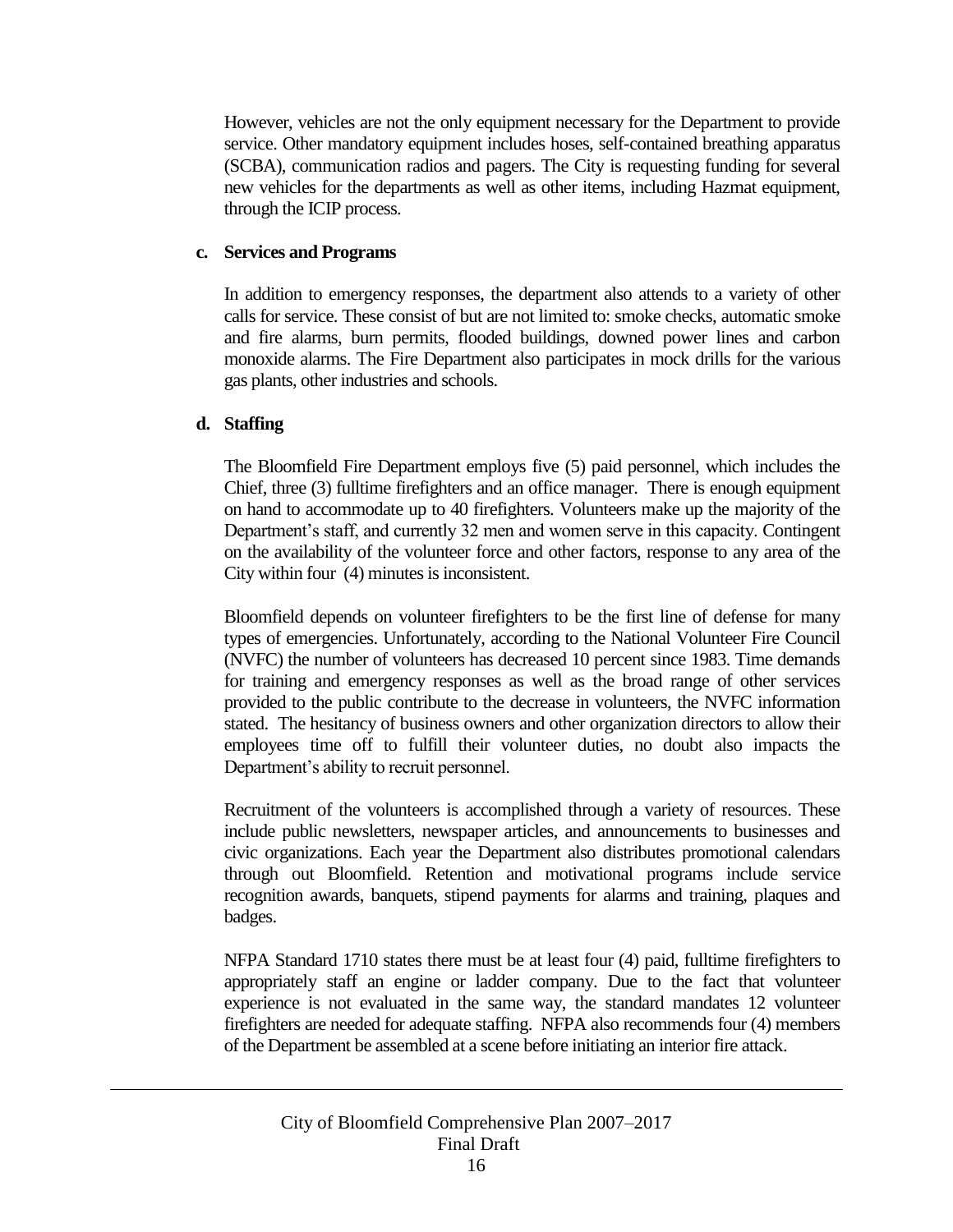### **e. Training/Personnel Development**

Staff training is done primarily "in house." The onsite training addresses each discipline required of the firefighters. Outside training is offered, but this training resource is not utilized consistently due to the time limitations of the volunteer firefighters. Adequate instruction can require as many as 1,000 hours in order to train personnel to be proficient in all of the skills, tasks and missions required of the department. This does not take into account annual continuing education and recertification.

According to the Fire Chief, it takes approximately eight (8) years to train a volunteer firefighter in all required areas. Scheduling conflicts are cited as the leading obstacle to timely completion of training. If the volunteer misses a scheduled class, the class is either repeated or the individual must wait until the next time it is offered. It is not uncommon to offer a class three or four times in order to reach all of the volunteers.

### <span id="page-17-0"></span>**III. Police Department/ Municipal Court**

The Bloomfield Police Department, established in 1953, serves the citizens of Bloomfield. The mission of the Police Department is to render the highest level of police service in a professional and ethical manner, working in cooperation with the community to solve problems related to crime and social disorder; thereby ensuring safety and improving the quality of life.

The essence of the Police Department's values is captured in the following statement.

"…We are dedicated to providing the highest quality of service to protect the citizens of Bloomfield. We value honesty, integrity and truthfulness. We recognize that honesty, integrity and truthfulness are the foundation of our profession. We will constantly strive to maintain the highest standards, recognizing their importance in upholding our credibility within the law enforcement profession and the community we serve. We value professionalism, cultural diversity and the rights of all individuals … We will build from the strength provided by cultural diversity within the department and the community to ensure the fair and equitable treatment of all. We value community involvement on all issues relating to a safe and secure City …We value employees, the Department's most valuable resources. We are dedicated to building the foundation of the Police Department through fairness, respect and equal opportunity provided to all employees…"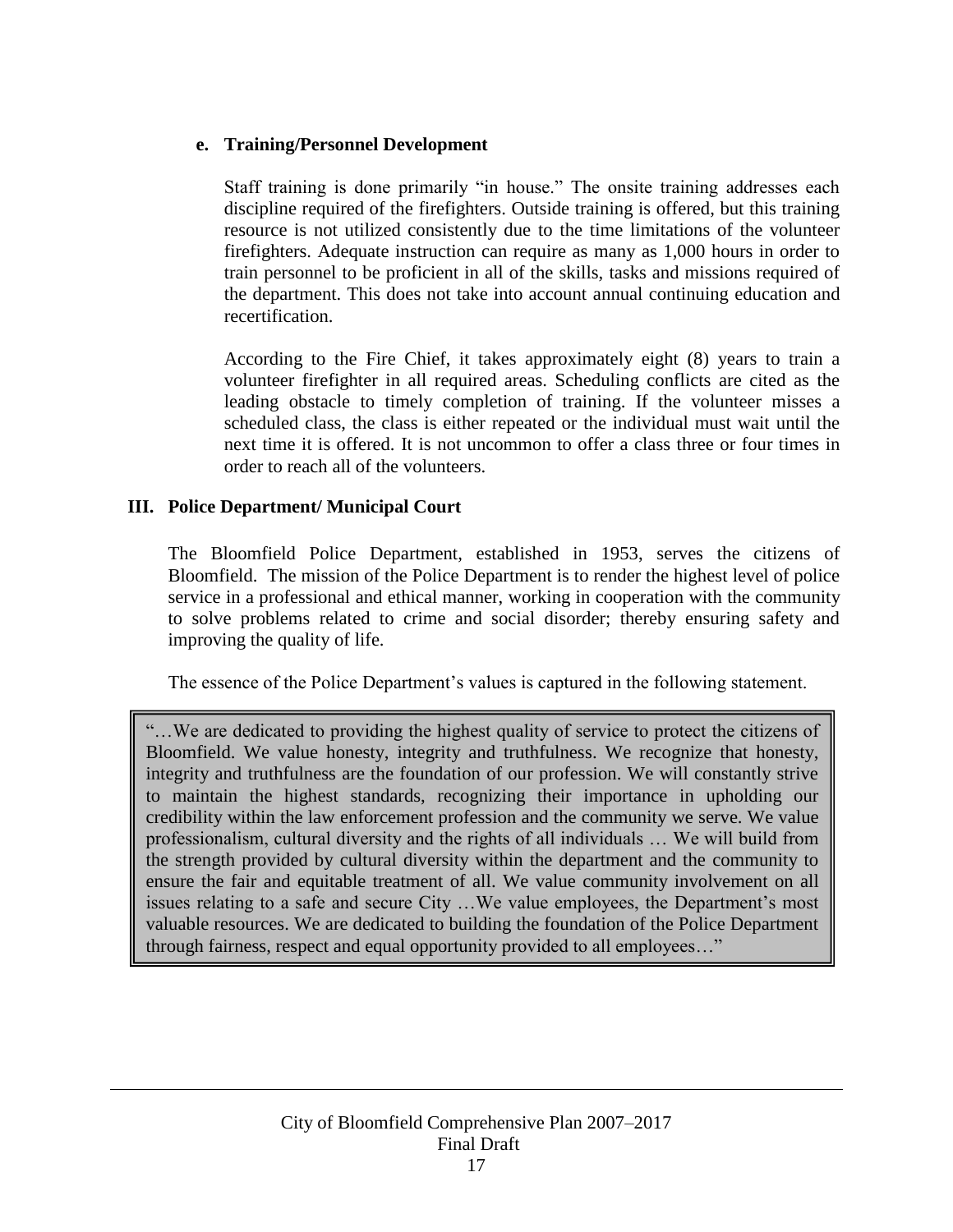The department serves the City of Bloomfield with an area of approximately 10 square miles and protects a population of 7,680 residents. The department also provides responses to people residing in unincorporated areas of San Juan County within five (5) miles of the city limits. This is done in mutual aide with and at the request of the San Juan County Sheriff's Office. The department's funding is allocated through the City's budget process.

The Department and the Municipal Court are temporarily located at 1100 Rio Vista, which formerly served as an elementary school within the Bloomfield School District. The City of Bloomfield has an agreement with the school district that allows the Police Department and Municipal Court to operate from the facility for three (3) years. This agreement expires in July 2008. Although this temporary location meets the immediate needs of the Police Department and Municipal Court, City officials understand the necessity of constructing a new facility or renovating an existing building to adequately address increasing service demands.

The Police Department maintains a community policing office located at 508 West Sycamore as part of the community outreach program. The Department also identified the need for a similar office at the City's Multicultural Complex on South First Street. Community policing offices provide officers with additional locations at which to complete paperwork and meet with Bloomfield residents. The satellite offices also could accommodate public meetings and be used to support training opportunities.

The Bloomfield Police Department is close to achieving the goal of law enforcement accreditation. Only six (6) of 136 law enforcement agencies in New Mexico have the distinction of accreditation through the New Mexico Municipal League. Department personnel are committed to being the seventh department in the state to have this honor.

### **a. Staffing**

Staffing for the department includes: (Certified Officers) the police chief, one (1) lieutenant, four (4) sergeants, two (2) detectives, two (2) school resource officers and 11 Police Officers. (Non-Certified Officers) two (2) community service officers, an office manager, a receptionist/evidence manager, a records custodian, and 12 Reserve Officers. The Reserve force is comprised of volunteers. The number of reserve officers varies.

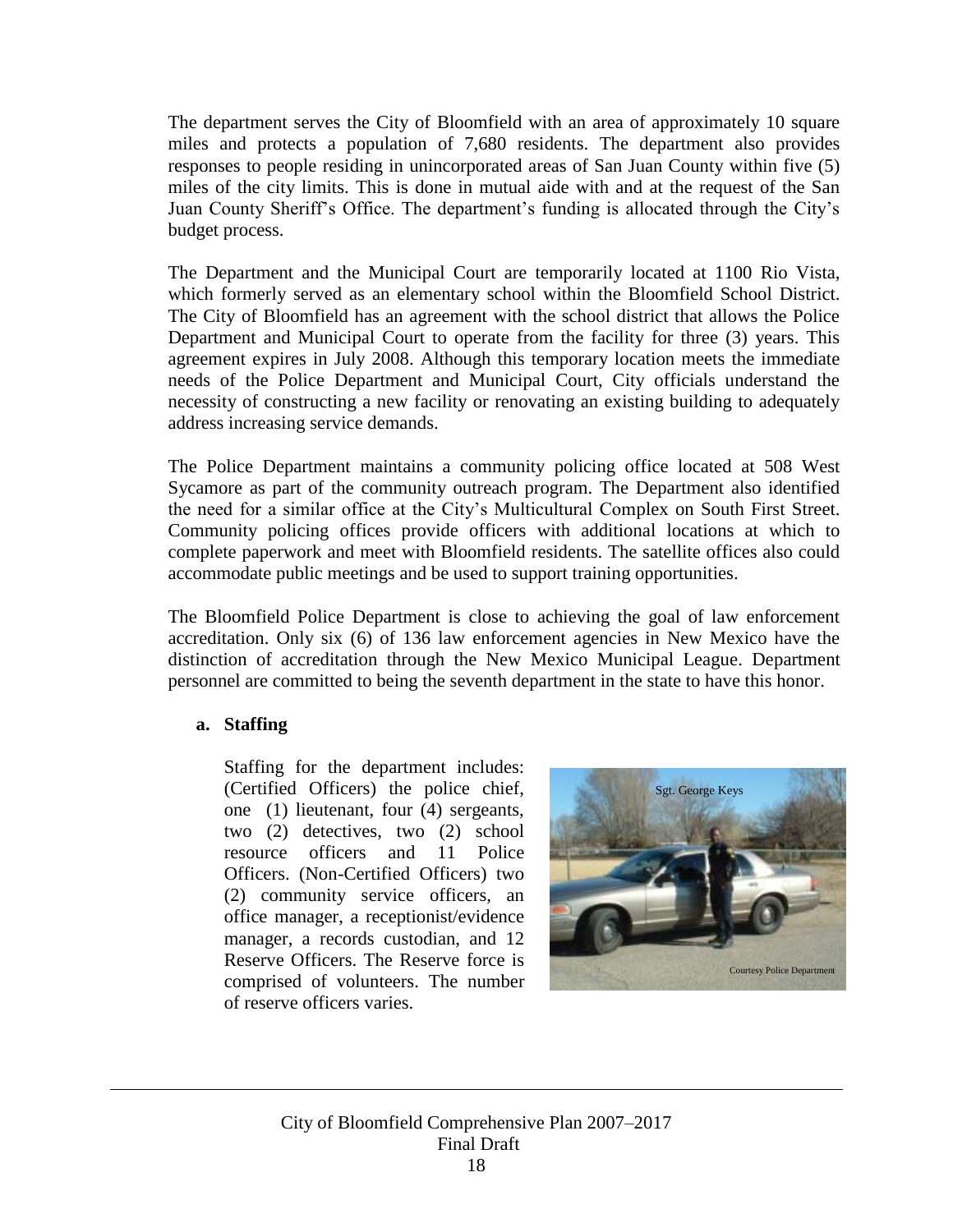Department officials also oversee a Police Explorer Program, which currently boasts 14 members. While the Explorers are also volunteers, they are not permitted to carry firearms.

During the next 20 years, the population of Bloomfield is expected to increase significantly. Today, with current staffing levels the department struggles to meet the needs of the community. Without proactive measures to recruit and retain the number of sworn officers and support staff, it will be difficult for the Department to provide adequate levels of service.

City officials utilize a variety of resources to recruit new officers. These resources include, but are not limited to, advertisements in print publications throughout the United States and information disseminated via the Internet in an effort to attract a diverse pool of candidates. The Department accepts applications on an ongoing basis. Many of the Department's fulltime officers transitioned from positions as reserve officers or Explorer Scouts into a career in law enforcement. Police Department officials recognize these programs as an excellent recruitment resource. In addition to salary and benefits, the department purchases all equipment and uniforms for the officers.

### **b. Equipment**

Equipment assigned to Department officers includes all relevant safety equipment required to perform the functions of a police officer. Additionally, there is an increasing need to acquire and maintain modern equipment and technology in order to help officer better protect the community. The Department utilizes a replacement/depreciation schedule in order to ensure that equipment and technology is as current as possible. As part of this strategy, the Department developed a replacement schedule. This schedule calls for the City to replace patrol units every five (5) years or 100,000 miles. This ensures that the fleet is reliable and safe for officers and the community. Some members have succeeded in obtaining grants and donation in support equipment upgrades. These include in-car video cameras, laptop computers, Tasers and body armor.



### City of Bloomfield Comprehensive Plan 2007–2017 Final Draft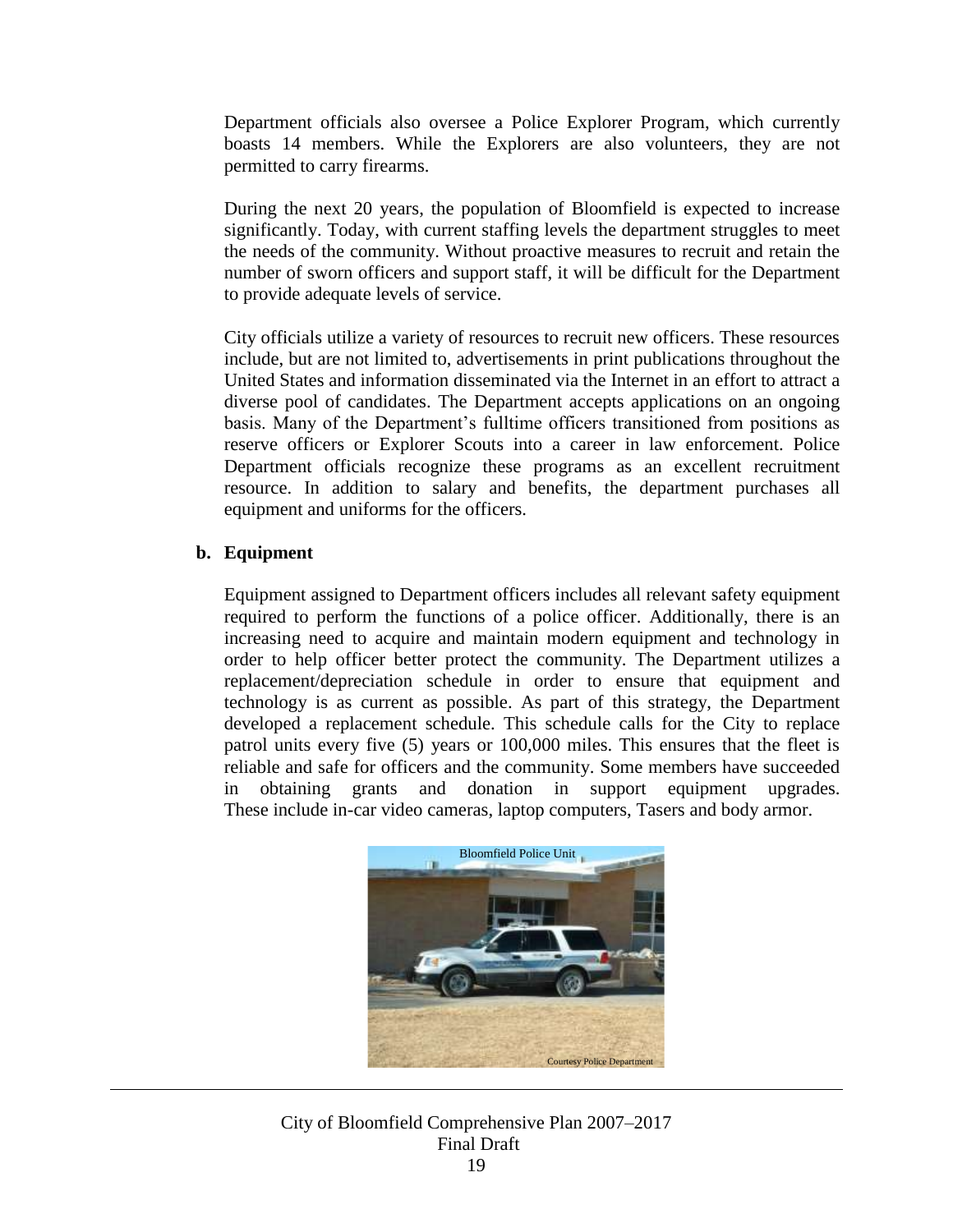### **c. Services and Programs**

Department personnel provide a diverse range of services, both emergency and non-emergency, to Bloomfield residents. Provided emergency services include, but are not limited to, building alarms, burglaries, medical calls, domestic violence situation, assault and battery, vehicle accidents, sexual assaults, area flooding, armed subjects and missing children.

In addition to emergency response officers respond to a variety of incidents that may not be considered emergencies, but require



police intervention. These include, private property incidents, larcenies, shoplifting, gas skips, inebriated individuals, public disturbances, issues on school grounds, speeding complaints, and vandalism. The Department also provides security inspections for commercial buildings and residences.

In partnership with other San Juan County law enforcement agencies, the Department also participates with or provides funding assistance for the Gang, DWI and Region II Narcotics taskforces. The work performed with these groups helps to mitigate the negative impact drugs and gangs have on the Bloomfield community.

In order to further enhance services provided to residents, the Department strives to adhere to community policing methods. Recently, the Chief and his staff reinitiated the Neighborhood Watch program in several areas of the City. Public training also is available through the Department. As part of this program, an officer is tasked to serve as a program coordinator to each area of the City. Personnel also convene quarterly community meetings to address public concerns and receive suggestions.

The Department also oversees the Police Athletic League program. Department personnel volunteer their time to coordinate events such as a 5K and 10K walk/run during community festivities. The program also sponsors a Bicycle/Scooter Safety Rodeo, Halloween carnival and a junior police academy.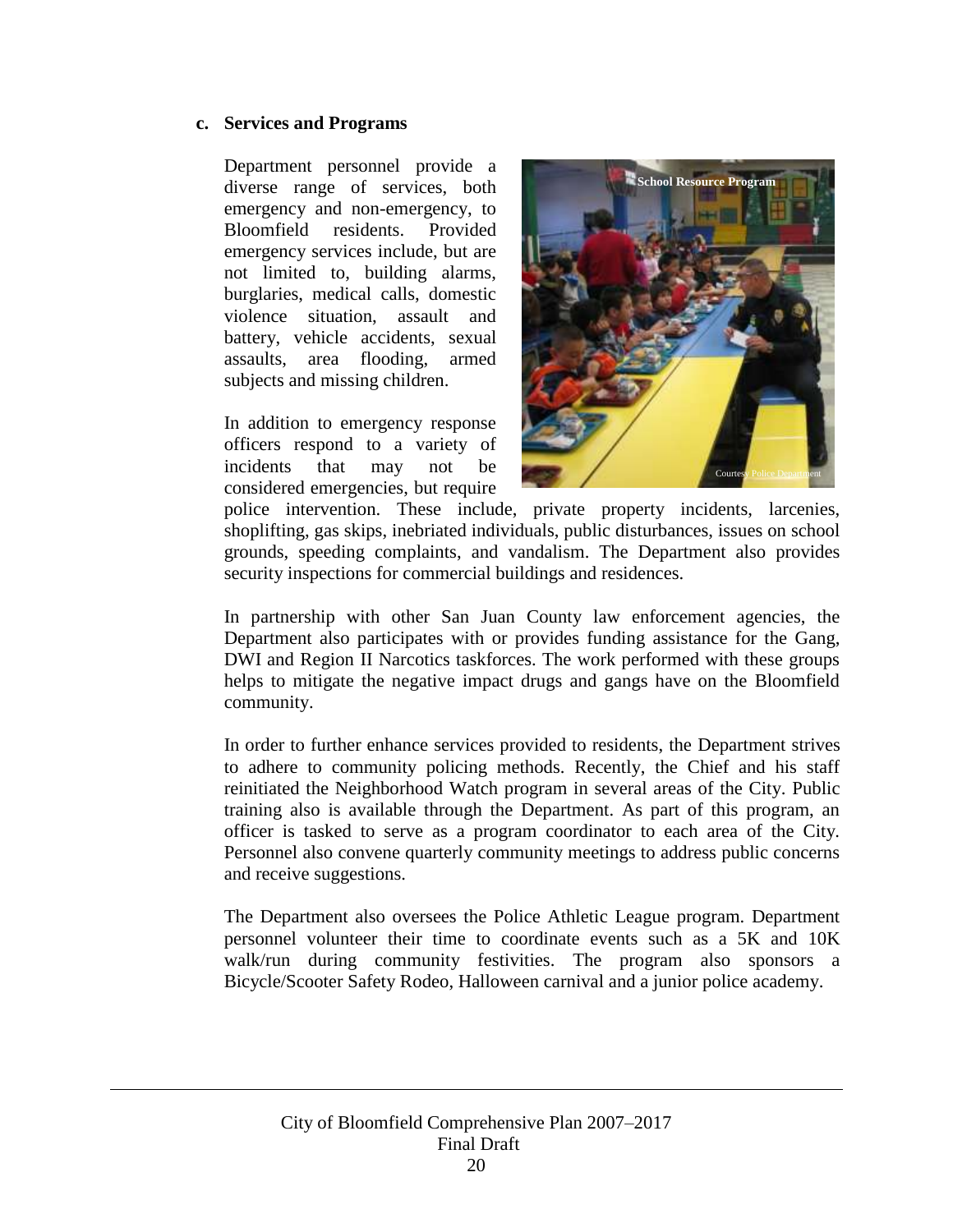### **d. Training**

To maintain Law Enforcement Certification, Bloomfield police officers are required to complete a minimum of 40 hours of continuing education every two (2) years. The training takes place "in house" as well as in structured classroom environments with curriculum provided by a certified instructor recognized by the New Mexico Department of Public Safety. The Bloomfield Police department serves as a strategic partner in the San Juan Regional Training Authority, which allows local law enforcement agencies to leverage training resources.

Of the 40 hours, 12 are dedicated to maintenance training. This training reinforces and updates critical knowledge, skills and abilities in order to maintain appropriate levels of proficiency. This training may include firearms, first aid, defensive tactics, driving and field sobriety testing. Officers also are required to complete 20 hours of training in advanced and specialized education. The remaining eight (8) hours can be a combination of the following subjects: community policing, cultural awareness, stress/anger management, communications, officer integrity or domestic violence.

Training reserve officers is a significant challenge for the Department. The reserve officers receive similar training as that of regular officers. This included firearms training. According to Department regulations, reserve officers must demonstrate proficiency with their weapons and are subject to testing and retesting to verify this. Two (2) nights per month are set aside for "in-house" training for the reserve officers. Reserve officers also are provided opportunities to attend advanced training.

A major obstacle in the training of reserve officers is the training element and the time required. Officers may not be available to attend each training session offered. Consequently, training sessions must be repeated in order to accommodate the volunteers.

Training of the police explorers is accomplished through the dedication of fulltime officers committed to youth programs in the community. Two officers volunteer as program advisor and conduct weekly meetings to promote training through course work and exercises.

### <span id="page-21-0"></span>**IV. Bloomfield Multicultural Complex**

The Multicultural Complex is located at 333 South First St. and also houses the Bloomfield Public Library. The complex serves the City of Bloomfield and surrounding area residents. Amenities include a gymnasium, meeting rooms for social and special events, and the fitness center. City officials commissioned the construction of the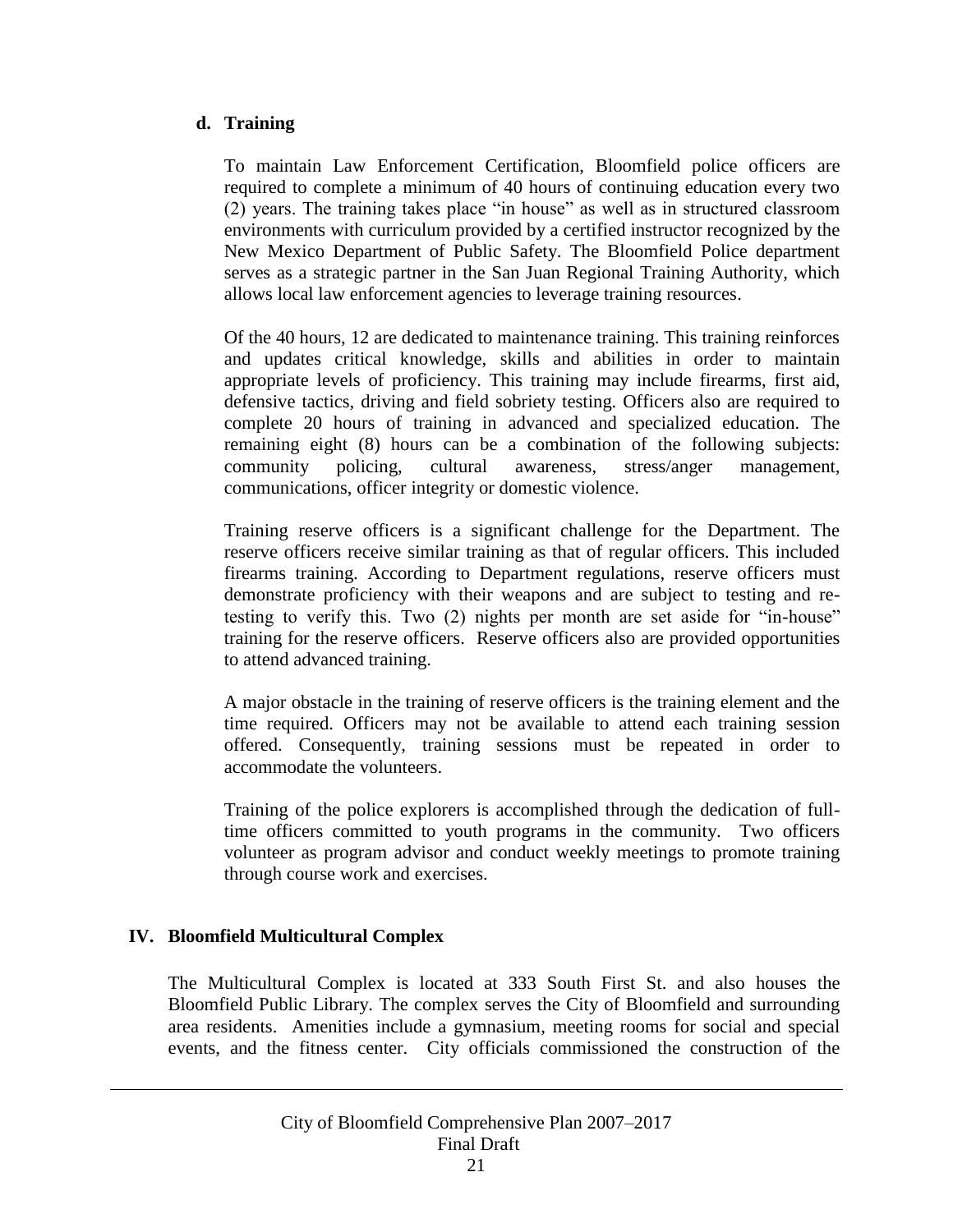Complex in order to improve the quality of life for the community. People wanted a facility that would provide meeting space and an indoor health /fitness center. Additionally, patrons expressed a desire for more youth activities, such as recreational basketball and dances.

The issue is that the current demand for meeting/activity space has exceeded capacity. Multiple improvements should be planned and completed in order to bring the meetings spaces and banquet rooms up to date. These include the purchase of round tables, linens and new flooring. The goal is to increase the number of activities and events hosted at the Complex in order to provide additional revenue for operations. As with any program or facility, as services increase so must staff in order to provide effective and appropriate management.

### <span id="page-22-0"></span>**V. Bloomfield Fitness Center**



The Bloomfield Fitness Center also has exceeded capacity and needs to be expanded. Co-located with the Bloomfield Public Library in the Multicultural Complex, the Fitness Center provides numerous physical activities for local residents. These include aerobics classes and weight training. Recommendations include relocating the Fitness Center in order to increase the size and accessibility for Bloomfield citizens utilizing other City services. Additional space also is needed to accommodate weight training and cardio vascular exercises. Regarding weight training, it is recommended there be two separate rooms – one for free weights and one for circuit training. Currently, the City of Bloomfield partners with San Juan College to offer a variety of exercise opportunities for local residents. San Juan College faculty teaches several classes, including aerobics. The City could develop positions and criteria for instructors who would be employed by Bloomfield.

### <span id="page-22-1"></span>**VI. Bloomfield Public Library**

The Library, located at 333 South First Street serves the community of Bloomfield and surrounding areas. "The mission of the Library is to provide access to knowledge and information and works of the imagination to the public regardless of race, age, gender, religion, language, income or disability." Currently, people utilize the services of the Library about 6,000 times each month. These services include borrowing one of the 18,000 volumes/books in the Library's collection as well as accessing computers, utilizing resource materials and hosting meetings/programs among other things.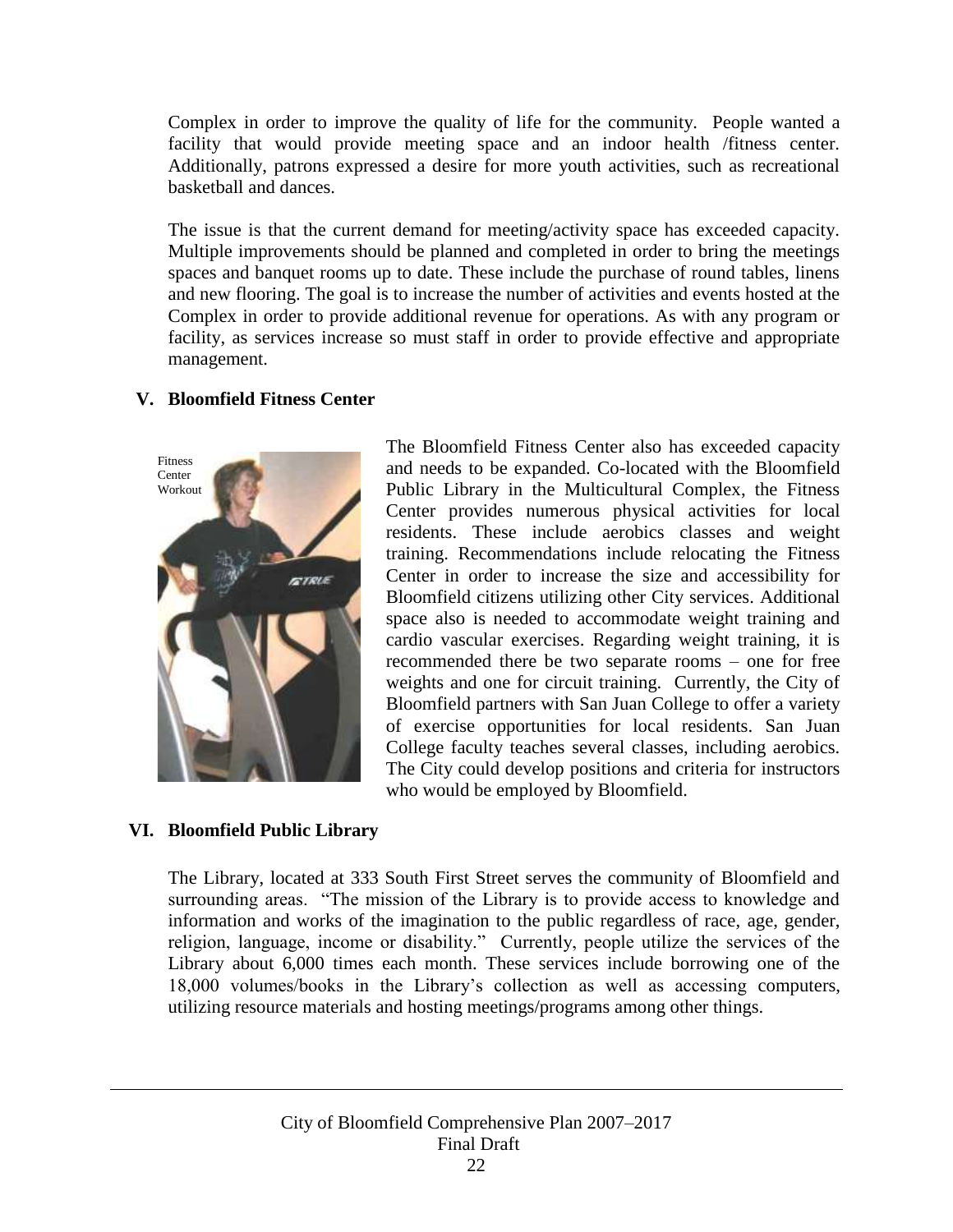The City of Bloomfield constructed the Library in the early 1990s as part a larger project to establish the Multicultural Center. Final construction was completed in 1994 with funding provided by a \$1.5-million HUD grant. The Library is centrally located for the benefit of those residing in the community, which also includes people living outside of the City limits. The need for a quality Library is a part of every community, especially those like the City of Bloomfield, according to Library Officials. Bloomfield is growing, and newcomers consider parks, public schools and Library facilities when making relocating decisions. The Plan will address the overall mission as well as long-term goals in the areas of collection, technology, staff, programming and facilities.

The responsibilities of the public Library can be "fleshed out" with a number of specific objectives. Services provided by the Bloomfield Public Library are determined by the community needs assessments. The New Mexico State Library (NMSL) recommends that such assessments be completed every five (5) years to keep up with changing needs, demographic shifts, employment patterns and other relevant issues.

Funding of a public library is a long-term commitment on the part of the City. Currently, the facility relies on grants in order to maintain landscaping as well as provide services. As the demands for Library services increase the costs of books, subscriptions, computers and other operating expenditures will be consistent with this growth; thus, necessitating the need for additional space and funding. For this reason, it is important to share resources with libraries in Farmington, Aztec and Shiprock; local museums; the Bloomfield School District, area businesses and cultural institutions. Strategic community partnerships enhance the information base of the Library and improve services to the community. Cooperation is a trend fully supported by NMSL and City officials as a means of efficiently utilizing funding.

### **a. Library Facilities**

Currently, there is not enough room to accommodate either the available materials or other community activities within the Library. In order to continue to provide adequate services, the Library must grow and expand. The library has limited space for additional titles as well as a significant shortage of public space. The library must consider the comfort factor for all patrons. The "quiet" space has been turned into the computer area in order to accommodate service needs.



City of Bloomfield Comprehensive Plan 2007–2017 Final Draft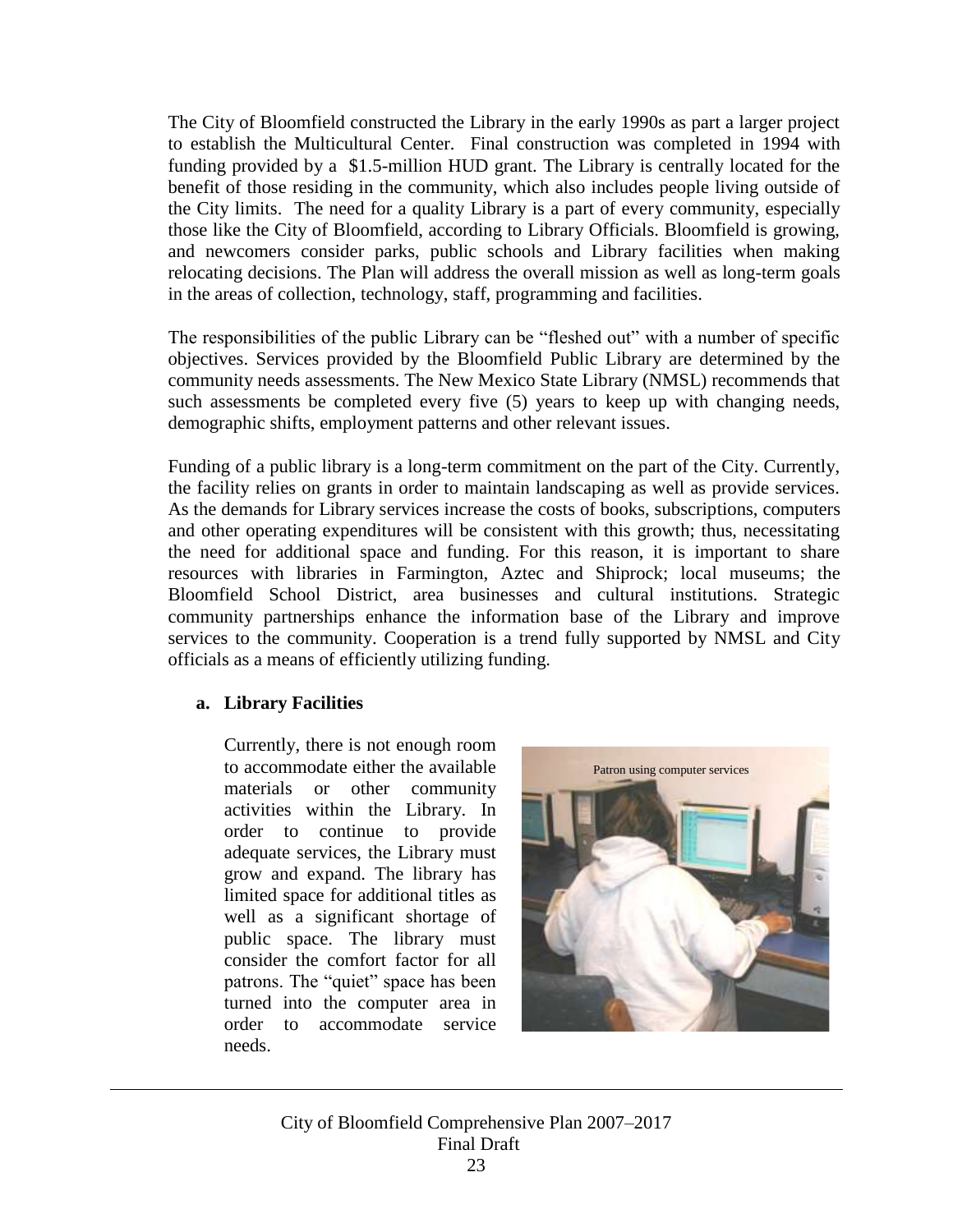The chairs for adult seating, as recommended by the NMSL, should be seven (7) seats per 1,000 patrons for libraries serving populations less than 8,000. At the present time, the Bloomfield Public Library has adult seating, aside from chairs assigned to computer workstations, for 25 patrons in public areas and study rooms. The area available for tables and chairs as well as staff workspace needs to be increased significantly. This would not only accommodate current needs, but also address future growth.

The Library's collection space totals 2,318 square feet. The ideal condition for the current population numbers would be at least 3,218 square feet today and, to accommodate future growth, 4,275 square feet by 2025. The adequate expansion of the space would provide ample room for books, periodicals, back files, nonprint items and computer terminals. The need for additional collection and public space leads to a recommendation for significant expansion within the next 10 years.

Providing adequate meeting space also is a concern for Library officials. Currently, the Library staff and patrons have access to the Multicultural Center's banquet and meeting rooms. However, these rooms do not offer adequate space to accommodate all of the Library's needs. There is an area set aside for story time, which can seat up to 30 children and one reader in 300 square feet. The desirable amount of space for this activity is 350 square feet and Library staff estimated that the story time area would need to be 1,300 square feet by the year 2025 in order to address the anticipated 18-percent increase in population. Ideally, there also would be a 600-square-foot meeting room with enough room for 50 seats and a speaker in order to offer additional activities. Another area needed is a 250 square-foot conference room for staff meetings and training.

Bloomfield Public Library will need to provide space for the following:

- $\triangleright$  Collection space
- $\triangleright$  Quiet reading and study areas
- $\triangleright$  Staff work and office space
- $\triangleright$  Children's reading and craft activities areas
- $\triangleright$  Community meeting space
- > Mini Theater
- $\triangleright$  Outdoor Amphitheater
- $\triangleright$  Technology (public access computer, typewriters, photocopiers, network servers, online catalog and circulation computers)
- $\triangleright$  Display areas
- $\triangleright$  Vertical file space
- $\triangleright$  Storage and display of non-print media area
- $\triangleright$  Storage for miscellaneous Library use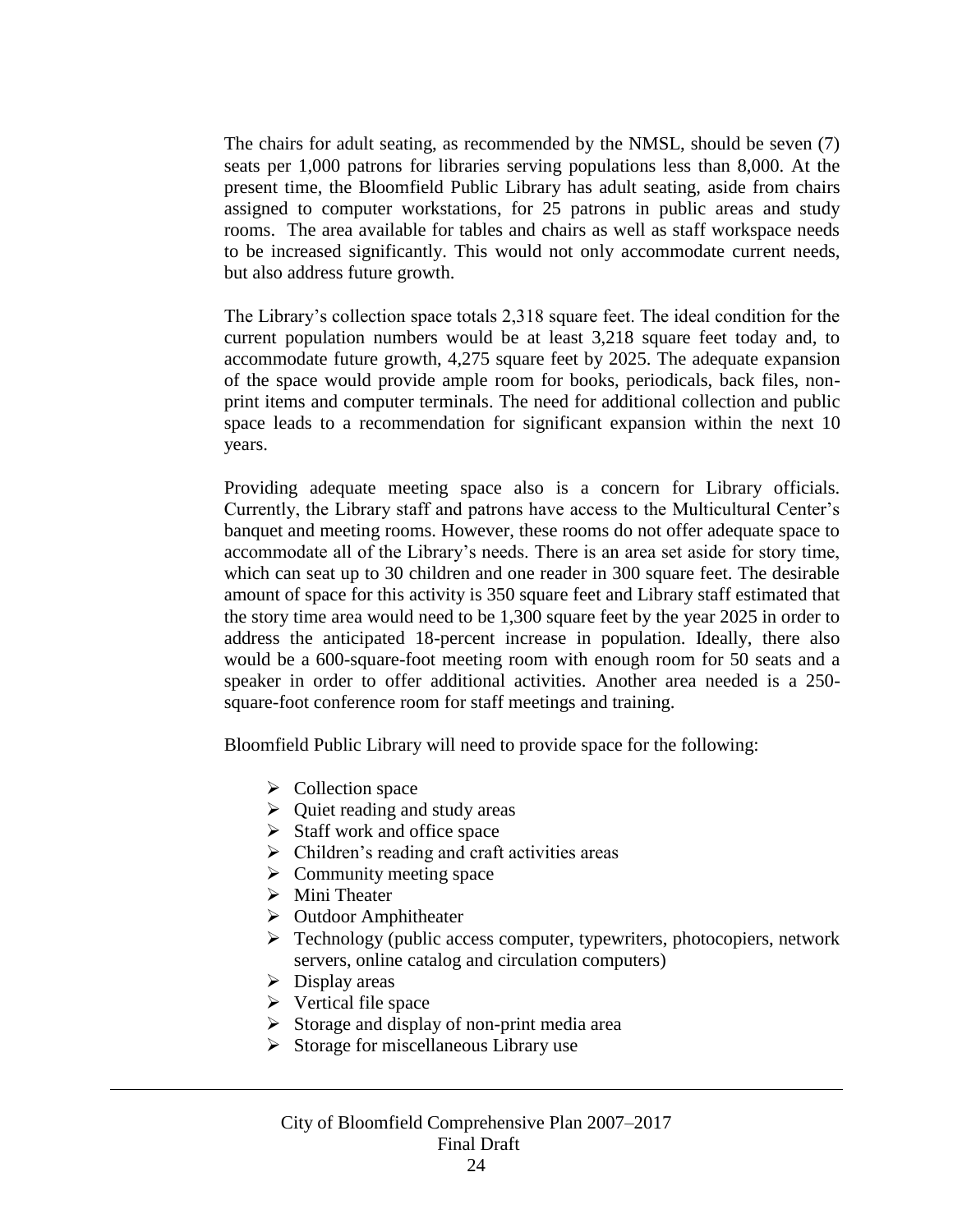### **b. Library Collection**

The Bloomfield Public Library established a collection policy in order to define the purpose, scope and content of the collection. The policy reflects the following factors:

- $\triangleright$  Community analysis
- $\triangleright$  Core collection and reference collection requirements
- $\triangleright$  Special collection requirements, e.g. local history, community information, government information, collections aimed at specific demographic groups
- $\triangleright$  Principles of selection and discard
- $\triangleright$  Donations policy
- $\triangleright$  Complaints procedure
- $\triangleright$  Books in non-print form

This collection policy follows specific guidelines. These guidelines include: new, current materials should be good physical condition: For a City the size of Bloomfield the International Federation of Library Associations (IFLA) recommends that collection size be 3.6 books per capita. The average of peer libraries in New Mexico is 2.73 per capita and Bloomfield Public Library has approximately 2.4 titles per capita. The collection should be evenly divided among adult fiction, adult non-fiction and children's materials and should include periodical materials in relation to the population. As a library grows a greater proportion of its budget should be expended for non-fiction materials. Expansion of the collection should proceed at the rate of 250 new titles per year for each 1,000 population. At the present time 10 percent of the annual library budget is for collection expenditures. This percentage should be increased to 15 percent in order to meet the average in New Mexico.

### **c. Library Technology and Computers**

Technology and computers in the library will also need a plan for development. This plan must undergo continuous review to adapt to changes in technology and population. Computer technology is never a one-time capital expense; it is ongoing due to rapid developments in technology and the need to replace outdated software and hardware. Technology expenses are funded through an agreement with the City of Farmington and grants. The technology plan and objectives must meet the following needs:

- $\triangleright$  Free public access computers with online access in sufficient quantity to meet public demand.
- Acquisition of databases, whether web based or on CD ROM.
- $\triangleright$  Fiber optic ties to local schools and cultural resources.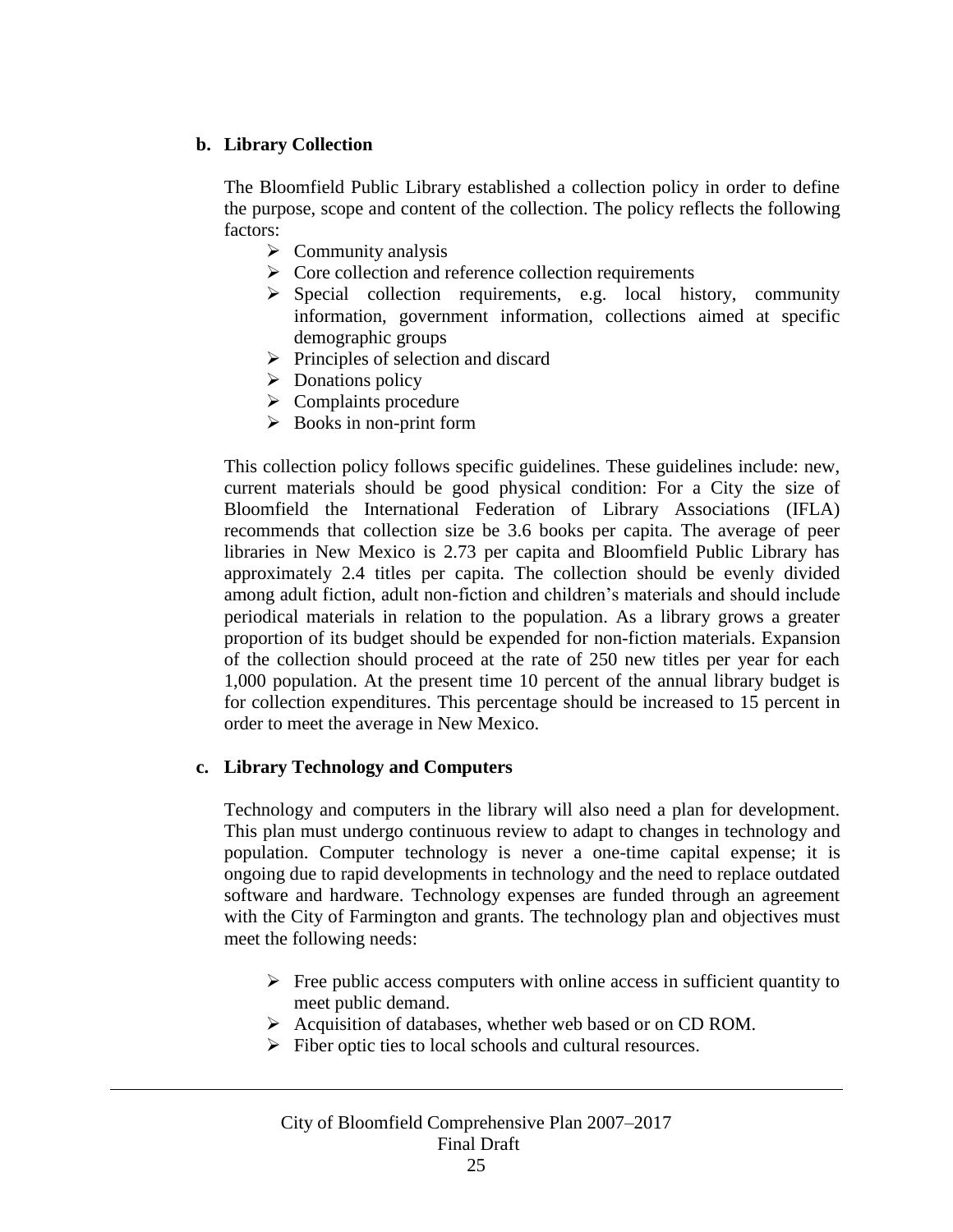- $\triangleright$  Need for a staff person at the library or at the City who is a computer specialist. There is now and will be a constant need for someone who can install and maintain local area networks and provide technical support for public and staff computers.
- $\triangleright$  Time and print management software for public access computers (these would pay for themselves in terms of saving staff time within the first year).

When addressing staff needs, computers also must be taken into consideration. As staff increases, the number of terminals for their use also increases. Additionally, public access computers are now a large part of library services. The IFLA recommends public access computers be provided at the rate of .7 computers per 1,000 population served.

### **d. Library Staff**



Staff is essential to support Library programming and provide sufficient hours of operation. In terms of numbers, IFLA recommends one full-time-equivalent employee per 2,500 population served. Among peer libraries in New Mexico the average is four (4) full-time equivalents. In order to meet the needs of the public, various staff positions need to be increased or restructured. Specifically, the Library needs additional summer staff to provide services when area children are out of school and visiting more frequently.

All staff and volunteers for the Library need to understand policies of service and have well

defined duties. All must possess strong communication skills, understand circulation functions and be familiar with computer technology to assist the public. Staff training is ongoing, and funding in this area should be at least 1 percent of total budget expenditures. Training for staff in the next 10 years needs to reflect the various duties of individual staff members.

### **Library Administrator**

- 1. Management and leadership
- 2. Marketing
- 3. Collection development
- 4. Promotion of literacy
- 5. Law and government relations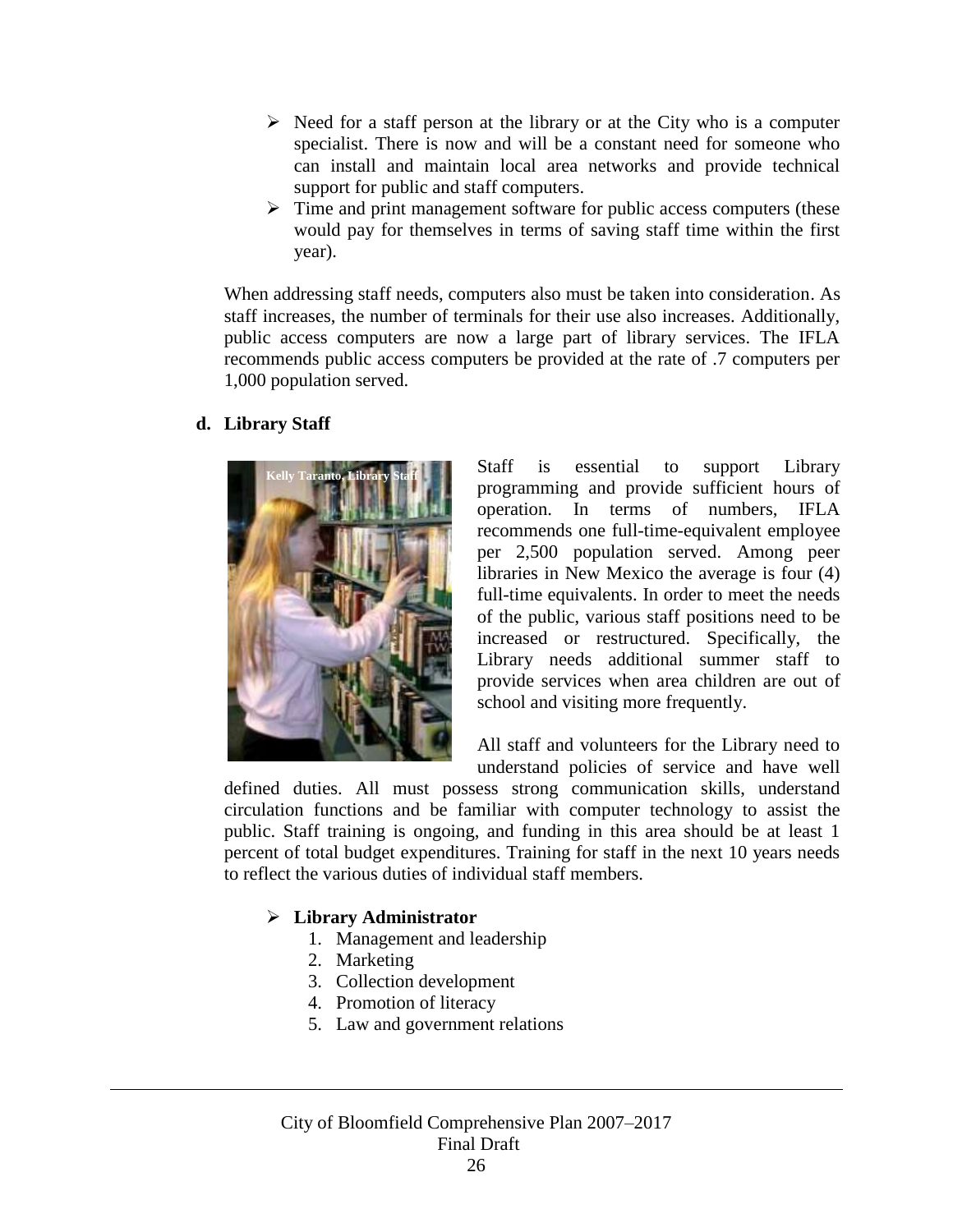### **Certified Library Assistant(s)**

- 1. Youth services and storytelling
- 2. Cataloging
- 3. Computer skills
- 4. Reference and information retrieval

### **Library Page**

- 1. Data entry
- 2. Database operation
- 3. Reference and information retrieval
- 4. AACR rules of filing

### **e. Library Programs**

Development and success of library programs is contingent on staff time, marketing and available facilities. The types of programs developed should be determined through the use of community needs assessments. Current suggestions for development are:

- $\triangleright$  Book discussion groups
- $\triangleright$  Literacy programs
- $\triangleright$  Activities and facilities for latch key kids



### <span id="page-27-0"></span>**VII. Bloomfield Family Aquatic Center**



The new Bloomfield Family Aquatic Center will open in 2007. While the facility has no current issues regarding space or other accommodations, there are other concerns that should be addressed, including staffing, facility maintenance and funding.

Story Time ~ Library/Senior Center

Courtesy Jessica Polatty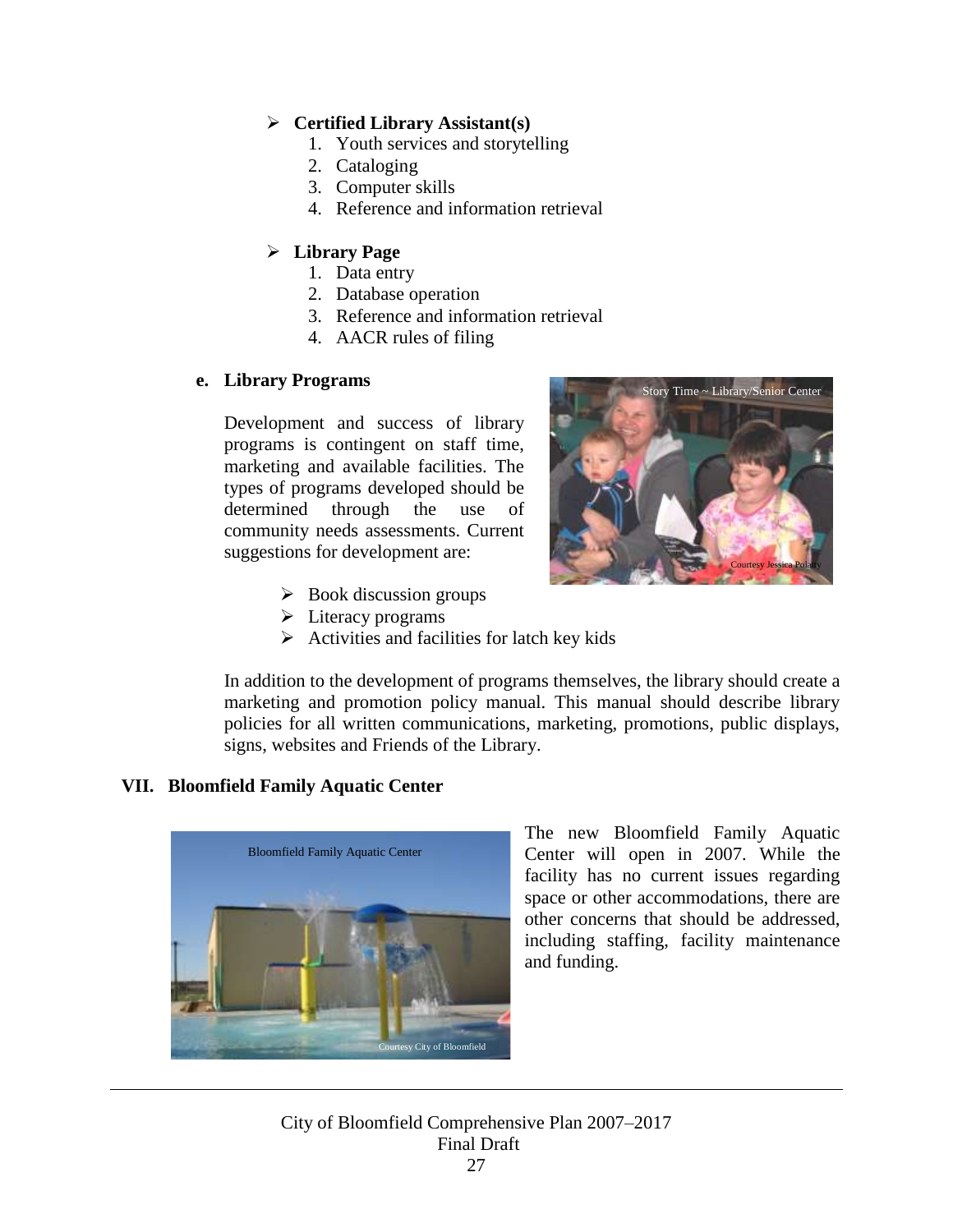The swimming pool will experience the same issues as the other facilities in regard to staffing. There are not enough qualified and motivated people looking for employment to accommodate facility needs. Additionally, safety must be a primary concern for the City of Bloomfield as well as appropriate and timely upkeep of the buildings and pools. With regard to funding, it is expensive to operate a pool facility and other funding resource must be identified. This could be accomplished by strategically partnering with San Juan College, Bloomfield School District and local companies.



#### <span id="page-28-0"></span>**VIII. Senior Citizens Center**

The Senior Citizens Center is located at 124 W. Ash Avenue. The current facility has been utilized since 1993. The Senior Center is too small to accommodate adequate activities and holistically serve patrons. Located near the Multicultural Complex, the Senior Center needs more space for meals, classes, computers and recreation. The Center serves over 600 people throughout San Juan County and provides physical/educational classes, arts and crafts, and a place for informational assistance in addition to the other above-mentioned tasks.



The center also provides home-delivered meals (regular and diabetic) to nearly 80 people per day. The majority of these meals are delivered outside of the Bloomfield City limits to unincorporated portions of San Juan County. Today's senior citizens are more active and have a stronger desire to participate in activities. In order to address these changes, the Senior Center's focus should be altered to fit clientele demands.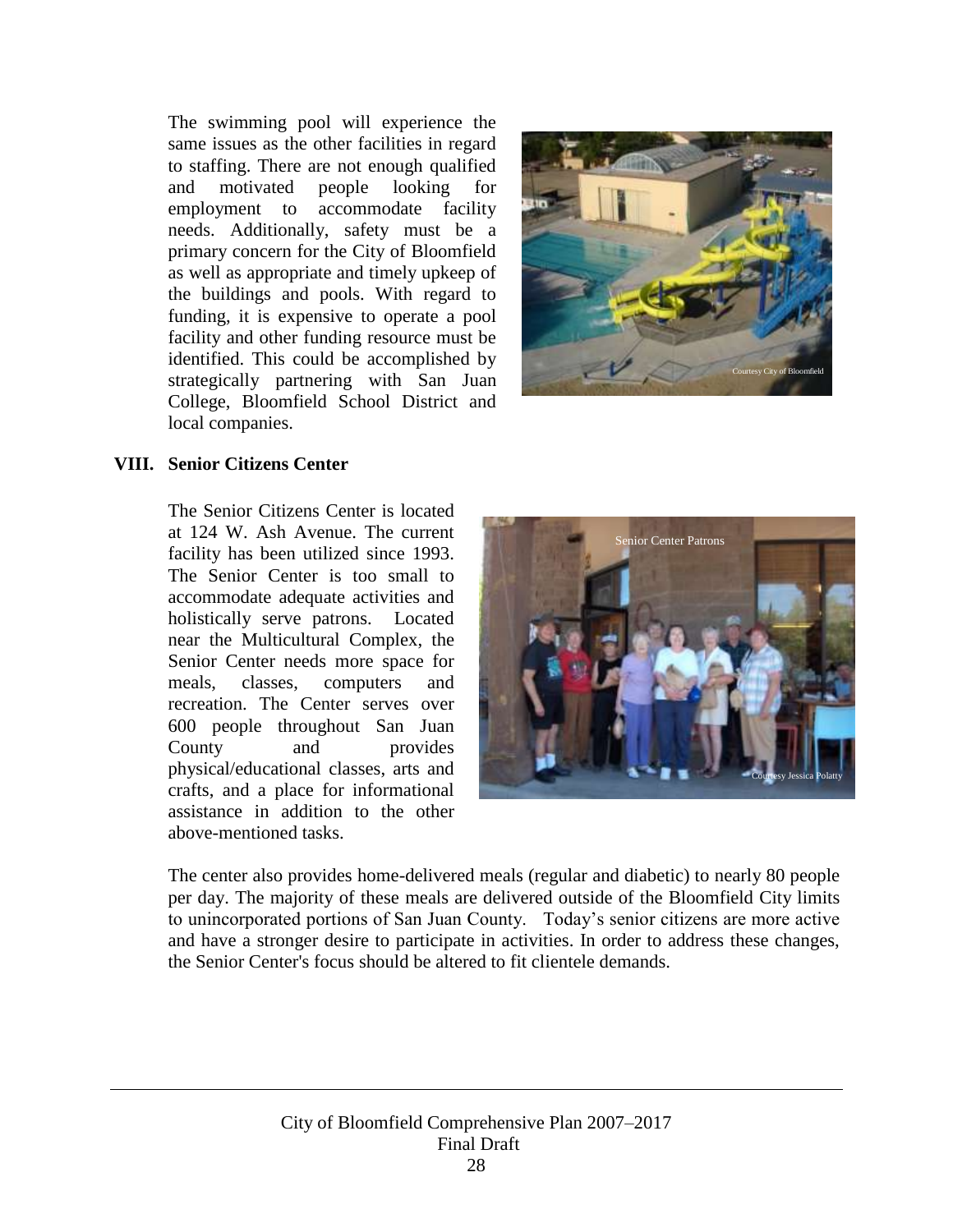### <span id="page-29-0"></span>**IX. Parks and Recreation**

The Parks and Recreation Department serves Bloomfield residents as well as those from neighboring communities. The Parks and Recreation Department strives to provide clean and secure parks, a wide range of programs and safe, well-maintained facilities and playground equipment meeting the recreational needs of the community.

The purpose of the recreational facilities is to promote mental and physical health and exercise. Some of the many recreational activities people enjoy include baseball, soccer, tennis, outdoor basketball, hiking, biking and picnicking. Currently, the Parks and Recreation department is working to ensure that each quadrant of the City has at least one park for residents to access and use.

Bloomfield's parks are one of the most highly valued community assets, but also one of the areas most in need of improvement according to community surveys. Parks were given the highest ranking of scenic areas that respondents want to protect, preserve and improve. In order to accomplish this, Department staff developed and implemented a Bloomfield Parks/Recreation Department Master Plan covering the period from 2006 to 2011. (Please see appendix for complete plan.)

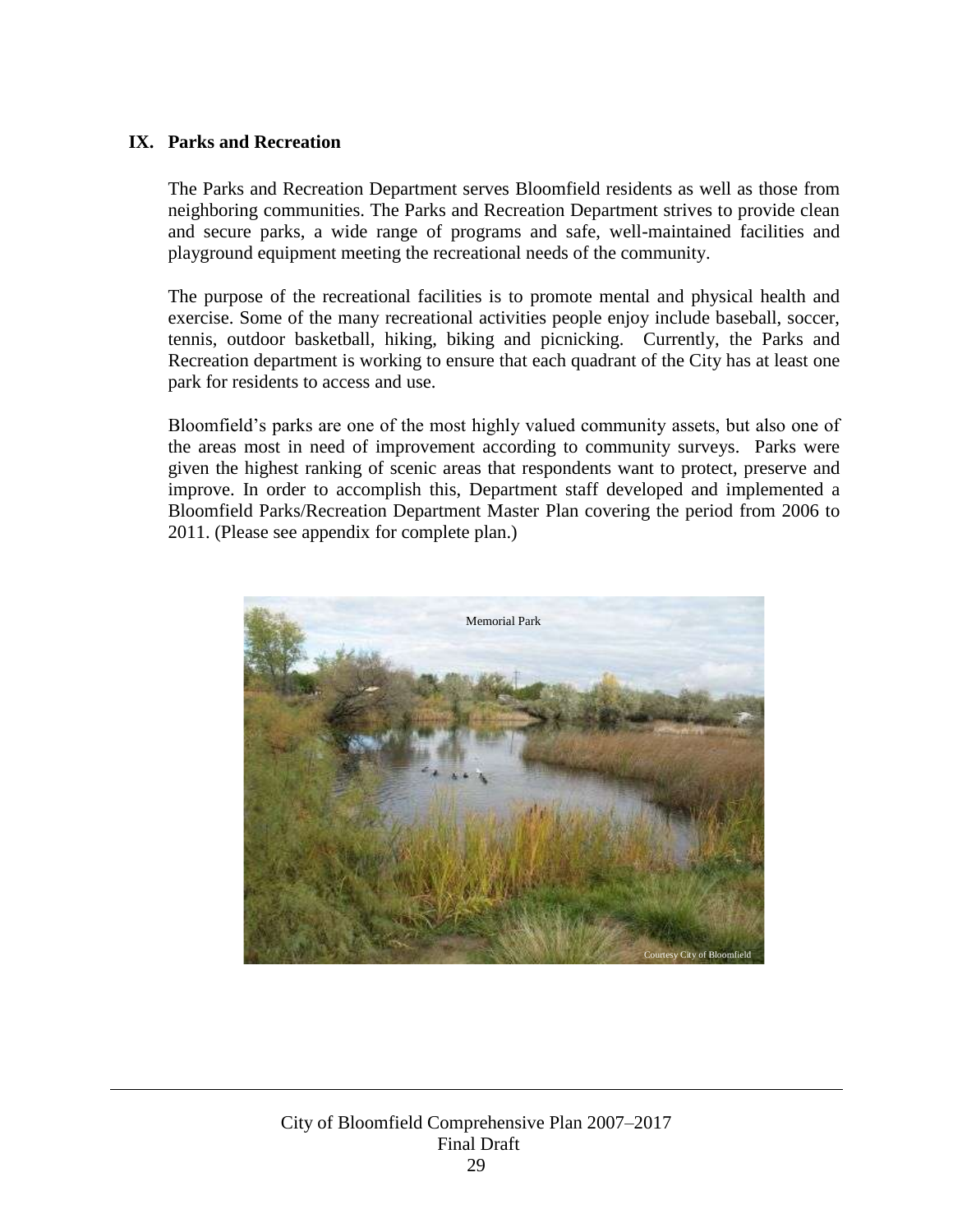### a. **City parks**

- **Keffalos Memorial Park** was established in the late 1970s and is the most developed park space serving recreational purposes. The City of Bloomfield, local schools and groups utilize this park when hosting baseball tournaments. The Park has six (6) ball fields, four (4) of which are lighted, a concession stand and bathrooms, a storage building, playground equipment and picnic tables. The lighting of the ball fields is considered to be in poor shape. A funding request to upgrade and install new lighting is included in the City's ICIP. (Appendix B) Area legislators, at the request of City officials, have also requested funding for these lights through the state's capital outlay request process.
- **Salmon Park** was established in the late 1980s. Salmon accommodates activities such as tennis, volleyball and picnicking. This park also serves as a location for many community events including Bloomfield Days. Staff recently erected a pavilion and restroom in order to enhance the park and better serve patrons.
- **Wilderness Park** is situated on approximately 110 acres north of Blanco Boulevard at Bergin Lane. The park – which accommodated two (2) miles of hiking trails and an overlook – is virtually undeveloped and is impacted by illegal dumping, vandalism and off-road vehicle use. To retain the natural characteristics of the park an overall plan was developed and implemented to regulate use and activities. Staff recently constructed a picnic shelter complete with amenities including a barbeque and fireplace.
- **Chamblee Sports Complex** is one of the major successes of the previous decade. The majority of the land and development was privately funded. This park features soccer fields, which are heavily used by Bloomfield residents, the Boys and Girls Club of Bloomfield and sport organizations. There is still a need to complete the project that would include a concession stand, restrooms and equipment storage.
- **Vereda Del Rio San Juan** trails in this area eventually will be linked to others traversing the City. In order for this system to be constructed additional property and rights of way needs to be acquired. The overall goal for the emerging trail system is to tie trails together throughout the City to promote alternative transportation and walkability. The Trails Master Plan, adopted by Council resolution, provides additional details. (Appendix D) Residents have frequented and utilized Riverside Park and the adjoining trail system along the San Juan as a fishing and picnicking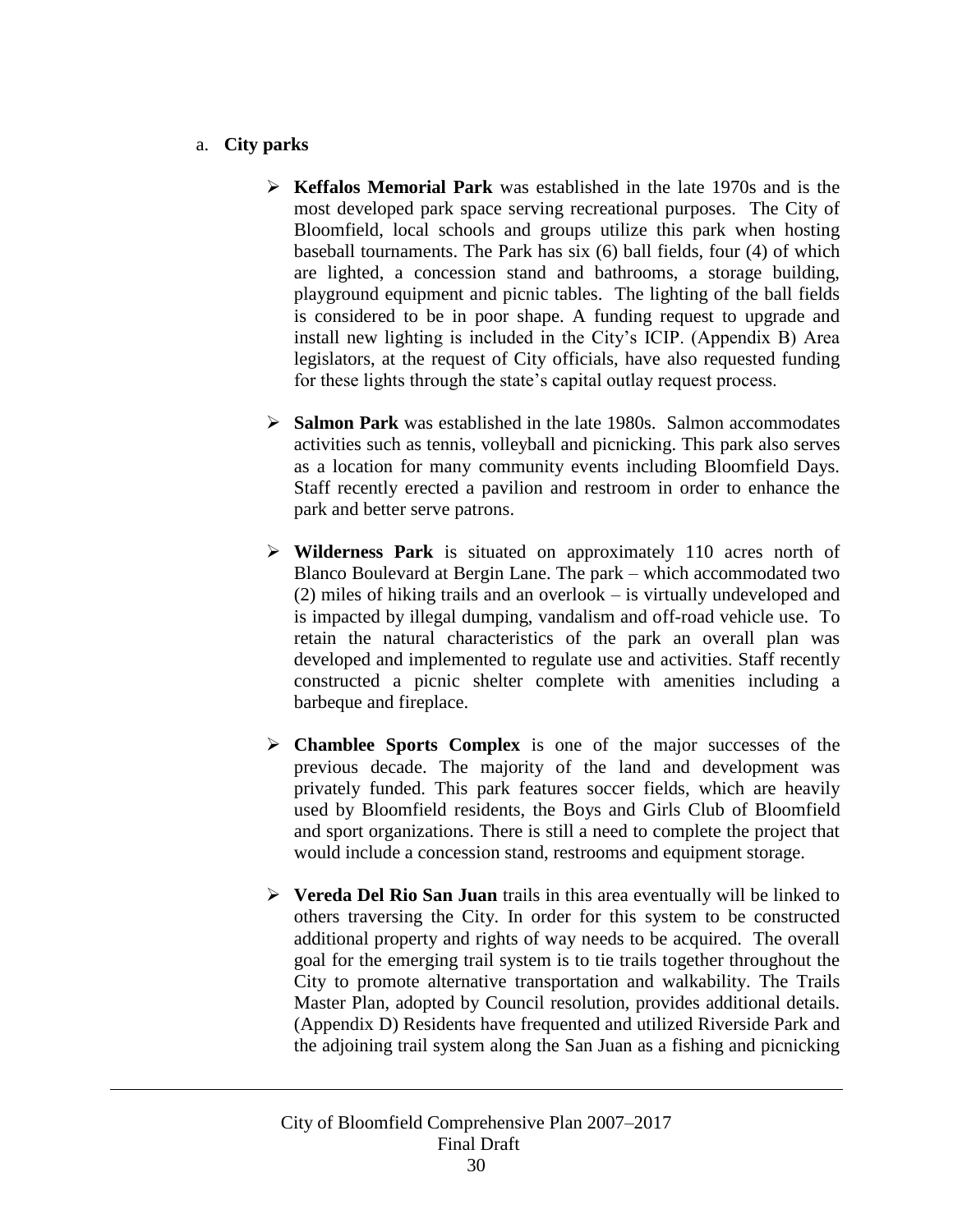spot for many years. According to community surveys, the public has a strong desire to see this park and area further developed for recreation use. City's Fire Chief George Duncan is working in partnership with the Parks and Recreation Department to establish more trails and amenities in this area. To date, the City has secured a \$400,000 grant to establish a complex river trail system near the San Juan River and enhance this park, which is now called Vereda Del Rio San Juan. Although, a portion of funding has been secured for this project additional funding is needed for completion. It is estimated that this project, which is listed on the City's ICIP, will require at least another \$710,000 for completion. ICIP requests include \$270,000 in capital appropriations/other funds in 2010 and then \$220,000 in 2011 and 2012. The initial grant is earmarked for planning and design elements.

**Other neighborhood parks** include Bishop Square, Qwest and EMS.

### b. **Proposed Parks**

Parks and Recreation personnel are working to develop various parks throughout the City. These include Memorial Park near East Blanco Boulevard, and Twin Pillars Open Space Park located on Nevada Avenue on the north side of Bloomfield. As the population continues to grow, by an estimated 18 percent by 2025, the City should consider establishing other parks throughout the City.



### **c. Staffing**

Staff is currently developing a plan to enhance intersection landscaping. This highlights the need for additional employees to administer and oversee as well as seasonal/summer recreation areas (see Parks and Recreation Master Plan 2006- 2011.) There are currently seven (7) full-time employees and three (3) seasonal employees. In addition to managing all of the City's parks and open space assets, this Department also must oversee weed control, graffiti cleanup and building maintenance. Additionally, the department needs at least three (3) more fulltime employees.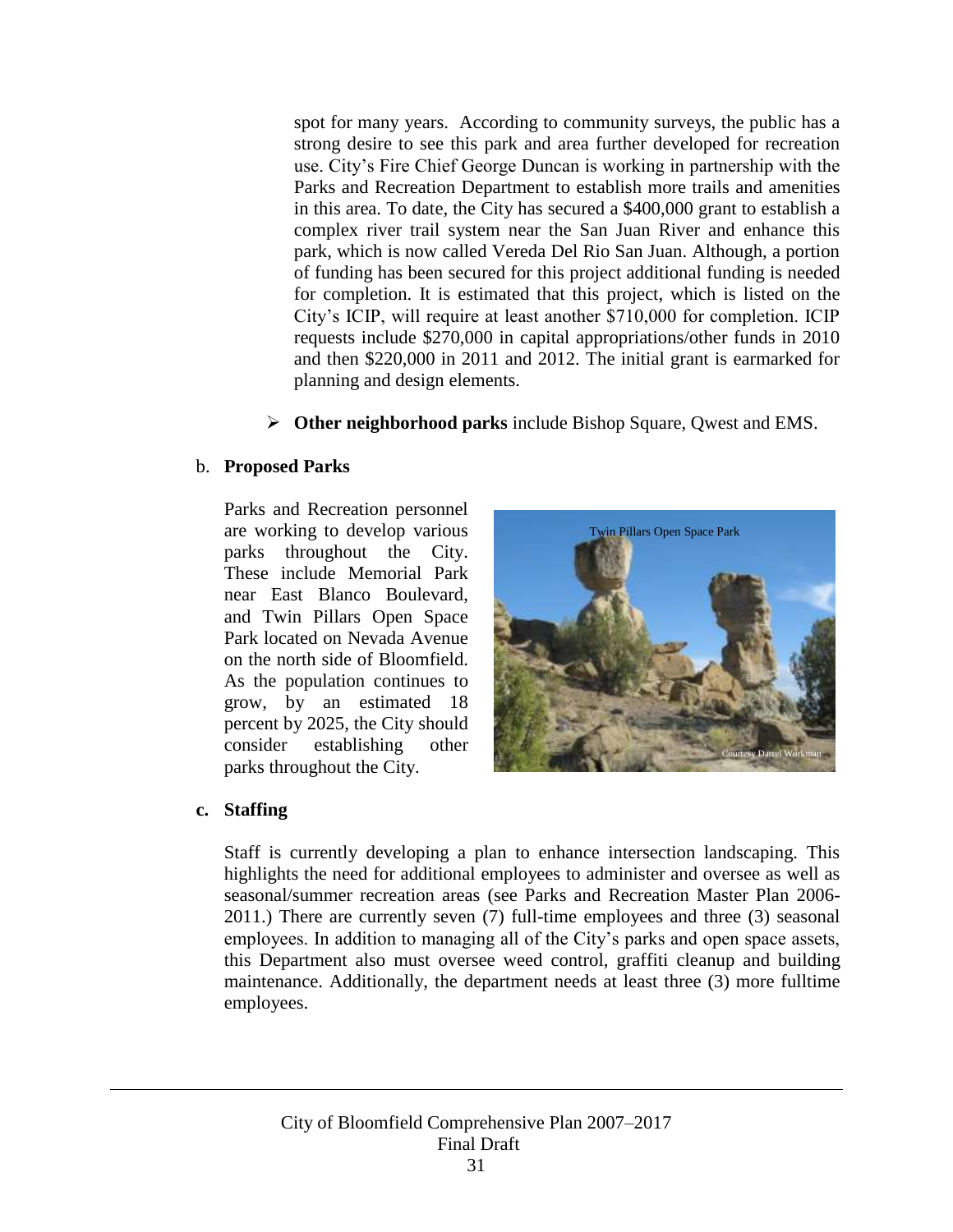### <span id="page-32-0"></span>**X. Water Department**



### **a. Water Treatment Plant**

The Water Treatment Plant, established in 1954, is located on East Blanco Boulevard situated on 1.25 acres of land. The treatment facility was replaced in 1958 and has undergone several subsequent renovations. The City currently is overseeing improvements to the Water Treatment Plant – a project that began in 2006 and is scheduled for completion in June of 2007. The new water treatment system is a conventional surface water treatment

plant as required by federal law capable of producing 3 million gallons per day (mgd). Demands on the current water plant, including improvements, will exceed capacity with in 20 years. To maintain an acceptable level of disinfection and disinfection byproducts, along with very clear water of less than 0.3 nephelometric turbidity units (NTU), an enhanced filtration system has been installed. The City also is upgrading the high-service pumps that supply water to customers as well as storage tanks. Improvements to the drinking water system are a high priority to the City. City officials understand the importance of providing high quality and adequate quantity of water to customers.

### **b. The Raw Water Reservoir**

The existing reservoir has a capacity of 84 acre-feet. Surface water from the Cityowned reservoir is obtained from the Bloomfield Irrigation Ditch (BID) and piped to the treatment plant where it is filtered and treated. Approximately 1,300 acrefeet of water flows to the water treatment facility. BID must maintain a steady flow of water in the irrigation canal in order to adequately supply the reservoir. The ability to provide a reliable supply of potable water can be jeopardized by the failure of the irrigation canal. Other mitigating operational factors include light mud that is washed into the reservoir. The reservoir should be enlarged to include a settling pond in the canyon to the north. This would provide increased storage and a location where silt can settle and allow clear water to flow to the main reservoir.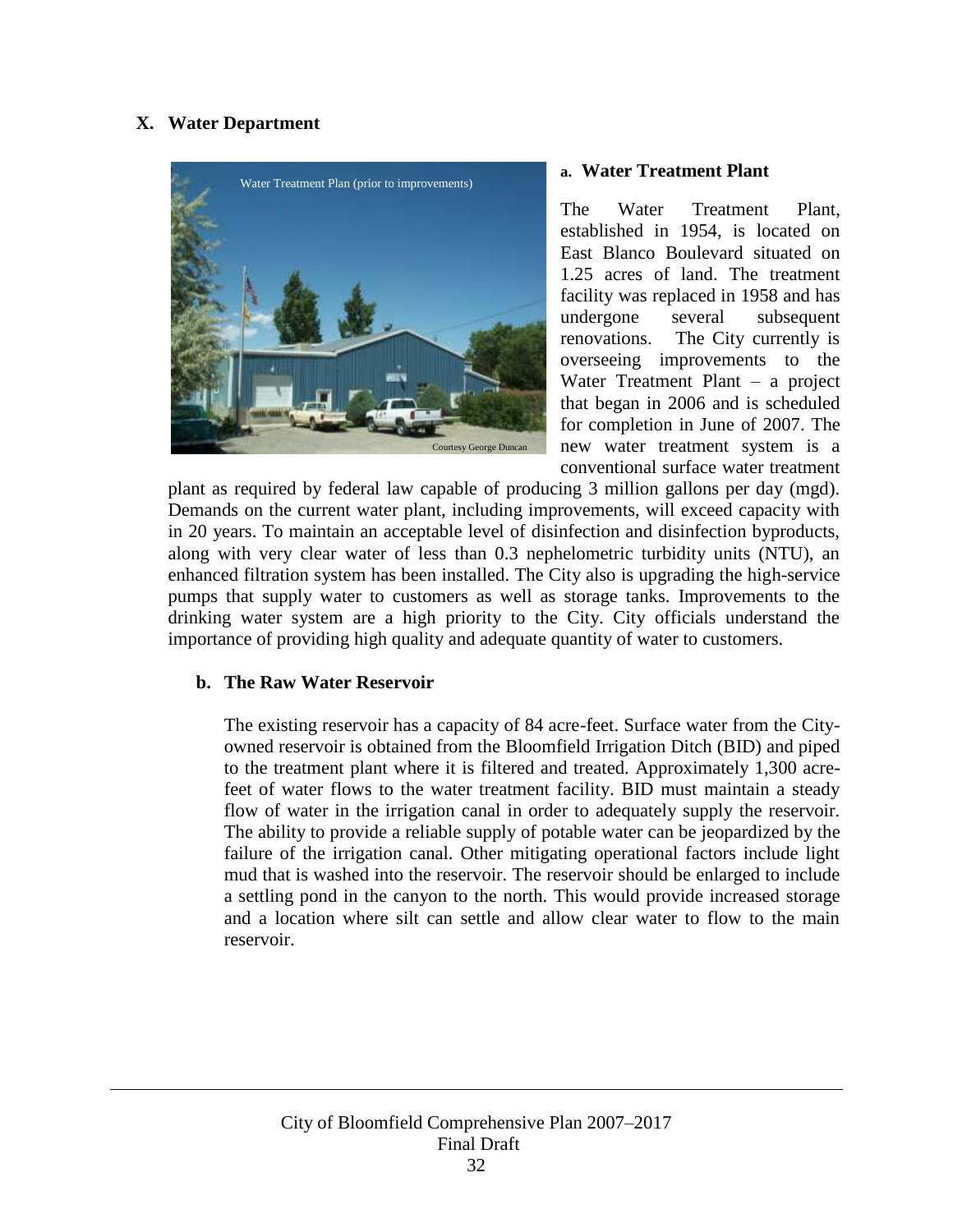Additionally, the City needs to obtain additional water rights and establish a second source of water. The ICIP addresses the second source issue by listing this as priority as well as detailing how much funding will be required. This project calls for the construction of a second diversion point and pump



station on the San Juan River to provide water into a new reservoir. This is crucial for the future reliability of the City's water supply. A minimum pumping capacity of 3,200 gallons per minutes (gpm) is recommended to ensure a constant supply of water to the system. This pump station will relieve the demand on the Bloomfield Irrigation Ditch and provide water should the ditch fail. Additionally, a second pump station will facilitate regular maintenance and repairs of the canal. This project is slated to begin in 2007. The City has secured water rights and required permits necessary for completion.

Construction of additional water storage tanks also is imperative to ensure the water supply for Bloomfield residents and users south of the City. The City's ICIP currently calls for the addition of two (2) one-million-gallon storage tanks. The City stores both treated and raw water. Currently, potable water is stored in seven storage tanks at different pressure zones clustered in three locations. Storage capacity of current tanks is 2.4 million gallons. In an effort to address various water-related issues, the City initiated a hydraulics study in 2001. This study and modeling software will assist Bloomfield personnel in determining the best placement of the new storage tanks and prioritize water and wastewater line upgrades and new construction.

### c. **Wastewater Treatment Plant**

The Wastewater Treatment Plant serves the City of Bloomfield only. It is an "activated sludge" plant constructed in 1978 and improved most recently in 2004. It is located near the San Juan River so treated water can be discharged. Approximately 800,000 gallons of treated effluent water are pumped back into the river daily. The City has taken action to correct the problems with the treatment plant and related infrastructure. The treatment plant is operating at 80-percent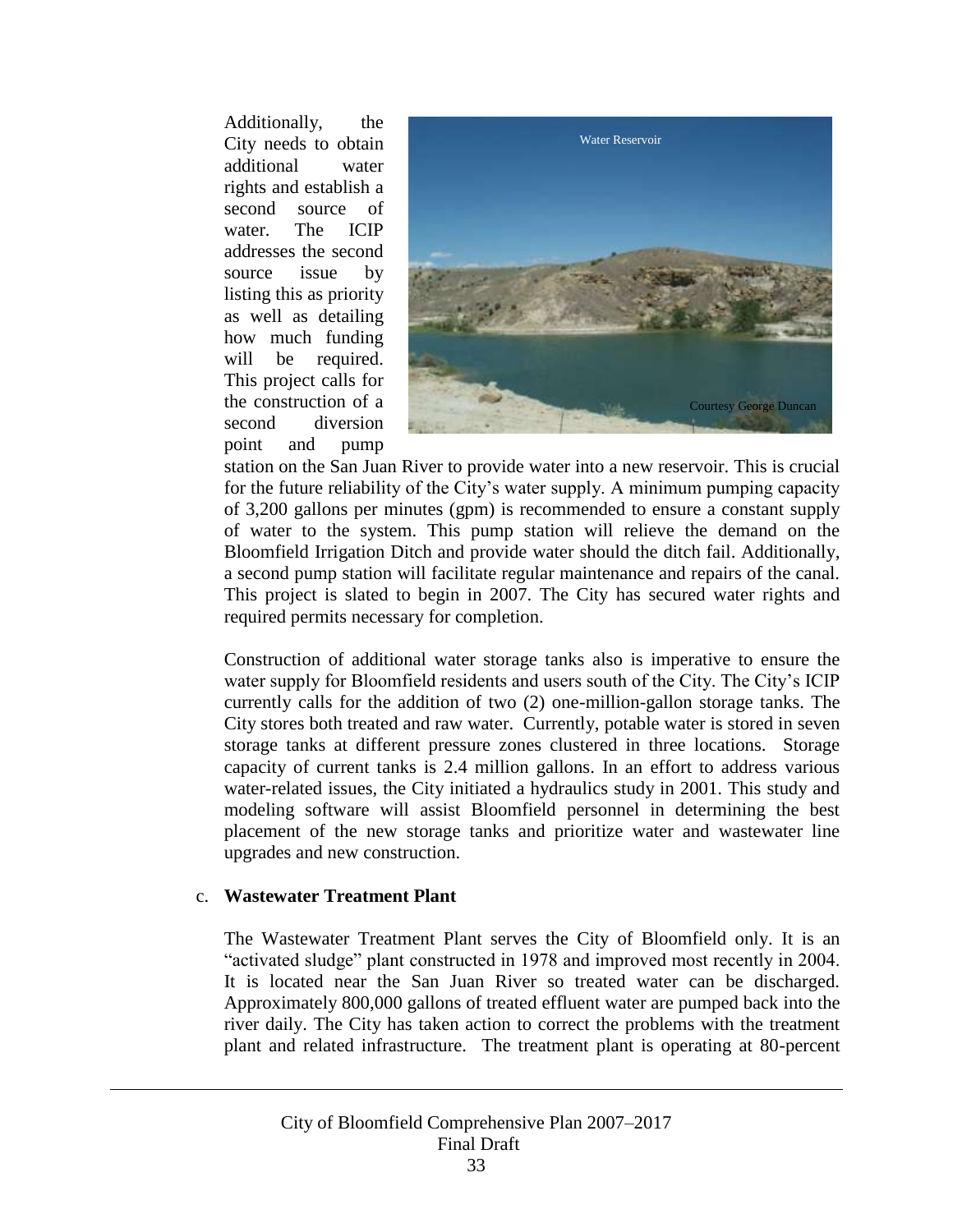capacity and cannot adequately treat the sludge. To address this issue, improvements are underway at the plant. Phase 1 of Wastewater Treatment Plan is complete. Phase 2 of this project should be started and finished as soon as possible. When completed, the new facility will double in capacity and provide sufficient service to Bloomfield residents for many years.

### <span id="page-34-0"></span>**XI. Public Works**

The Distribution and Maintenance Department is located at the Municipal Operations Center at 1152 S. Church Street. There are a variety of services in what generally can be called "City Maintenance," including water and sewer line maintenance. The purpose of the department is to serve the citizens of Bloomfield and maintain their health and welfare. Most of the maintenance is of services within the City limits, although there is some water maintenance outside the City limits. Water maintenance was started in the mid-1950s and early 1960s through the mandates of state law and City ordinances.

Public Works Employee



Current evaluations of the water distribution system strongly indicate new water lines are needed throughout the City in order to support current demands as well as accommodate future growth. Additionally, there is a strong need for more looping, or linking water lines together, in order to improve water pressure and volume. Research completed by the Bloomfield Fire Department under the direction of Fire Chief George Duncan indicates nearly 75 percent of the City's water system is deficient in this area, raising safety concerns. Further impacting Bloomfield's ability to provide sufficient fire protection is the number of deficient hydrants or lack of hydrants throughout the City. The hydraulics study mention above will address the flow capacity of current fire hydrants and help determine the best placement for new hydrants. Another item for consideration is the necessity of replacing older lines to provide sufficient water flow. City personnel are mapping all existing lines to update previous records, which are outdated.

In addition to maintaining the water and wastewater lines in the City, the Public Works Department also is responsible for approximately 180 miles of single and double-lane streets/roads within City limits. The department operates two (2) crews with three (3) employees per crew. In order to properly address needs, several priorities must be identified including the addition of more staff.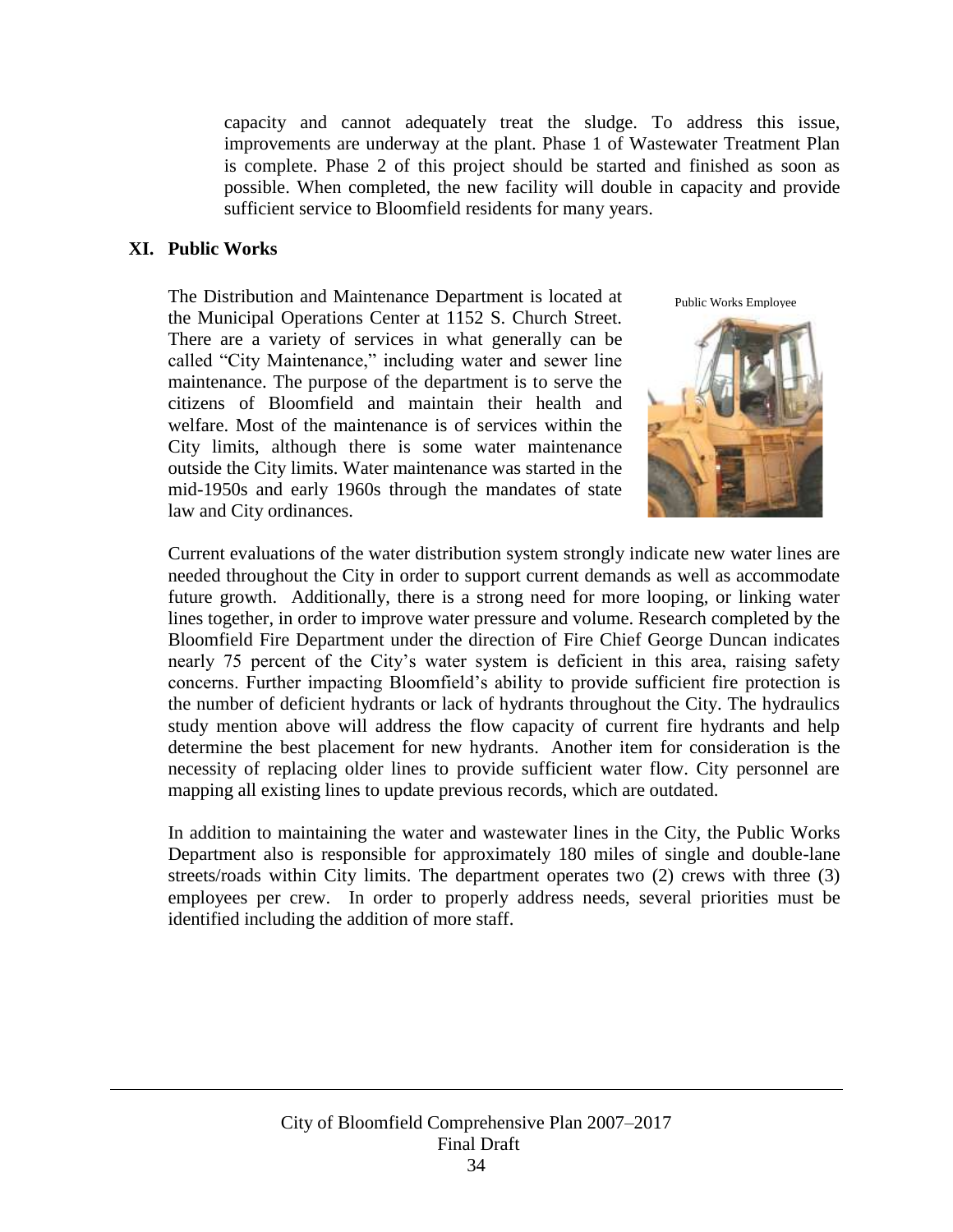# <span id="page-35-0"></span>**GOALS AND POLICIES**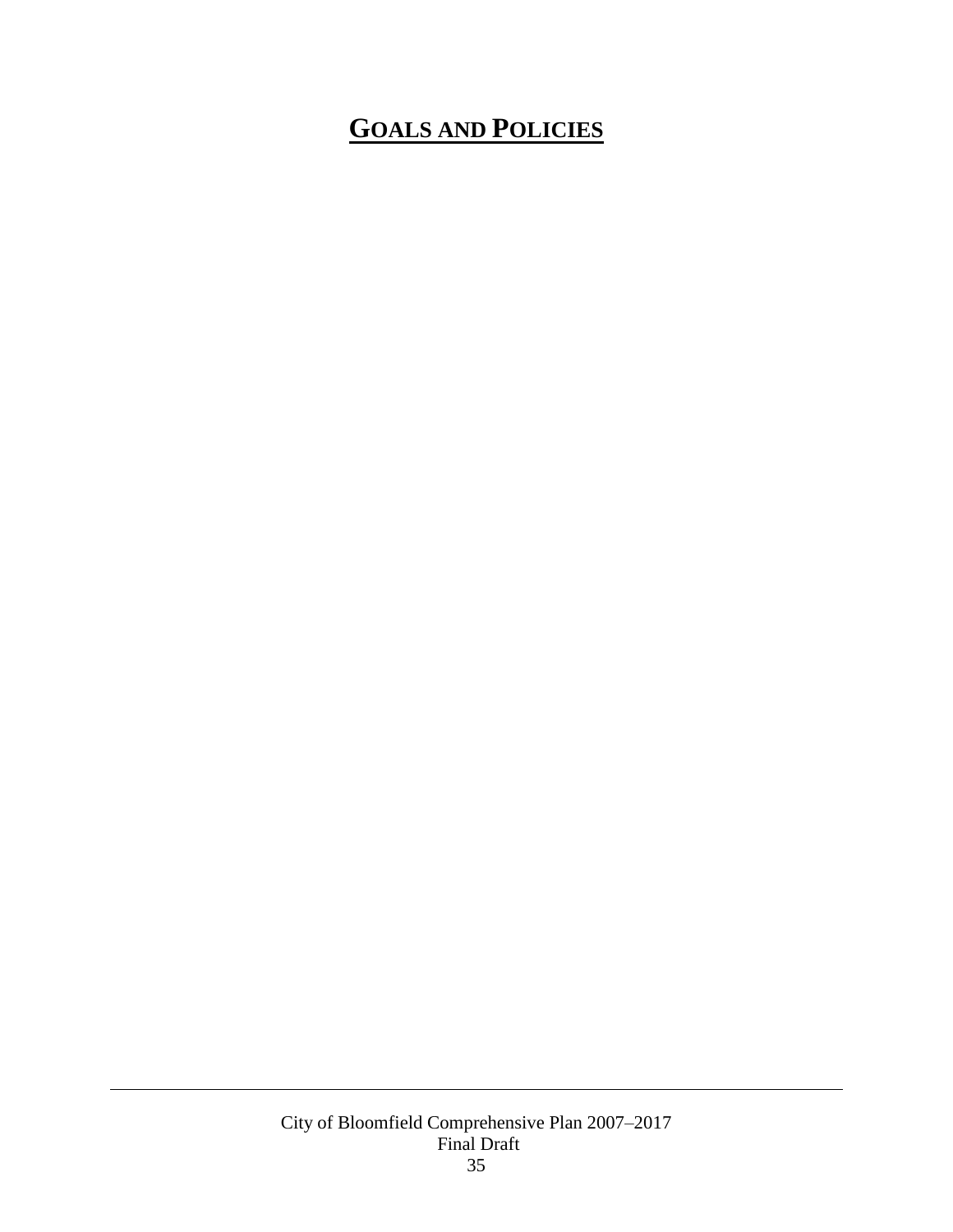This section elaborates the Community Vision into a coherent set of goals and policies that define and clarify the means by which the Vision will be achieved; and focus the Vision into achievable targets for the next eight (8) to 10 years; and break the "work in progress" down into useful categories of activity, i.e.:

- $\triangleright$  Departments and Facilities
- $\blacktriangleright$  Land use
- $\triangleright$  Infrastructure
- $\triangleright$  Parks and trails
- $\triangleright$  Economic development
- $\triangleright$  Housing
- $\triangleright$  The Environment

This chapter is divided into subsections, each addressing one of the above categories of activity. Within each subsection, a summary "issue statement" is provided, reflecting in broad strokes the central problems, challenges and opportunities faced by the City, thus setting the stage for goals and policies that will address and resolve those issues, while moving the City forward toward achieving a portion of the overall Vision.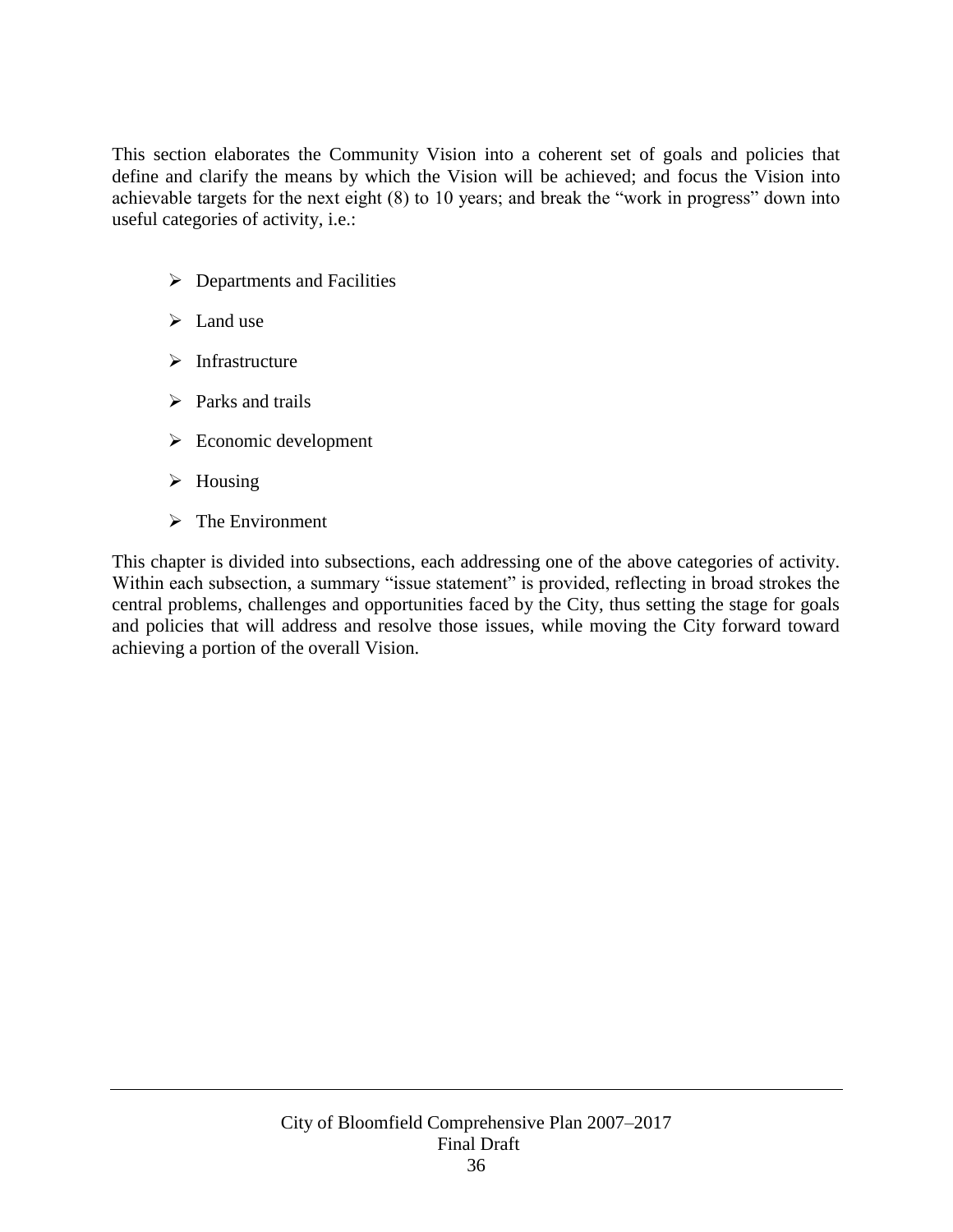### **Departments and Facilities**

**ISSUE:** As the community grows, the City of Bloomfield and its leaders must provide additional services such as fire/police protection, water, sewer and recreation. As the demand for services increases, additional staff is required to meet those needs. Currently, many of the City's facilities require rehabilitation or expansion. The department heads also require more personnel in order to fulfill the City's commitment to the community.

# **Municipal Complex (MC)**

**MC1 GOAL:** Enhance the Municipal Complex either through rehabilitation or new construction in order to provide Bloomfield residents with necessary services and access to City officials in a space large enough to adequately accommodate the public.

# **POLICIES:** The City shall:

- **MC1-1** Identify a location on which to construct a new Municipal Complex in order to provide additional room for offices and related services, secure central file vault, additional filing, and public space.
- **MC1-2** Identify suitable location for new construction if so directed by the City Council.
- **MC1-3** Design, plan, construct and equip a new Municipal Complex facility utilizing funding collected through a ¼ percent tax passed in March 2007 and other resources as appropriate.
- **MC1-4** Identify additional, outside resources to fund improvements.
- **MC2 GOAL:** Enhance City's strategic planning initiatives in order to be more proactive in the areas of staffing, project development and funding. The strategic plan will be used to enhance and improve the quality of life for all Bloomfield residents and business owners.

**POLICIES:** The City shall:

**MC2-1** Require that all department heads develop and implement a five-year master plan for the respective areas and functions of these divisions. These plans should include information about current and future needs, possible projects, funding necessities and staffing level requirements to meets each departments mission while complying with City leaders and management's vision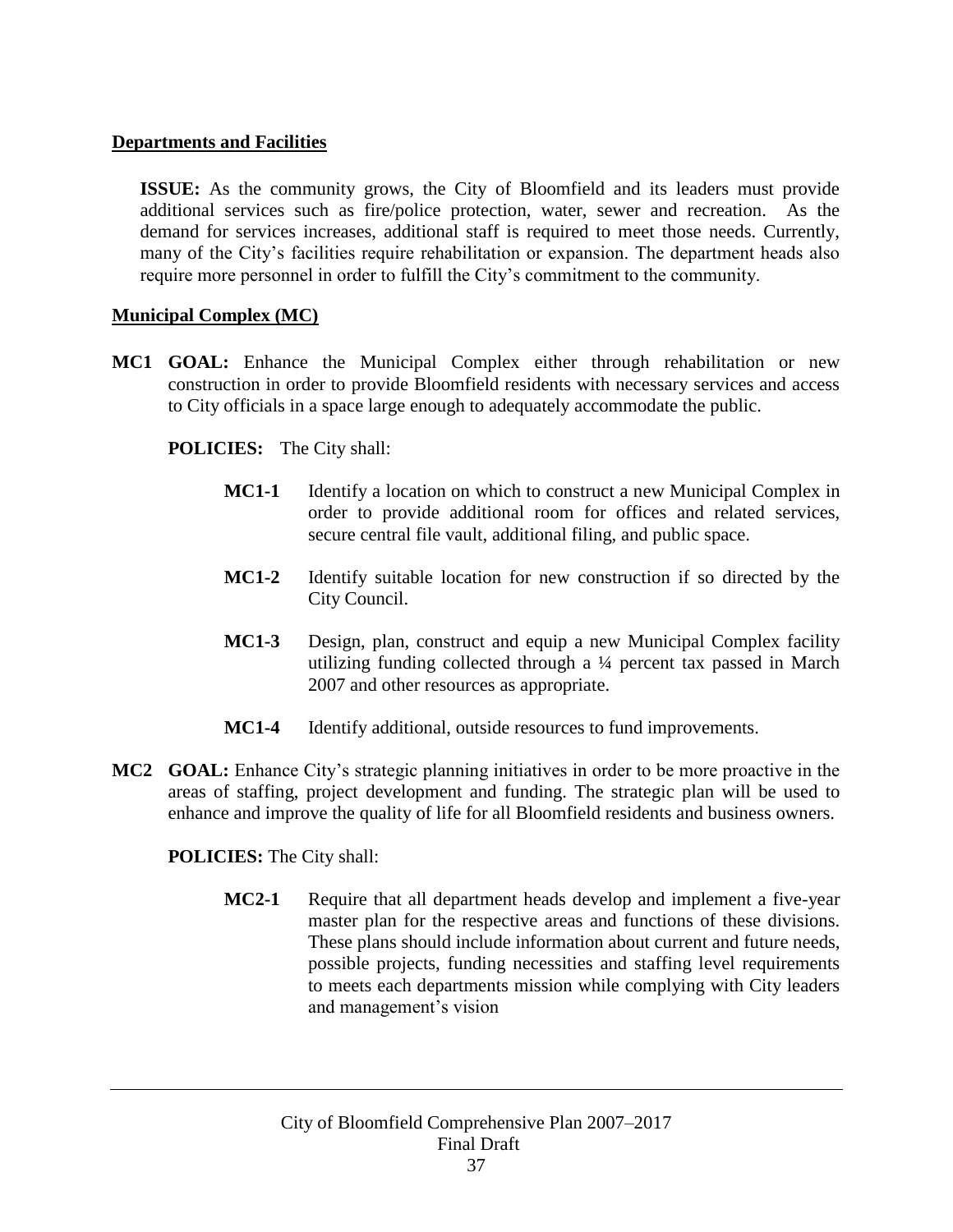**MC3 GOAL:** Enhance City's computer technology through the purchase of new equipment and appropriate maintenance and upkeep of current systems.

- **MC3-1** Hire additional IT staff to provide support for and maintain City computer systems.
- **MC3-2** Identify funding with which to purchase new computers, printers and other technology as needed.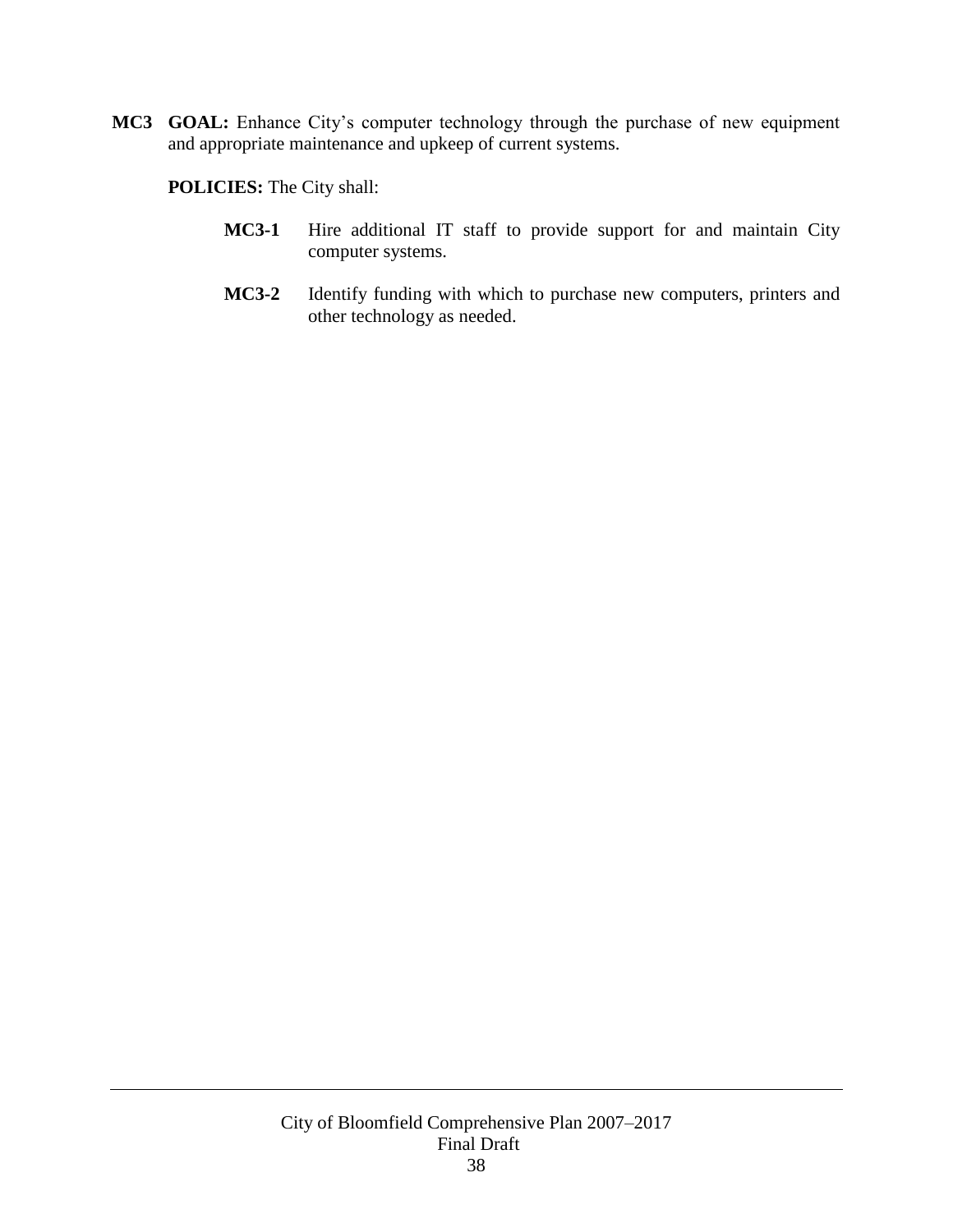#### **Fire Department (FD)**

- **FD1 GOAL:** Increase staffing levels while enhancing training in order to meet current and future service demands for service in a professional and proficient manner.
	- **POLICIES:** The City shall:
		- **FD1-1** Hire and train four (4) additional full-time positions per shift to provide appropriate staffing levels for engine companies. Provide career personnel to staff additional engine, ladder and rescue companies as the demands of the community increase.
		- **FD1-2** Recruit and retain full-time fire code enforcement and fire prevention officers.
		- **FD1-3** Continue to monitor, evaluate and revise the recruitment, retention and motivation programs for volunteer firefighters.
		- **FD1-4** Create a fulltime position to train volunteers as well as oversee training initiatives Department wide.
- **FD2 GOAL:** Construct, renovate and enhance facilities in order to meet current demands for services as well as future community needs.
	- **POLICIES:** The City shall:
		- **FD2-1** Expand, improve and rehabilitate Station 1 to allow for a dormitory, additional office space, additional storage space, washer/dryer area and accommodations for the proper removal of blood borne and other contaminants, additional training and recreation space.
		- **FD2-2** Complete construction of Station 2.
		- **FD2-3** Acquire land and construct a new substation on the West Broadway Boulevard in compliance with requirements of the ISO.
- **FD 3 GOAL:** Upgrade and purchase new/additional equipment in order to provide adequate services to the community and achieve the Department's mission to prevent/limit the loss of lives and property.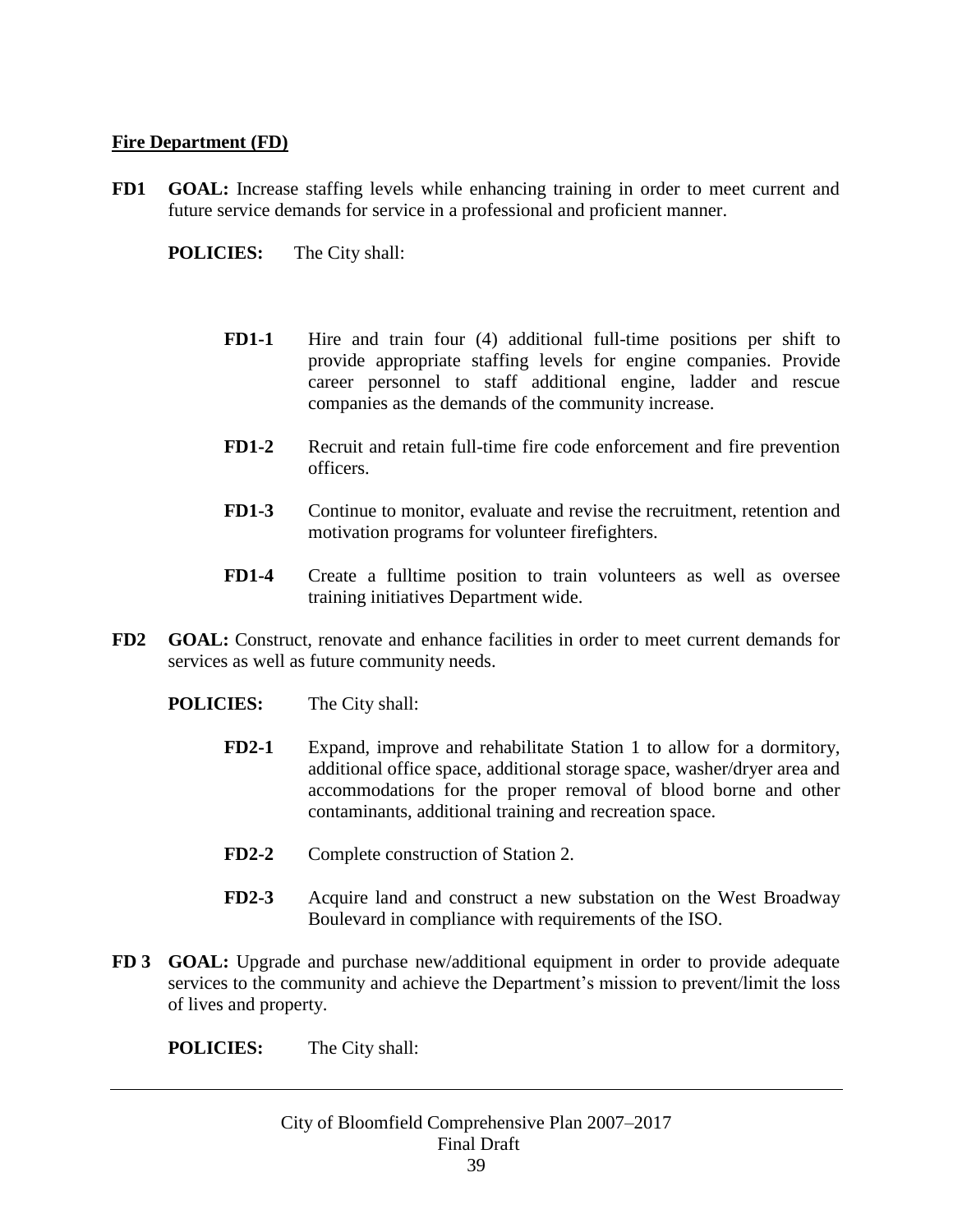- **FD3-1** Provide automatic defibrillators, CPR and First Aid programs throughout the community.
- **FD3-2** Establish an emergency alerting system throughout the City.
- **FD3-3** Identify and seek funding to maintain and replace Fire Department computers to ensure technology remains as current as possible.
- **FD3-4** Adhere to a scheduled replacement program of apparatus selected equipment as indicated below:
	- $\triangleright$  Pumpers, Tankers, Ladder trucks 20 to 25 years
	-
	- Brush trucks  $-10$  years
	- Rescue vehicles 10 to 15 years<br>  $\triangleright$  Brush trucks 10 years<br>  $\triangleright$  Administrative vehicles 5 years<br>  $\triangleright$  Pagers 5 years<br>  $\triangleright$  Walkie Talkies 7 years<br>  $\triangleright$  SCBAs 10 years Administrative vehicles  $-5$  years
	- Pagers  $-5$  years
	- Walkie Talkies 7 years
	- SCBAs 10 years
	- $\triangleright$  Large Diameter Hose 10 years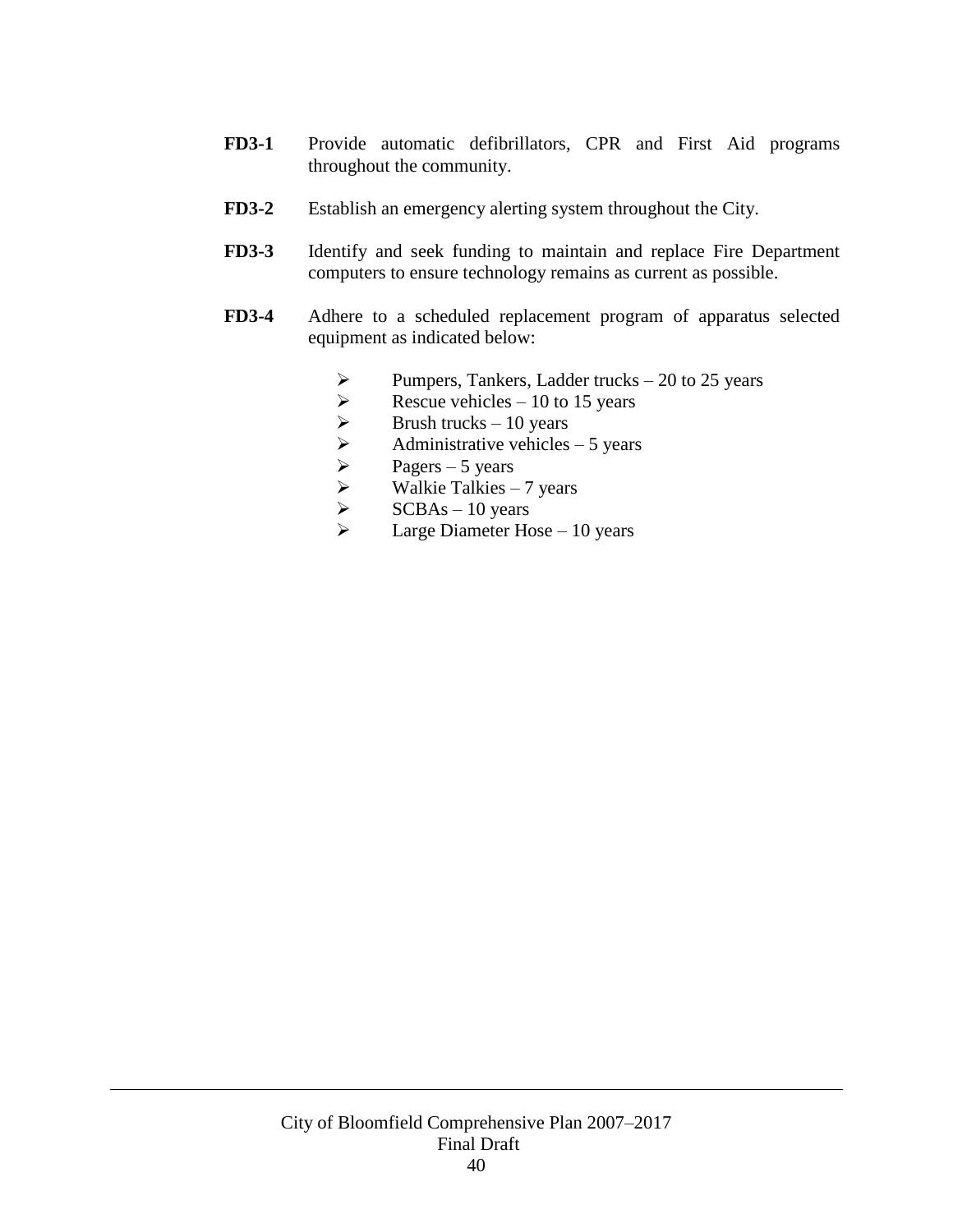## **Police Department (PD)**

- **PD1 GOAL:** Increase staffing levels and identify training resources in order to meet current and future service demands.
	- **POLICIES:** The City shall:
		- **PD1-1** Develop strategies to recruit and retain certified officers and support staff as is deemed appropriate for anticipated growth of the City both in area and population.
		- **PD1-2** Enhance Reserve Officer Program through recruiting efforts, training and incentives designed to retain these volunteers.
		- **PD1-3** Identify training opportunities for certified officers in order to comply with the minimum requirement of 40 hours of continuing education every two (2) years.
		- **PD1-4** Work with certified and reserve officers to ensure training is accomplished without interfering with the Department's overall mission to provide the highest level of service possible.
- **PD2 GOAL:** Construct new Police Department and Municipal Court facility or rehabilitate existing building to accommodate department needs.
	- **POLICIES:** The City shall:
		- **PD2-1** Identify a location or acquire property if necessary on which to house the Police Department and Municipal Court.
		- **PD2-2** Utilizing funding from a 1/8 percent tax passed in March 2007, design, plan and rehabilitated the Municipal Complex so that it may be used to house the Police Department and Municipal Court. Seek and obtain funding with which to complete construction and equip Department.
		- **PD2-3** Design, plan, construct and equip a facility in which to locate the Police Department and Municipal Court.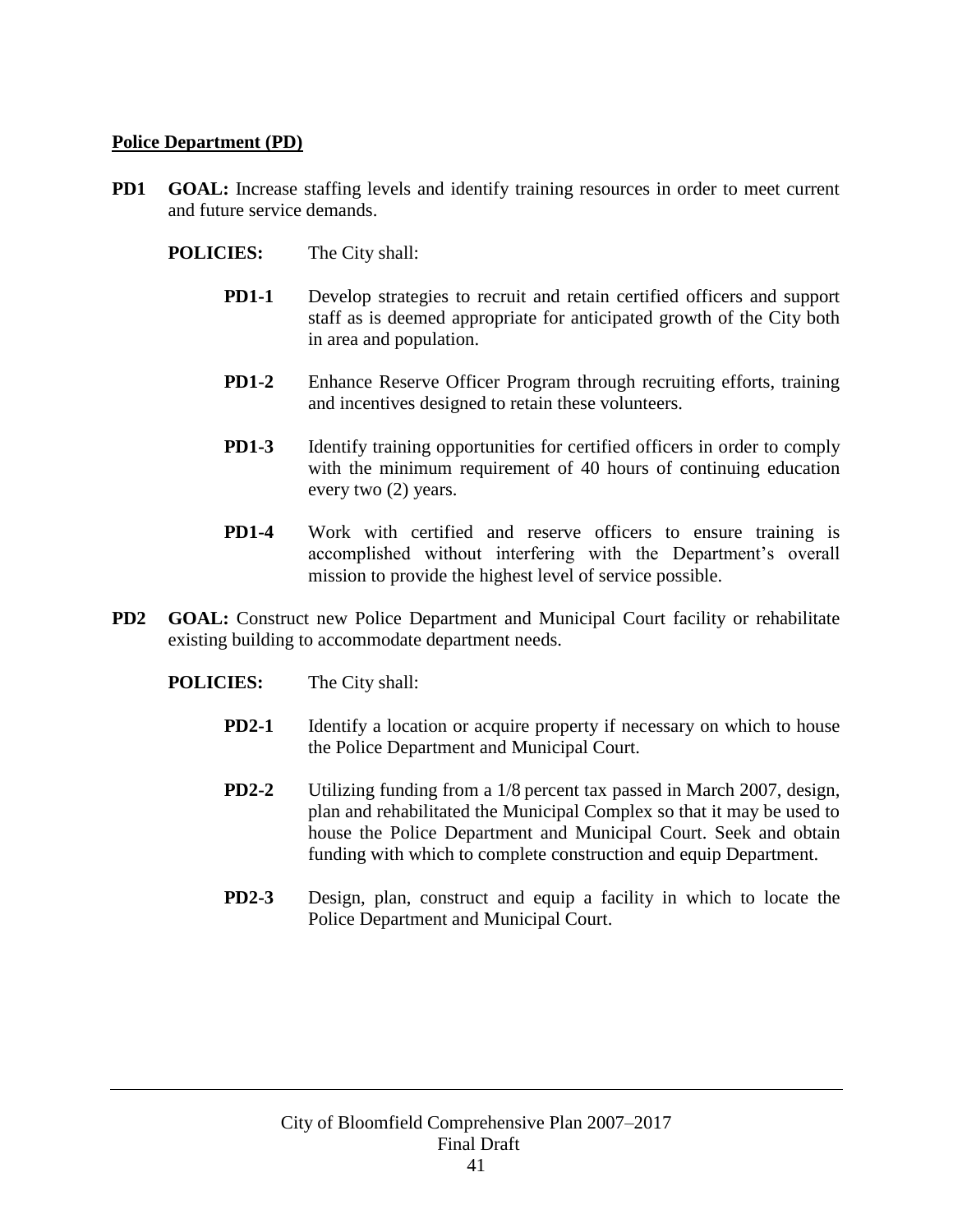**PD3 GOAL:** Improve overall services, Department operations and purchase/upgrade equipment in order to enhance and maintain quality law enforcement in Bloomfield.

- **PD3-1** Receive State Certification as an accredited law enforcement agency from the New Mexico Law Enforcement Accreditation Committee and the New Mexico Municipal League.
- **PD3-2** Identify and seek funding to maintain and replace Police Department computers and other necessary equipment to ensure technology remains as current as possible.
- **PD3-3** Support efforts to establish community-wide programs, such as Neighborhood Watch.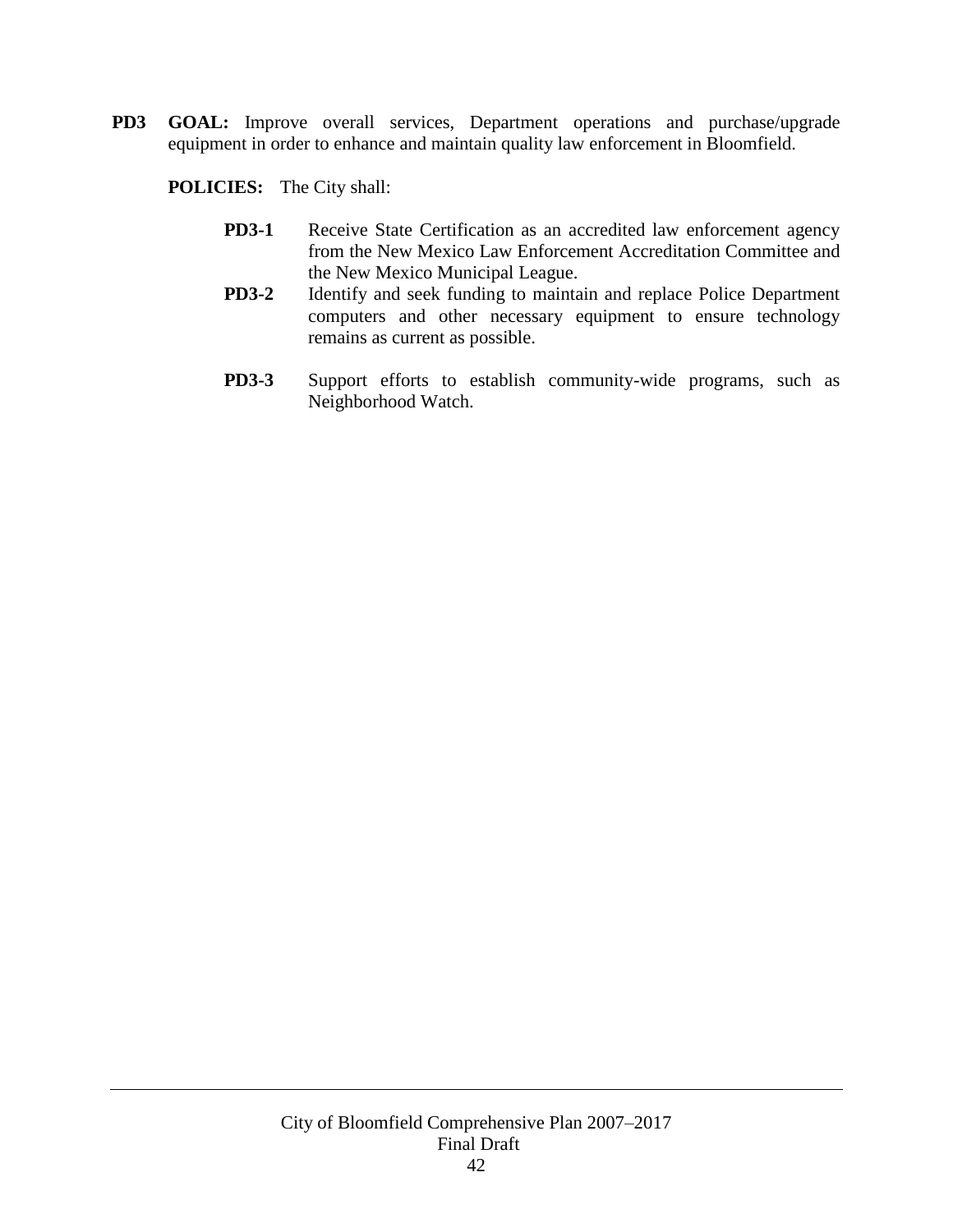# **Public Assembly and Convention Facilities (CV)**

- **CV1 GOAL:** Provide adequate and well-maintained public assembly and convention facilities of high quality to meet the community's needs.
	- **POLICIES:** The City shall:
		- **CV1-1** Investigate the need for public assembly and convention facilities beyond that of the Municipal Building, Cultural Complex and Senior Center.
		- **CV1-2** Monitor the types of events that require public assembly or convention **facilities**
		- **CV1-3** Provide public assembly and convention space for the benefit of the City.
- **CV2 GOAL:** Provide quality accommodations in which people can pursue fitness and recreational outlets, thereby improving their overall quality of life.
	- **POLICIES:** The City shall:
		- **CV2-1** Increase the number of cardiovascular machines in the fitness center in order to simultaneously accommodate more people.
		- **CV2-2** Enhance spectator space by constructing bleachers in the gym.
		- **CV2-3** Increase staffing to oversee additional recreational activities.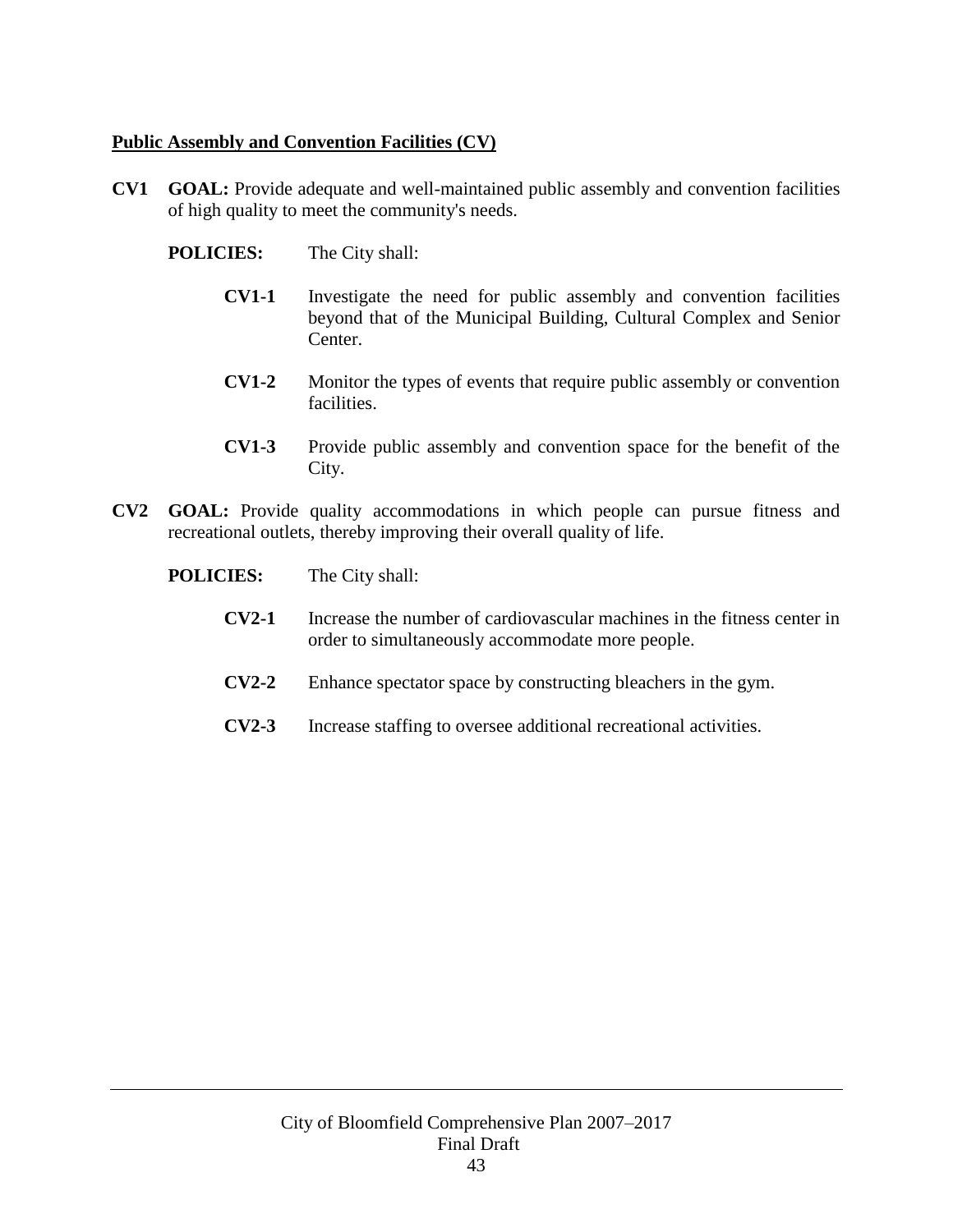# **Library (L)**

L1 **GOAL:** Enhance the Bloomfield Public Library services through the acquisition of additional resources, materials and policies so patrons have better access to books, periodicals and related programs.

### **POLICIES:** The City shall:

- **L1-1** Establish policies by which to manage and monitor donations and complaints.
- **L1-2** Obtain database resources and time management software to better coordinate activities and resource within the Library. Additionally, expand the number of subscriptions to online databases.
- **L1-3** Maintain existing youth and adult programs to include summer reading, preschool, after school, computer education and monthly adult special interest education programs. Develop fiber optic connections to local schools.
- **L2 GOAL:** Improve Library facilities as well as purchase/upgrade equipment to accommodate materials and programs that better serve the community.

- L2-1 Design and plan expansion of the current Library facilities to increase space for collection, reading/study areas, office/work space, children's areas and community meeting rooms. This may include a mini theater, outdoor amphitheater, display area, space for additional computers and storage.
- **L2-2** Plan for a future stand-alone facility for the Library.
- **L2-3** Perform annual evaluations to determine required space and seating for the library in order to conform to NMSL recommendations.
- **L2-4** Identify funds with which to purchase additional computers and other technology in order to increase public online access to meet current and future demands. Maintain the number of public access computers to keep abreast of the NMSL's recommended rate of .7 computers per thousand served.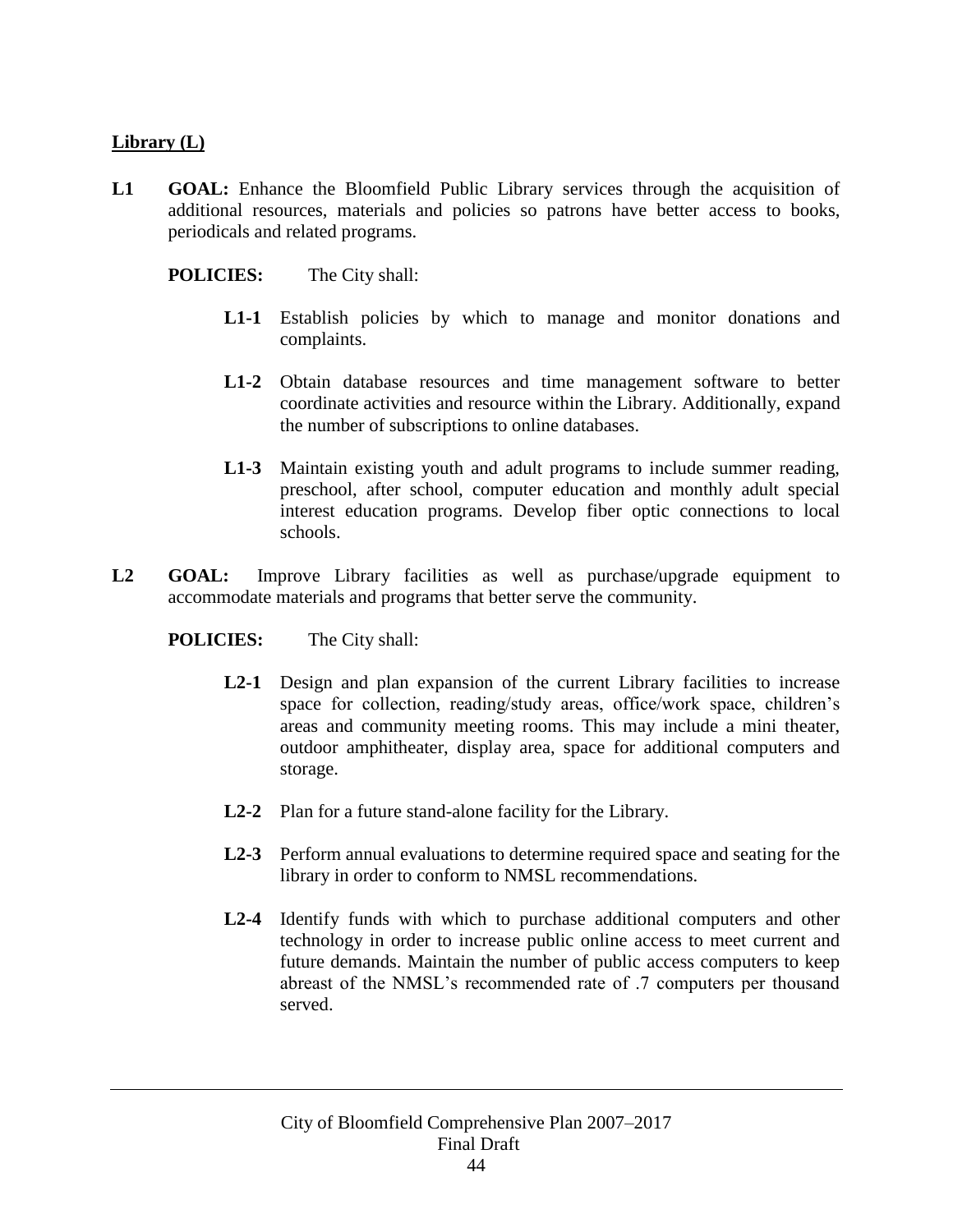- **L3 GOAL:** Increase Library staffing levels and training to better anticipate the needs of the community and to provide services to meet current and future demands.
	- L3-1 Work to establish training policies to ensure each Library employee understands service policies and well define duties. A commitment of one percent of the Library's expenditures should be allocated to provide training.
	- **L3-2** Maintain level of staffing at the recommended rate of at least one fulltime-equivalent employee for each 2,500 people served.
	- L2-3 Create additional staff positions then recruit and train for those positions in order to increase and enhance Library programs such as book discussion groups, literacy programs and after-school activities specially designed for school-age children.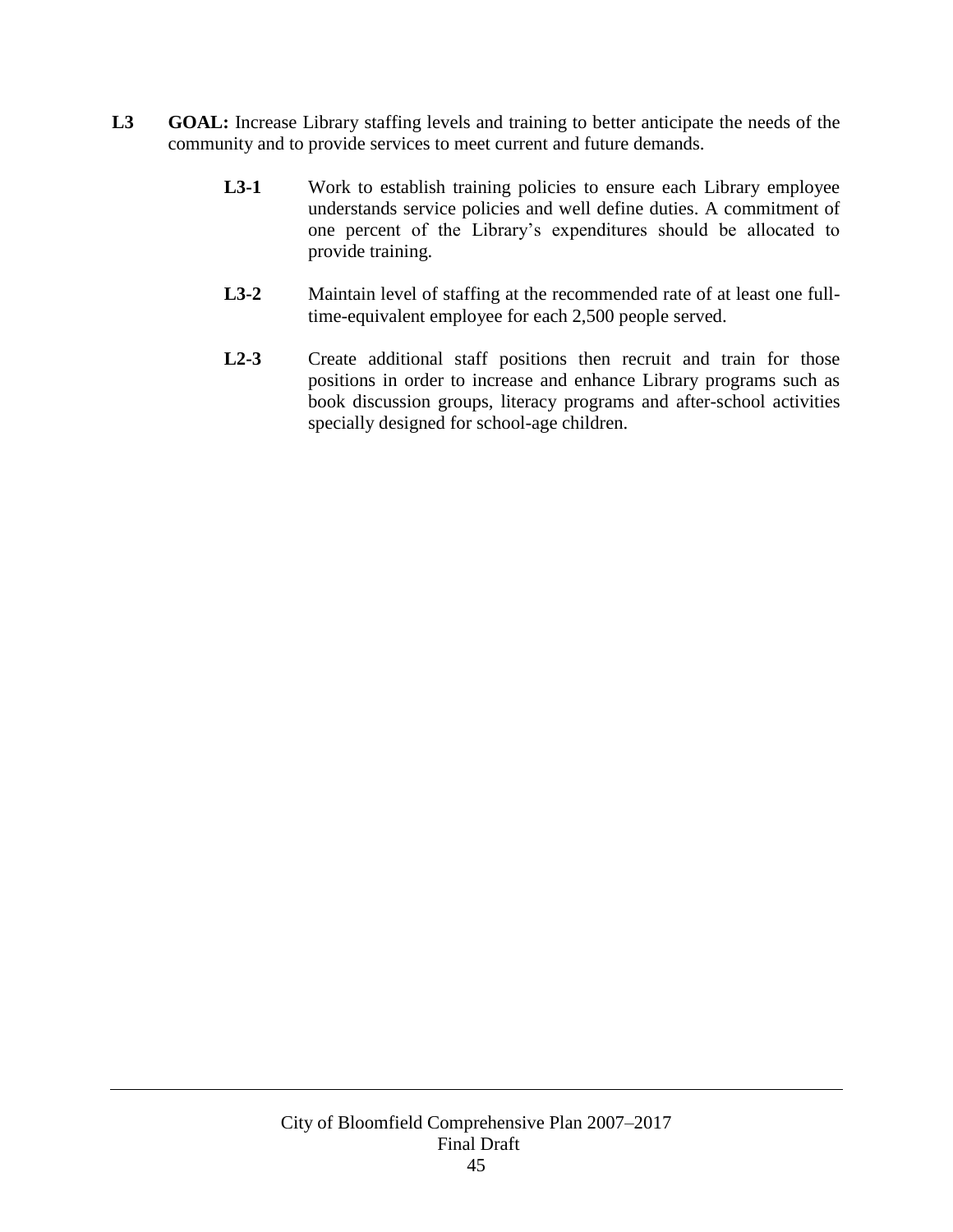# **Bloomfield Family Aquatic Center (AC)**

- **AC1 GOAL:** Operate and maintain Aquatic Center in such a way as to improve and enhance recreational and fitness opportunities for Bloomfield Citizens.
	- **POLICIES:** The City shall:
		- **AC1-1** Continue to work in partnership with the Bloomfield School District regarding overall operations of the Aquatic Center.
		- **AC1-2** Recruit, hire, train and retain employees to facilitate aquatic center operations.
		- **AC1-3** Establish policies and procedures for operation and management of the aquatic center, including developing a fee schedule for community utilization. Additionally, continually monitor and enhance safety protocol while ensuring timely upkeep of the buildings and pools.
		- **AC1-4** Identify funding resources for operations and strategically partner with the Bloomfield School District, San Juan College and local companies as needed and necessary.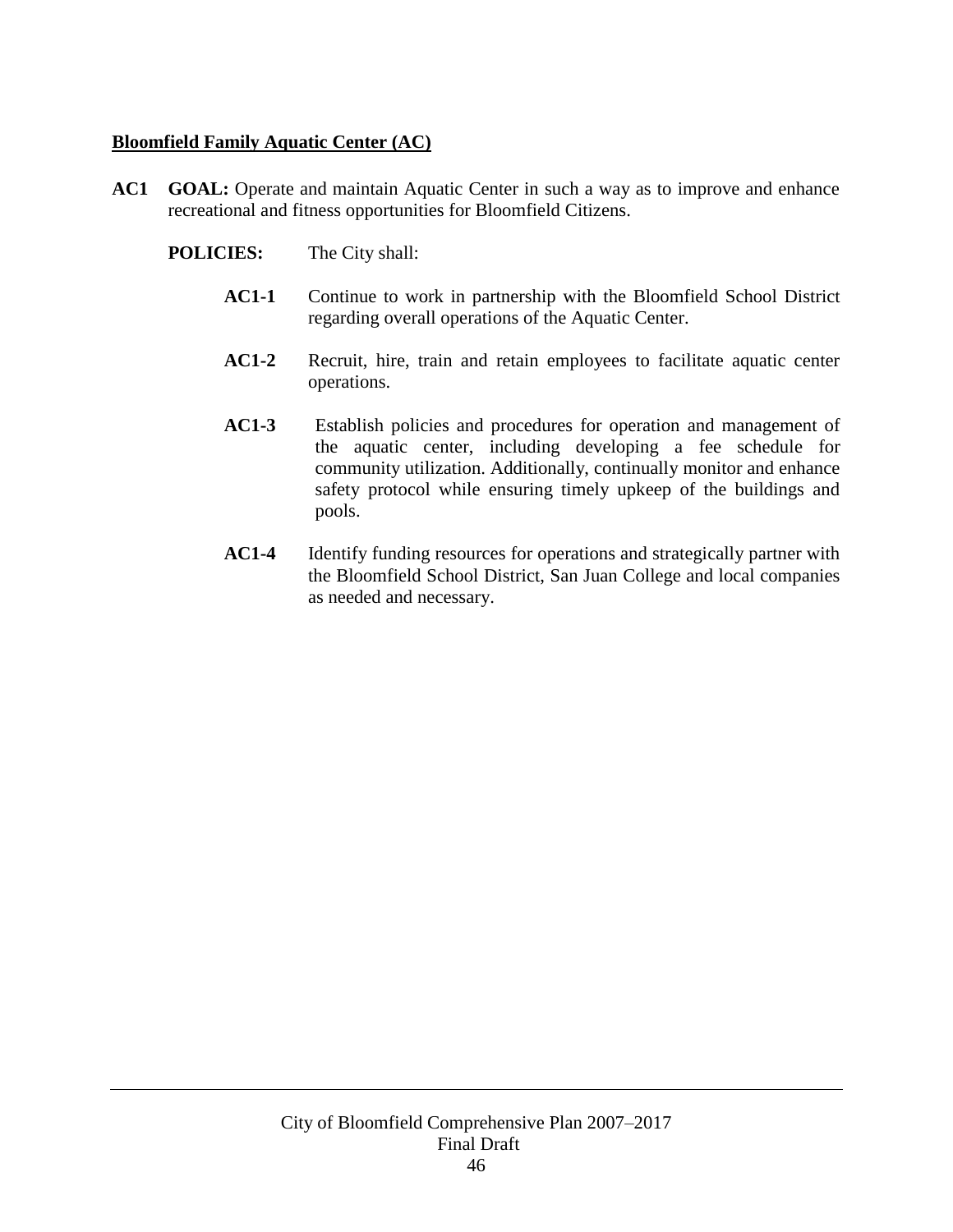#### **Senior Citizens Center (SC)**

- **SC1 GOAL:** Improve Senior Citizens Center facilities to accommodate increasing demands for programs and services specifically designed for this age group within the community.
	- **SC1-1** Enhance and expand the Senior Citizens Center facility in order to accommodate additional clients as well as provide additional services, such as a computer lab and other recreational programs.
	- **SC1-3** Maintain the high quality of facilities by making necessary improvements and repairs.
	- **SC1-6** Increase the Centers capacity to serve meals both on location as off site in the way of meals delivered to housebound clients.
- **SC2 GOAL:** Increase services in order to better care for the elderly members of the community and improve their overall quality of life.
	- **POLICIES:** The City shall:
		- **SC2-1** Assess the needs of the community and special groups, including senior citizens and youth, to ensure that services adequately meet the needs of the citizens of Bloomfield.
		- **SC2-2** Offer continued support of the Senior Home Delivery Meals program.
		- **SC2-3** Provide advocacy services for seniors to help ensure they are being properly cared for and their needs are being met.
		- **SC2-4** Develop and coordinate programs to provide additional services to seniors including identifying someone to do light house cleaning, run errands and take care of other minor needs for clients.
		- **SC2-5** Establish inter-generational activities between youth and seniors in order to facilitate better, stronger relationship between the youngest and oldest members of the community
		- **SC2-6** Create/oversee a volunteer programs which would pair high school students and senior citizens.
		- **SC2-7** Partner with the Bloomfield Fitness Center to enhance fitness activities offered to seniors.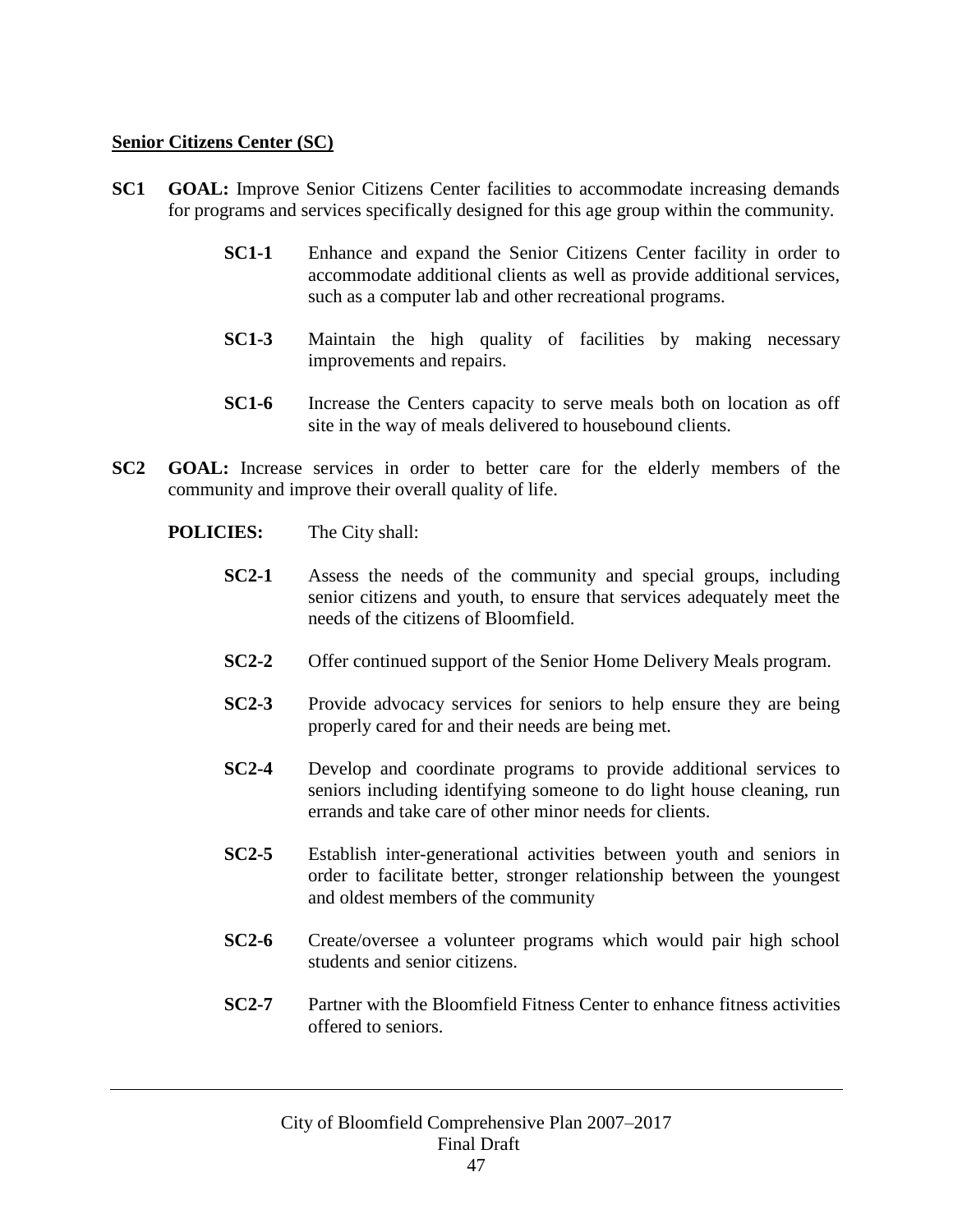# **Parks and Recreation Department (PR)**

- **PR1 GOAL:** Design and provide ample, diverse, safe, affordable and accessible parks, open spaces and recreation facilities to meet the current and future needs of Bloomfield's various age and interest groups and to promote a sense of community, pride, family and multi-generational interaction.
	- **POLICIES:** The City shall:
		- **PR1-1** Continue to design parks, greenbelts and recreation facilities to eliminate hidden and difficult-access areas where security problems would be likely to occur.
		- **PR1-2** Purchase additional green space. Continue to acquire property north, south, east and west for future parks as the City expands.
		- **PR1-3** Design and locate new parks to minimize noise and activity conflicts with residential areas.
		- **PR1-4** Locate each new neighborhood park, as feasible, near the center of the neighborhood that it will serve.
		- **PR1-5** Include multi-functional spaces and facilities to facilitate cultural events in parks.
			- **PR1-5a** Include art features designed by local artists in parks where possible.
		- **PR1-6** Construct a skate park in order to increase recreational opportunities for community youth.
		- **PR1-7** Develop a public campground to provide a rustic alternative to hotels and motels for short-term overnight accommodations.
		- **PR1-8** Ensure that children's play areas and other appropriate park areas have adequate shade and wind protection provided through landscaping and constructed elements.
		- **PR1-9** Include appropriate lighting to maximize safety and use in parks and recreation facilities.
		- **PR1-10** Maintain park and recreation infrastructure, so that it is pleasing, useable and safe for the public.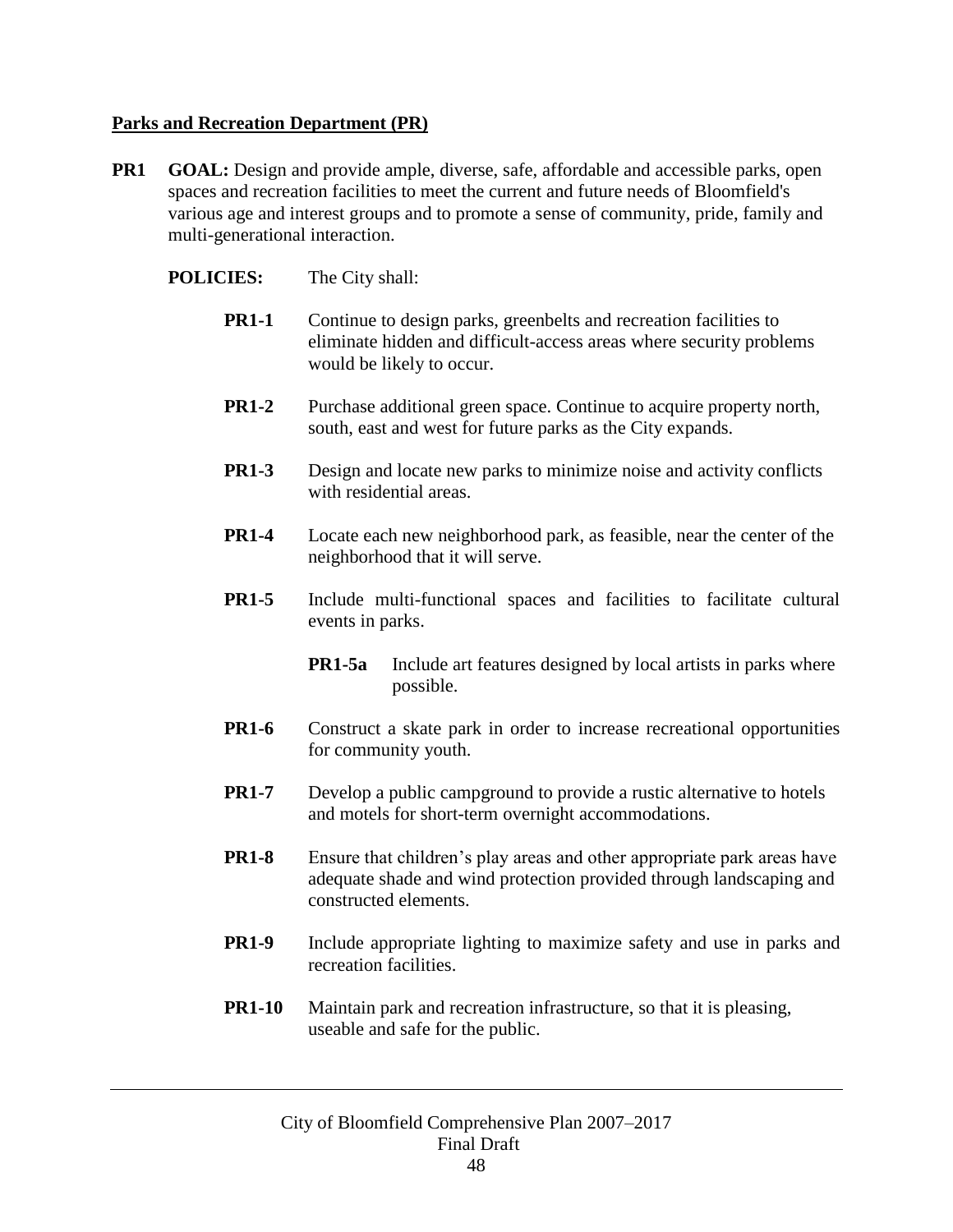- **PR1-9a** Replace temporary bathrooms in parks with permanent structures.
- **PR1-11** Construct and improve picnic and public facilities in the parks.
- **PR1-12** Make improvements to outdoor basketball, tennis, and volleyball facilities
- **PR2 GOAL:** Develop and continue strategic partnerships with organizations outside of the City in order leverage resources and enhance park planning.
	- **POLICIES:** The City shall:
		- **PR2-1** Emphasize joint planning and cooperation with all public agencies as the preferred approach to meeting the parks, open space and program needs of Bloomfield residents.
		- **PR2-2** Cooperate with the Bloomfield School District and other recreational organizations to establish parks and recreation programs that provide services to all age groups.
		- **PR2-3** Cooperate with local groups in the planning and construction of recreation facilities.
			- **PR2-3a** Encourage local groups to identify recreation facility needs.
		- **PR2-4** Seek resources, including private funding, to establish large complexes for multi-sport use and smaller, geographically dispersed single or multi-sport sites.
			- **PR2-4a** Seek funding for specific programs and facilities from all appropriate outside sources.
- **PR3 GOAL:** Increase citizen involvement in park planning, construction maintenance and care.
	- **POLICIES:** The City Shall
		- **PR3-1** Conduct a survey to solicit community input on existing and planned recreation programs at least once every two years.
		- **PR3-2** Develop methods to include children in planning for local parks.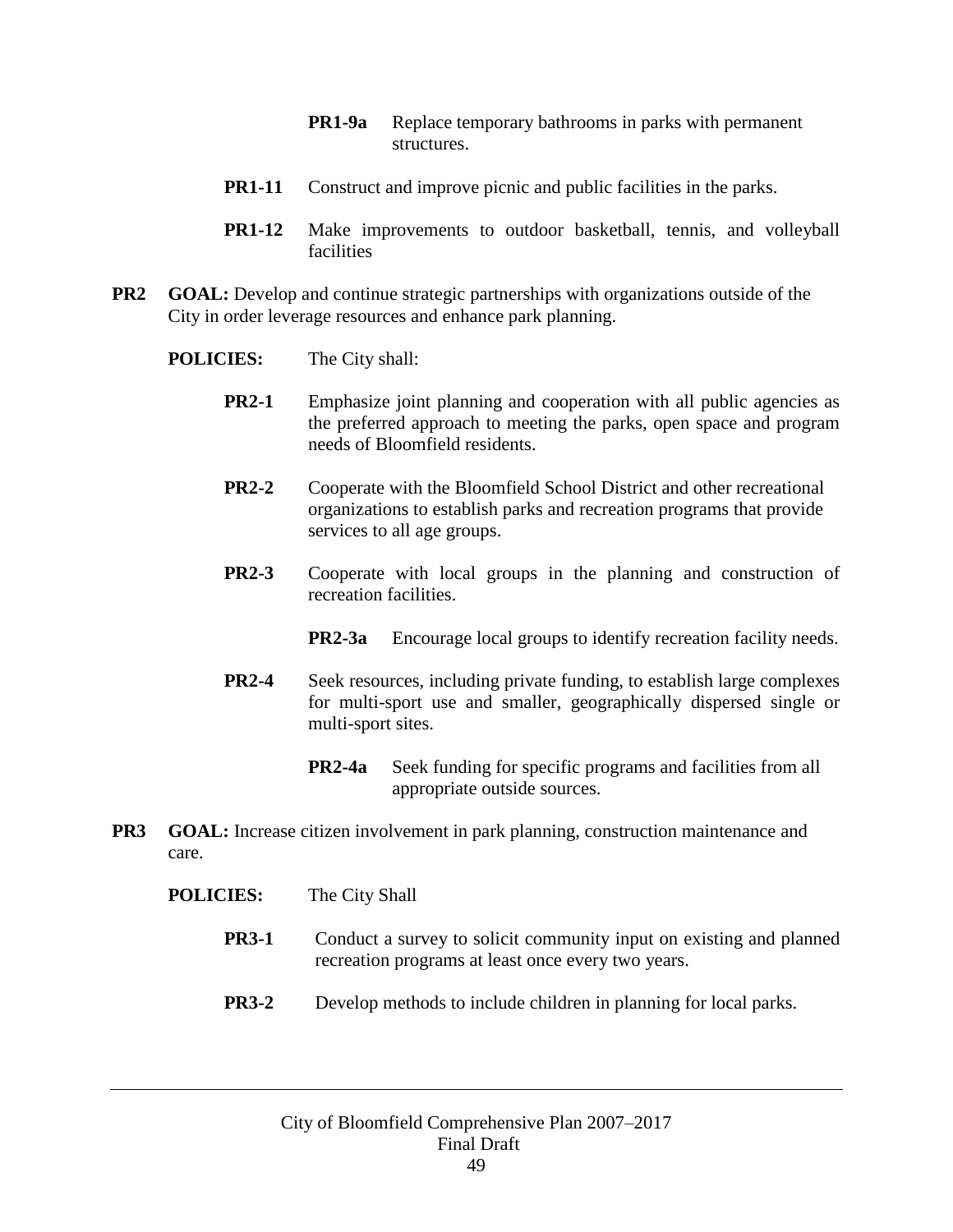- **PR3-3** Involve citizens, especially youth, in maintaining park areas through participation in park watches, citizen based graffiti watch and cleanup and repair.
- **PR3-4** Involve individuals and citizen groups reflecting a cross section of Bloomfield citizens (including youth and adults) in the planning, design and maintenance of parks, recreation facilities and recreation programs.
- **PR3-5** Encourage local organizations, school districts, and the private sector to provide, develop and maintain needed parks, recreation facilities, programs, activities and special events to the greatest extent possible.
- **PR3-6** Give local organizations, school districts, and the private sector opportunities and support for devising and implementing creative solutions for meeting recreation program and facility needs.
- **PR4 GOAL:** Develop and offer programs that enhance outdoor recreation throughout the community for each of the City's demographic groups.
	- **POLICIES:** The City shall:
		- **PR4-1** Develop and maintain joint use recreation facilities with school districts.
		- **PR4-2** Coordinate open space, recreation and childcare programs and facilities with other City or school district programs.
		- **PR4-3** Encourage and support the development and maintenance of recreation and park facilities by the private sector.
		- **PR4-4** Offer and provide, as reasonable, facilities to assist private, non-profit organizations that provide appropriate and needed recreation programs and services to Bloomfield residents.
		- **PR4-5** Assist Bloomfield Area Recreation Consortium, a non-profit corporation in seeking and receiving funds for the support of Parks and Recreation programs and facilities.
		- **PR4-6** Develop community park facilities for nighttime recreation as needed. Establish standards for nighttime activities and facility uses in parks and recreation areas.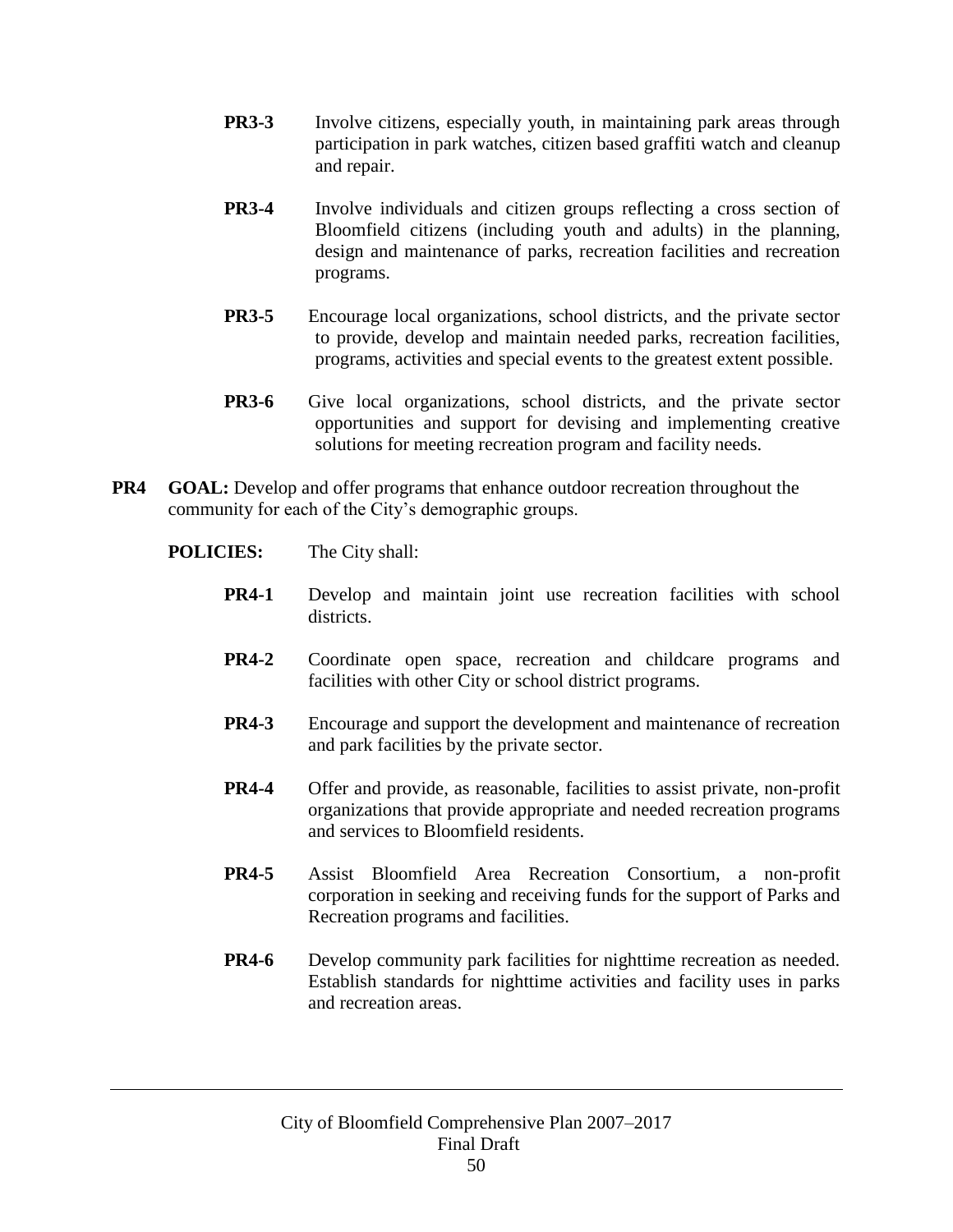- **PR4-7** Hold recreation programs at multiple sites, which should be dispersed in geographically balanced locations whenever possible.
- **PR4-8** Locate recreation programs offered at only one site so the programs are accessible by mass transit and bike as well as private vehicle.
- **PR4-9** Attempt to provide all City residents with convenient access to parks and recreation programs and facilities.
- **PR5 GOAL:** Develop an efficient, functional, and attractive network of open space, parks and trails, closely linked to natural amenities and schools.
	- **POLICIES:** The City shall:
		- **PR5-1** Use all available mechanisms for preservation of open space.
			- **PR2-1a** Support regional and statewide efforts that encourage open space preservation.
		- **PR5-2** Monitor the use of open space areas periodically and adjust management strategies appropriately.
			- **PR2-2a** Preserve current ratios of open space to developed space within the City.
		- **PR5-3** Identify additional funding sources for implementation of identified open space preservation projects.
		- **PR5-4** Acquire and develop open space areas in large blocks as a means to maximize management advantages relative to small noncontiguous parcels or linear corridors.
		- **PR5-5** Proceed with park and open space planning in a balanced fashion, pursuing all the varying and sometimes competing uses of open space as opportunities are identified.
		- **PR5-6** Require the review of all projects constructed as part of the Bloomfield open space system by appropriate City departments to ensure that public safety concerns are met.
		- **PR5-7** Locate parks, recreation facilities and open space areas (where feasible) so as to be easily accessible by various transportation modes including car, bus, and bicycle.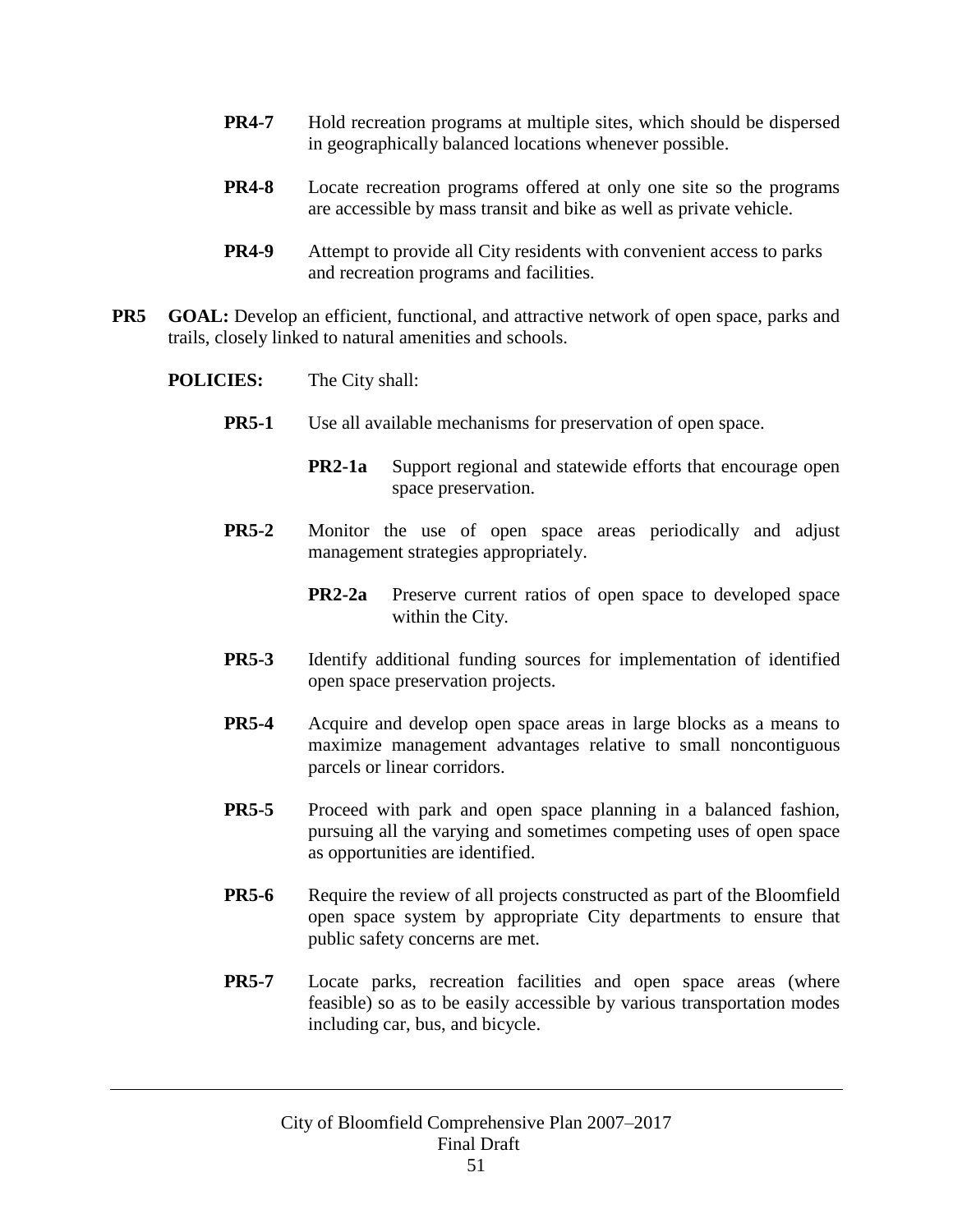- **PR5-8** Seek coordination of open space goals in the Bloomfield Comprehensive Plan with neighboring cities including Aztec and Farmington.
- **PR5-9** Support activities of non-profit land trusts and conservation organizations in acquiring development rights to open-space lands by gift or purchase of easements or fee simple.
- **PR5-10** Provide informal areas for people of all ages to interact with natural landscapes, and preserve open space between urban and agricultural uses to provide a visual edge to the City.
- **PR5-11** Improve and interconnect the City's trail system. Develop the citywide connecting trail system, to include the trails north of town on BLM property.
- **PR5-12** Implement and maintain an interconnected bike and trail system, to include all schools and parks, with minimum interaction with vehicular traffic.
- **PR5-13** Identify and develop linkages, corridors and other connectors to provide an aesthetically pleasing and functional network of parks, open space areas, greenbelts and bike paths throughout the City.
- **PR6 GOAL:** Establish a network of greenbelts, incorporating native or neo-native plants, that provides natural areas and open space throughout the City.
	- **POLICIES:** The City shall:
		- **PR6-1** Locate and design greenbelts to provide a buffer between disparate land uses.
		- **PR6-2** Ensure that greenbelts serve as a visually unifying landscape element.
		- **PR6-3** Site greenbelts where feasible and appropriate to incorporate existing riparian or other wildlife or botanical habitat areas.
		- **PR6-4** Design and locate greenbelts to accommodate the management of storm water drainage.
		- **PR6-5** Locate some greenbelts in close proximity to the highest density residential development in an area, when possible.
		- **PR6-6** Provide convenient greenbelt access points in all new development.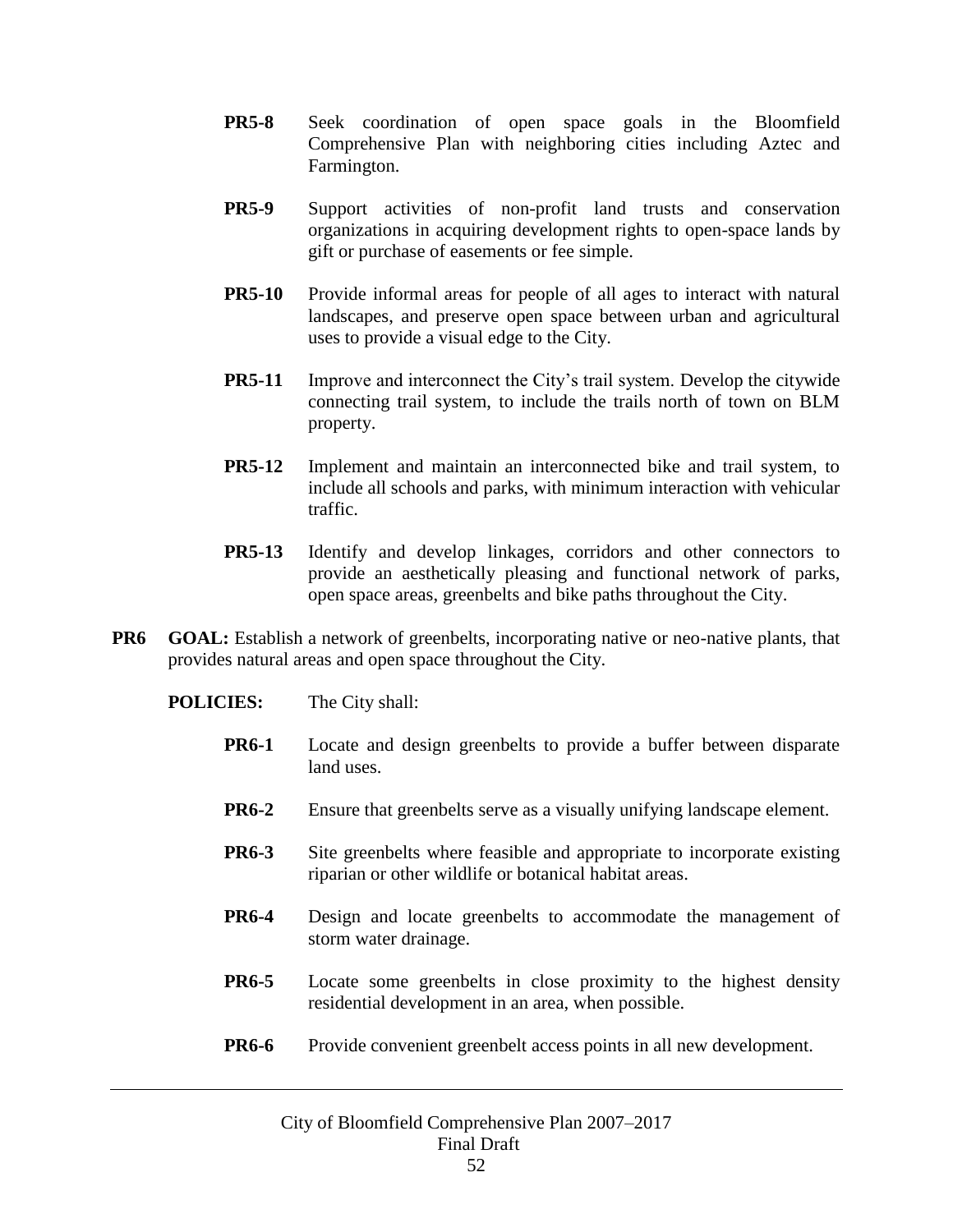- **PR6-7** Require greenbelts to be calculated separately from park acreage dedication or in-lieu fee payment requirements.
- **PR6-8** Allow flexibility in design of greenbelt/park/open space areas within new development as long as non-auto, internal circulation corridors for school children, bicycles, and pedestrians are provided and the overall dedication requirement for greenbelt and park facilities is met.
- **PR6-9** The location of school sites, greenbelts, bike paths and open spaces shall be considered in prioritizing construction of new parks.
- **PR6-10** Develop a system of greenbelts and access ways in new nonresidential development areas.
- **PR7 GOAL:** Participate in parks and trails planning that is conscious of the natural environment and wildlife habitat.
	- **POLICIES:** The City shall:
		- **PR7-1** Respect natural areas in planning and maintaining the City's park system.
			- **PR7-1a** When planning new park development consider conflicting land usage. These competing uses include resource conservation (farm land and groundwater recharge), wildlife and habitat needs, buffering of the agricultural and urban interface, alternative transportation corridors and active and passive recreation uses.
		- **PR7-2** Protect and retain wildlife habitat, agricultural land and open space when planning and maintaining City parklands.
		- **PR7-3** Study potential development of new parks focusing on underutilized land or existing City-owned land with attention given to the potential impacts on wildlife and other resources.
		- **PR7-4** Develop some form of public access within all natural areas under the City's maintenance responsibility except for natural habitat areas and conservation easement lands.
		- **PR7-5** Incorporate existing habitat areas into the open space network, while maintaining the emphasis on wildlife and habitat preservation in these areas.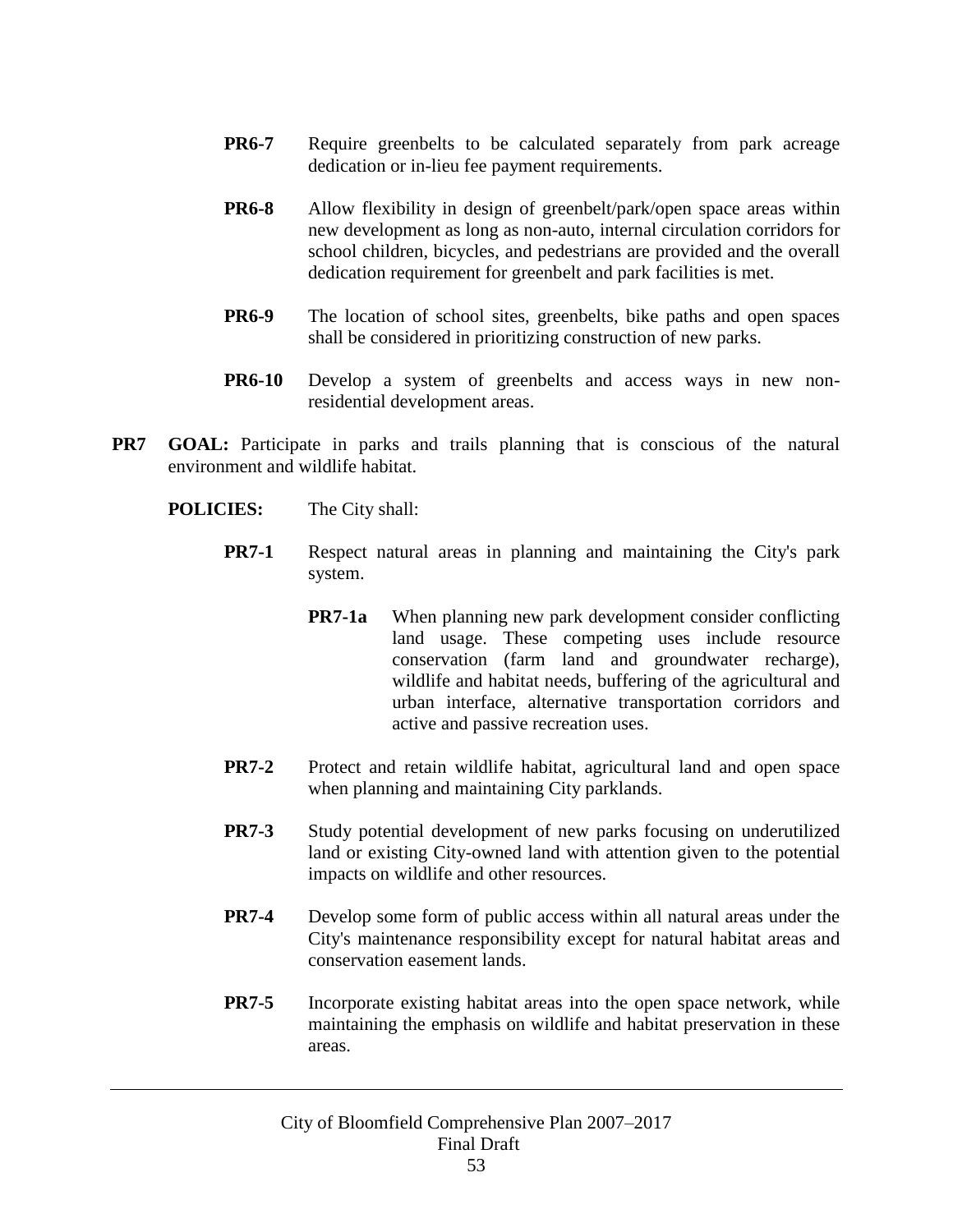- **PR7-6** Within urban open space areas, provide habitat elements (e.g. roosting trees, nesting trees, etc.) for birds, such as songbirds, hawks, owls, and for other wildlife as appropriate.
- **PR7-7** Support tax and economic incentives that enhance the economic competitiveness of agriculture and foster wildlife habitat restoration.
- **PR7-8** Coordinate activities with outside agencies (BLM and State Land Office) to preserve natural areas and provide public access.
- **PR8 GOAL:** Continue to rehabilitate, improve and enhance existing parks and sport fields to meet local demands.
	- **POLICIES:** The City shall:
		- **PR8-K Keffalos Park**
			- **PR8-K1** Replace ball field lights in order to provide more lighting for nighttime events as well as enhance security and safety.
			- **PR8-K2** Plan and establish additional landscaping to improve the overall appearance of the park.
			- **PR8-K3** Repair or replace fencing at the park.
			- **PR8-K4** Identify funding for and construct a new concession stand.

#### **PR8-S Salmon Park**

- **PR8-S1** Renovate the existing watering system to include areas of the park not currently irrigated.
- **PR8-S2** Finish developing park through the construction of picnic sites, a courtyard area and landscaping

#### **PR8-W Wilderness Park**

- **PR8-W1** Increase police and park personnel patrols to reduce illegal dumping, vandalism and off-road vehicle use.
- **PR8-W2** Continue to develop trails and picnic areas in order to better utilize open space area.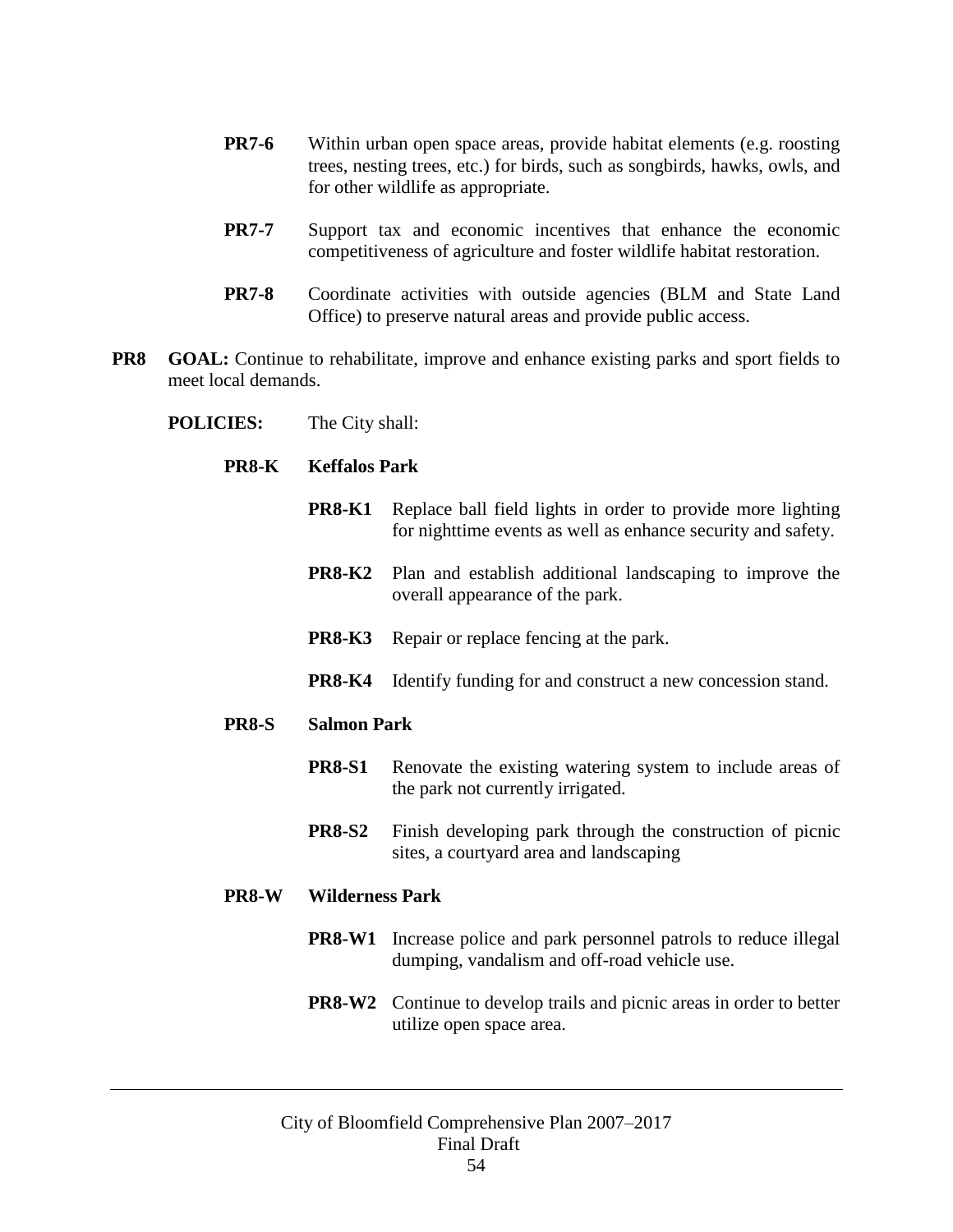### **PR8-V Vereda Del Rio San Juan**

- **PR8-V1** Acquire the land and rights of way to connect the City's trail system.
- **PR8-V2** Obtain funds to construct paved trails, lighting, restrooms and signage.

# **PR8-M Memorial Park**

**PR8-M1** Plan, design and develop park including amenities to enhance park experience for the community. These amenities would include nature trails, playground, restrooms, picnic areas, parking and a memorial area. Rehabilitation of the two-acre pond also needs to be completed prior to opening the park to the public.

# **PR8-C Chamblee Sports Complex**

- **PR8-C1** Construct a concession stand, equipment storage and restrooms after funding is secured.
- **PR9 GOAL:** Increase staffing levels and offer various training opportunities for Department staff to compliment services.

**POLICIES:** The City shall:

**PR9-1** Develop programs that educate, train and professionalize all staff.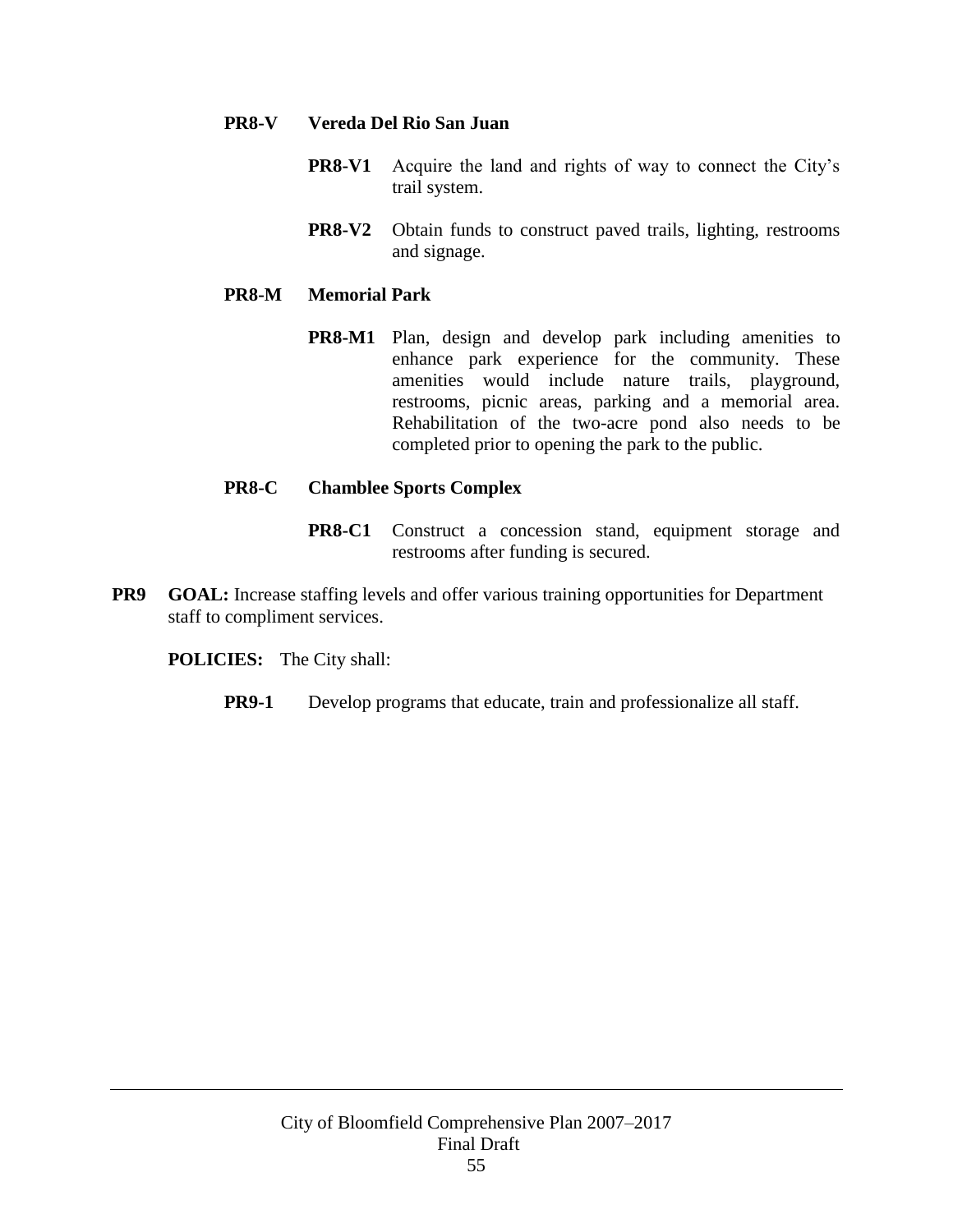#### **Water Department (WD)**

- **WD1 GOAL:** Operate the Department in an efficient way so as to continue providing quality drinking water for City of Bloomfield residents as well as water for additional uses while complying with state and federal regulations. *(For additional information please see Infrastructure, I2-I4, below.)*
	- **POLICIES:** The City shall:
		- **WD1-1** Adopt a vehicle replacement schedule to ensure service and maintenance reliability.

#### **Public Works (PW)**

**PW1 GOAL:** Enhance overall operations of this department in order to provide the best possible service to meet the needs of Bloomfield citizens.

- **PW1-1** Hire and train three (3) additional employees to make up a third maintenance crew to serve the City's growing needs.
- **PW1-2** Construct a 5,000-square-foot warehouse for proper storage of chemicals, water and sewer supplies and the City's general office supplies.
- **PW1-3** Construct a 1,400-square-foot pole barn for storage of a dump truck and snow removal equipment.
- **PW1-4** Construct a 3,000-square-foot addition to the Public Works Department facility.
- **PW1-5** Establish a vehicle replacement schedule.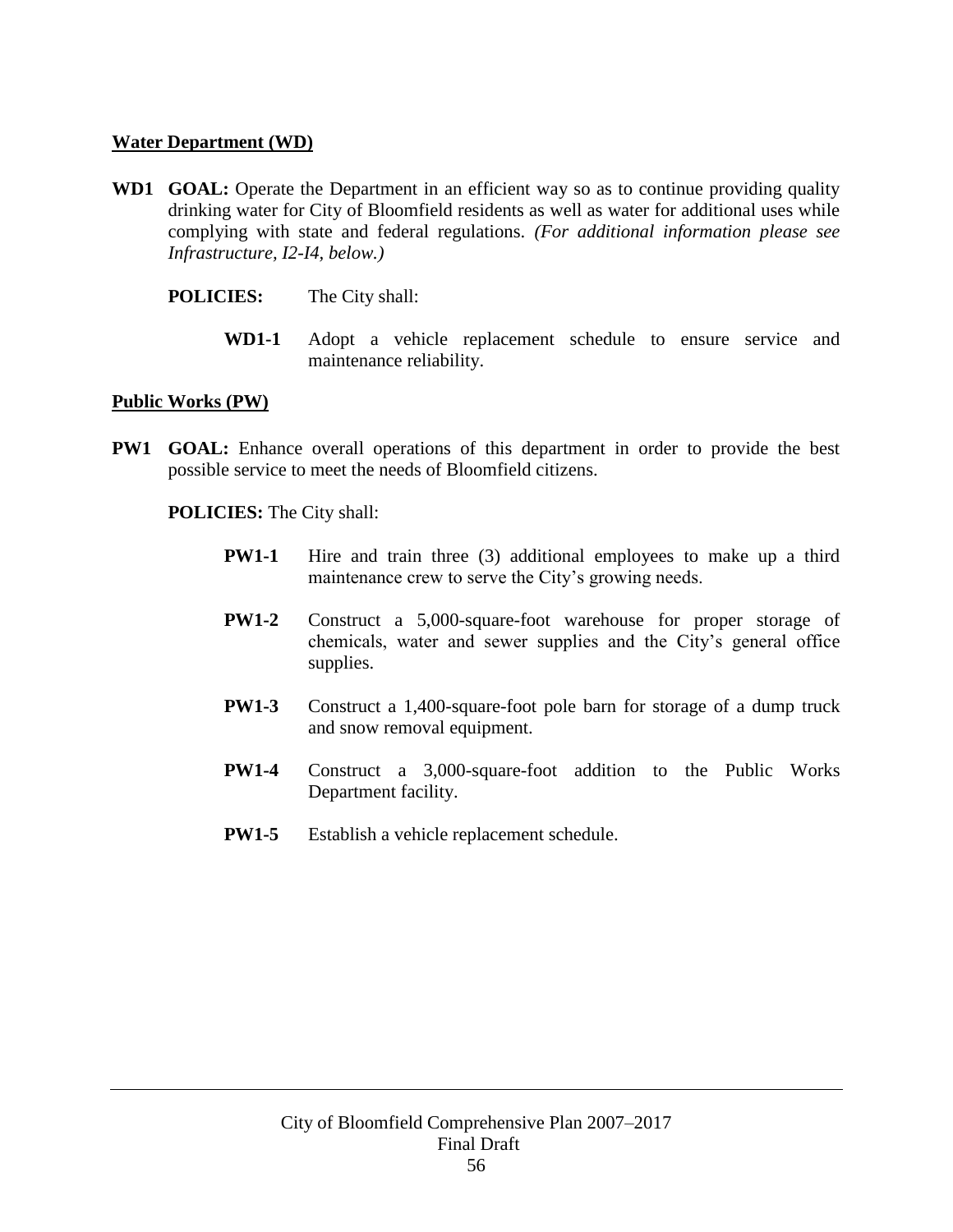# **Land Use (LU)**

*Please see Land Use Map in Appendix for reference*

**ISSUE:** Bloomfield is experiencing tremendous growth both in its population and local economy. Growth, coupled with greater demands on the available land, challenge the City to direct the growth and maintain an efficient use of its land resources.

### **Land Use Patterns**

- **LU1 GOAL:** Implement and comply with an efficient land use pattern that provides for a pleasant and functional small town environment while encouraging business growth.
	- **POLICIES:** The City shall:
		- **LU1-1** Annex additional portions of land outside of the City's limits to the east, west and south in order to accommodate future growth and development. Well-planned annexation will allow City officials to provide infrastructure and other services in a defined manner.
		- **LU1-2** Cooperate with the private sector to encourage development of underutilized and vacant parcels and structures within the developed area.
		- **LU1-3** Encourage new single-family residential housing to develop in areas adjacent to existing development with good access to local services, rather than in scattered locations that will displace agricultural uses and require more costly public services.
		- **LU1-4** Support a moderate rate of population growth for which the community is able to provide adequate public facilities and services.
		- **LU1-5** Remove from agricultural and residential zone districts those intensive uses that will adversely impact the quality of life in neighborhoods in terms of extensive vehicular traffic and noise, such as airports or hospitals.
		- **LU1-6** Support the divesting of BLM land within the City's three (3) mile platting and planning zoning land use.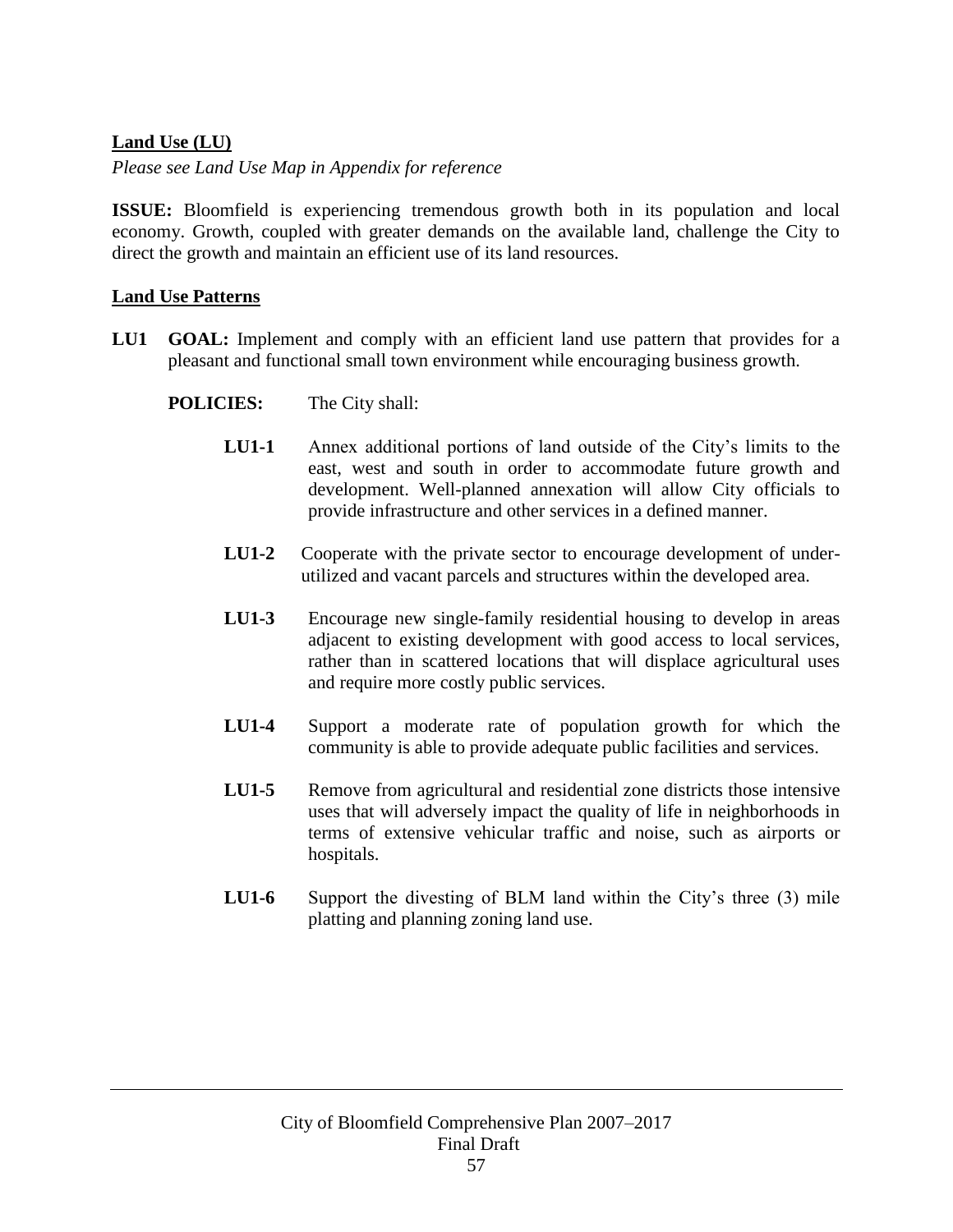## **Commercial Concentration**

**LU2 GOAL:** Centralize concentration of commercial usage along primary traffic corridors.

- **LU2-1** Concentrate commercial usage along the major highway corridors, including Highways 550 and 64.
- **LU2-2** Prohibit additional commercial zoning elsewhere in the community, except where identified for additional "nodal" development.

#### **Commercial Core Streetscape**

- **LU3 GOAL:** Improve streetscape in the commercial core area.
	- **POLICIES:** The City shall:
		- **LU3-1** Create a clear separation between the highway-driving surface, parking areas, and pedestrian circulation areas.
		- **LU3-2** Barrier curbs with limited curb cuts and a landscape strip between the highway and sidewalk are also desirable to define the different uses and improve safety.
		- **LU3-3** Create and clearly mark pedestrian crossings to improve the safety of crossing highways. Traffic signaling and more restricted speed limits may also be needed for pedestrian safety.
		- **LU3-4** Improve parking schemes, including consolidation of parking areas where possible to save space for vegetation or building expansions, screening of parking with low fences or vegetation, and more attractive surfaces. Parking takes up more space than necessary where stalls and aisles are not defined.
		- **LU3-5** Plant trees along streets, especially in the commercial core area, to provide shade, decrease heat reflection from paved surfaces, provide a buffer for pedestrians, and screen parking. Native and adapted plants should be incorporated into the landscape scheme.
		- **LU3-6** Construct medians to achieve some visual break and a traffic calming effect.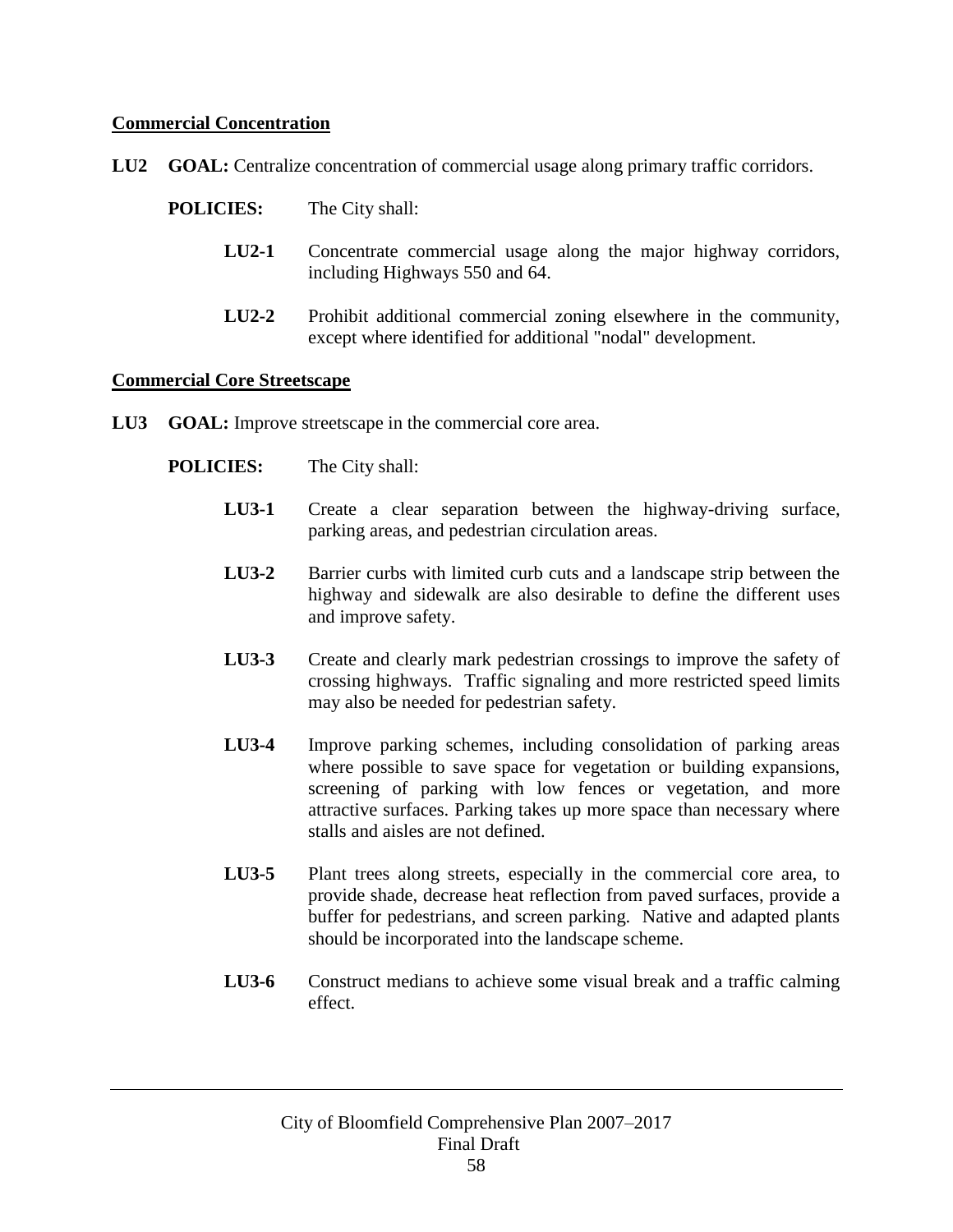**LU3-7** Designate pedestrian access from the commercial core to the San Juan River and Salmon Park.

### **Community Aesthetics**

- LU4 **GOAL:** Improve appearance and cleanliness of the landscape within the community environment.
	- **POLICIES:** The City shall:
		- **LU4-1** Rehabilitate and redevelop the commercial core area. Construct a multi-use facility to serve as an anchor for downtown development.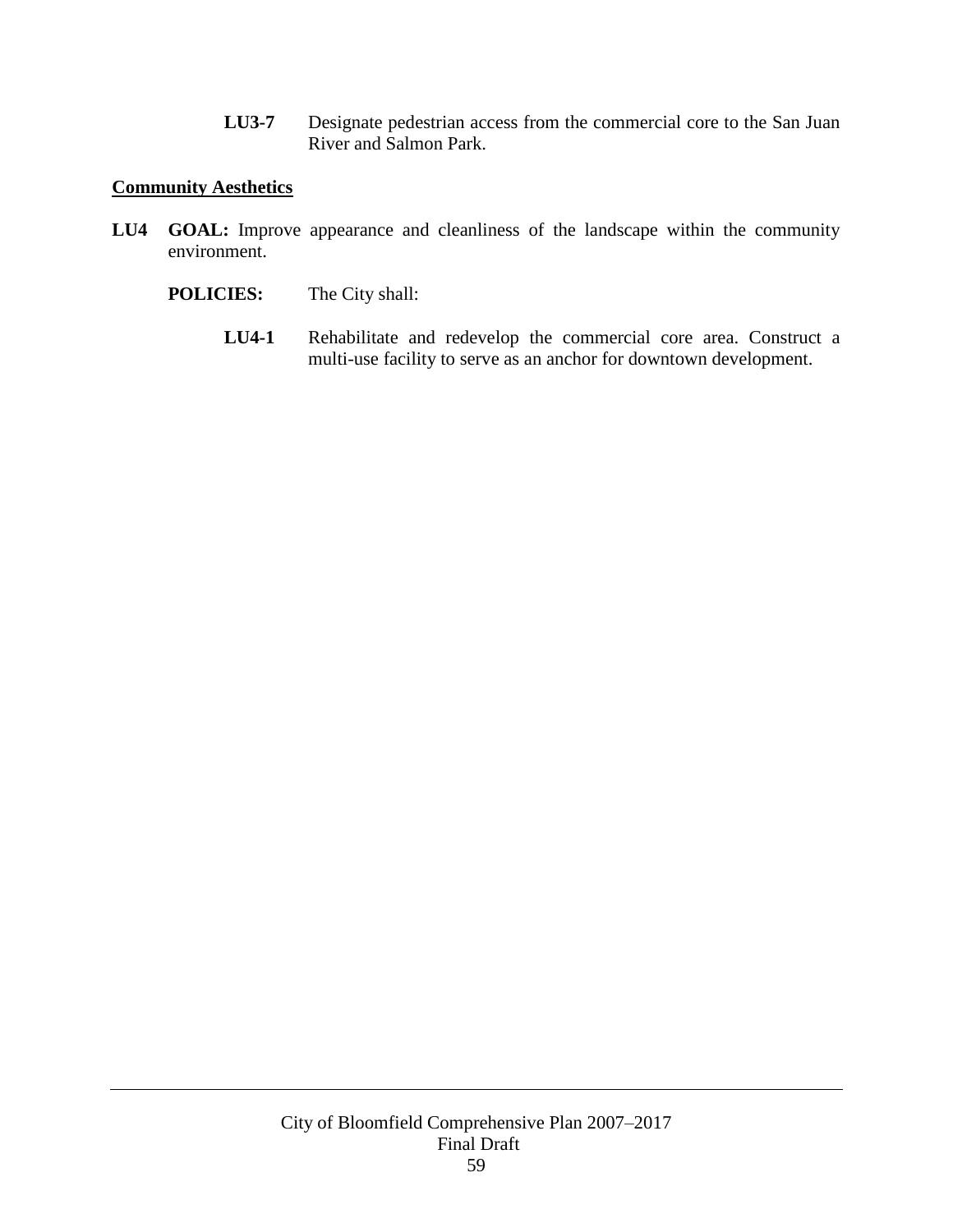# **Infrastructure (I)**

**BACKGROUND:** The City of Bloomfield's goals for improving the existing infrastructure are outlined in accordance with categories established in the "Local Capital Programs and Obligations" as presented in the Infrastructure Capital Improvement Plan (ICIP) Guidelines, published by the New Mexico Department of Finance and Administration, Local Government Division.

**ISSUE:** Current trends suggest that the City will experience significant economic development in the coming decade. Current infrastructure is inadequate to accommodate such growth.

#### **Roads, Streets, and Bridges**

**I1 GOAL:** Plan, establish and maintain adequate, efficient, high-quality, and wellmaintained municipal network of roads, streets and bridges that provide for and encourage expanded use of an array of transportation alternatives.

- **I1-1** Pave established roads within City limits as prioritized by City personnel and planning documents.
- **I1-2** Routinely improve and refurbish streets/roads as prioritized by City officials and planning documents.
- **I1-3** Complete and interconnect roads and streets in a manner that improves the safety and efficiency of traffic flow in Bloomfield.
- **I1-4** Construct new roads, streets and bridges in locations where such construction will be beneficial to public safety and helpful to traffic flow and convenience.
- **I1-5** Build new intersections and redesign existing intersections to maximize pedestrian and bike convenience and safety relative to automobile needs.
- **I1-6** Establish and adopt cost-effective development plans to improve the appearance of each major arterial street in the City.
- **I1-7** Provide pedestrian and bicycle amenities, including benches and bike racks at strategic locations throughout the community, including the commercial core area, parks, schools, and employment centers.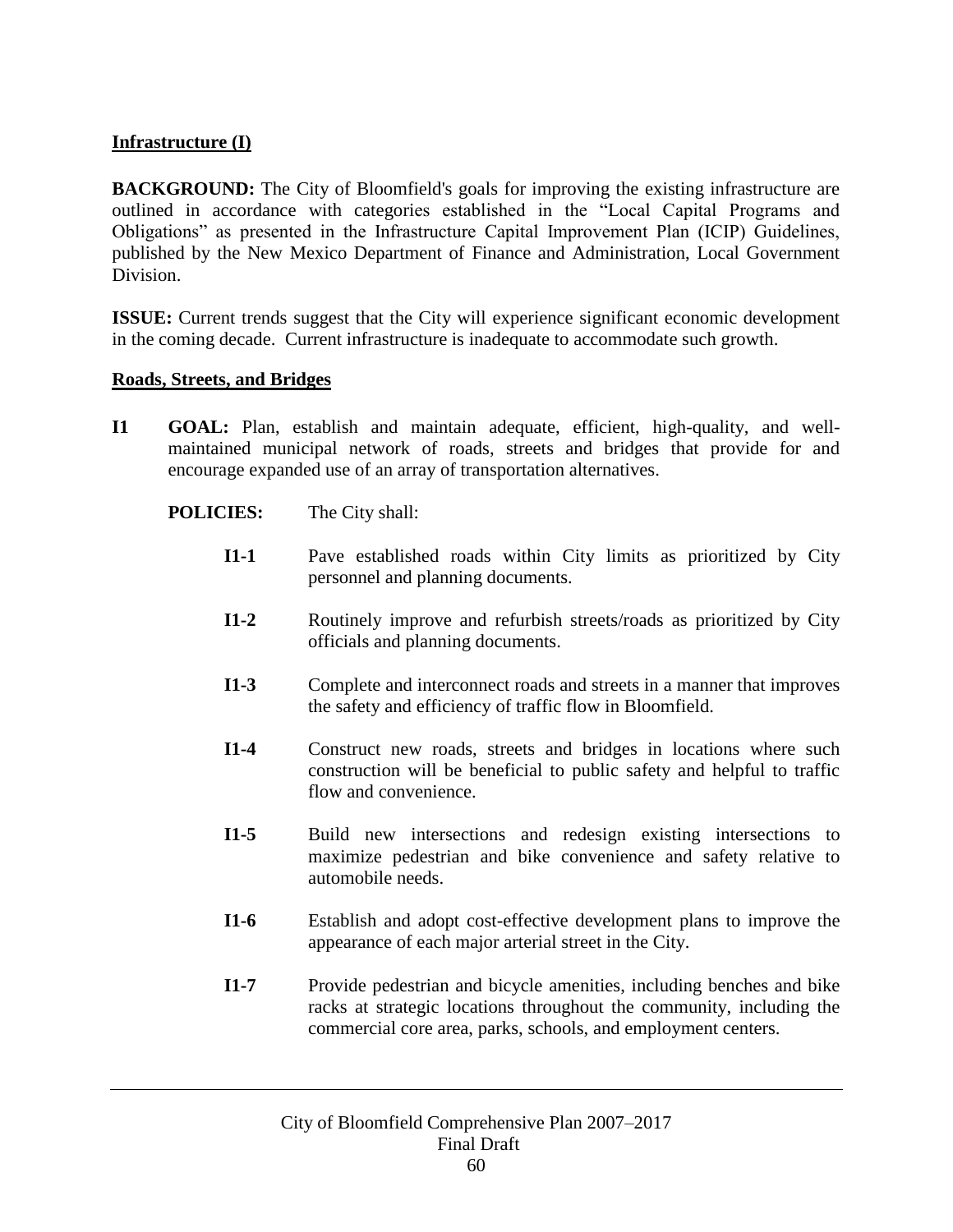### **Storm and Surface Water Control**

**I2 GOAL:** Provide adequate storm and surface water control for the safety of the community.

**POLICIES:** The City shall:

- **I2-1** Improve and enhance storm drainage system in Bloomfield so that the City can comply with federal, state and local regulations.
- **I2-2** Install curb, gutter, and storm drains in areas of the City that lack storm and surface water control measures.
- **I2-3** Take a proactive stand on storm and surface water issues in order to maintain compliance with local, state and federal regulations and standards.
- **I2-4** Maintain existing storm and surface water control devices to protect against the danger of flooding.

#### **Sanitary Wastewater Collection and Treatment**

- **I3 GOAL:** Construct and maintain a sanitary wastewater collection and treatment network that meets the demands of current and future use.
	- **POLICIES:** The City shall:
		- **I3-1** Initiate and complete Phase 2 of improvements to the existing wastewater treatment plant, including renovation of on-site laboratory, to meet local, state and federal requirements and standards for health and safety.
		- **I3-2** Plan, design, finance and implement wastewater system expansions and improvements in light of maintenance needs and development priorities and opportunities. Incorporate the newest feasible technology for maximum cost-effectiveness and efficiency.
		- **I3-3** Identify and acquire minimum of 10 acres of land for composting of sludge to meet federal, state and local standards.
		- **I3-4** Conduct periodic assessments of the sewer system to identify areas that are weak, of inadequate capacity, stressed, unsafe, or unhealthy, and to establish infrastructure improvement priorities.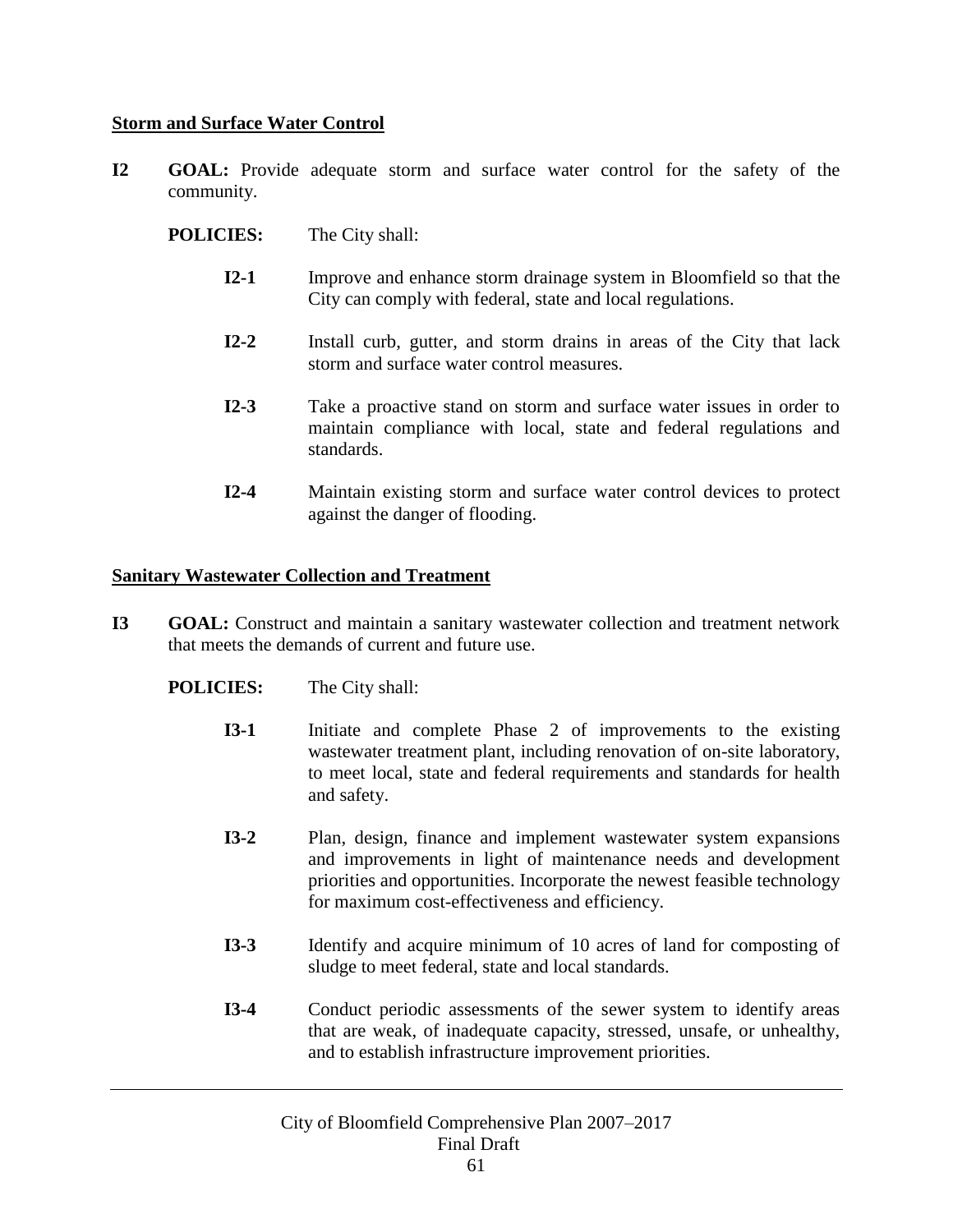- **I3-5** Install new sewer lines in accordance with identified system needs to allow for future development and to serve areas of the community that lack sewer service.
- **I3-6** Upgrade and maintain existing sewer mainlines and other auxiliary lines to provide continuing high levels of service to those areas in the City that are already linked to the City's sewer system.
- **I3-7** Installation of water and wastewater taps as needed.
- **I3-8** Purchase of a "Super Sucker Vacuum" to properly maintain the City's sewer lines.

# **Water Supply, Treatment, and Distribution**

- **I4 GOAL:** Construct and maintain a safe and sufficient capacity water supply, treatment, and distribution system that meets current needs and projected demands of future development.
	- **POLICIES:** The City shall:
		- **I4-1** Identify future water needs for the City and implement a plan to proactively address issues, such as construction of a new, larger or an additional treatment plant within the next 20 years.
		- **I4-2** Complete construction and upgrades to current water treatment plant. Increase treatment capacity to 4.5 mgd to accommodate current and future demands.
		- **I4-3** Expand water lines in areas where increasing demand warrants higher flow.
		- **I4-4** Locate storage tanks in optimal locations for pressure, accessibility, and uniform service citywide.
		- **I4-5** Expand the reservoir to 800 acre-feet or about sixty days of storage capacity.
		- **I4-6** Establish and construct a second diversion point along with a new high service pump building and pump station situated on the San Juan River in order to continue to provide water to the community.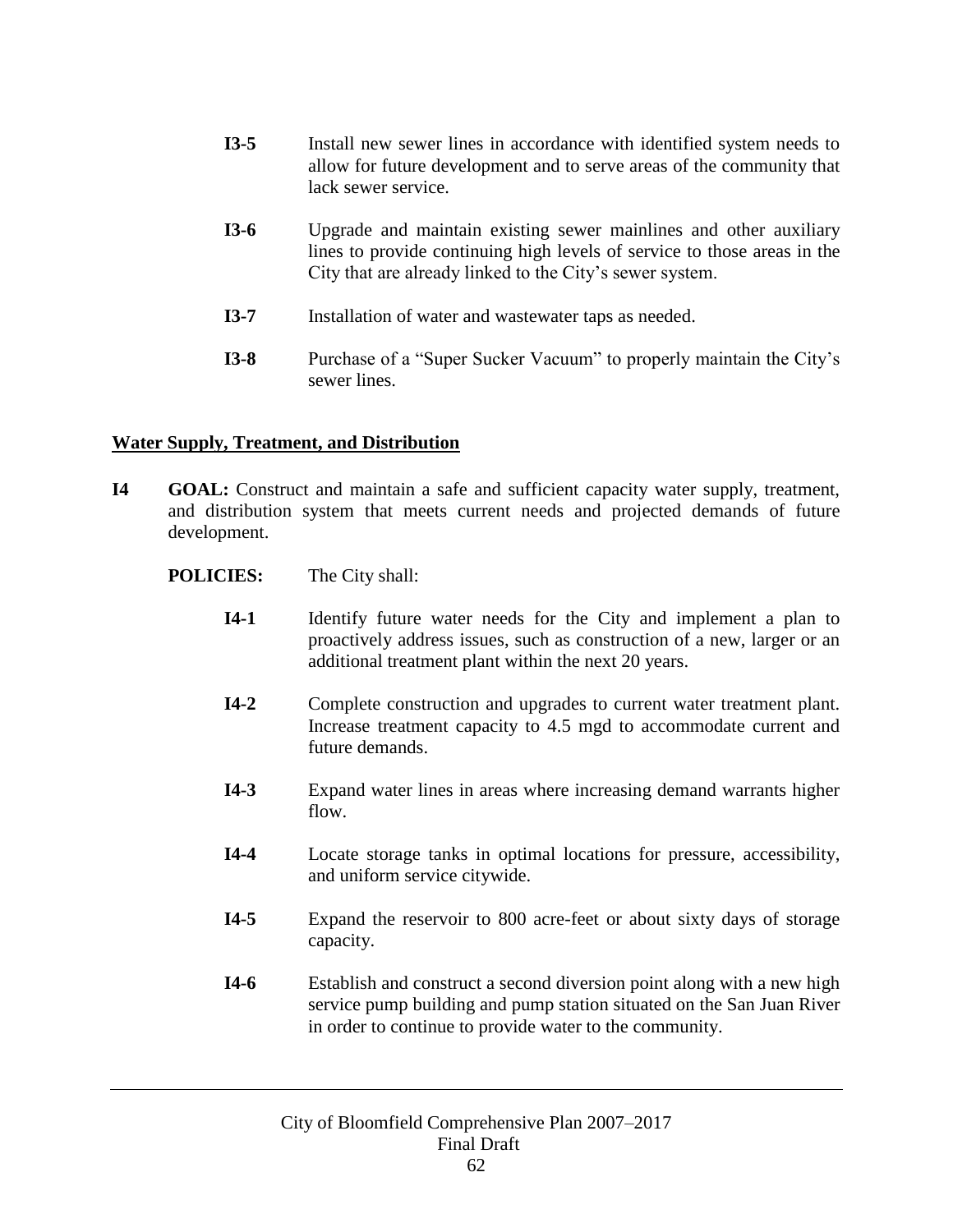- **I4-7** Establish additional fire hydrants through out the City and repair or replace current hydrants so that they meet NFPA standards.
- **I4-8** Installation of water and wastewater taps as needed.
- **I4-9** Replace old asbestos water lines with PVC.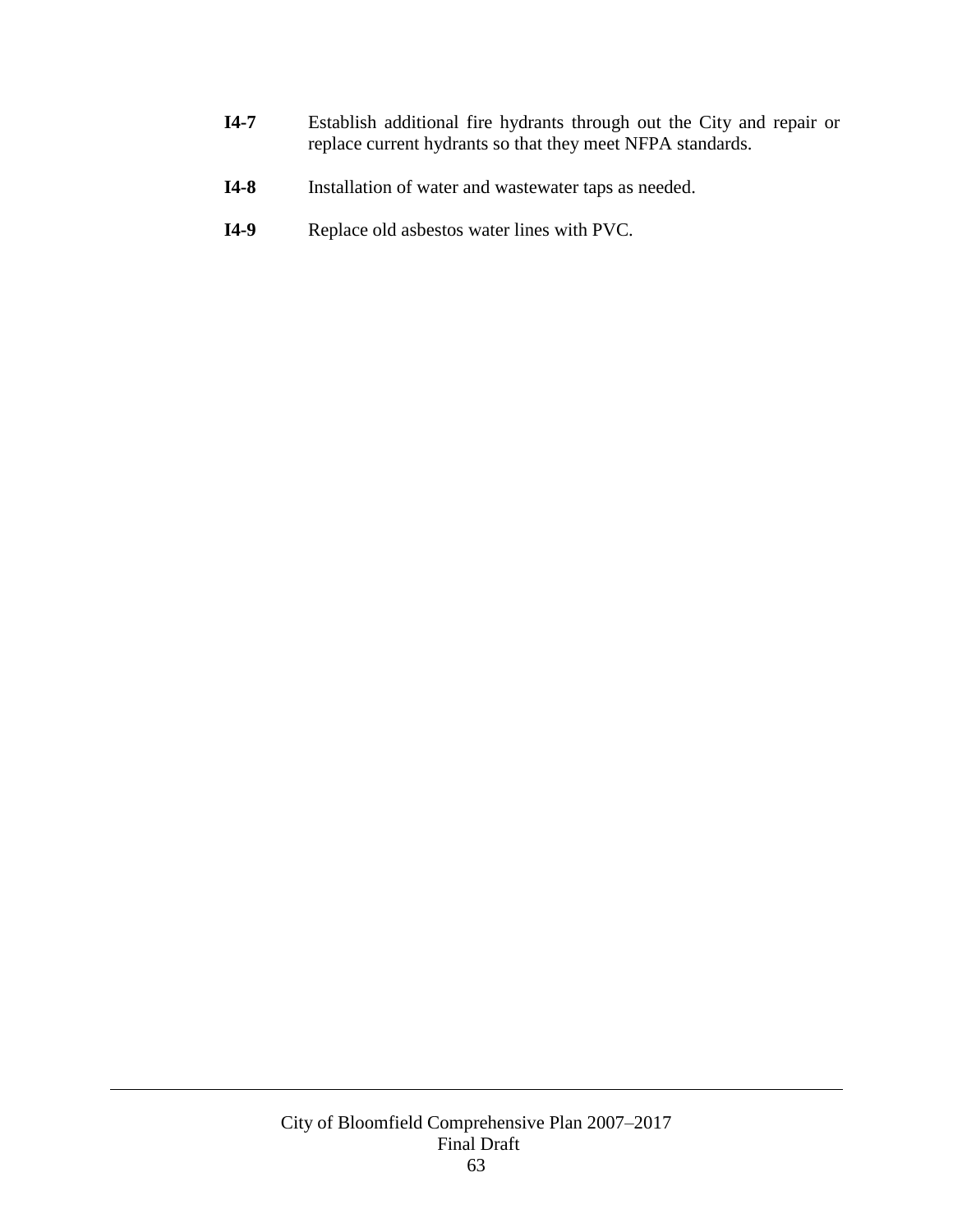# **Transportation (T)**

- **T1 GOAL:** Develop a useful and reliable transit system.
	- **POLICIES:** The City shall:
		- **T1-1** Strive to meet the transportation needs of the community by continuing strategic partnering in order to provide safe and reliable public transit service.
		- **T1-2** Support local transportation planning efforts including those overseen by the New Mexico Department of Transportation (NMDOT), Farmington Metropolitan Planning Organization (MPO), Regional Planning Organization (RPO) and the Bike and Pedestrian Advisory Board.
		- **T1-3** In partnership with NMDOT and the MPO, conduct traffic studies to determine appropriate and necessary projects for future construction of roads, streets, intersections, traffic signals and bridges throughout the community.
		- **T1-4** Develop "corridor plans" for selected streets, which warrant special treatment because of existing impact problems, or problems related to future projected conditions.
			- Corridor plans shall take into consideration adjacent land uses and result in streets that are both functional and aesthetic.
			- The plans shall utilize innovative means of slowing traffic, where appropriate, and providing safe access for pedestrians and bicyclists.
			- The corridor plans may deviate from the standards established in the Comprehensive Plan, if deviations improve the livability of the area.
		- **T1-5** Work closely with the NM DOT on the U.S. 64 (Broadway) rehabilitation and expansion project in order to ensure that the results of this project are in the best interest of Bloomfield Citizens and others.
		- **T1-6** Utilize and develop further in-depth quantitative and qualitative information on the travel behavior of Bloomfield residents to provide a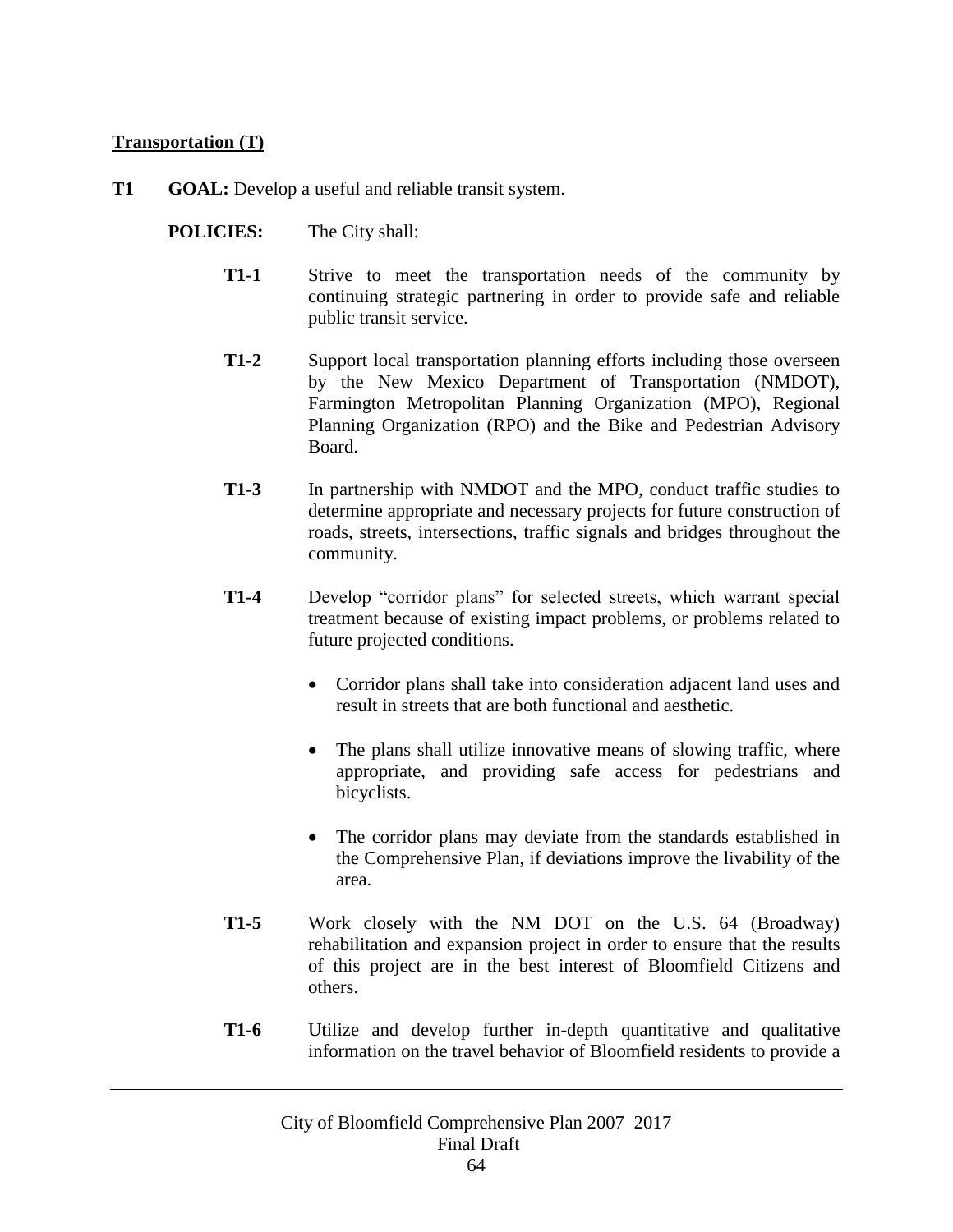reliable empirical foundation to plan solutions to transportation-related problems, and to monitor the effectiveness of transportation programs and policies and their effects on residents' mobility.

- **T1-7** Establish and maintain a network of vehicle circulation routes consisting of major arterials, minor arterials, collectors, local streets and cul-de-sacs.
- **T1-8** Develop a continuous, safe, and convenient trail and bikeway network within the City limits to allow pedestrians and bicyclist to utilize alternative transportation and access recreation.
	- When planning, consider the needs of the commercial core, neighborhoods, employment centers, schools and other institutions.
	- Additionally, these trails should minimize conflicts between pedestrians, bicyclists, equestrians, and automobiles as well as minimize impact on wildlife.

# **Solid Waste (SW)**

- **SW1 GOAL:** Maintain a reliable, safe, and environmentally conscious solid waste disposal system of sufficient capacity to meet the City's needs.
	- **POLICIES:** The City shall:
		- **SW1-1** Maintain frequent and regular collection of trash and rubbish so as to offer dependable service to the community for the purpose of cleanliness and order.
		- **SW1-2** Cooperate with the regional solid waste authority and other like entities to assure the most efficient collection and disposal of solid waste.
		- **SW1-3** Promote reduced consumption of non-renewable resources.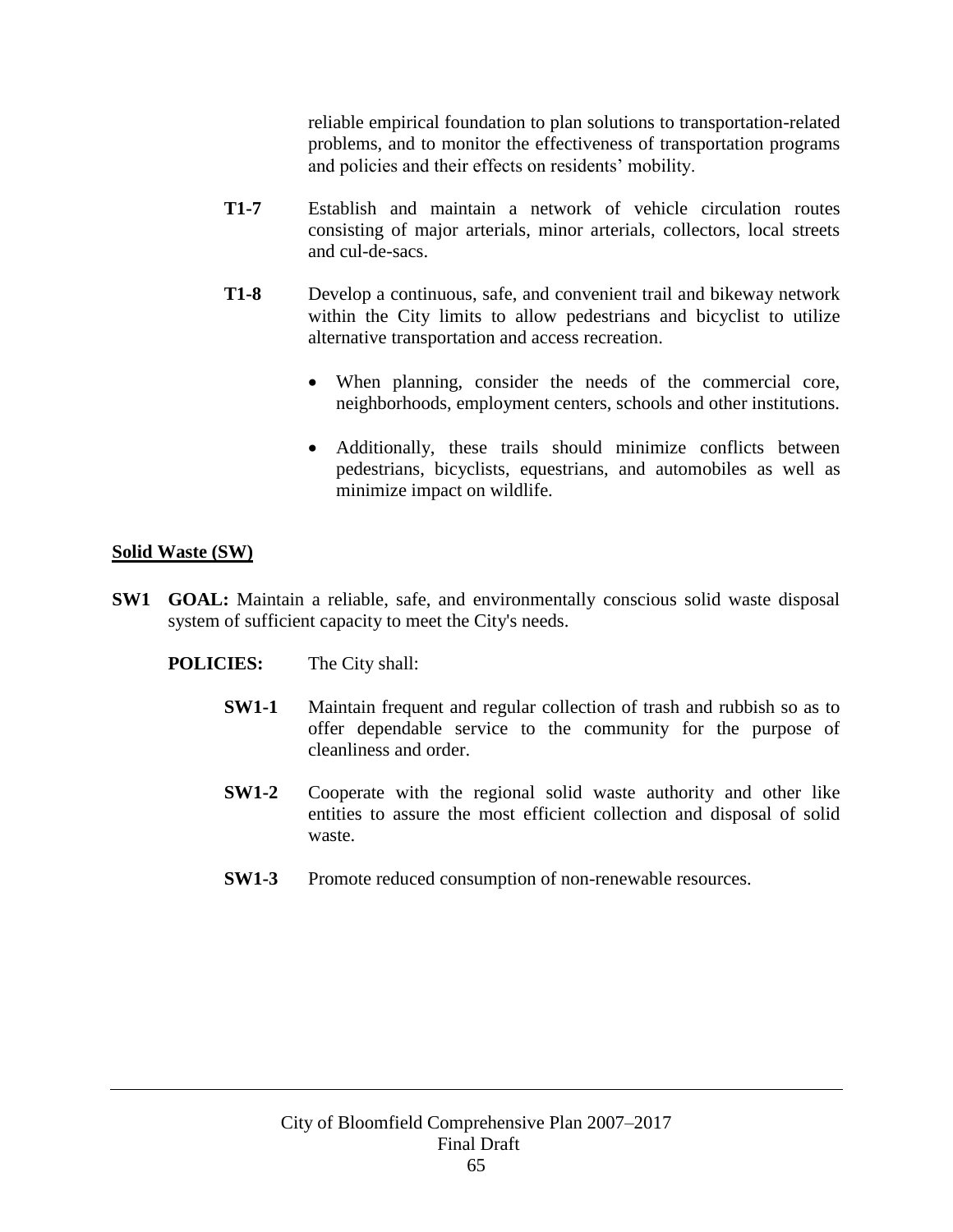### **Cultural Facilities (CF)**

- **CF1 GOAL:** Develop and maintain Cultural facilities of high quality and utility that accurately meet the needs of the residents of Bloomfield.
	- **POLICIES:** The City shall:
		- **CF1-1** Encourage and promote regional, citywide and neighborhood arts and cultural events, activities and educational endeavors.
		- **CF1-2** Identify and obtain additional funds to be used to promote art and culture in Bloomfield. This could include funds normally used for economic development if appropriate.
		- **CF1-3** Support diverse art and culture activities that promote cultural pluralism.
		- **CF1-4** Provide fee waivers or other appropriate financial support to exemplary arts and cultural activities held for the community's benefit.
		- **CF1-5** Develop and implement a marketing plan that promotes the arts and art-related businesses and promotes opportunities for local artists to market their creative efforts in the Bloomfield community.
		- **CF1-6** Integrate publicly accessible art and creative thinking of artists into the planning, design and physical development of the City.
		- **CF1-7** Maintain, update and disseminate information on public and/or private grant opportunities for cultural and arts programs.
		- **CF1-8** Expand the City of Bloomfield's collection of art in public places, revising parameters as needed to incorporate new concepts of public art.
		- **CF1-9** Expand the use of artists in the City's facilities and infrastructure planning process to develop art plans for City capital improvement projects, including, but not limited to, new City buildings, parks, and plazas.
		- **CF1-10** Develop and distribute a directory of Bloomfield artists to help organizations program art educational opportunities.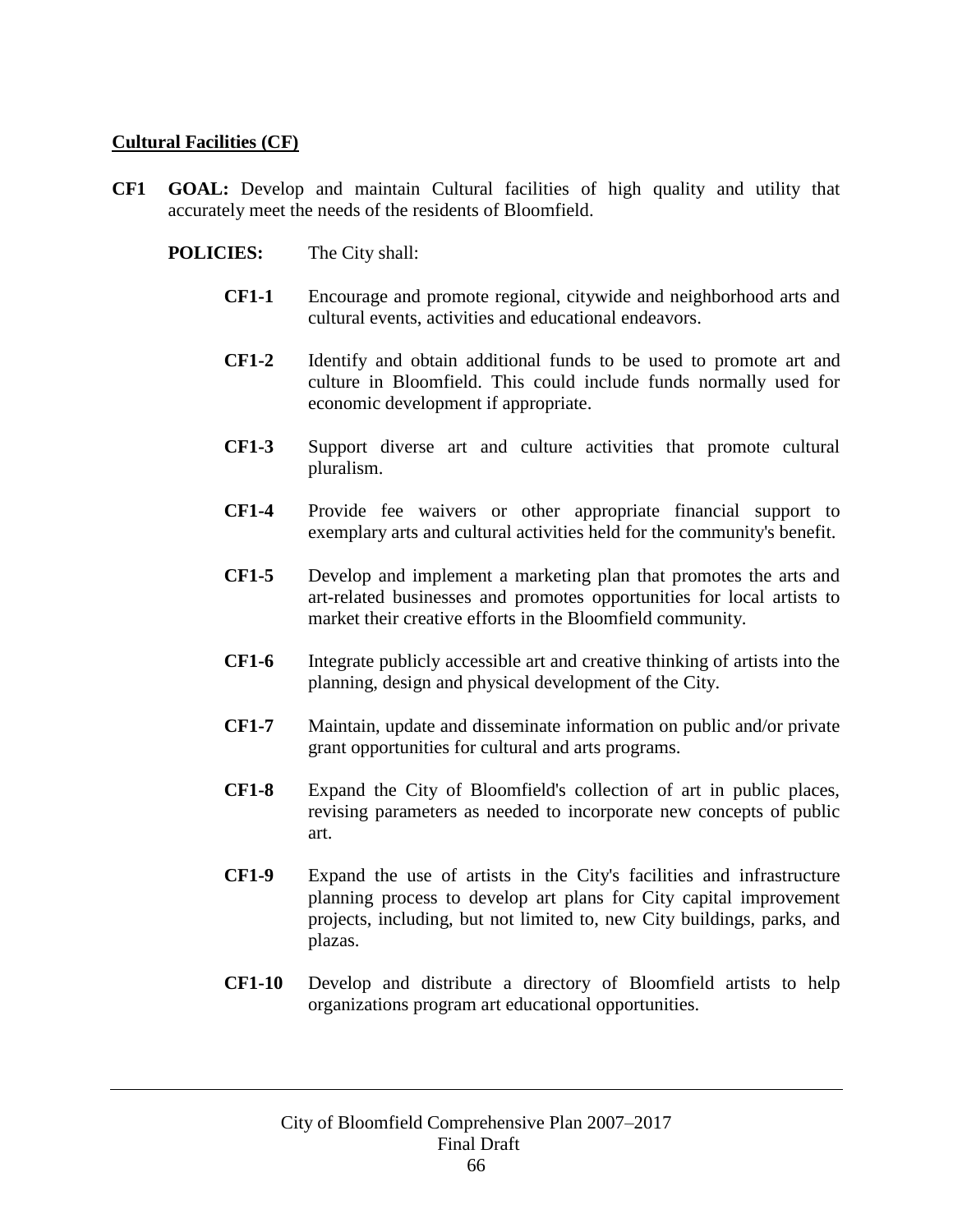**CF1-11** Provide funds for exemplary arts education programs in school and community settings, to be matched by schools and/or the private sector.

### **Economic Development (ED)**

**ISSUE:** The community needs large industries and large-scale businesses for well-balanced and sustainable economic growth.

#### **Anchor Industries**

- **ED1 GOAL:** Attract major anchor industries to the community.
	- **POLICIES:** The City shall:
		- **ED1-1** Prevent residential encroachment into areas used or needed for future industrial development purposes.
		- **ED1-2** Continue the development of an industrial/business park for the location of existing and new industrial enterprises.
		- **ED1-3** Coordinate with countywide and regional economic development organizations to identify, promote and encourage new businesses to locate in Bloomfield targeting those in the emerging technology and knowledge-based industries.
		- **ED1-4** Develop a shared responsibility relationship with civic and community groups, such as the local chamber of commerce, to promote economic development.

#### **Tourism, Retail and Service**

- **ED2 GOAL:** Develop tourism, retail and service businesses needed to provide a balanced, stable and competitive consumer economy.
	- **POLICIES:** The City shall:
		- **ED2-1** Encourage the development of tourism, retail and service businesses within the commercial core area and surrounding areas.
		- **ED2-2** Enhance the core area image as an attractive place for shoppers to spend time and businesses to locate in Bloomfield.
		- **ED2-3** Discourage strip development.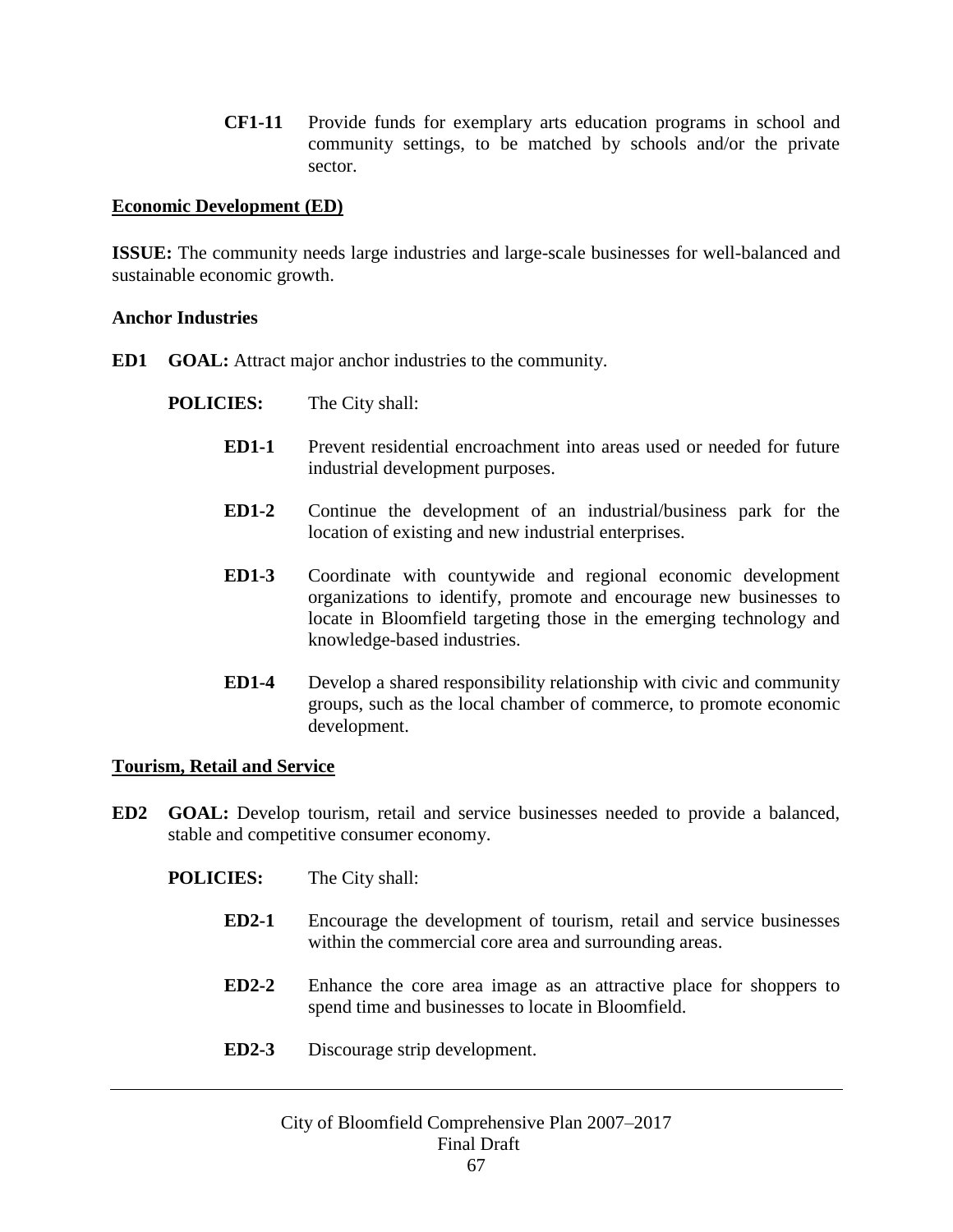- **ED2-4** Retain existing businesses and encourage new start-ups as means to increase higher paying jobs, create greater employment diversification while maintaining the City's fiscal and environmental integrity.
- **ED2-5** Promote Bloomfield as a destination for visitors with interests in ecotourism, culture and arts, and downtown shopping. Promote Bloomfield's cultural heritage as a means of increasing tourism.
- **ED2-6** Support workforce-training opportunities in fields needed by the Bloomfield business community in partnership with the New Mexico Department of Labor, San Juan Economic Development Service (SJEDS) and San Juan College.
- **ED2-7** Utilize state and federal programs for technical and financial assistance to promote economic development.
- **ED2-8** In partnership with the Bloomfield Chamber of Commerce maintain and enhance the commercial core area as a vibrant, healthy downtown that serves as the City's social and cultural center and primary, but not exclusive, retail and business district.
- **ED2-9** Increase attractions and amenities that bring people to the commercial core, including local shopping, services, modest tourism, specialty retail, restaurants, festivals/special events, farmers' market and entertainment.
- **ED2-10** Use media, publications and technology to encourage retailers and entrepreneurs to locate and build in downtown in partnership with SJEDS.
- **ED2-11** Promote special events in the downtown sponsored by the City, Chamber of Commerce, and other community groups.
- **ED2-12** Accommodate and encourage special festivals and events (music, art, etc.), in the commercial core.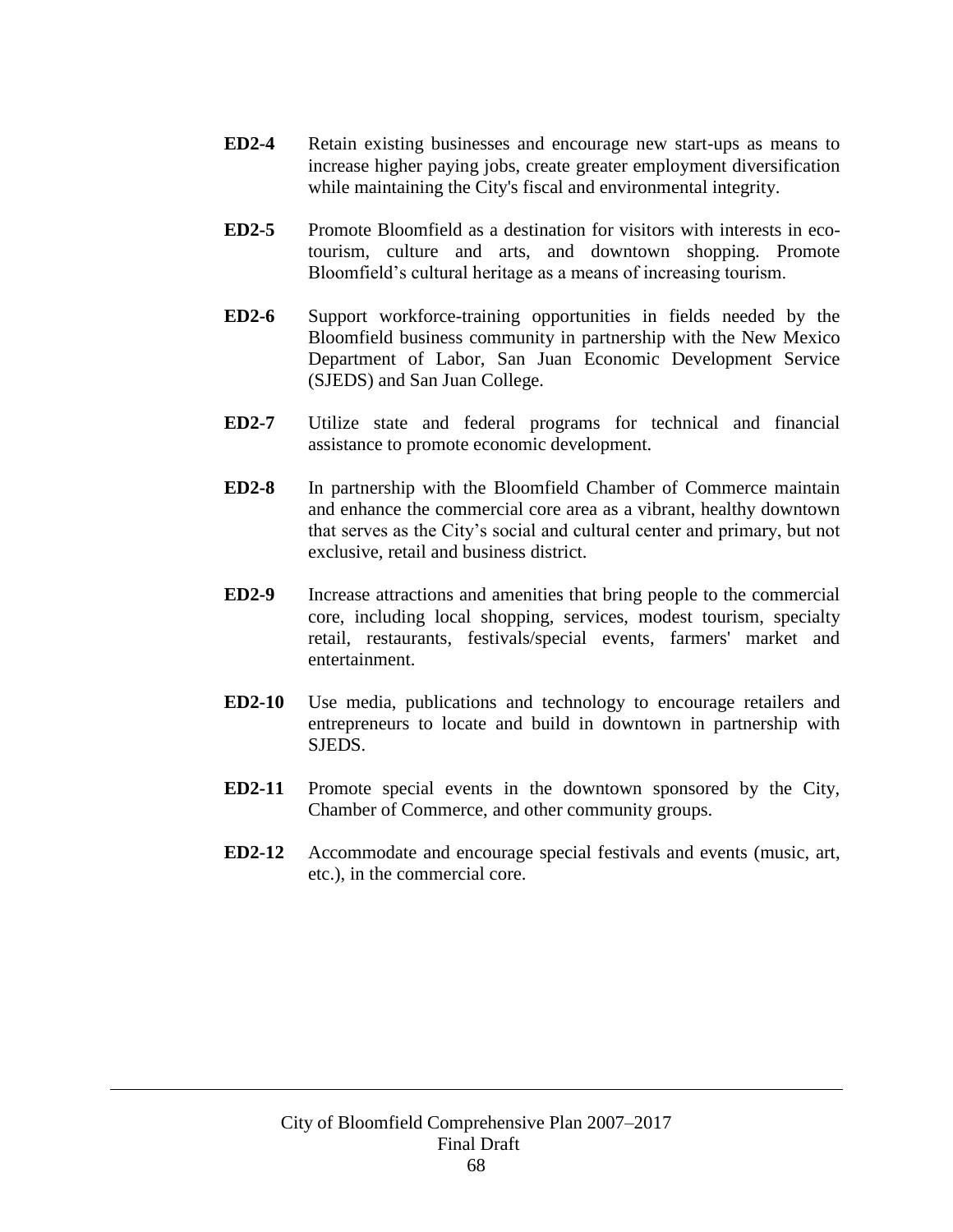## **Existing Businesses**

- **ED3 GOAL:** Preserve of existing businesses and encouragement of new investment as means to increase higher paying jobs, create greater job diversification, and create a more balanced economy for all economic segments of the community, while also maintaining the City's fiscal and environmental integrity.
	- **POLICIES:** The City shall:
		- **ED3-1** Identify impediments that make it difficult to conduct business in Bloomfield.
		- **ED3-2** Develop a marketing program in cooperation with the local Chamber of Commerce that promotes existing City businesses.

#### **Regional Projects**

- **ED4 GOAL:** Continue status as a supportive player in regional planning.
	- **POLICIES:** The City shall:
		- **ED4-1** Support community and County economic development initiatives and organizations, such as San Juan Economic Development Service and San Juan College's Business and Industry Training, Quality Center for Business and the Enterprise Center business incubator.
		- **ED4-2** Increase coordination of existing services to ensure broader access for all Bloomfield residents.
		- **ED4-3** Foster collaboration and partnership among City departments and between the City and other agencies and jurisdictions in service delivery.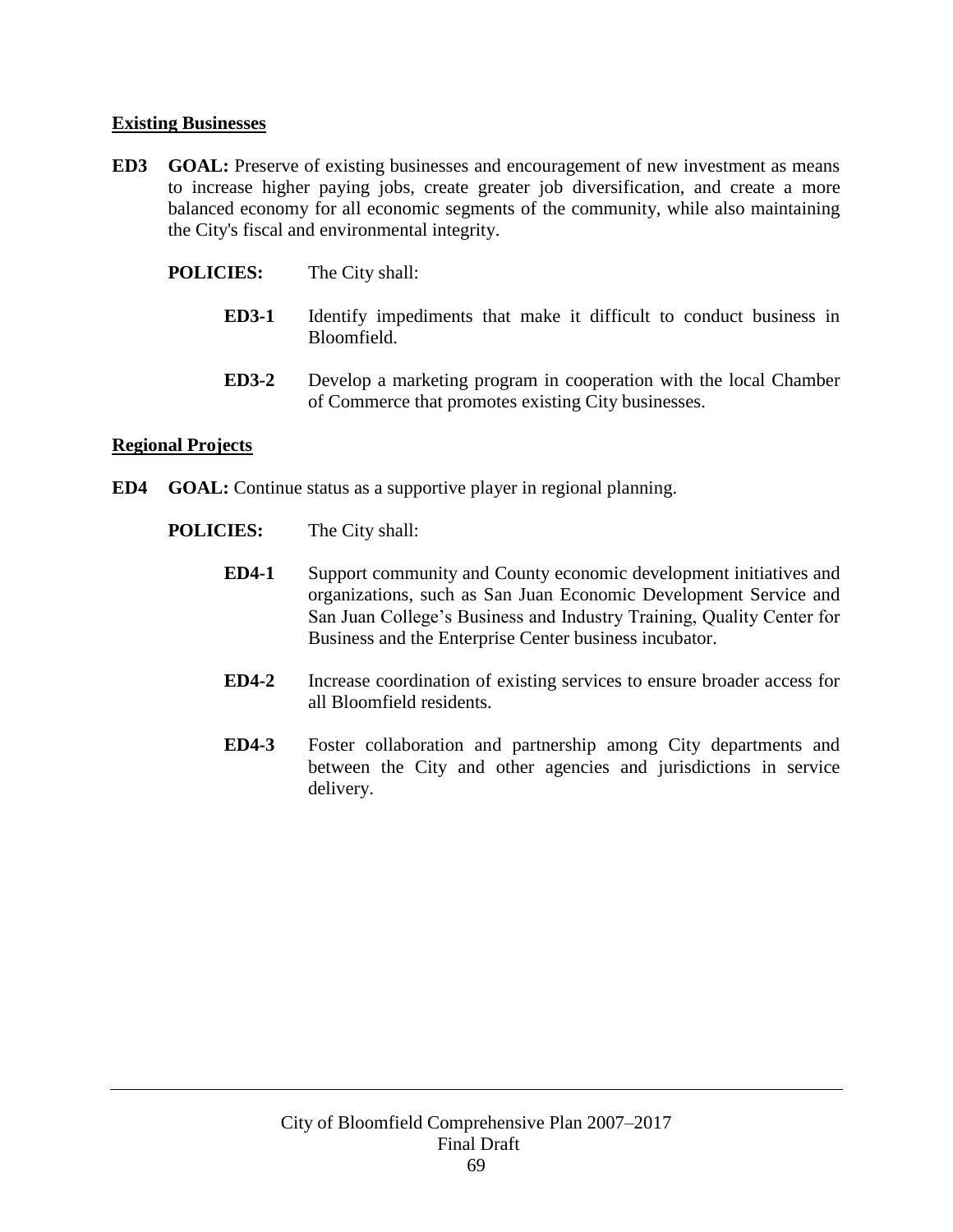# **Housing (H)**

**ISSUE:** There is not an even mix of low, middle, and high-income housing. The City's housing stock should be aesthetically pleasing, compatible with a rural atmosphere, and affordable.

#### **Affordable Housing**

- **H2 GOAL:** Encourage housing that is affordable to households with low to moderate income, consistent with the City's housing needs and demographics.
	- **POLICIES:** The City shall:
		- **H2-1** Encourage preservation and provision of permanently affordable housing units.
			- **H2-1a** Support local and regional affordable housing initiatives such as the Affordable Housing Alliance and ECHO's HOPE (Home Ownership Problems Eliminated) program.
		- **H2-2** Encourage use of Federal Tax Credits and other federal and state subsidy programs for production of low-income housing.
		- **H2-3** Create incentives for the development of affordable housing through measures such as flexible development standards.
		- **H2-4** Encourage the identification of affordable housing sites in newly annexed areas.
		- **H2-5** Encourage a balanced of low, middle, and high-income housing.
		- **H2-6** Work to maintain continued affordability of housing with federal, state or local subsidy programs.
		- **H2-7** Support a referral services that assist low-income households in identifying affordable housing in Bloomfield and surrounding areas.
		- **H2-8** Compile and maintain a list of vacant sites in Bloomfield, which are suitable for affordable housing development.
		- **H2-9** Encourage funding for shared housing for residents with low-paying jobs, fixed incomes and pensions.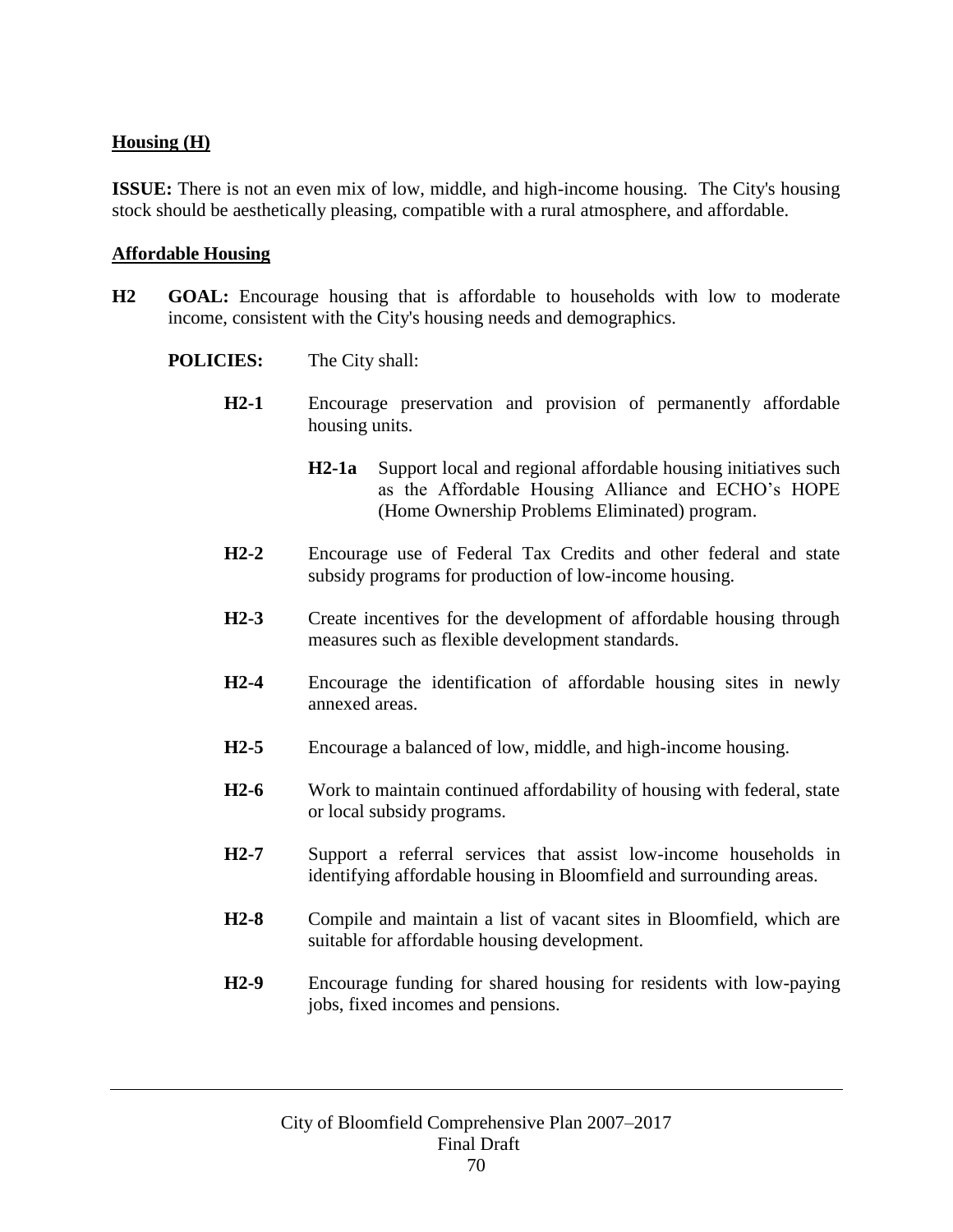- **H2-10** Periodically conduct demographic studies to predict the need for housing and care of senior citizens and other special needs populations.
- **H2-11** Encourage the formation of a non-profit corporation to develop facilities consisting of independent living, assisted living, and skilled care accommodations for seniors seeking a variety of services and housing options, affordable to a range of incomes.
- **H2-12** Encourage for-sale affordable units; the dedication of land suitable for the purpose of developing affordable units; and the provision of lots to allow for the construction of self-help housing.
- **H2-13** Promote adequate housing opportunities for people of all ages, income, lifestyles and types of households. Including the:
	- Physically and mentally disabled
	- Elderly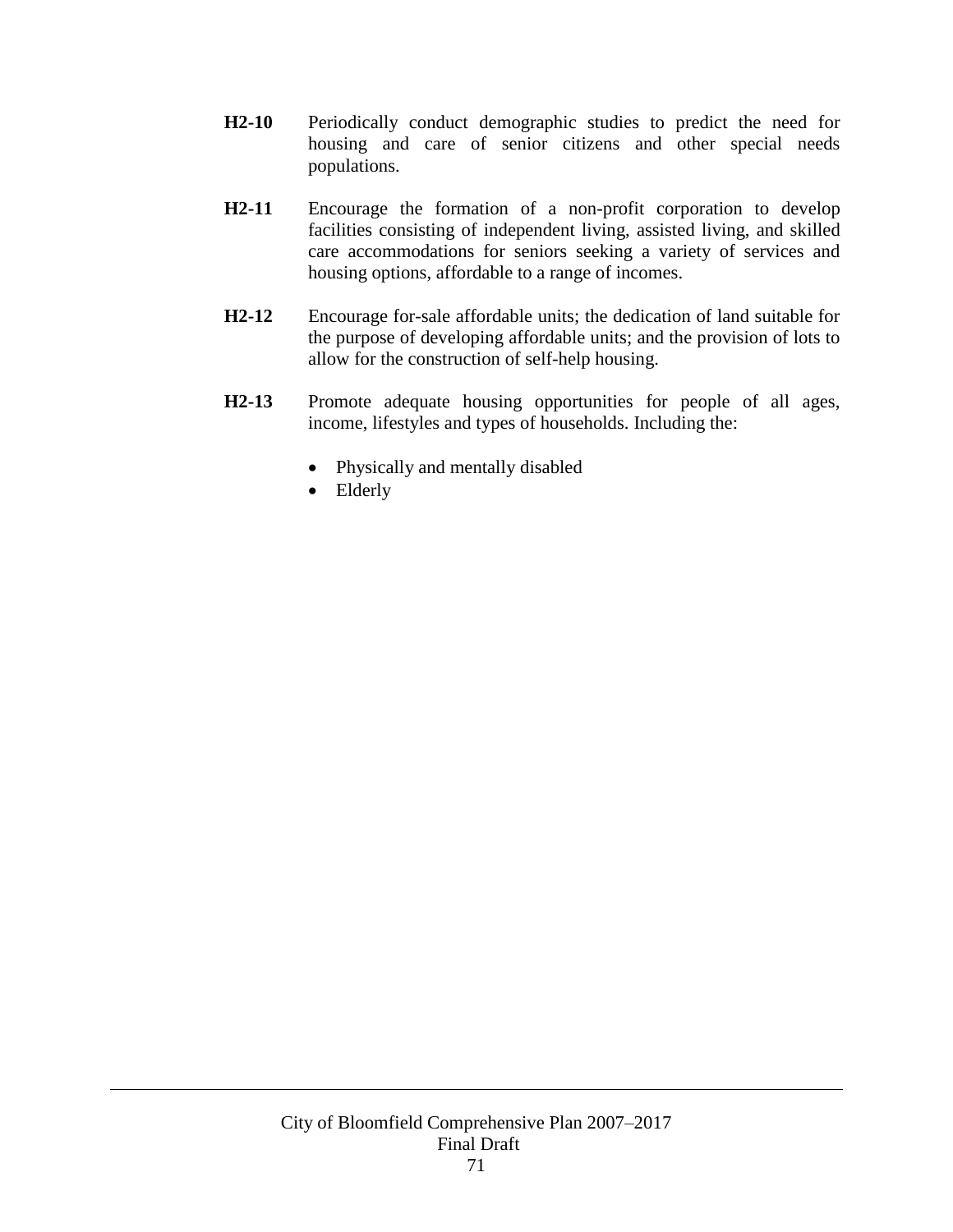### **The Environment (E)**

**ISSUE:** Development pressures and aridity are constant challenges for the City of Bloomfield.

### **Protection**

**E1 GOAL:** Protect the high quality natural resources of the community.

**POLICIES:** The City shall:

- **E1-1** Discourage urban encroachment onto flood plain areas.
- **E1-2** Permit urban development of agricultural lands only if it is compatible with surrounding land uses and structures.
- **E1-3** Stipulate that development occurring near or within wetlands meet appropriate federal, state and local standards and regulation to minimize the impact on wetlands.
- **E1-4** Protect and enhance undisturbed natural areas along arroyos and within upland areas.
- **E1-5** Protect the natural "rims" and "ridges" which surround the City, from development.

### **Aesthetics**

**E2 GOAL:** Maintain a beautiful and peaceful community environment that reflects Bloomfield's rural atmosphere.

**POLICIES:** The City shall:

- **E2-1** Encourage the qualities of calm and quiet while striving to maintain the rustic feeling of residential neighborhoods.
- **E2-2** Improve the appearance and environmental cleanliness of the community, including the clean up of litter and upkeep of residences and public properties.
- **E2-3** Partner with NWNM COG, in relation to environmental initiatives, to clean up and redevelop brownfields – Unused, contaminated industrial sites.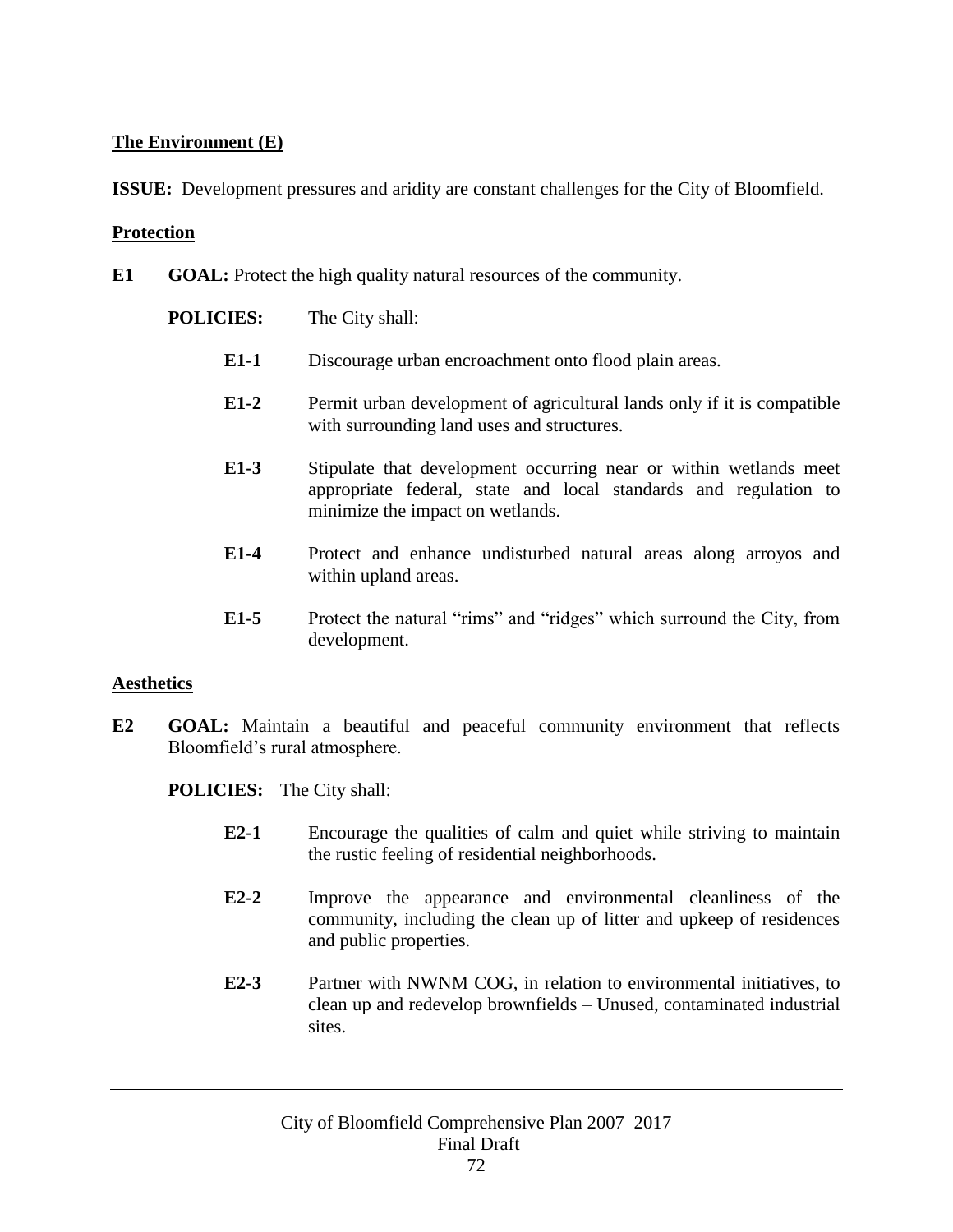**E2-4** Encourage the conservation of energy resources and the reduction of air pollution by providing pedestrian and bicycle alternatives to motorized vehicle use.

### **Regional Initiatives**

**E3 GOAL:** Support and encourage regional environmental initiatives that work to mitigate environmental hazards and improve the overall quality of life.

**POLICIES:** The City shall:

- **E3-1** Support and participate in NWNM COG's CARE (Community Action for a Renewed Environment) Program as a means of addressing toxins in the air, water and soil through community forums and governmental dialogue.
- **E3-2** Encourage and work with, as feasible, the Four Corners Air Quality Taskforce and other regional initiatives to develop mitigation strategies and action plan that address environmental pollutants.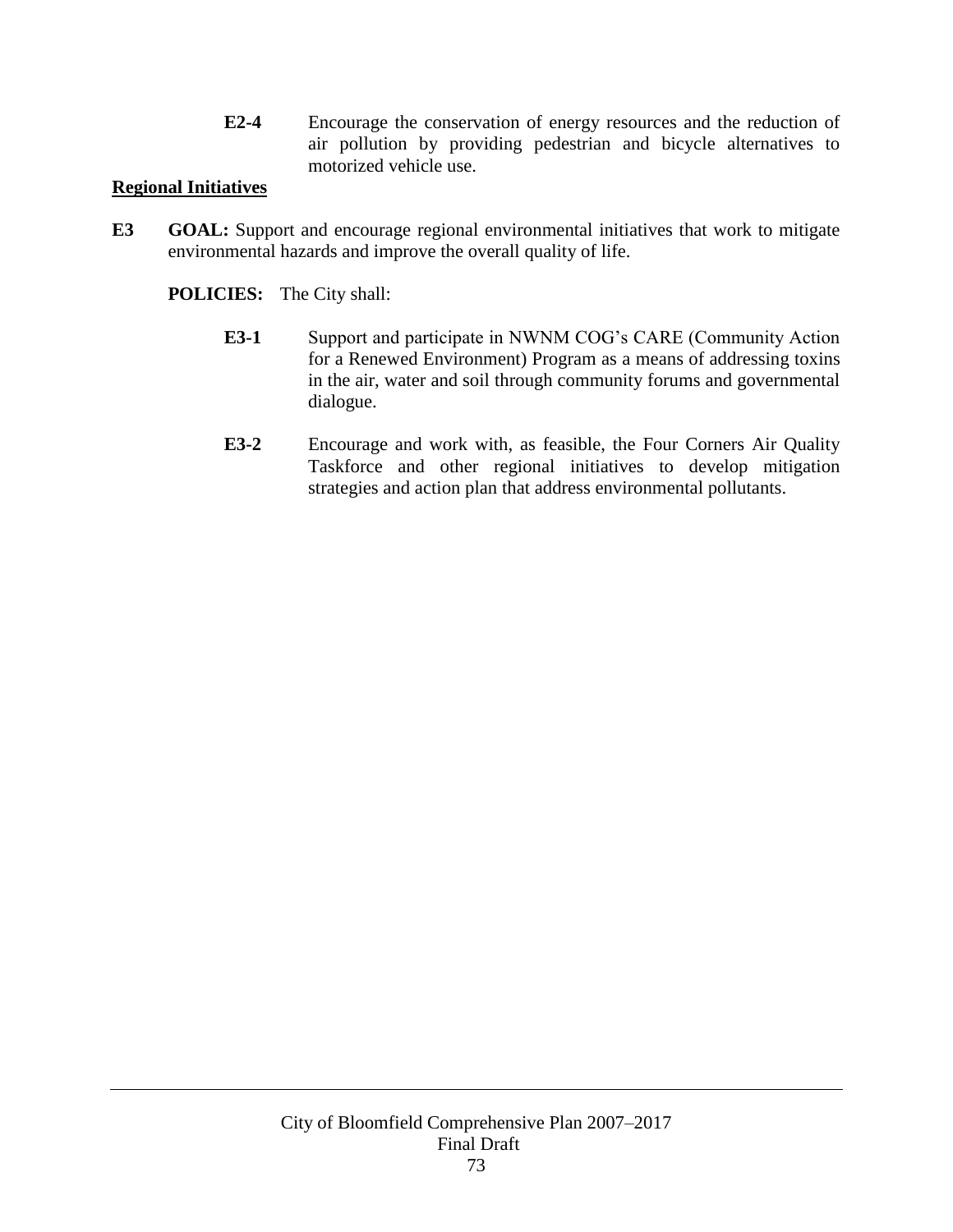### *APPENDIX*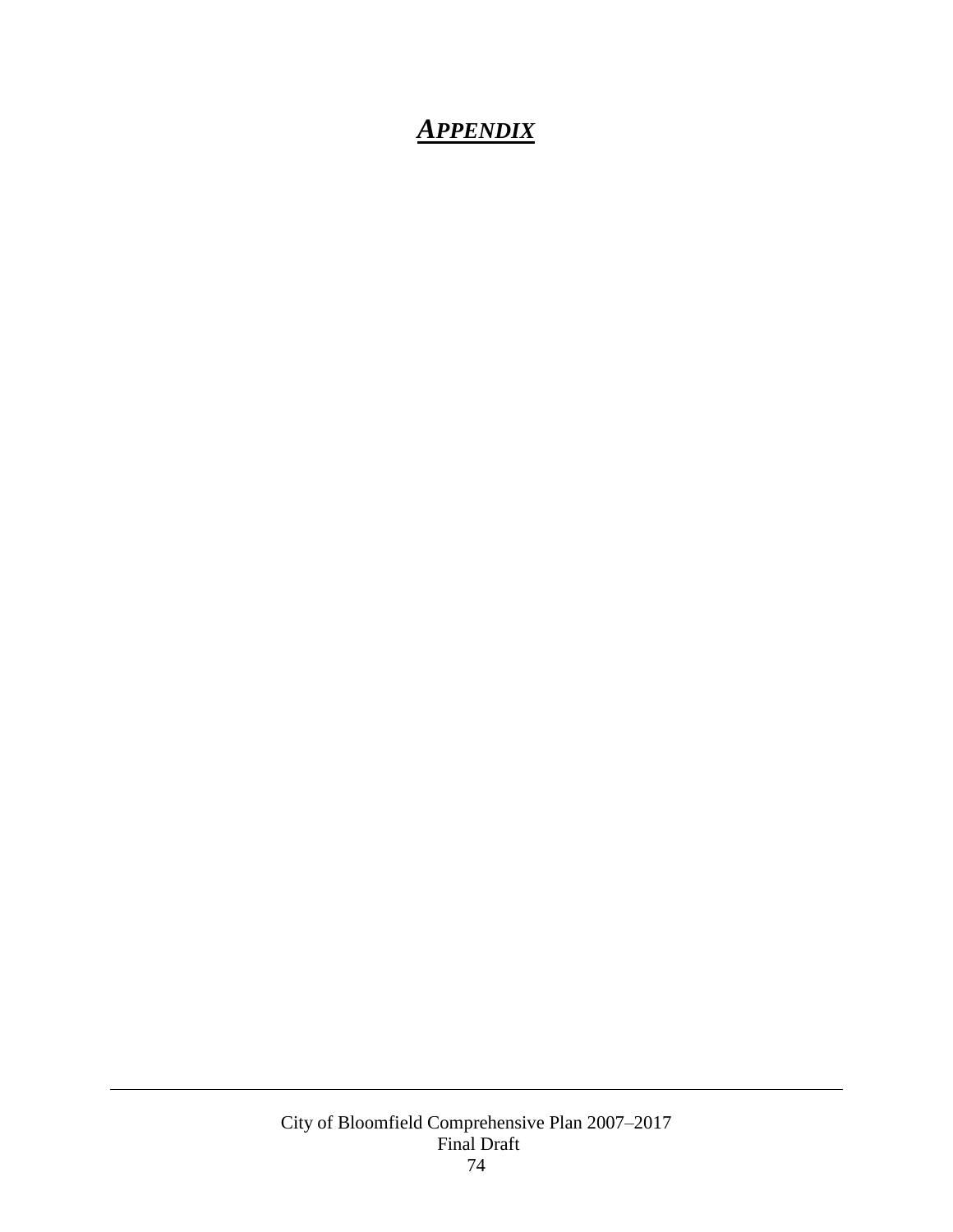# $\overline{\text{LAND}}$  **USE MAP**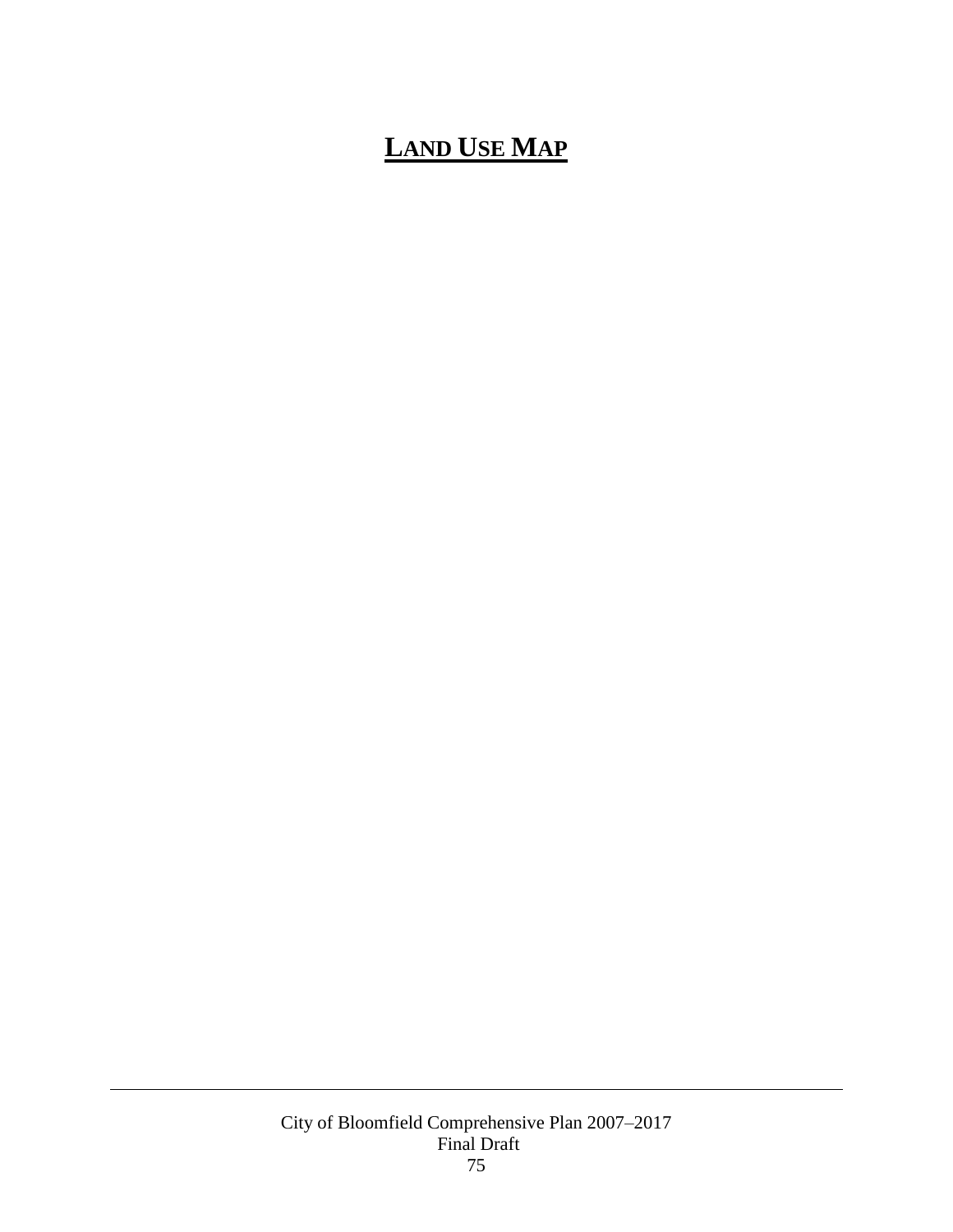

City of Bloomfield Comprehensive Plan 2007–2017 Final Draft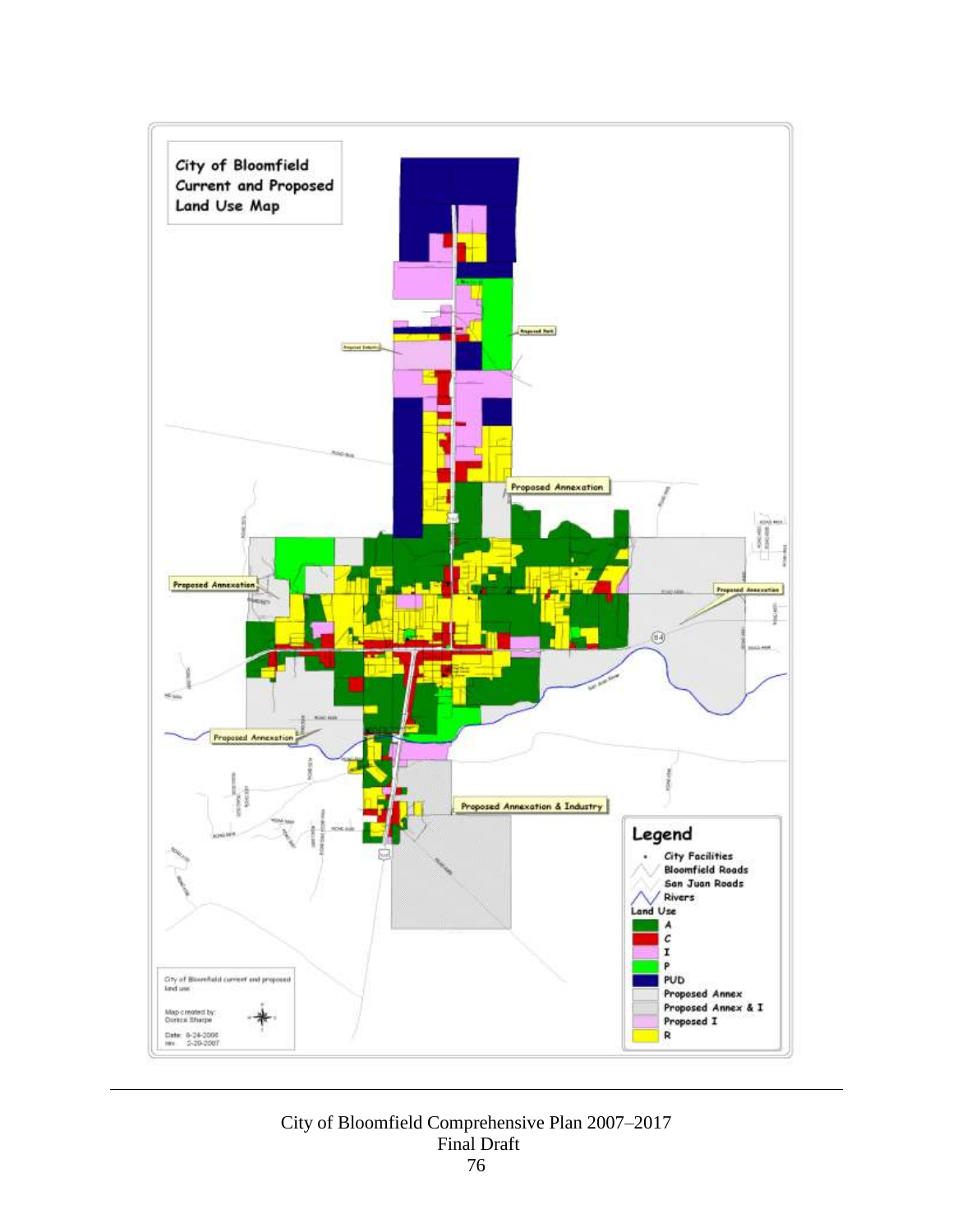### **INFRASTRUCTURE CAPITAL IMPROVEMENT PLAN**

*Please Refer to Reference Copy for Current Year*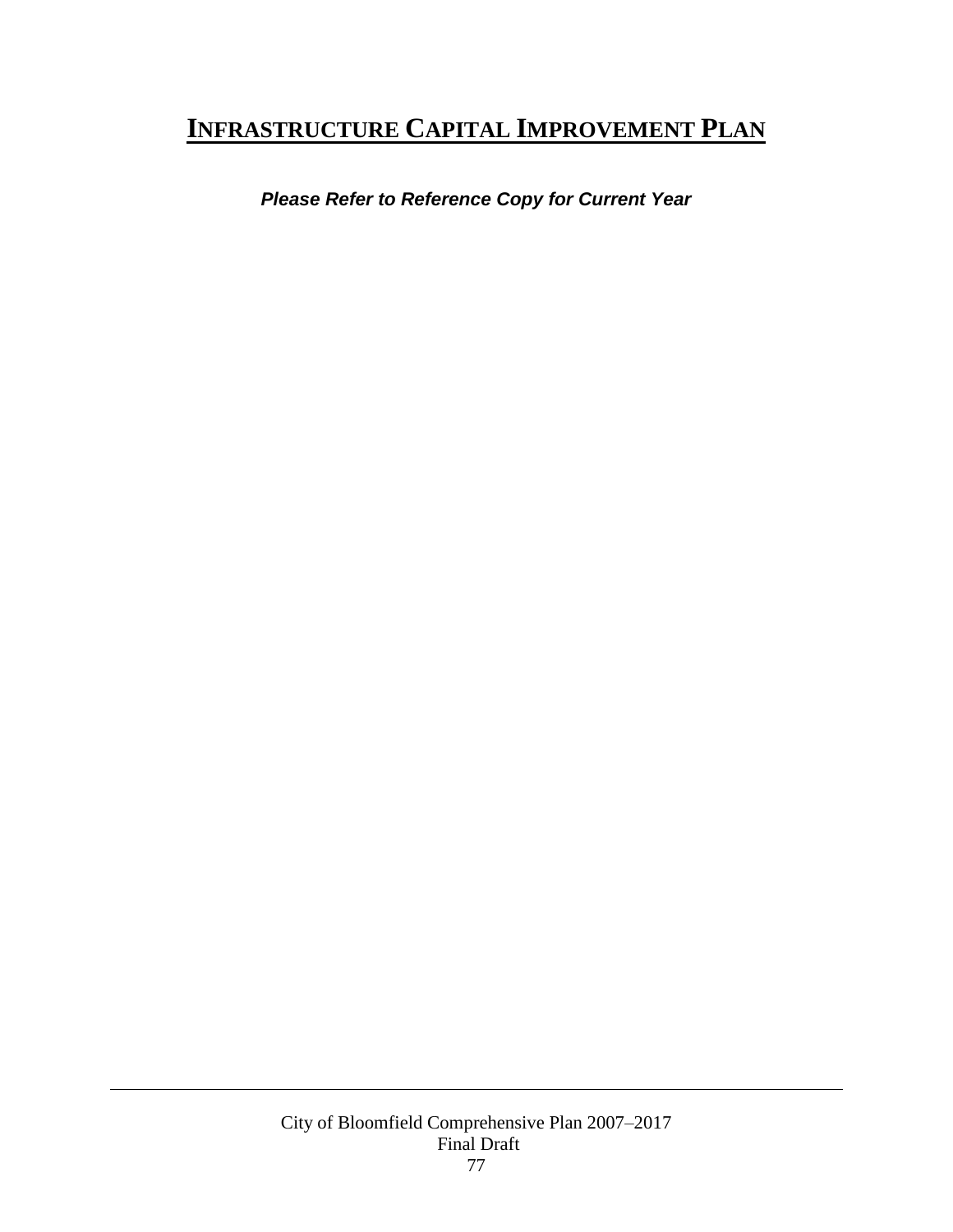## **City of Bloomfield 40-year Water Plan**

*Please Refer to Reference Copy*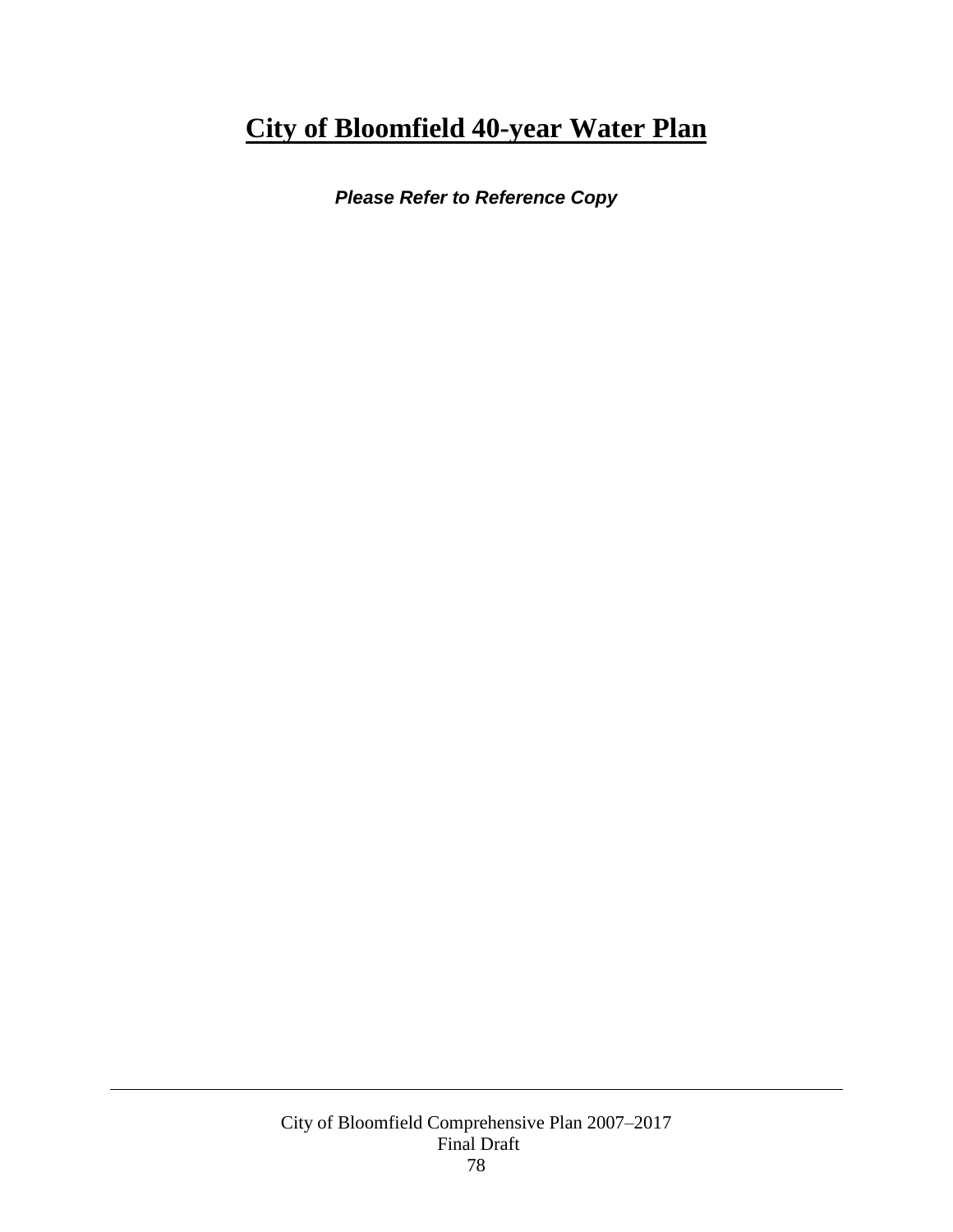# **San Juan Basin Regional Water Plan**

Please go to<http://sjwc.org/sjbrwp/SJBRWP.htm> for complete plan.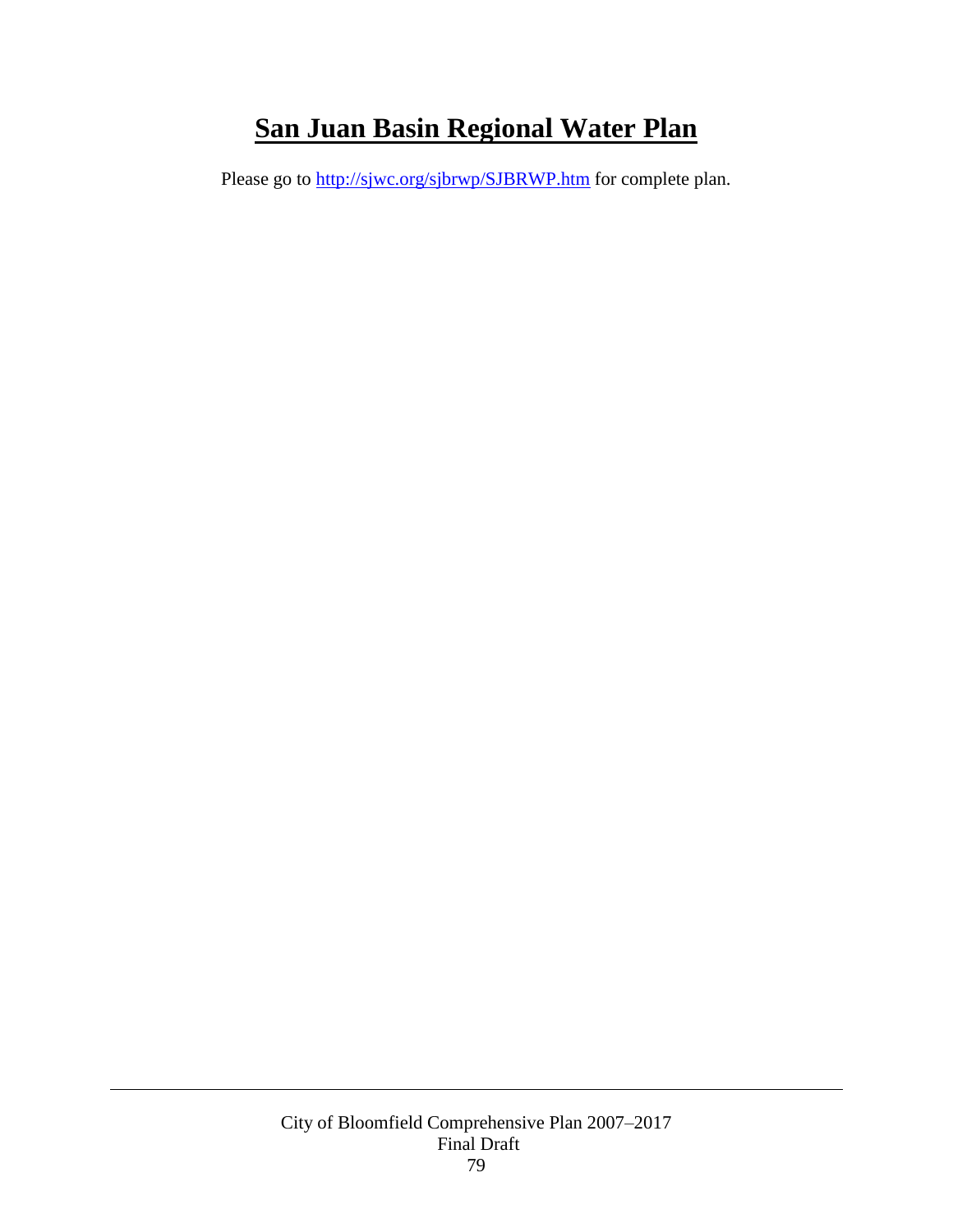# **Bureau of Land Management—Land Use Planning**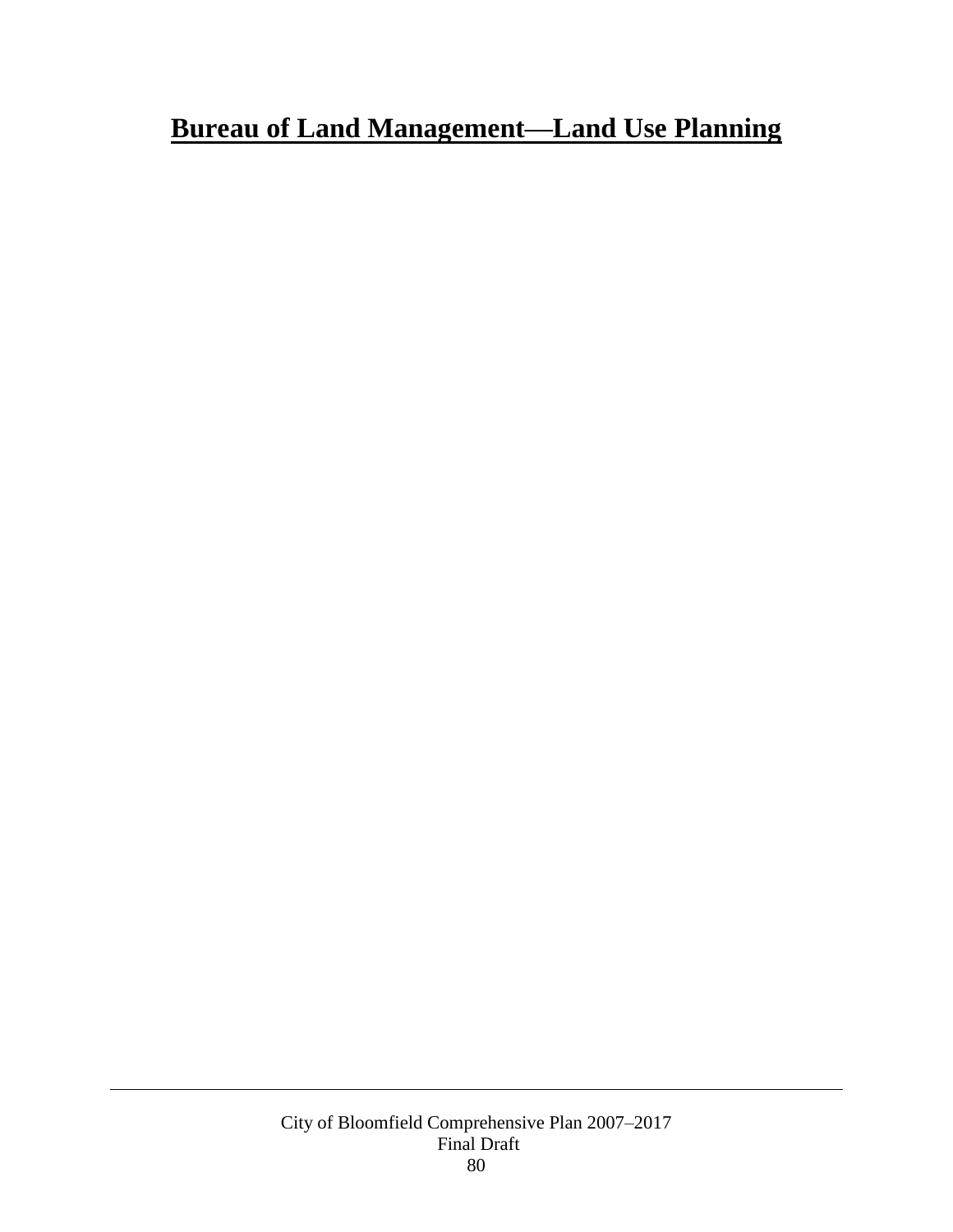### **Bureau of Land Management – Land Use Planning**

(For Additional Information, Please Refer to the Reference Copy)

In concert with the Bureau of Land Management, Farmington Field Office, the City of Bloomfield wishes to identify BLM lands for public purposes and to contribute to the decision as to how best to use remaining BLM lands near municipalities. The City of Bloomfield recognizes the difficult decision before the Bureau of Land Management on how best to divest public lands to private use and more specific and limited public uses. We applaud and support the BLM in their efforts to release these lands in and around municipalities for the well being of a great number of people and communities.

In this regard the City of Bloomfield offers the following suggestions on future land use of BLM lands primarily within our three (3) mile plotting and planning jurisdiction. We have coordinated with the Bloomfield School District to utilize, whenever possible, public land for multiple uses. We have met and discussed land use issues and growth with our local elected officials. And have had significant in put from respective department directors for the City of Bloomfield.

Through this four (4) month study the City of Bloomfield has reviewed our Comprehensive Plan and made revisions to complement our suggestions for future BLM land use. We have tried to identify land use in respect to our planning and zoning ordinances. Included in our suggestions are open spaces that we believe will enhance the quality of life for our community. We believe the following land use suggestions will be of benefit not only to the City of Bloomfield but also for the greater San Juan County. It is our desire that the Bureau of Land management adopt the land use identified on the attached map and accompanying appendix.

As explanation and introduction to the attached map the City of Bloomfield has identified 22 areas for which we have specific suggestions for future land use. In regards to general land use, areas northwest and southwest of the current Bloomfield City limits would best be suited for residential zoning area. Areas northeast and southeast the City would like to see opened for industrial and commercial use within our three (3) mile extra-territorial zoning area of the City. The following is a list of recommended land uses for the BLM sites the City has selected. These items correspond to the sites noted on the attached map:

- $\triangleright$  Residential development and commercial development
- $\triangleright$  Industrial park development, light to heavy industries and manufacturing
- $\triangleright$  Park & nature preserve, trail system
- $\triangleright$  Future school site for Bloomfield School District
- $\triangleright$  Trail system, protection of mesa and scenic view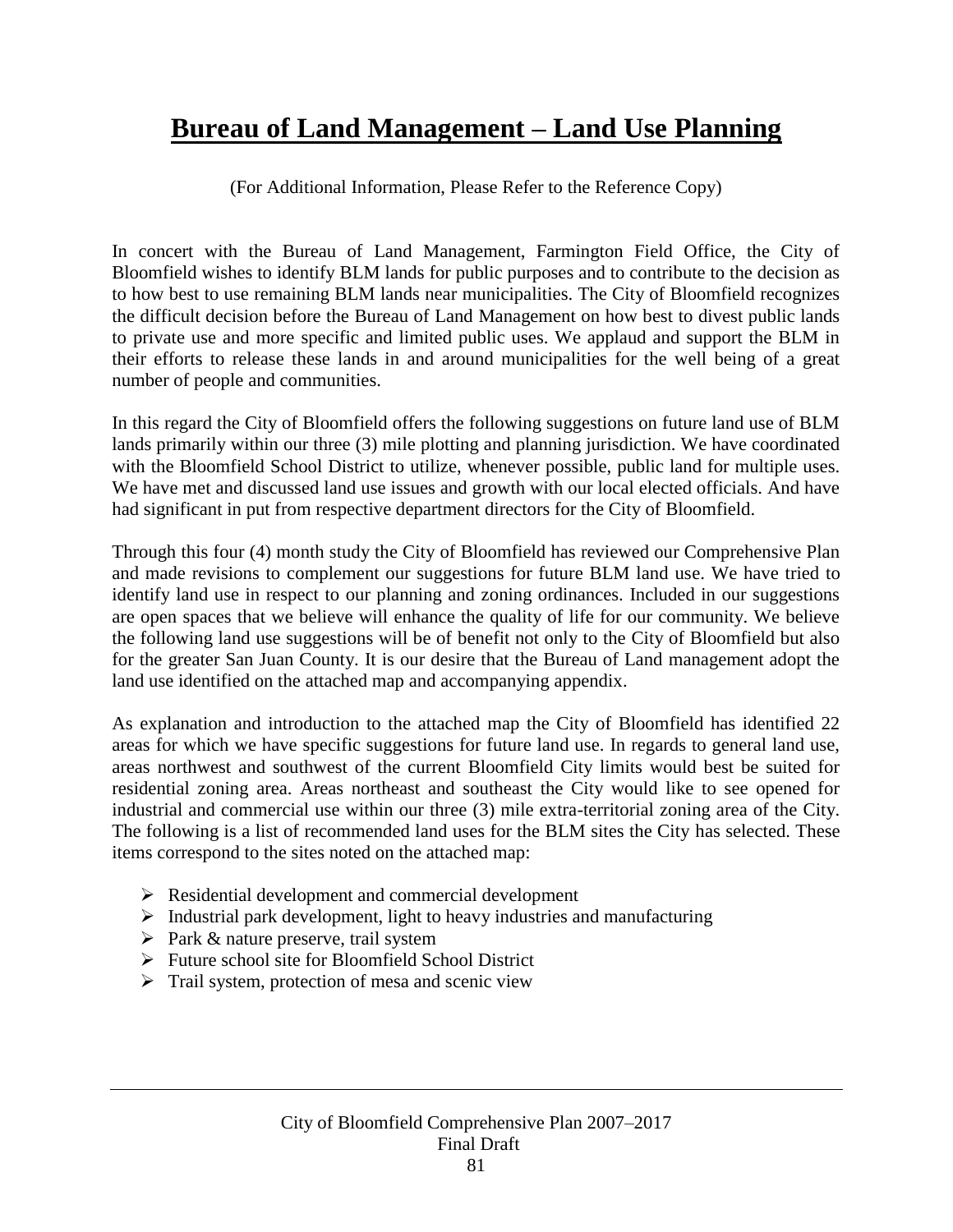# **Facilities Report**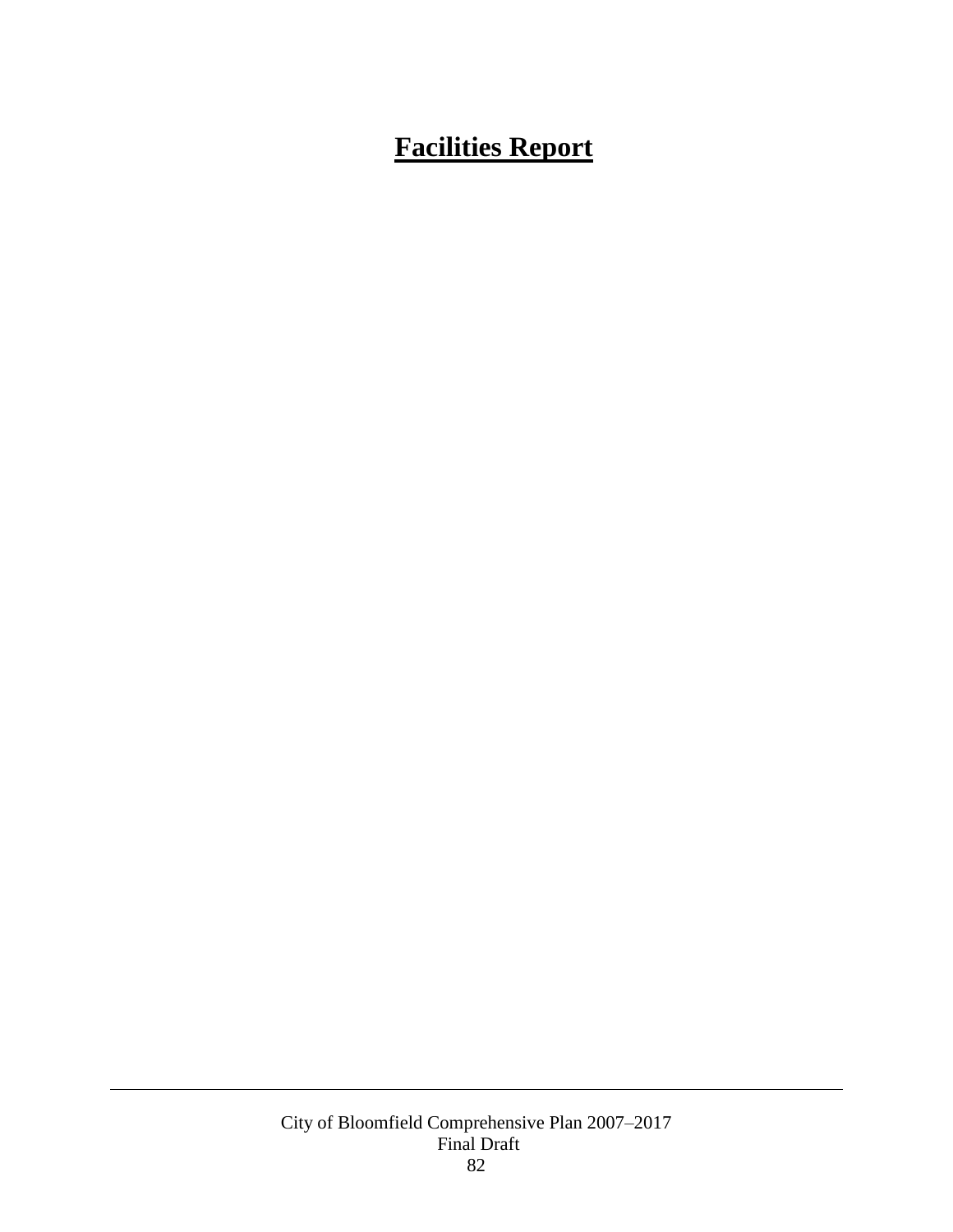### **Executive Summary Department Head Input Goals and Objectives**

Planning and Zoning Director Ray Barnes and Sherri Grona of Northwest New Mexico Council of Governments met with City of Bloomfield department heads/administrators for the purpose of gathering input for the Bloomfield Comprehensive Plan. The following is a recap of these meetings and the information collected regarding goals and objectives.

**I. Police Department.** Police Chief Drew Standley said the over goal of the Department is to "Have the best Police Department possible." During a recent meeting, we discussed the following items and identified needs, priorities and goals for the Bloomfield Police Department.

- **A. New Police Department/Municipal Court Facility.** The Chief said the first priority is to obtain funding to plan, design, construct and equip a new facility in which to house the Police Department and municipal court. Additional priorities are listed below.
- B. **Recruitment and Retention.** During the next 20 years, the population of Bloomfield is expected to increase 20 percent. Today, with current staffing levels the department struggles to meet the needs of the community. Without proactive measures to increase and retain the number of sworn officers and support staff, the department will not be able to service the City appropriately, according to Chief Standley.
	- a. Currently, the department has twenty-one (21) sworn officers, two community service officers and three support staff. The breakdown for sworn officers is one (1) chief, one (1) lieutenant, two (2) investigators, four (4) patrol sergeants and eleven (11) patrol officers. The desire is to double the department in the next 20 years. This could be accomplished by developing a comprehensive plan goal to increase the number of full-time equivalent (FTE) slots available and begin recruiting to fill those slots.
	- b. Additionally, retention efforts and incentives need to be reviewed and enhanced. Other things for consideration, including wage increases and possible signing bonuses. The chief said on average the City invests between \$35,000 and \$40,000 to recruit and train each new officer. Based on the current level of turnover, the City is seeing a considerable amount of seepage to other municipalities and departments. Further discussions must be held on this topic in order to find the most effective solution.
	- c. A secondary issue relating to recruitment and retention is the need to increase localized training for officers. This would allow the officers to obtain the necessary annual training without leaving the County. One of the benefits of such an effort would be a decrease in travel and per diem expenses.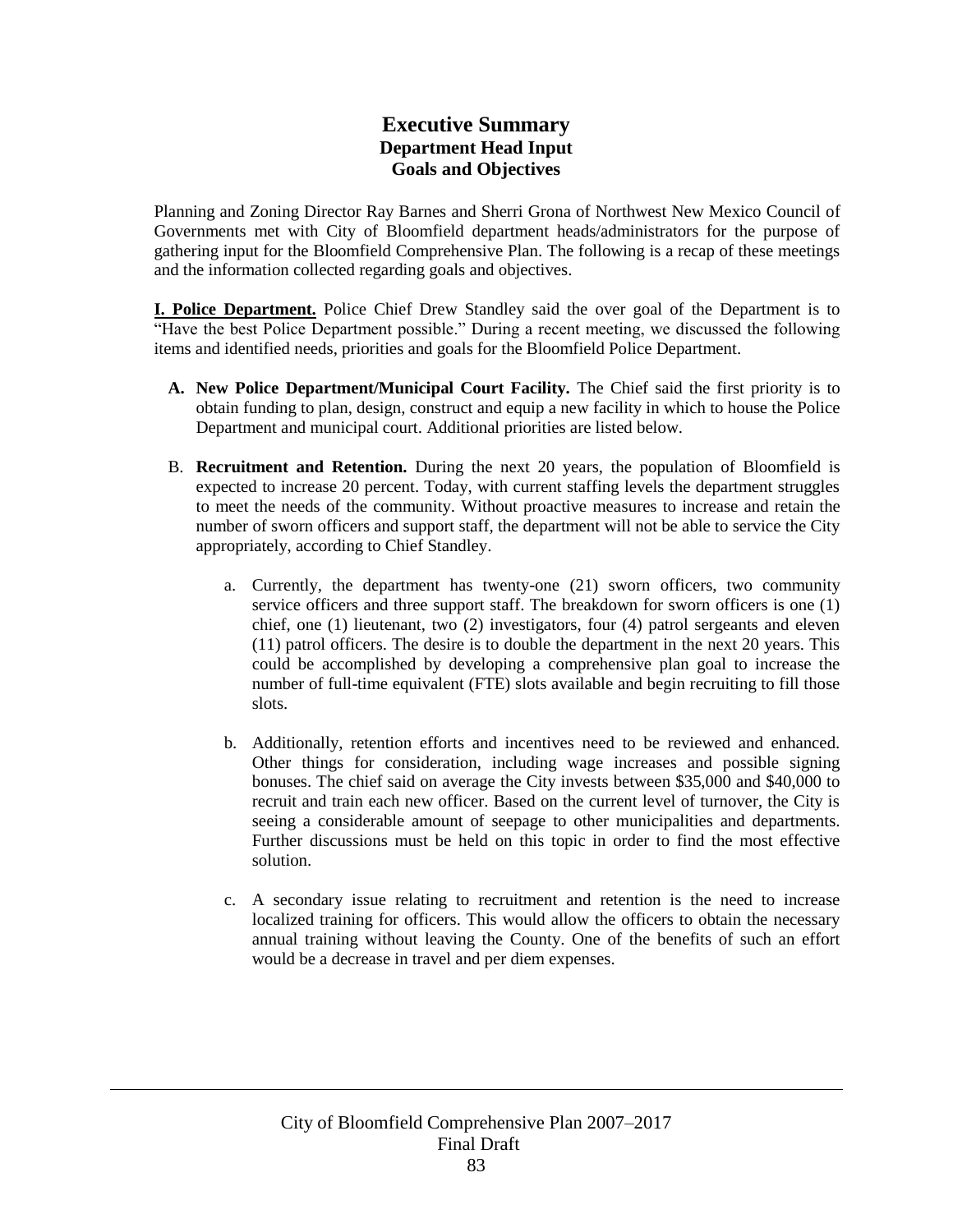- C. **Improved/Up-to-date Technology**. Having current technology continues to be an issue for the Police Department. As technology improves in the field of law enforcement, the department struggles to keep up, according to Chief Standley. On average, computers both within the facility and the police vehicles (Mobile Data Terminals) have a lifetime for hardware and software of between three (3) and five (5) years before replacement is required. The Chief indicated some funding might be available through the San Juan County Communication Authority. I would suggest that we conduct more research into outside funding sources, including the communication authority and other grants, for the replacement and updating of computers, software and other necessary technology. A goal for the comprehensive plan could be to ensure local law enforcement representatives have the most current and advance technology possible.
- D. **Police Vehicles**. There is an objective within the comprehensive plan that calls for the replacement of Bloomfield Police Department vehicles every 100,000 miles or five (5) years. The issue at hand in this area is the continual need for funding. Although, the City includes the replacement of vehicles in the Infrastructure Capital Improvement Plan, legislative appropriations are not enough to fully meet the needs. As part of the comprehensive plan, I would suggest a goal to obtain additional funding from other resources.
- E. **Other Initiatives for Consideration**. Throughout San Juan County, law enforcements agencies are considering several possibilities for consolidating efforts to combat crime. These include developing a regional, combined law enforcement center for the purposes of criminal (including drugs and gangs) investigation and evidence managements. This subject will need to be discussed and considered at a later date. Now, the idea has not been fully developed to require any action on the part of the City.

**II**. **Fire Department.** On July 24, 2006, Mr. Barnes and I met with Fire Chief George Duncan. Chief Duncan said the Fire Department has many needs and goals that must be addressed to ensure the City of Bloomfield and its residents receive a "high quality" of fire protection in the years to come.

The Bloomfield Fire Department currently has a Class 4 ISO rating. The ISO is an independent organization that evaluates fire departments and the level of services provided based on a Fire Class System from 1 to 10 with 1 being the best obtainable Class. The ISO Class is the yardstick by which all fire departments measure their organization. Currently there are no Class 1 departments in the State of New Mexico and only 17 with an ISO rating of 4, placing the Bloomfield Fire Department in the top 5 percent statewide. Additionally, the Department ranks in the top 13 percent of fire organizations nationwide, Duncan said.

The department responds to a variety of emergency incidents, including fire, emergency medical service calls, hazardous materials incidents, swift water rescues, high-angle rescues, confined space rescues and trench rescues. The department also is responsible for fire code enforcement, new construction plan review, training of personnel and inspection and testing of equipment and apparatus. In addition to emergency responses within City limits. The department also routinely responds to mutual aid and automatic aid calls in areas of the county.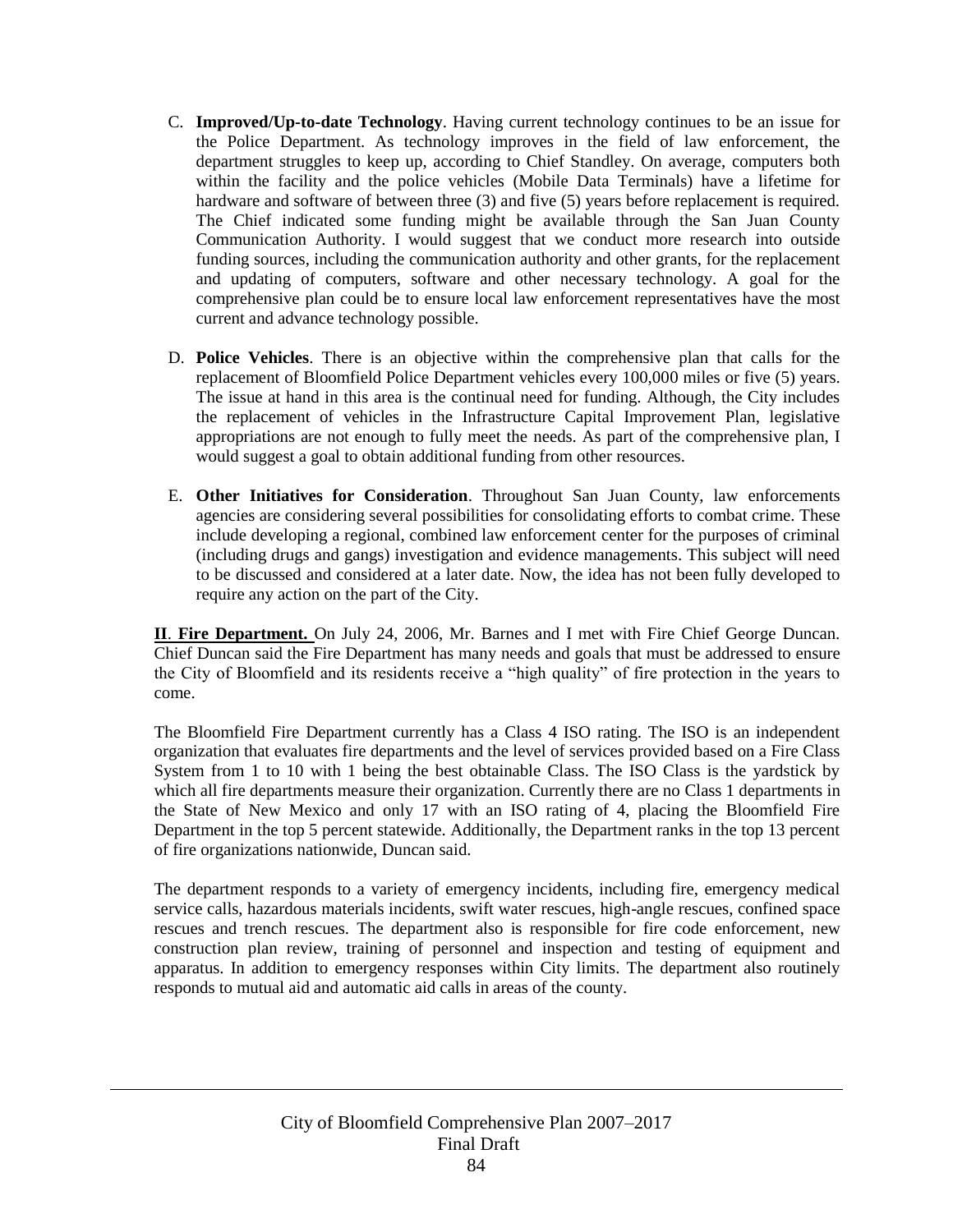#### **A. Staffing.**

- a. **Paid Staff.** Currently, the Bloomfield Fire Department employs five paid personnel including the Chief and an office manager. Volunteers, 32 men and women, make up the majority of the Department's staff. Although the Department boasts one of the largest volunteer forces in San Juan County, more people are always needed. This is especially the case during the summer months and holiday season when Volunteer firefighters are vacationing, traveling with family or otherwise committed, the Chief said. He suggested the addition of four full-time positions per shift to provide appropriate staffing levels for engine companies. My recommendation would be to further research the need for additional personnel and include a strategy within the Comprehensive Plan to full fill this necessity.
- b. **Volunteers.** The department utilizes recruitment calendars/posters, newsletters and the electronic bulletin board in front of the Municipal Complex to aid in the recruitment of volunteers. Chief Duncan said the department continues to asses their recruitment program and amend it if need be to adequately staff the Bloomfield Fire Department. There currently are 32 men and women volunteers who serve the City's Fire Department. The Chief stated that the ISO credits each Volunteer Firefighter 1/3 of the point credited for a Career Firefighter. In other words, 4 Career firefighters are needed to staff an engine or ladder company and 12 Volunteer Firefighters are needed for that same staffing.
- c. **Training of Staff.** Chief Duncan stated training of personnel is a challenge, primarily because volunteer schedules must be accommodated. Chief Duncan stated training in any particular subject or discipline must be offered at least three (3) times due to the schedules of the Volunteers. In order to accommodate the training needs for both paid and volunteer members of the Department, the Chief suggested the City hire a full-time training director to oversee all levels of development.
- **B. Additional Facilities.** The main fire station, located in the Municipal Complex at 915 N. First Street, is in need of expansion, improvements and rehabilitation. The City is currently seeking funding through the Infrastructure Capital Outlay Plan (ICIP) process in order to construct and equip the primary station. Chief Duncan said it was imperative that this project be detailed in the Comprehensive Plan. Chief Duncan went on to state that in order to comply with National Fire Protection Association standards, the Department must be able to respond with an engine company to any location within the City in four minutes or less. In order to comply with this requirement in a City with constantly expanding boundaries, substations will need to be established at various locations throughout Bloomfield. To comply with ISO standards travel distance from any fire station housing an engine company to any location/structure should not exceed  $1-\frac{1}{2}$ miles and for stations housing ladder companies the travel distance should not exceed 3 miles. The potential sites include: one on HWY 550, north of City Hall near the Sundial convenience store; one on U.S. 64 on the west side of Bloomfield near the City limits; and one located within the proposed industrial park on HWY 550 South. Chief Duncan said two more substations would be sufficient, but three accompanied by adequate personnel and equipment would be ideal.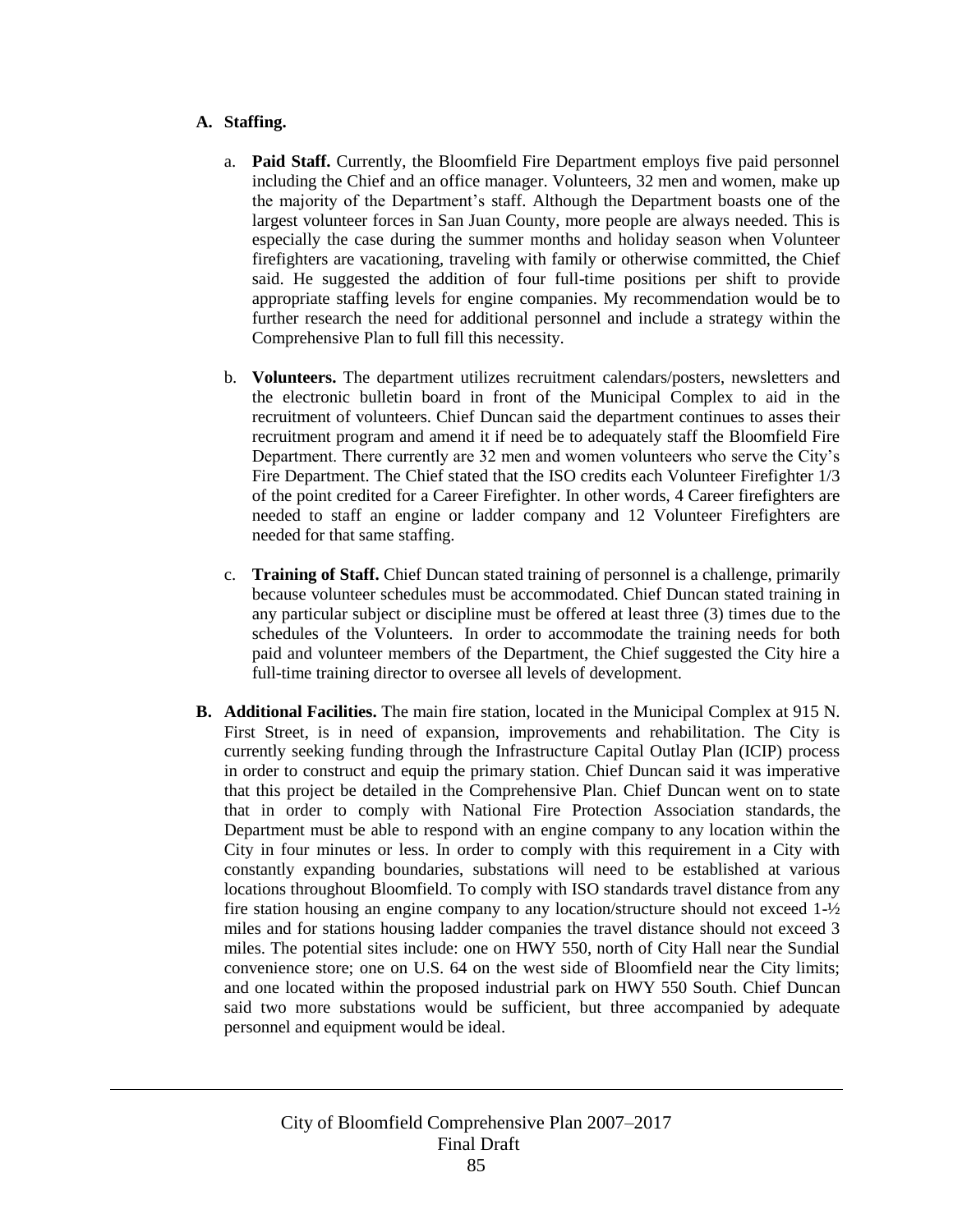- C. **Infrastructure.** A key element in providing fire protection is adequate infrastructure. In light of the expansion of industrial companies in Bloomfield, this element takes on great importance, especially for the ISO rating. Chief Duncan stated that a study conducted by the fire department indicated up to 75 percent of the City's water system is deficient in providing proper fire protection. Chief Duncan recommended an outside agency should be hired to study the system and to determine the best placement of new lines, fire hydrants and water storage tanks. Additionally, older lines may need to be replaced in order to provide sufficient water flow to fight fires.
- D. **Equipment.** Fire protection takes a toll on apparatus and equipment, Chief Duncan said. There is a replacement schedule established by the Fire Department and the Department is attempting to adhere to it as closely as possible based on available funding. The current schedule calls for the replacement of pumpers, tankers and ladder trucks every 20 to 25 years, rescue vehicles each 10 to 15 years and brush trucks every 10 years. Additionally, the replacement plan calls for purchasing new administrative vehicles every 5 years. However, vehicles are not the only equipment necessary for the Department to provide service. Other mandatory equipment includes hoses, self-contained breathing apparatus (SCBA), communication radios and pagers. The City is requesting funding for several new vehicles for the departments as well as other items, including Hazmat equipment, through the ICIP process.
- E. **Improved/Up-to-date Technology**. Having current technology also is an issue for the Fire Department. This Department struggles to keep up with technology improvements, according to Chief Duncan. Computers utilized by the Fire Department have an average lifetime of between three (3) and five (5) years before replacement is required. The suggestions for the Fire Department are the same as for the Police Department: 1. Seek outside funding for technology upgrades and purchases. 2. Include maintenance and replacement strategies in the Comprehensive Plan with a holistic approach to ensuring technology remains as current as possible.

**III. Trails, Bike Lanes, Walkability.** On July 24, 2006, Mr. Barnes and I met with George Duncan to discuss objective and priorities for trails and bike lanes within the City. Mr. Duncan, who also serves as the City's Fire Chief, is spearheading the effort to establish more trails. He said there is a great need for trails and bike lanes throughout the City in order to address alternative transportation and recreational issues. To date, Mr. Duncan and the City have secured a \$400,000 appropriation to establish a river trail system near the San Juan River. The goal is to eventually tie these trails into others that will be established around arroyos and irrigation ditches. Mr. Duncan also developed a Trails Master Plan, which the Council adopted through resolution

**A. River Trail.** Currently, City personnel are working to develop a trail system and park near the San Juan River. Although, \$400,000 has been secured for this project additional funding is needed for completion. Mr. Duncan estimated that this project, which is listed on the City's ICIP, will need at least another \$710,000 for completion. The plan is to request \$270,000 in capital appropriations/other funds in 2010 and then \$220,000 in 2011 and 2012. The initial appropriation is earmarked for planning and design elements.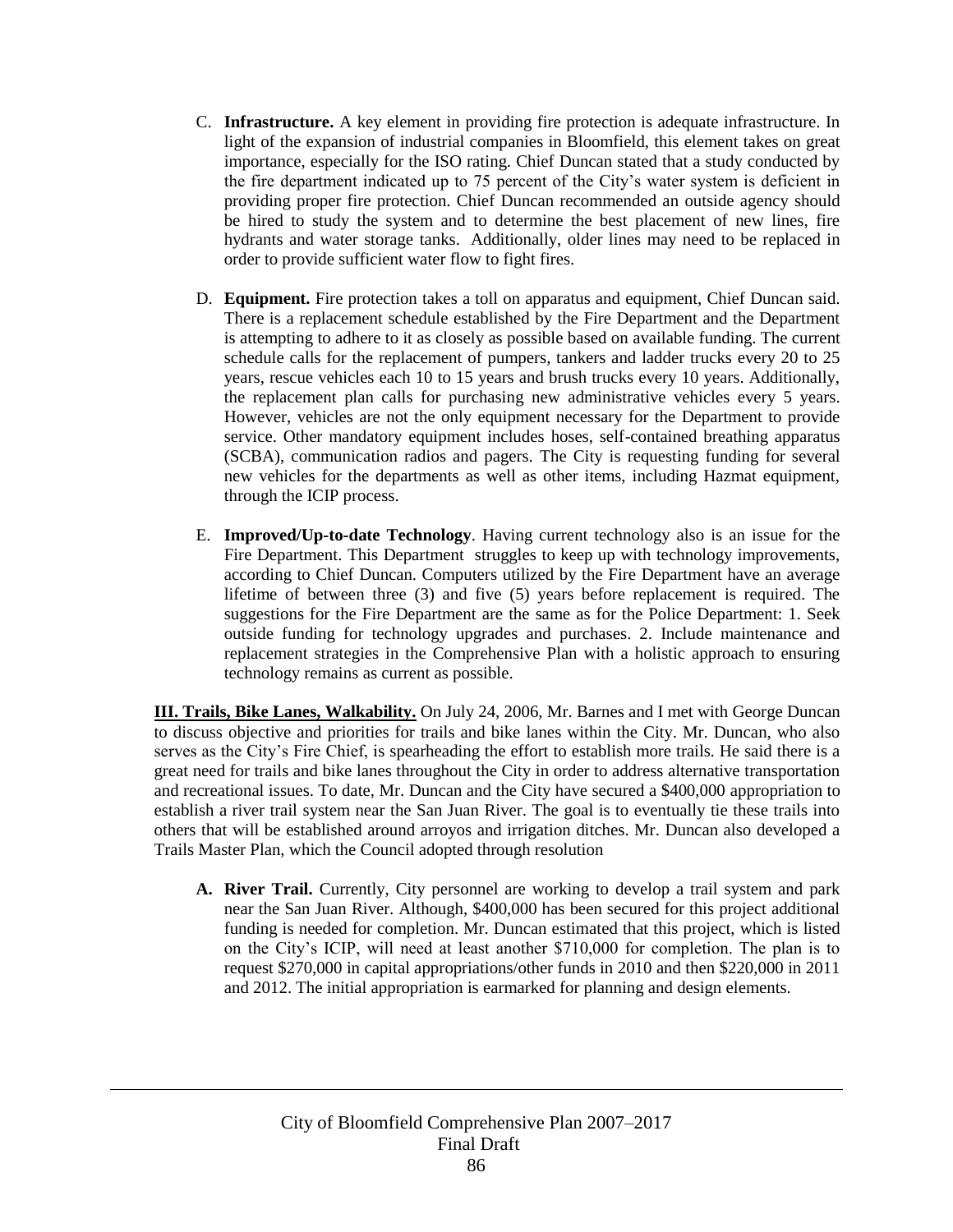**B. Trails General.** Mr. Duncan said the goals for trails and bike lanes within Bloomfield is to make the City more pedestrian friendly. His vision is very "Norman Rockwell," he said. This means that trails and bike lanes should be planned and developed in commercial and residential areas to encourage pedestrian traffic. For instance, a trail/bike path should be developed from Broadway Boulevard to the San Juan River, eventually connecting with the proposed river trail system. It is my suggestion that the internal Trails Master Plan as well as external plans such at the Metropolitan Transportation Plan developed by the Metropolitan Planning Organization be incorporated into the City's Comprehensive Plan.

**IV. Community Services.** Mr. Barnes and I met with Norm Tucker, Community Services Director, on July 28, 2006 to discuss various services provided by the City of Bloomfield, including the Library and Senior Center. During this discussion, we reviewed various goals and priorities for this department. The overall goal is to continue to provide quality civic and cultural services to the residents while working to expand and secure additional resources and amenities. During this meeting, we discussed the following items and identified needs and priorities for the Community Services Department.

- A. **Library/Cultural Center.** One of the main objectives of the Community Services Department is to obtain funding to expand the Bloomfield Library structure as well as the services offered to the more than 13,000 people residing in the Bloomfield zip code area. It is anticipated that this number will increase approximately 18 percent to 15,458 by 2025. Currently, people utilize the services of the Library about 6,000 times each month, Mr. Tucker said. These services include borrowing one of the 18,000 volumes/books in the Library's collection as well as using the computer, utilizing resource materials, and hosting meetings/programs among other things. As it stands, there is not enough room to accommodate either the available materials or other community activities. In order to continue to provide adequate services, the Library must grow and expand, Mr. Tucker said.
	- a. **Library Space.** The Bloomfield Public Library, 333 S. First St., is co-located in the Multicultural Center Complex with the Bloomfield Fitness Center. The Library's collection space totals 2,318 square feet. The ideal condition for the current population numbers would be at least 3,218 square feet today and, to accommodate future growth, 4,275 square feet by 2025. The adequate expansion of the space would provide ample room for books, periodicals, back files, nonprint items and computer terminals. Seating also is an issue for the Library. Mr. Tucker said the area available for tables and chairs as well as staff work space need to be increased significantly. This would not only accommodate current needs, but also address future growth. Other goals include future construction of a mini theater and outdoor amphitheater.
	- b. **Meeting Space.** Currently, the Library staff and patrons have access to the Multicultural Center's banquet and meeting rooms. However, these rooms do not offer adequate space to accommodate all of the Library's needs. There is an area set aside for Story Time, which can seat up to 30 children and one reader in 300 square feet. The desirable amount of space for this activity is 350 square feet and Mr. Tucker as well as Library staff estimated that the Story Time area would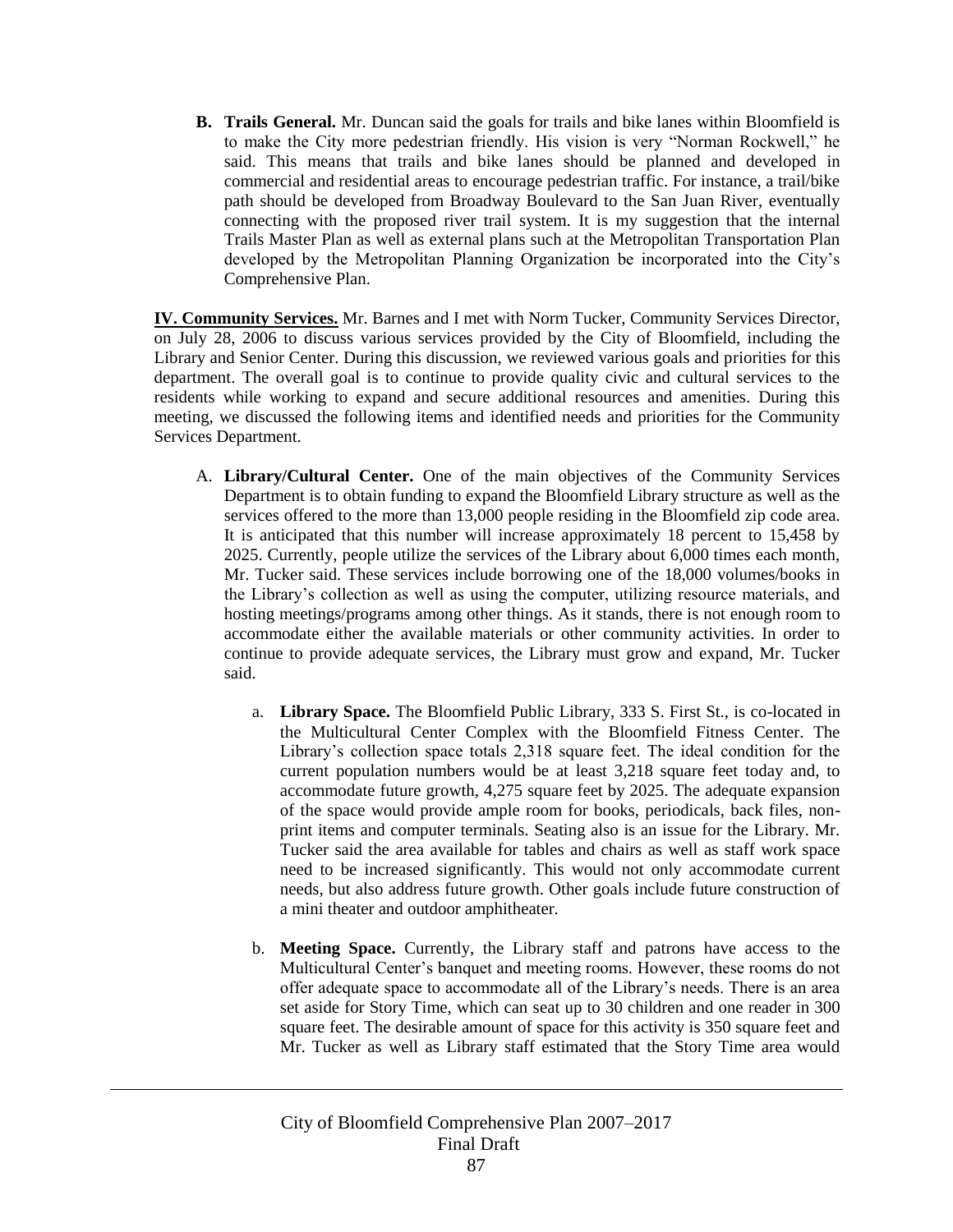need to be 1,300 square feet by the year 2025 in order to address the 18-percent increase in population anticipated by 2025. Ideally, there would also be a 600 square-foot meeting room with enough room for 50 seats and a speaker in order to provide additional activities. Another area needed is a 250-square-foot conference room for staff meetings and training.

- c. **Staffing.** In order to meet the needs of the public, various staff positions need to be increased or restructured. Specifically, the Library needs additional summer staff to provide services when children are out of school and visiting more frequently. Another issue is wage and salary compensation. Mr. Tucker suggested increasing compensation and benefits to staff in order to recruit and retain qualified employees.
- d. **Funding.** Funding also is an issue for the Library, according to Mr. Tucker. Currently, the Library relies on grants in order to maintain/landscape the facility as well as provide services.
- B. **Multicultural Center.** Mr. Tucker said multiple improvements should be completed with in the Center in order to bring the meetings spaces and banquet rooms up to date. These include the purchase of round tables, linens and new flooring. He said something akin to the facilities offered by the Farmington Convention and Visitors Bureau and San Juan College's Quality Center for Business would be ideal. The goal is to increase the number of activities and events hosted at the Center in order to provide additional revenue for operations.

#### C. **Fitness Center.**

- a. **Relocation.** Co-located with the Bloomfield Public Library, the fitness center provides numerous physical activities for local residents. These include aerobics classes and weight training. Mr. Tucker recommended that the Fitness Center be relocated and increased in size in order to be more accessible to Bloomfield citizens utilizing the new pool. This would help facilitate physically fitness and offer a variety of additional services and class with ease and convenience. Although City officials have not identified a specific location for the fitness center, Mr. Tucker said moving the Fitness Center would free up much needed space into which the Library could expand.
- b. **Workout Space.** Mr. Tucker suggested the Fitness Center be expanded to provide additional space for weight training and cardio vascular exercises. Regarding weight training, it was recommended there be two separate rooms – one for free weights and one for circuit training. Additionally, a computerized system should be installed in order to track Center participants and other critical information.
- c. **Staffing/Department Coordination.** Currently, the City of Bloomfield partners with San Juan College to offer a variety of exercise opportunities for local residents. San Juan College faculty teaches several of the classes, such as aerobics. Mr. Tucker recommended the City develop positions and criteria for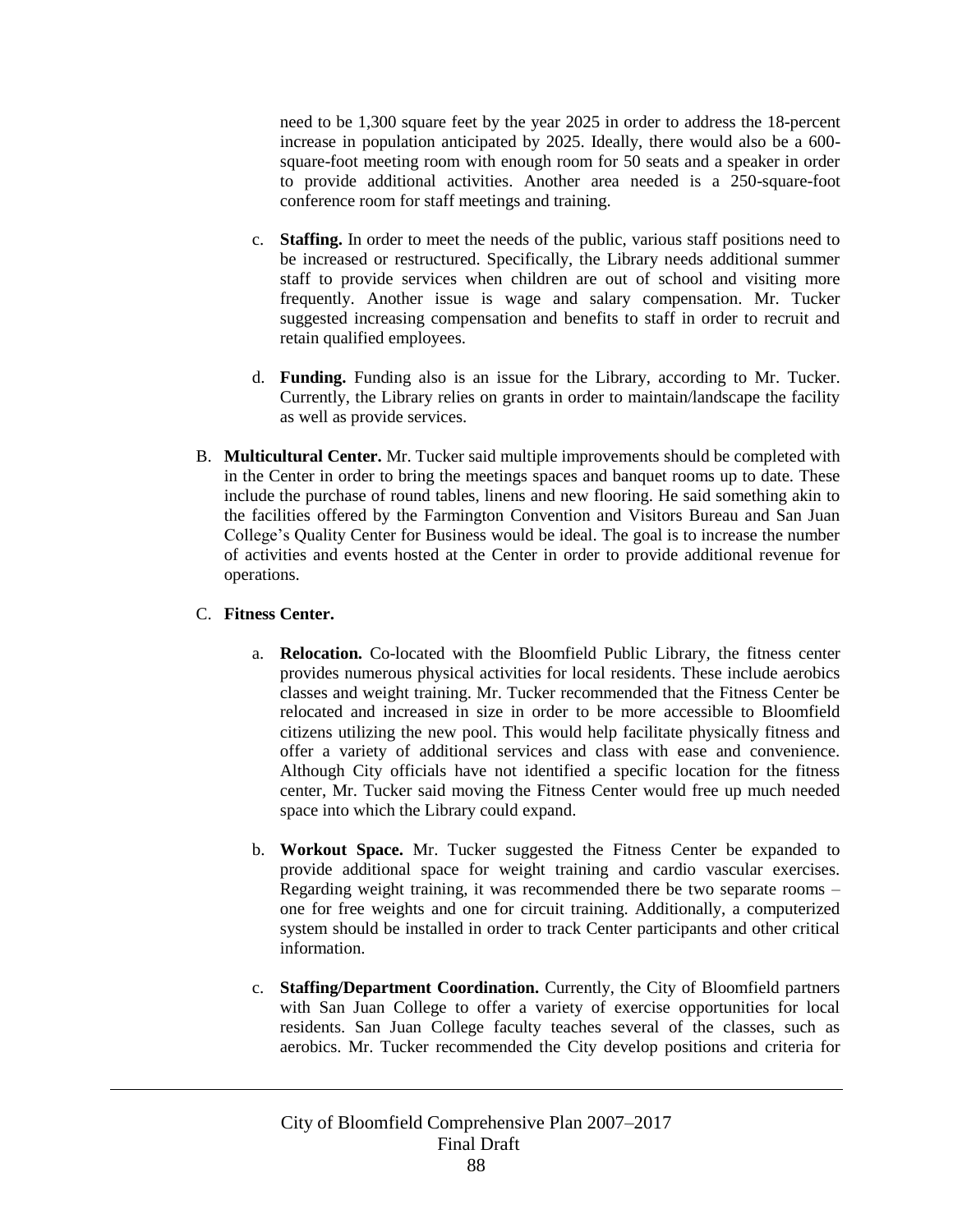instructors that would be direct Bloomfield employees. Mr. Tucker also suggested one director oversee parks, recreation and facilities. There are currently separate directors for facility managements and parks/recreation maintenance and development.

#### D. **Senior Center.**

- a. **Services.** The number of people who utilize the Senior Center has decreased in recently years, primarily because senior citizens are more active today. Mr. Tucker said the Senior Center's focus needs to change in order to cater to the evolving clientele.
- b. **Space/Size.** Despite the fact that many seniors are seeking different activities and services, the Senior Center is too small of accommodate many of the activities provided today. Located near the Multicultural Complex, the Senior Center needs more space for meals, classes, computers and recreation.
- E. **Pool.** The new Bloomfield Family Aquatic Center is scheduled to open in 2007. While the facility has no current issues regarding space or other accommodations, there are other concerns that should be addressed in the City's Comprehensive Plan. Mr. Tucker said there are four goals for the pool to consider.
	- a. **Staffing.** Mr. Tucker said he believe the swimming pool will experience the same issues as the other facilities in regard to staffing. There are not enough qualified and motivated people looking for employment to accommodate the facility's needs. Anyone hired must have adequate customer service training in order to care for clients.
	- b. **Facility.** Additionally, maintaining safety must be a primary concern for the City of Bloomfield as well as appropriate and timely upkeep. Mr. Tucker said it will be expensive to operate the Pool and is working with other City Officials to identify possible alternative funding sources for the Pool.

**V. Parks and Recreation.** Mr. Barnes and I met with Parks and Recreation Director Darrell Workman to discuss parks and opens space management and needs. During this discussion, we reviewed various issues impacting this department. The mission of the department is to strive to provide parks, open spaces, programs and facilities that meet the recreational needs of the community and enhance the quality of life. During this meeting, we discussed the following items and identified needs and priorities for the Parks and Recreation Department. (For a detailed description, please refer to the Parks and Recreation Department's Master Plan 2006-2011.)

> A. **Trail System.** During our discussion, Mr. Workman said his department is currently working to establish an inter-city trail system that would link several parks throughout Bloomfield. Mr. Workman's department is working in partnership with Fire Chief George Duncan to construct a trail system for the proposed river park. (See III. A and B.) This trail would then be linked to others traversing the City and include Salmon and Memorial parks. In order for this system to be constructed, Mr. Workman suggested officials may need to approve the purchase of additional property and rights of way.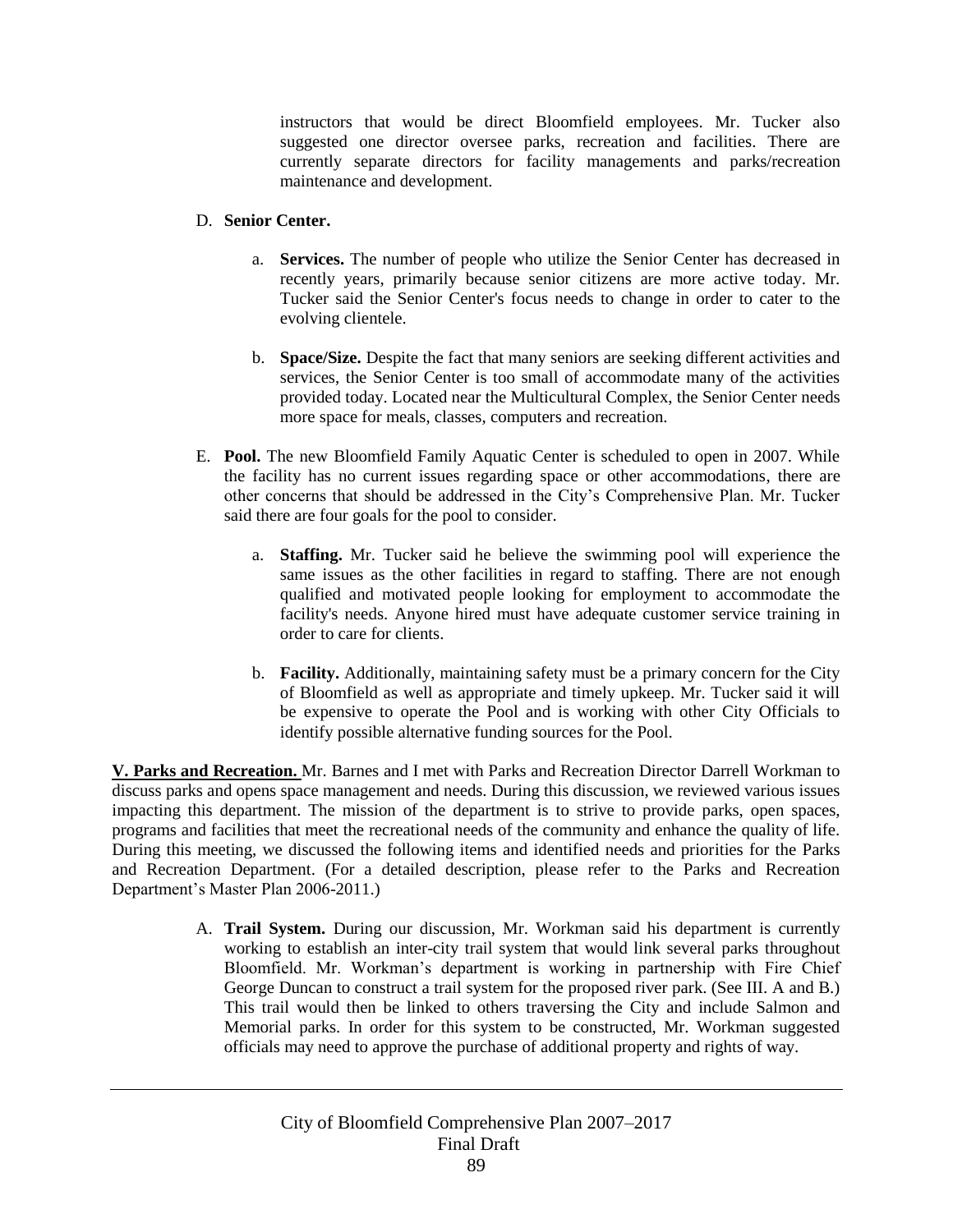- B. **Sports Fields.** Mr. Workman and his staff continue to improve and enhance the City's sports fields including the baseball/softball fields located on South First Street. Currently, the purchase of new lights for these field is included on the City's ICIP. Area legislators, at the request of City officials, have also requested funding for these lights through the state's capital outlay request process.
- C. **Proposed Parks.** Mr. Workman and his staff are working to develop various parks throughout the City. These include Wilderness Park on West Blanco Blvd., Memorial Park near East Blanco Blvd., and a new park on North 550. As the population continues to grow, by an estimated 18 percent by 2025, the City must consider establishing other parks and industrial parks throughout the City.
- D. **Staffing and Other Issues.** Mr. Workman said his staff is currently developing a plan to enhance intersection landscaping. This highlights the need for additional employees in general department activities as well as seasonal/summer recreation areas (see Parks and Recreation Master Plan 2006-2011.) There are currently four full-time employees and three seasonal employees. In addition to managing all of the City's park and open space assets, this Department also must oversee weed control and graffiti cleanup. Mr. Workman said the department needs at least 3 people moved to vector control in order to address these needs as well as spray for mosquitoes.

**VI. Water/Wastewater.** Mr. Barnes and I met with Water/Wastewater Director John Eckley to discuss the needs of this department. During this discussion, we reviewed various issues impacting water/wastewater service to Bloomfield residents. The mission of the department is to strive to provide quality water and other services to the community. During this meeting, we discussed the following items and identified needs and priorities for the Community Services Department.

A. **Water.** The City currently is overseeing improvements to the Water Treatment Plant. This project began several months ago and will continue for many more to come. However, ensuring that the treatment plant provides the best water possible in compliance with Environmental Protection regulations and American Water Works Association standards continues to be an issue. Mr. Eckley said this could be more easily addressed through the addition of a second treatment plant. Not only will this help to improve the over all water quality, but it also would increase the amount of water available to residents and help the City better accommodate growth. The current water plant, including the improvements, will be at capacity within 15 years, he added.

Additionally, the City needs to obtain additional water rights and establish a second source of water. The ICIP addresses the second source issue by listing this as priority as well as detailing how much funding will be required. This project calls for the construction of an additional retention pond. The City has secured water rights and required permits necessary to complete this project. At issue here is potential problems with the Bloomfield Irrigation District (BID) ditches, which provide the majority of Bloomfield's Water. Recent history highlights this need.

A few years ago a large bolder fell into one of the BID ditches effectively cutting off the City's water supply. Bloomfield officials partnered with the City of Aztec in order to provide for the communities needs. Mr. Eckley also suggested the construction of water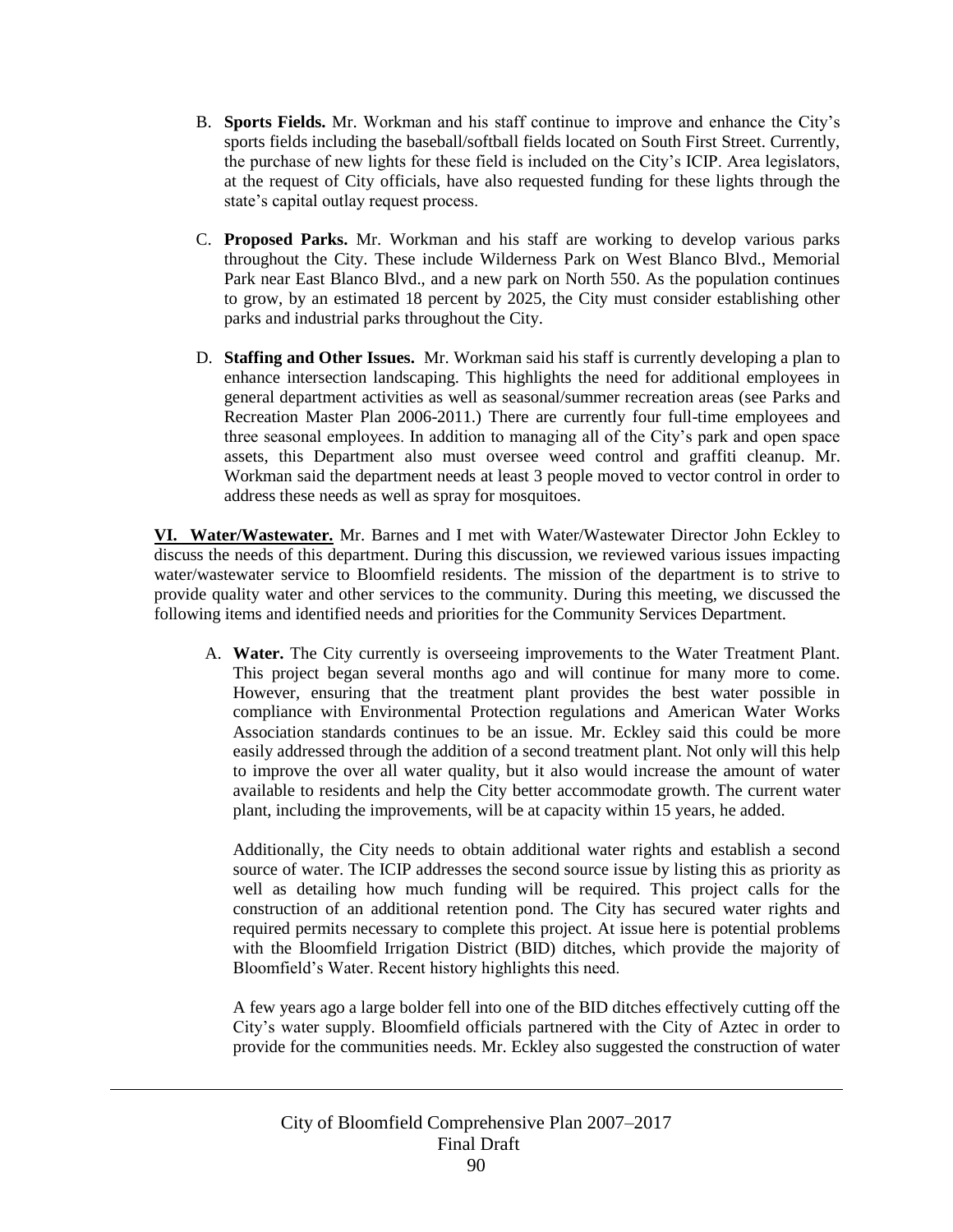storage tanks on the north and south sides of town. The City's ICIP currently calls for the addition of two (2) one-million-gallon storage tanks. Another item for consideration is the issue of conservation vs. revenue.

- B. **Wastewater.** The Bloomfield wastewater treatment plant also needs to be renovated and brought up to date. Phase 1 of this project is completed; however, Phase 2 needs to begin as soon as possible. This plant, as well as many of the associated sewer lines, is near or at capacity. Additionally, many of the lines are too small to accommodate the daily load. Mr. Eckley also recommended identifying a location for a new wastewater treatment plant. He added that a hydraulic study would help to identify the best location for a new plant as well as possible locations for new water and sewer lines. Another issue is the amount of water returned to the ecosystem. On average, 7,000 gallons of effluent water is returned to the San Juan River following treatment. Mr. Eckley suggested the City research ways to reuse this water.
- C. **Staffing.** As with other City departments, the water/wastewater department needs additional staffing to accommodate demands. Currently there are four (4) full-time employees attached to plant operation and five (5) with maintenance. Staff must secure continuing education in order keep certifications up to date. Additionally, training also is required as regulations change and improve. I would suggest City officials research the need of additional staff members for this department and develop a strategy by which to increase personnel.

**VII. Public Works.** Mr. Barnes and I met with Bill Faverino on February 12<sup>th</sup>, 2007. Current evaluations of the water distribution system strongly indicate new water lines are needed throughout the City in order to support current demands as well as accommodate future growth. Additionally, there is a strong need for more looping, or linking water lines together, in order to improve water pressure and volume. Further impacting Bloomfield's ability to provide sufficient fire protection is the number of deficient hydrants or lack of hydrants throughout the City. Another item for consideration is the necessity of replacing older lines to provide sufficient water flow. City personnel are mapping all existing lines to update previous records, which are outdated.

In addition to maintaining the water and wastewater lines in the City, the Public Works Department also is responsible for approximately 180 miles of single and double-lane streets/roads within City limits. The department operates two (2) crews with three (3) employees per crew. In order to properly address needs, several priorities must be identified including the addition of more staff.

**VII. Summary of Findings.** The above information will be integrated into the City's Comprehensive Plan update upon approval from Planning/Zoning Director Barnes and City Manager Keith Johnson. This report captures the essence of needs from the departments; however, it does not explicitly detail those needs or how resolution may be accomplished. I would suggest that each of the above listed issues be I researched and feasible solution be identified. Additionally, I believe it is important for each director to develop a master plan for their department in order to provide guidance and direction toward the achievement of goals and improvements.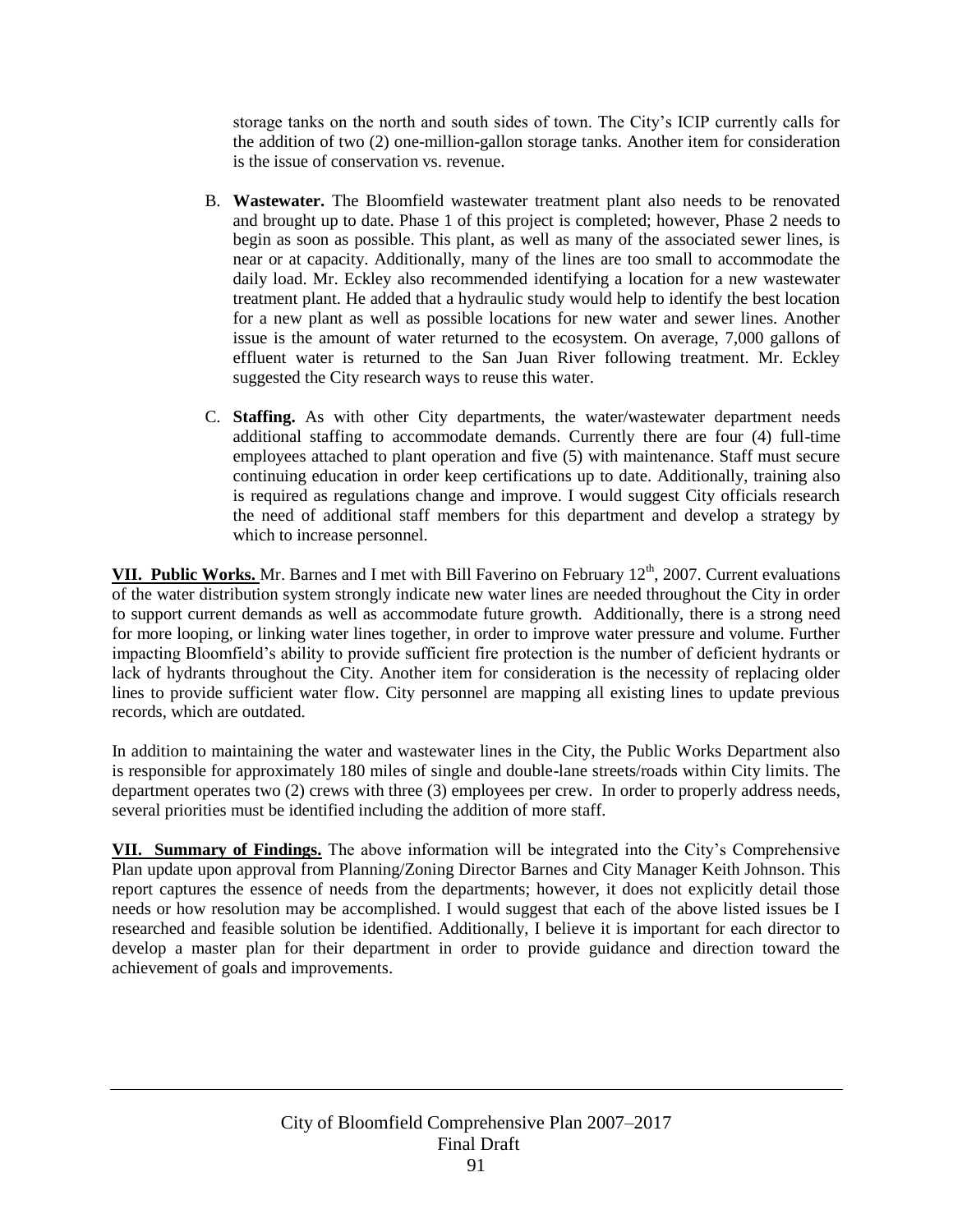# **PUBLIC INPUT**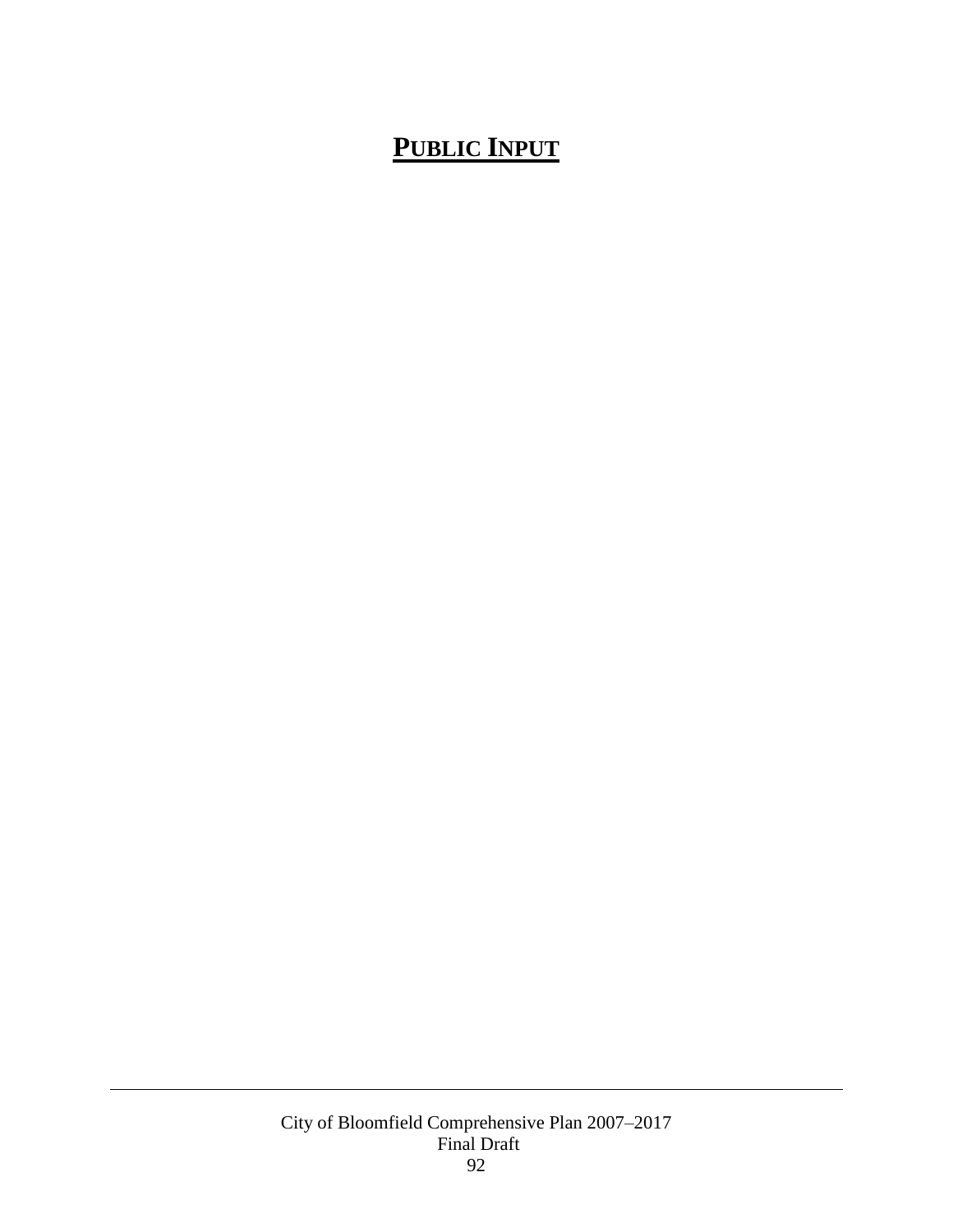### **Executive Summary** Public Input Hearing

City of Bloomfield Planning and Zoning Director Ray Barnes and Sherri Grona of Northwest New Mexico Council of Governments convened public hearings for the purpose of gathering input for the Bloomfield Comprehensive Plan. The following is a recap of that meeting and the information collected.

**Attendance**

| Auendance                                |                                                    |
|------------------------------------------|----------------------------------------------------|
| <b>Name</b>                              | <b>Address</b>                                     |
| Ramona Markham                           | 325 N. 5 <sup>th</sup> Street, Bloomfield          |
| <b>Shirley Curtis</b>                    | Curtis Lane, Bloomfield                            |
| Shawna Martinez                          | Frontier/Rio Rd., Bloomfield                       |
| Karen Ransom                             | Hare St., Bloomfield                               |
| Sheila Keeling                           | 500 Honeylocust, Bloomfield                        |
| Ken Larsen                               | 660 E. Broadway, Bloomfield                        |
| Linda Bougeant                           | <b>Bloomfield</b>                                  |
| Mark Herrera                             | 2324 W. Broadway, Bloomfield                       |
| David Wagoner                            | 522 N. Jordan                                      |
| Lynne Raner                              | 1001 Cypress, Bloomfield                           |
| <b>Facilitators:</b>                     |                                                    |
| Planning<br>and Zoning<br>Ray<br>Barnes, | City of Bloomfield                                 |
| Director                                 | Northwest<br>Mexico<br><b>New</b><br>of<br>Council |
| Sherri Grona, Associate Planner          | Governments                                        |

#### **I. Public Input**

During the hearings, the following subjects were discussed. They included: Housing; Economic Development; Roads; Waters and Wastewater; Miscellaneous items. For the most part the information is listed without explanation. However, for the items on which the input elaborated, brief explanations are included.

- 1. **Housing:** This items details discussion in relation to elements of affordable and adequate housing in Bloomfield.
	- a. Lack of Medium Income Housing
	- b. Lack of Senior Income Housing
	- c. Lack of Affordable, Decent Housing: Specifically, Councilor Lynne Raner asked that we investigate what role, if any, the City's Governing Body would have in addressing this issue.
	- d. Lack of "Pride of Ownership": Renter and homeowners seems to lack the desire to maintain their property and homes. This results in a general rundown appearance of neighborhoods.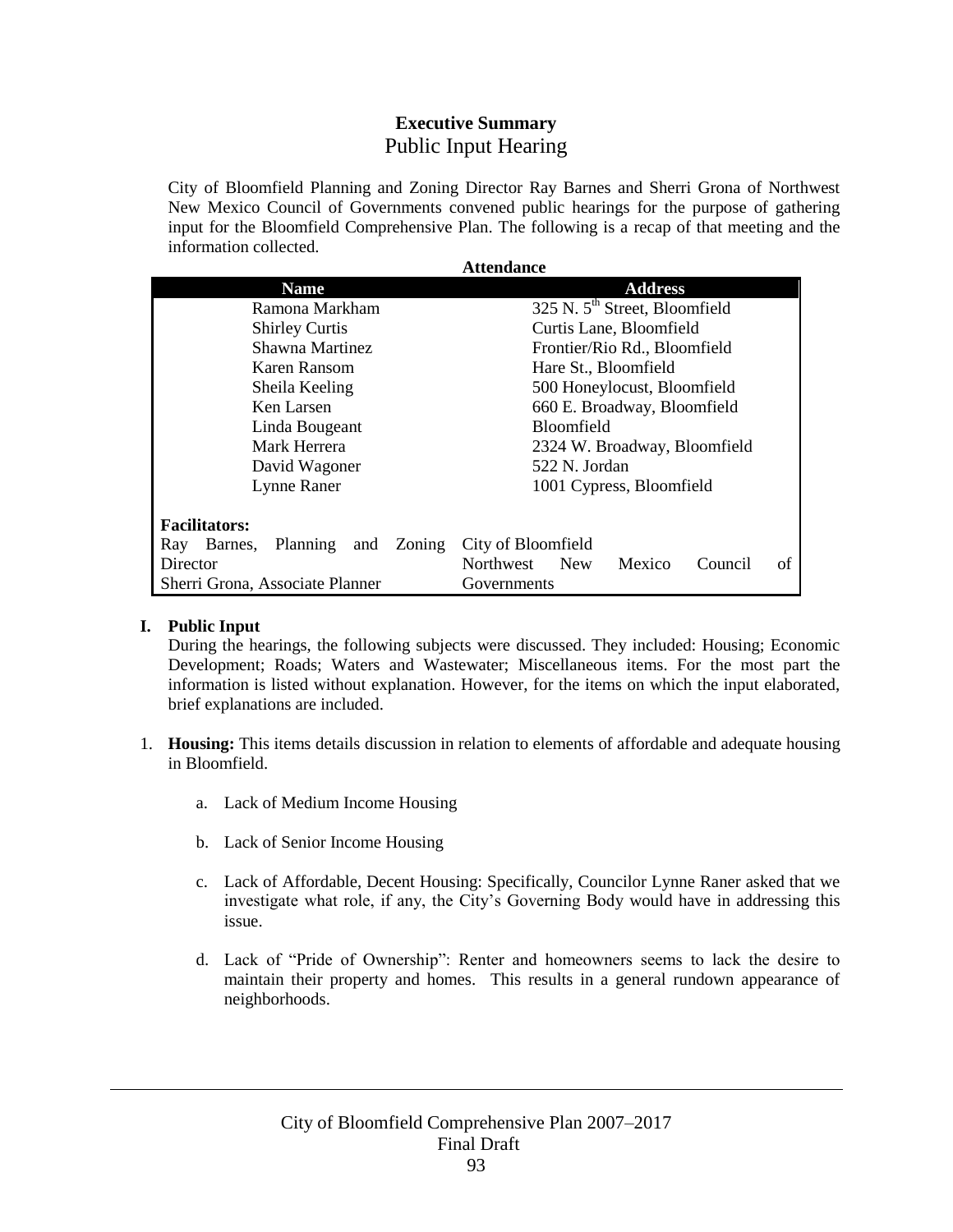- e. Housing Seepage: The lack of decent, affordable house results in Bloomfield losing residents because of better, greater housing opportunities outside of Bloomfield.
- f. Accurate Population Projections for Housing and Educational Needs
- 2. **Economic Development:** This line of discussion focused on the need to encourage, enhance and diversify economic development within the City of Bloomfield.
	- a. Defined Downtown and Main Street: Designate a specific area within the City to establish a "Downtown" and encourage appropriate businesses to locate there.
	- b. Too Many Dollar Stores: Group said the City should be more selective about which types of businesses are allowed to operate within Bloomfield. The thought is that this would help diversify the economic base.
	- c. Need More "High Scale" Retail Stores: The group expressed a strong desire to have retail stores that focused on clothing, electronics, furniture and other goods that aren't currently available in Bloomfield.
	- d. More Grocery Stores: Members of the group said they would like to have another choice for shopping other than Farmers Market. The belief was that the lack of competition resulted in higher prices for food goods.
	- e. Encourage Manufacturing Industry: This would, in the group's opinion, increase the Gross Receipts Tax base for the City.
	- f. Chamber Needs to be More Active in Promoting and Marketing Local Business: The group felt that the Chamber of Commerce did not promote local businesses in a positive way. They also believed that the Chamber did not actively recruit or encourage new economic development.
	- g. City Needs to be More Attractive to Businesses: The group said that incentive for "setting up shop" would attract more businesses to Bloomfield and help diversify the economic base.
	- h. More "High Scale" Restaurants i.e. Olive Garden: Group believed that there wasn't enough of a variety of dining experiences and too many "diner" in Bloomfield.
	- i. Business Need to Adhere to Landscaping Ordinances/ Ordinances Need to be Enforced: Lack of landscaping makes Bloomfield unattractive.
	- j. Need "Downtown" Dry Goods Store
	- k. Employment Needs
		- i. What Type of Employees are Needed
		- ii. What Type of Businesses are Hiring
		- iii. Where are Businesses Located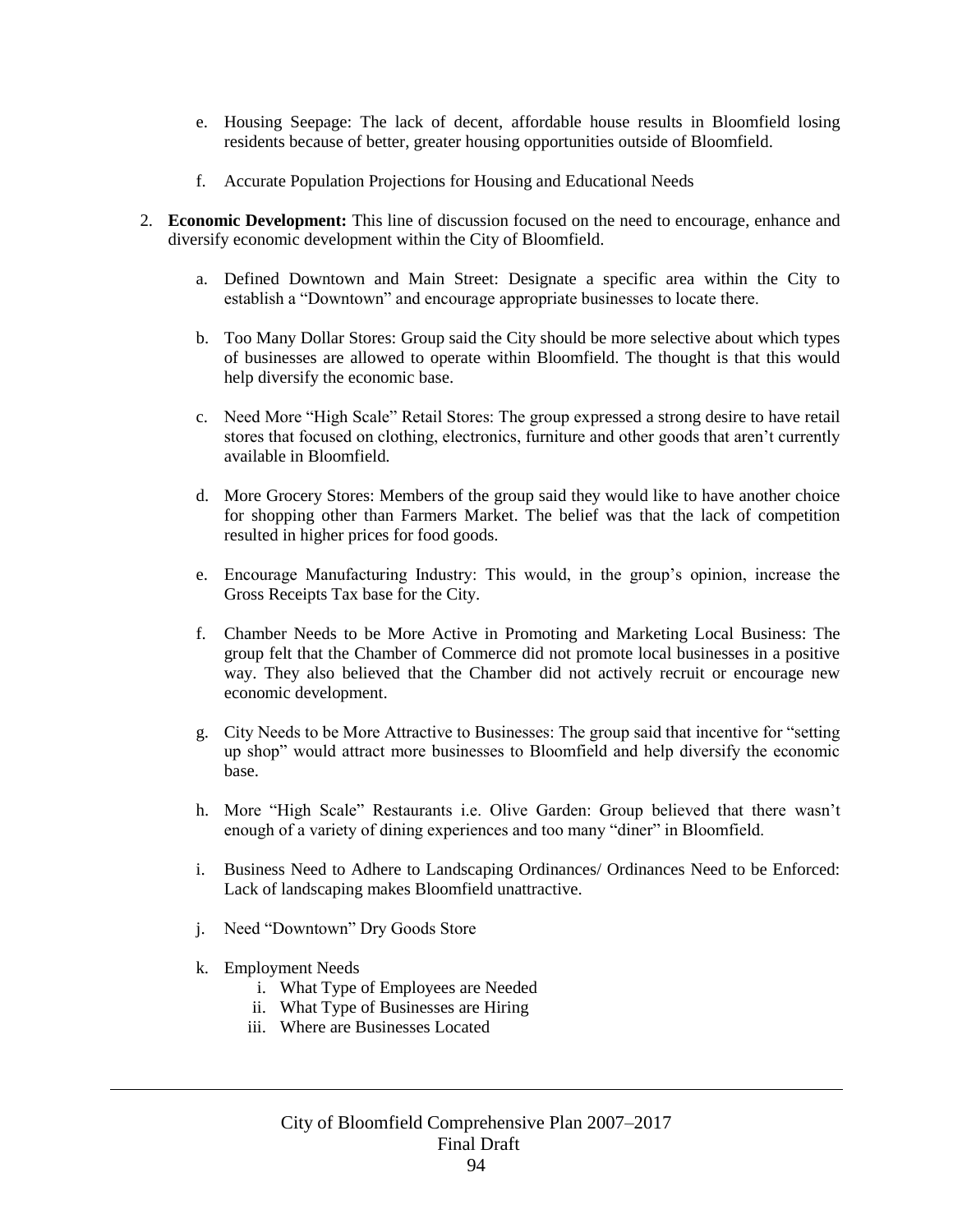- l. Gas Stations: The group stated companies that own gas stations within the City need to create an overall plan to addresses the gasoline and convenience store needs for Bloomfield residents.
	- i. Need to Create Master Plan for Stations
	- ii. Improve Current Stations
- m. Find Alternative Uses for Empty/Abandoned Businesses: Empty businesses with boarded up windows and doors are "eyesores" for the community.
- n. Expand Refinery
- o. Roads/Streets: This item focused on how the group perceived the conditions of street and roads throughout the City. It also details what the community believes should be done to resolve many of the issues.
- p. Street Intersections Need to be Cleaned: The group mentioned that at some intersections within the City, there are excessive weeds and debris. This situation inhibits drivers' abilities to navigate Bloomfield's streets.
- q. Road Deterioration: Paving is crumbling and there are many pot holes on streets throughout the city. This creates a dangerous situation for drivers, according to the group.
- 3. **Industrial Traffic:** Industrial traffic on residential streets damages the road surface, causes too much noise and creates a dangerous situation for children in the area.
	- a. Need Ordinance Prohibiting Traffic on Residential Streets
	- b. Too Much Noise (Noise should be limited to specific hours during the day.)
	- c. Drainage Improvements
- 4. **Road Improvements:** This included surface improvements as well as the addition of sidewalks, curb/gutter and bike lanes.
	- a. W. Maple
	- b. Honeylocust
	- c. Fifth Street
	- d. Third Street
	- e. Saiz Lane
	- f. Seventh Street
	- g. Larch which also needs a sidewalk at the intersection with Fifth Street
	- h. Blanco
	- i. U.S. 550 Starting at Naaba Ani
	- j. Bike Lanes and Walking Trails from Mesa Alta Junior High to St. Mary Catholic Church
	- k. Widen Bergin Lane and Complete General Improvements
	- l. Create Master Plan for Subdivision Through Streets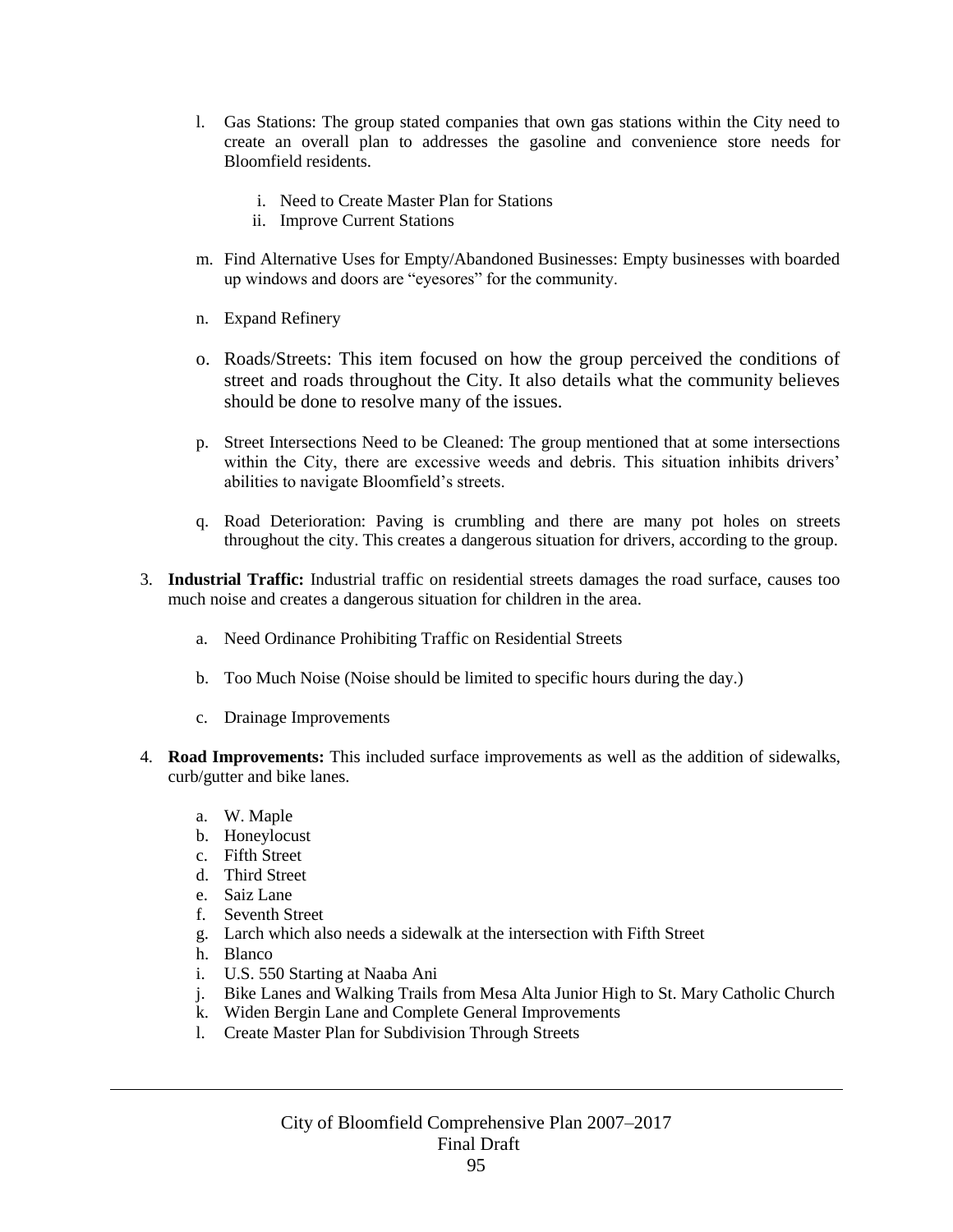- m. Don't Defer Maintenance: Group believed that maintenance had been put off for too long, while crews worked on other projects.
- n. Roadway/Traffic Signage
- o. How to get to Durango on U.S. 550
- p. Miles Per Hour on U.S. 550
- q. First Street
- r. Turning Signal for Fifth Street at Intersection with Broadway
- s. Lights on U.S. 64/Broadway
- t. River Trail: City staff is currently working on this project.
- u. Water/Wastewater: This was a very generalized discussion on water and wastewater needs.
- v. Rates Too High
- w. Repair/Prevent Breaks in Lines Throughout City
- x. Septic Tanks: Too many of Bloomfield Residents use septic tanks. The group believed the City should work to improve this situation.
- y. Providing Water to Unincorporated Areas: The City should continue to provide water to unincorporated areas like Blanco, but not at the detriment of residents within the City limit.
- z. Need to Establish Second Water Source: City staff is currently working on this project.
- aa. Research Fluoride in Water: A way needs to be found to increase the amount of fluoride in the City's water supply.
- bb. Additional Water Tanks: City staff is currently working on this project.
- cc. Update/Improve Water and Sewer Lines
- dd. Link Water/Waste Water Projects with Road Projects

#### **5. Miscellaneous**

- a. Library Parking Lot Repairs
- b. Clean up Industrial Sites for Redevelopment
- c. Education Needs
- d. Enrollment Numbers/Projections
- e. Impact of Illegal Immigrants
- f. Enhance Recreation
- g. Build a Lake for Bloomfield
- h. Governmental Issues
- i. More Personal Attention: Group said City Officials and Staff should address ordinance violations and other issues on a personal level first before issuing citations. Some of them believed that this would increase and enhance the positive response to dealing with problems.

### **II. Word Association**

At the conclusion of the Public Input Hearings, Mr. Barnes and I asked the attendees to participate in a word association exercise. We asked them to say the first positive thing that came to mind when we said "Bloomfield." Their responses, listed below, indicate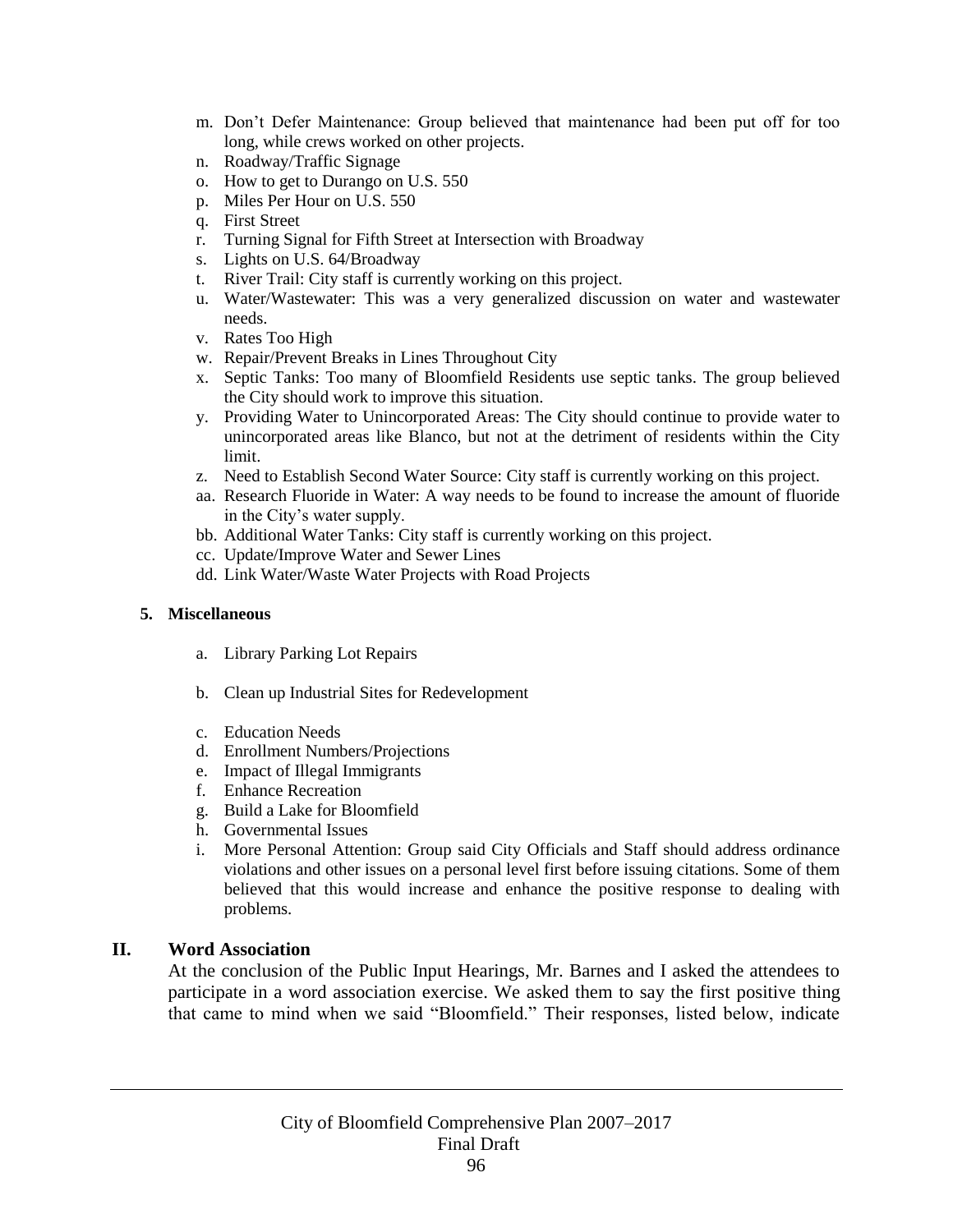attributes and values associated with the City that should be protected and enhanced as part of the Comprehensive Plan.

### **Bloomfield**

- > Rural
- > "Small Town" Feeling
- $\triangleright$  Quality of Life
- $\triangleright$  Good Schools
- $\triangleright$  History
- > Roots
- $\triangleright$  Culture
- Neighbors: They elaborated that Farmers Market served as a venue to an official "Social Club"
- $\triangleright$  Youth Activities
- $\triangleright$  Pride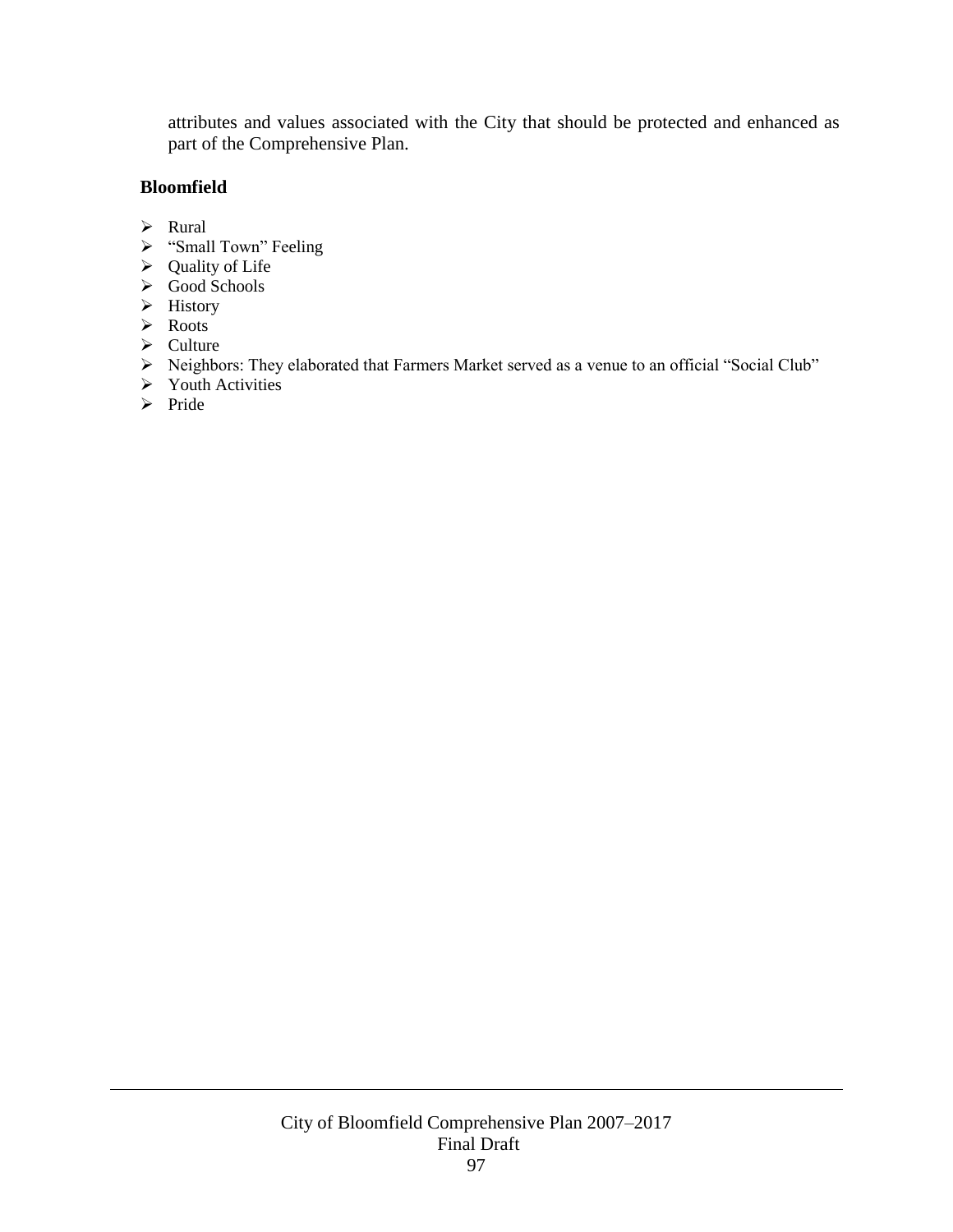## **PARKS (AND RECREATION) DEPARTMENT MASTER PLAN 2006-2011**

*Please Refer to Reference Copy*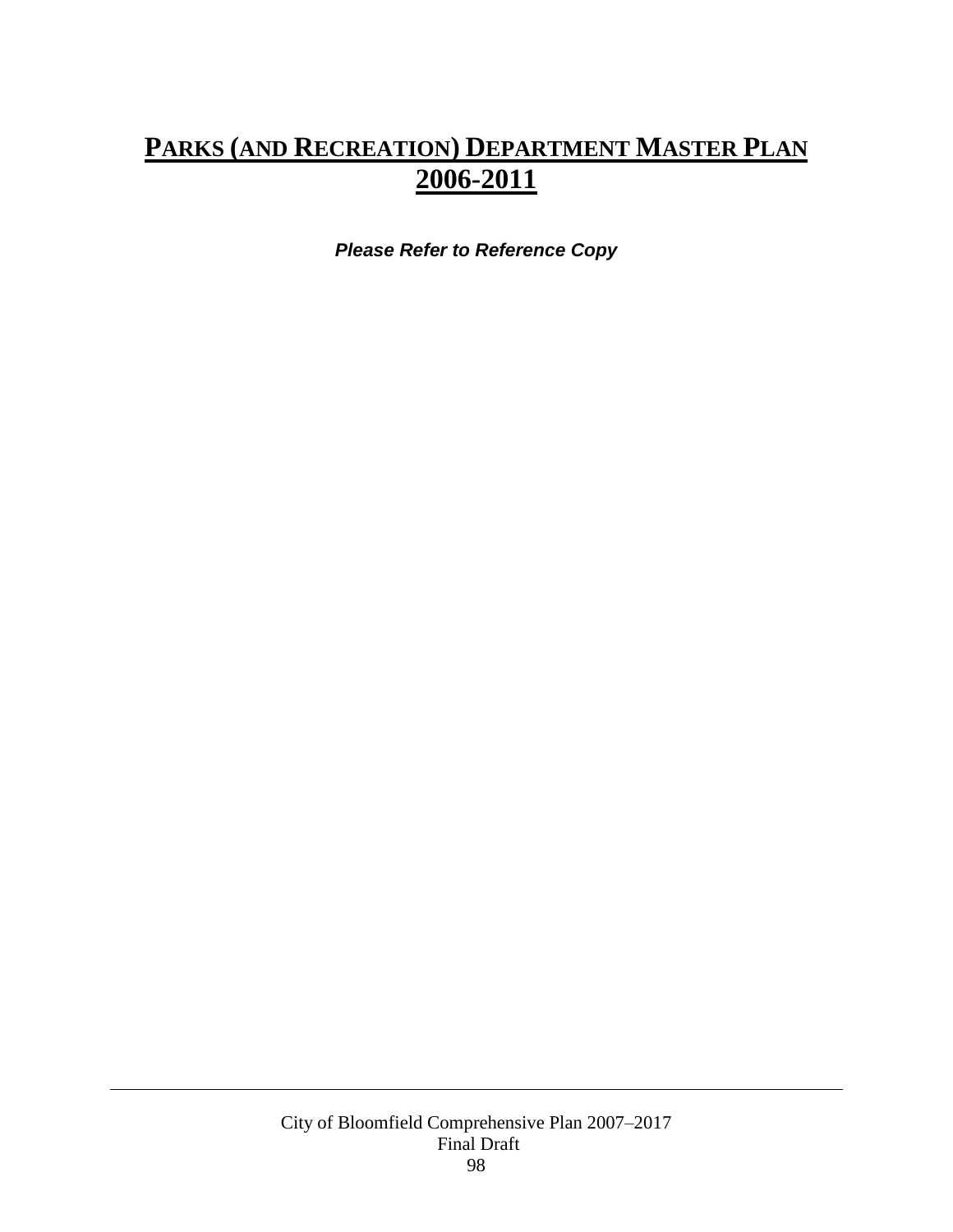## **Twin Pillars Open Space Recreation Plan**

*Please Refer to Reference Copy*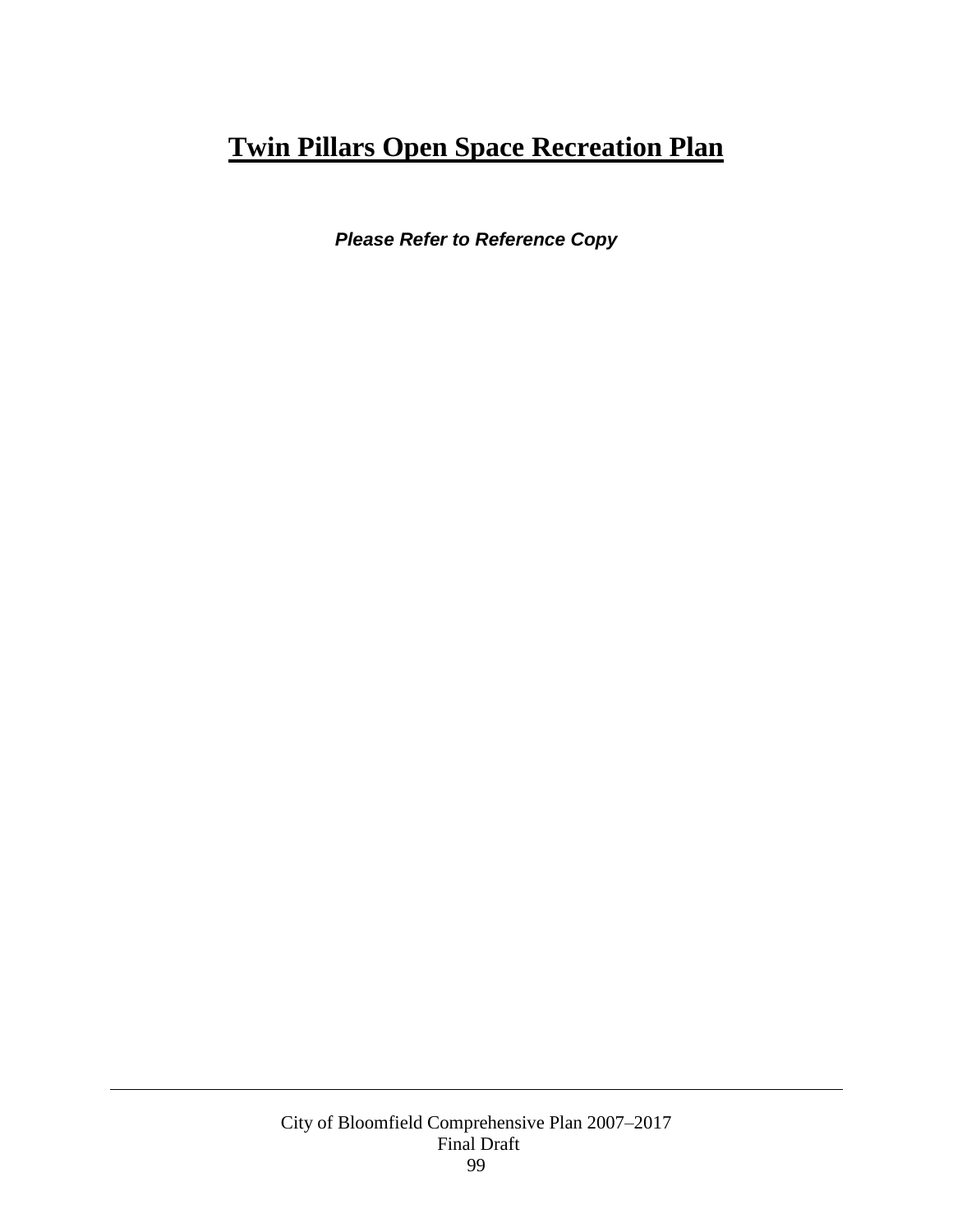# **Community Survey and Survey Results**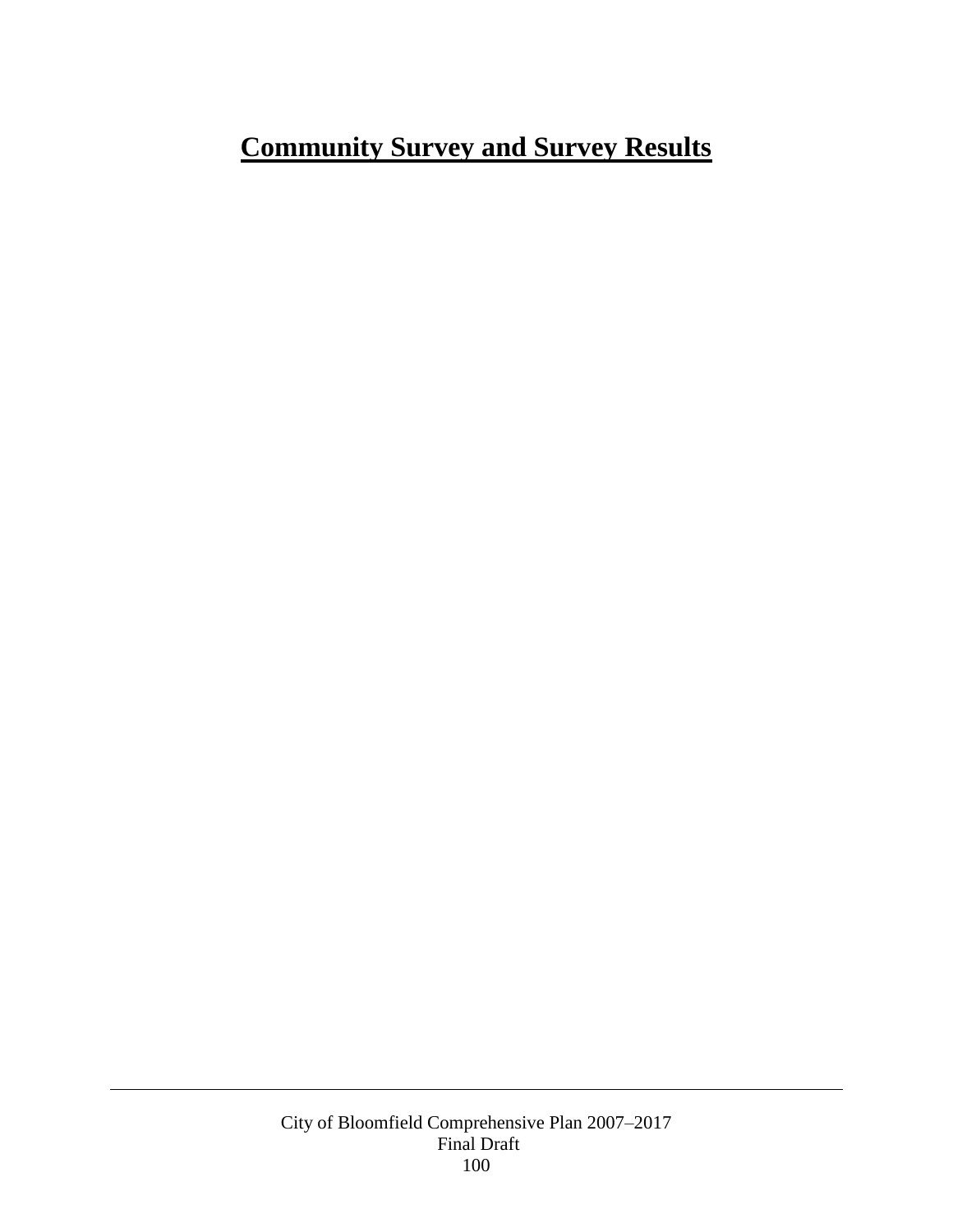# **Housing Affordability Report**